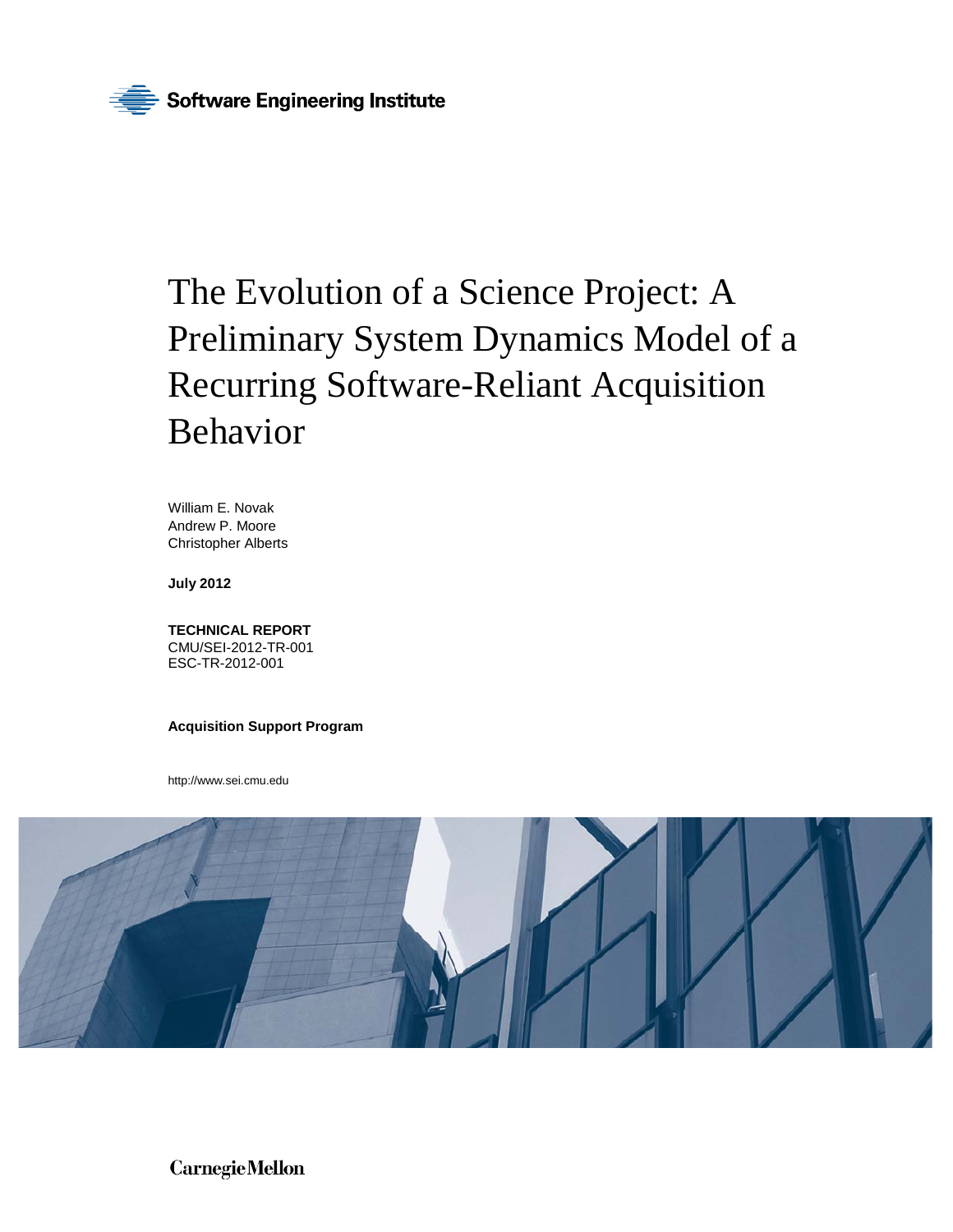Copyright 2012 Carnegie Mellon University.

This material is based upon work funded and supported by United States Department of Defense under Contract No. FA8721-05-C-0003 with Carnegie Mellon University for the operation of the Software Engineering Institute, a federally funded research and development center.

Any opinions, findings and conclusions or recommendations expressed in this material are those of the author(s) and do not necessarily reflect the views of the United States Department of Defense.

This report was prepared for the

Contracting Officer ESC/CAA 20 Shilling Circle Building 1305, 3rd Floor Hanscom AFB, MA 01731-2125

#### NO WARRANTY

THIS CARNEGIE MELLON UNIVERSITY AND SOFTWARE ENGINEERING INSTITUTE MATERIAL IS FURNISHED ON AN "AS-IS" BASIS. CARNEGIE MELLON UNIVERSITY MAKES NO WARRANTIES OF ANY KIND, EITHER EXPRESSED OR IMPLIED, AS TO ANY MATTER INCLUDING, BUT NOT LIMITED TO, WARRANTY OF FITNESS FOR PURPOSE OR MERCHANTABILITY, EXCLUSIVITY, OR RESULTS OBTAINED FROM USE OF THE MATERIAL. CARNEGIE MELLON UNIVERSITY DOES NOT MAKE ANY WARRANTY OF ANY KIND WITH RESPECT TO FREEDOM FROM PATENT, TRADEMARK, OR COPYRIGHT INFRINGEMENT.

This material has been approved for public release and unlimited distribution except as restricted below.

Internal use:\* Permission to reproduce this material and to prepare derivative works from this material for internal use is granted, provided the copyright and "No Warranty" statements are included with all reproductions and derivative works.

External use:\* This material may be reproduced in its entirety, without modification, and freely distributed in written or electronic form without requesting formal permission. Permission is required for any other external and/or commercial use. Requests for permission should be directed to the Software Engineering Institute at [permission@sei.cmu.edu.](mailto:permission@sei.cmu.edu) 

- ® Architecture Tradeoff Analysis Method; ATAM, Capability Maturity Model, Capability Maturity Modeling, Carnegie Mellon, CERT, CERT Coordination Center, CMM, CMMI, FloCon, and OCTAVE are registered in the U.S. Patent and Trademark Office by Carnegie Mellon University.
- SM CMM Integration; COTS Usage Risk Evaluation; CURE; EPIC; Evolutionary Process for Integrating COTS-Based Systems; Framework for Software Product Line Practice; IDEAL; Interim Profile; OAR; Operationally Critical Threat, Asset, and Vulnerability Evaluation; Options Analysis for Reengineering; Personal Software Process; PLTP; Product Line Technical Probe; PSP; SCAMPI; SCAMPI Lead Appraiser; SCE; SEPG; SoS Navigator; T-Check; Team Software Process; and TSP are service marks of Carnegie Mellon University.
- TM Carnegie Mellon Software Engineering Institute (stylized), Carnegie Mellon Software Engineering Institute (and design), Simplex, and the stylized hexagon are trademarks of Carnegie Mellon University.
- These restrictions do not apply to U.S. government entities.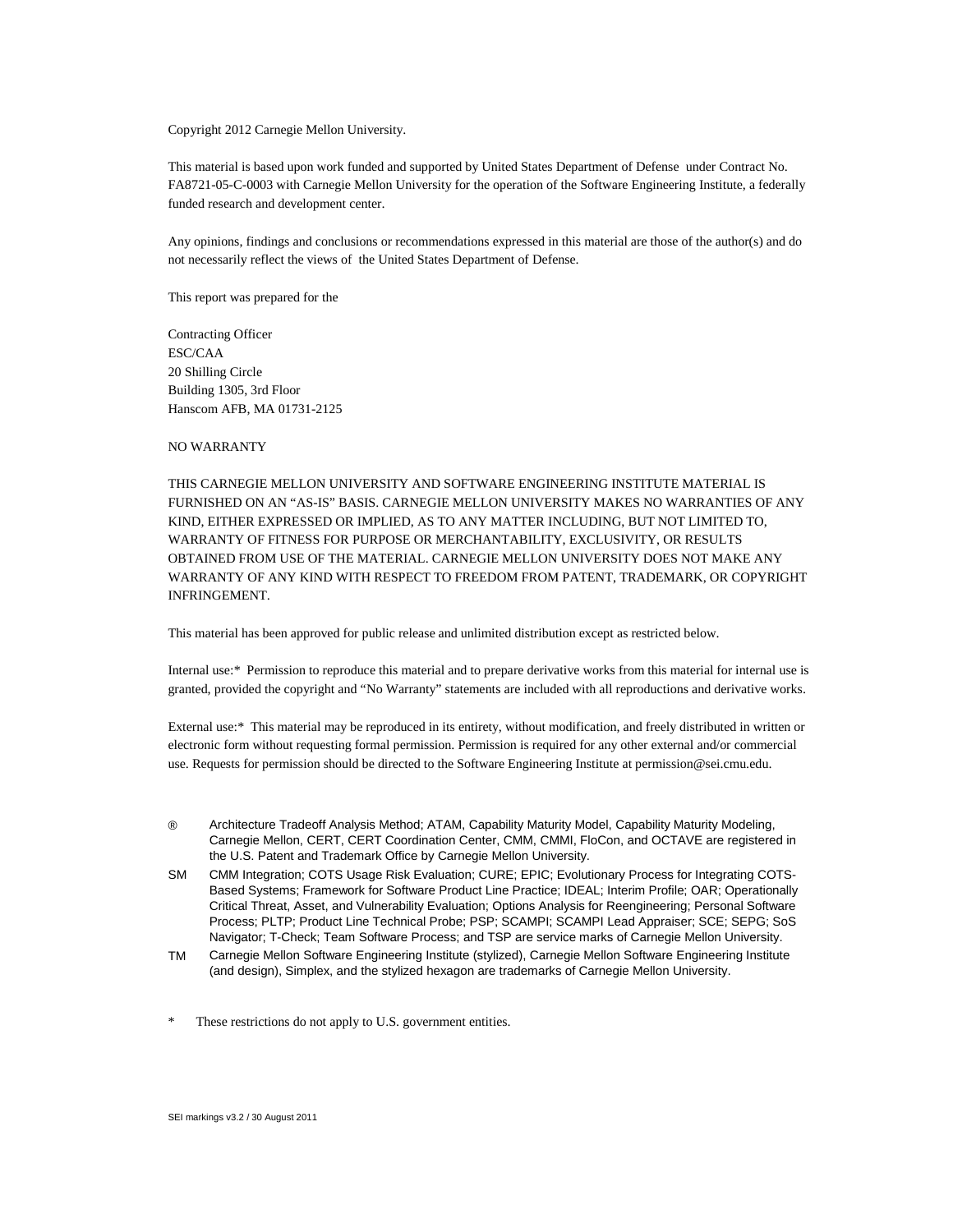## **Table of Contents**

|                 |                                 | <b>Acknowledgments</b>                                                                                                                                                                                                                                                                                                                                                                                                                                                                                                                                                                                                                                                                                                                                              | v                                                                                                |
|-----------------|---------------------------------|---------------------------------------------------------------------------------------------------------------------------------------------------------------------------------------------------------------------------------------------------------------------------------------------------------------------------------------------------------------------------------------------------------------------------------------------------------------------------------------------------------------------------------------------------------------------------------------------------------------------------------------------------------------------------------------------------------------------------------------------------------------------|--------------------------------------------------------------------------------------------------|
|                 |                                 | <b>Executive Summary</b>                                                                                                                                                                                                                                                                                                                                                                                                                                                                                                                                                                                                                                                                                                                                            | vii                                                                                              |
| <b>Abstract</b> |                                 |                                                                                                                                                                                                                                                                                                                                                                                                                                                                                                                                                                                                                                                                                                                                                                     | ix                                                                                               |
| 1               | 1.1<br>1.2<br>1.3               | <b>Introduction</b><br>Objectives<br>Approach<br><b>Assumptions and Constraints</b>                                                                                                                                                                                                                                                                                                                                                                                                                                                                                                                                                                                                                                                                                 | $\mathbf{1}$<br>$\overline{2}$<br>3<br>3                                                         |
| $\mathbf{2}$    |                                 | <b>Prior Research in Modeling Rework</b>                                                                                                                                                                                                                                                                                                                                                                                                                                                                                                                                                                                                                                                                                                                            | 5                                                                                                |
| 3               | 3.1<br>3.2<br>3.3               | Acquisition Dynamic: The Evolution of a Science Project<br>Concept Criteria and Selection<br>Acquisition Program Example Narrative<br>Qualitative Analysis of the Dynamic<br>Misaligned Incentives and Structural Dynamics<br>3.3.1<br>3.3.2<br>Incentives Driving "The Evolution of a Science Project"<br>3.3.3<br>User Demand, Satisfaction, and Schedule Pressure<br>3.3.4<br><b>User Community Management</b><br>3.3.5<br>Uncontrolled Prototype Growth<br>3.3.6<br><b>Project Manager Decisions</b><br>The 90% Syndrome<br>3.3.7<br>Re-Architecting the System<br>3.3.8<br>Project Management Infrastructure<br>3.3.9<br>3.3.10 The Transition from Science Project to Formal Development Program<br>3.3.11 Evolutionary Prototyping vs. Throwaway Prototyping | 6<br>6<br>$\overline{7}$<br>12<br>12<br>13<br>13<br>14<br>14<br>15<br>15<br>16<br>16<br>16<br>17 |
| 4               | 4.1<br>4.2<br>4.3               | <b>System Dynamics Model and Simulation Results</b><br>Dynamic Hypothesis<br><b>Simulation Model</b><br>4.2.1<br>Science Project Sector<br>4.2.2<br><b>Production Development Sector</b><br><b>Preliminary Simulation Results</b>                                                                                                                                                                                                                                                                                                                                                                                                                                                                                                                                   | 19<br>19<br>23<br>27<br>28<br>30                                                                 |
| 5               | 5.1<br>5.2<br>5.3               | <b>System Dynamics Modeling Lessons Learned</b><br>Tooling<br><b>Modeling Process</b><br>Using the Model                                                                                                                                                                                                                                                                                                                                                                                                                                                                                                                                                                                                                                                            | 39<br>39<br>39<br>41                                                                             |
| 6               |                                 | <b>Summary, Conclusions, and Next Steps</b>                                                                                                                                                                                                                                                                                                                                                                                                                                                                                                                                                                                                                                                                                                                         | 43                                                                                               |
| 7               |                                 | References/Bibliography                                                                                                                                                                                                                                                                                                                                                                                                                                                                                                                                                                                                                                                                                                                                             | 48                                                                                               |
|                 | 7.1<br>7.2<br>7.3<br>7.4<br>7.5 | Appendix A: System Dynamics Method Background<br>Cooper<br>Abdel-Hamid and Madnick<br>Ford and Sterman<br>Taylor and Ford<br>Madachy                                                                                                                                                                                                                                                                                                                                                                                                                                                                                                                                                                                                                                | 51<br>51<br>51<br>53<br>53<br>54                                                                 |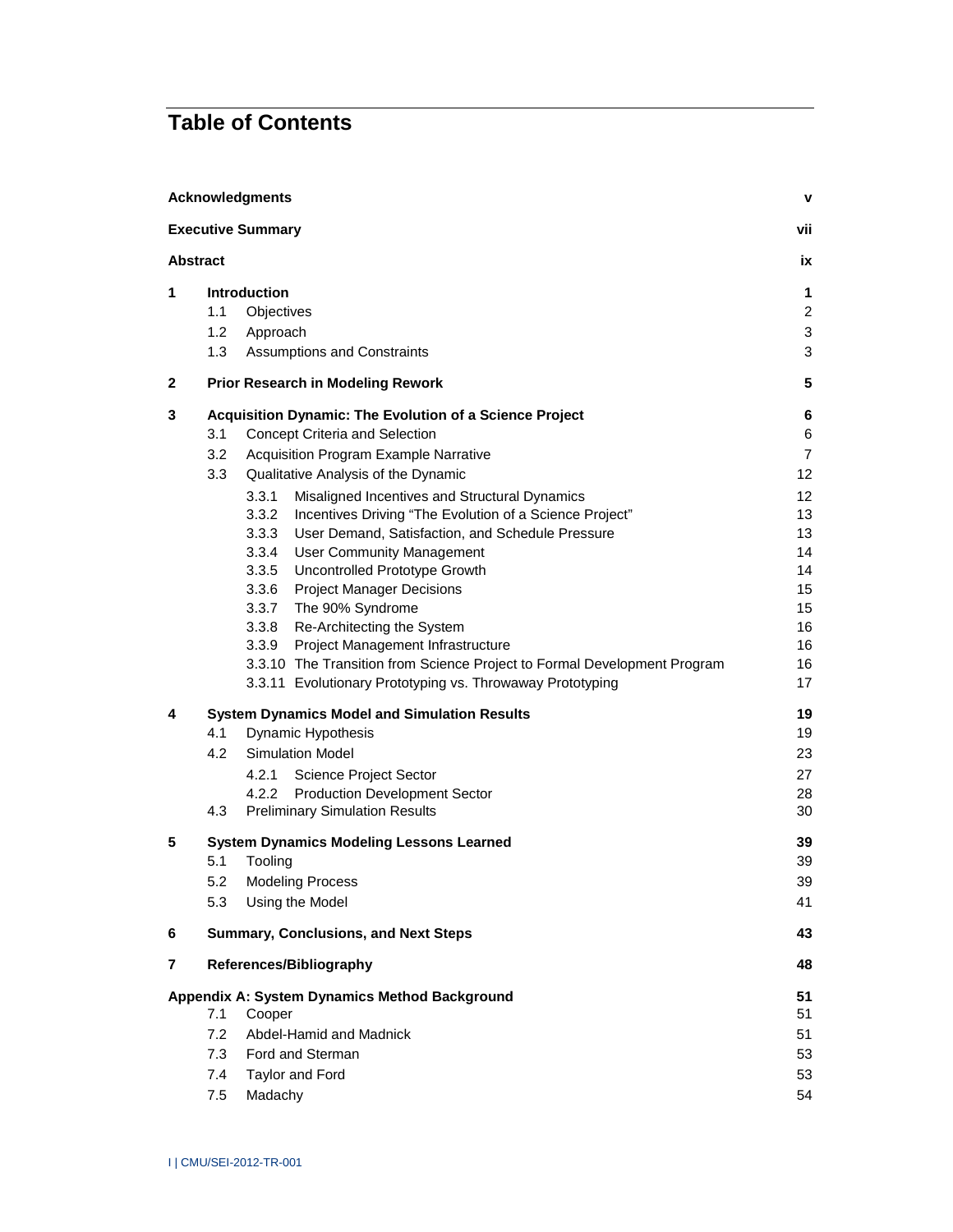| Appendix B: System Dynamics Method Background<br>Recommended Resources for System Dynamics Modeling<br>7.6 | 56<br>60 |
|------------------------------------------------------------------------------------------------------------|----------|
| Appendix C: System Dynamics Simulation Model: Science Project Sector                                       | 62       |
| Appendix D: System Dynamics Simulation Model: Production Development Sector                                | 63       |
| Appendix E: Interface for Interacting with the Model                                                       | 64       |
| Appendix F: Simulation - Science Project Dynamics                                                          | 66       |
| Appendix G: Simulation - Applying Pressure to Workers                                                      | 69       |
| Appendix H: Simulation – Scoping the Science Project Effort                                                | 72       |
| Appendix I: Simulation – Decision to Reuse the Prototype                                                   | 74       |
| Appendix J: Potential Enhancements to the Model                                                            | 76       |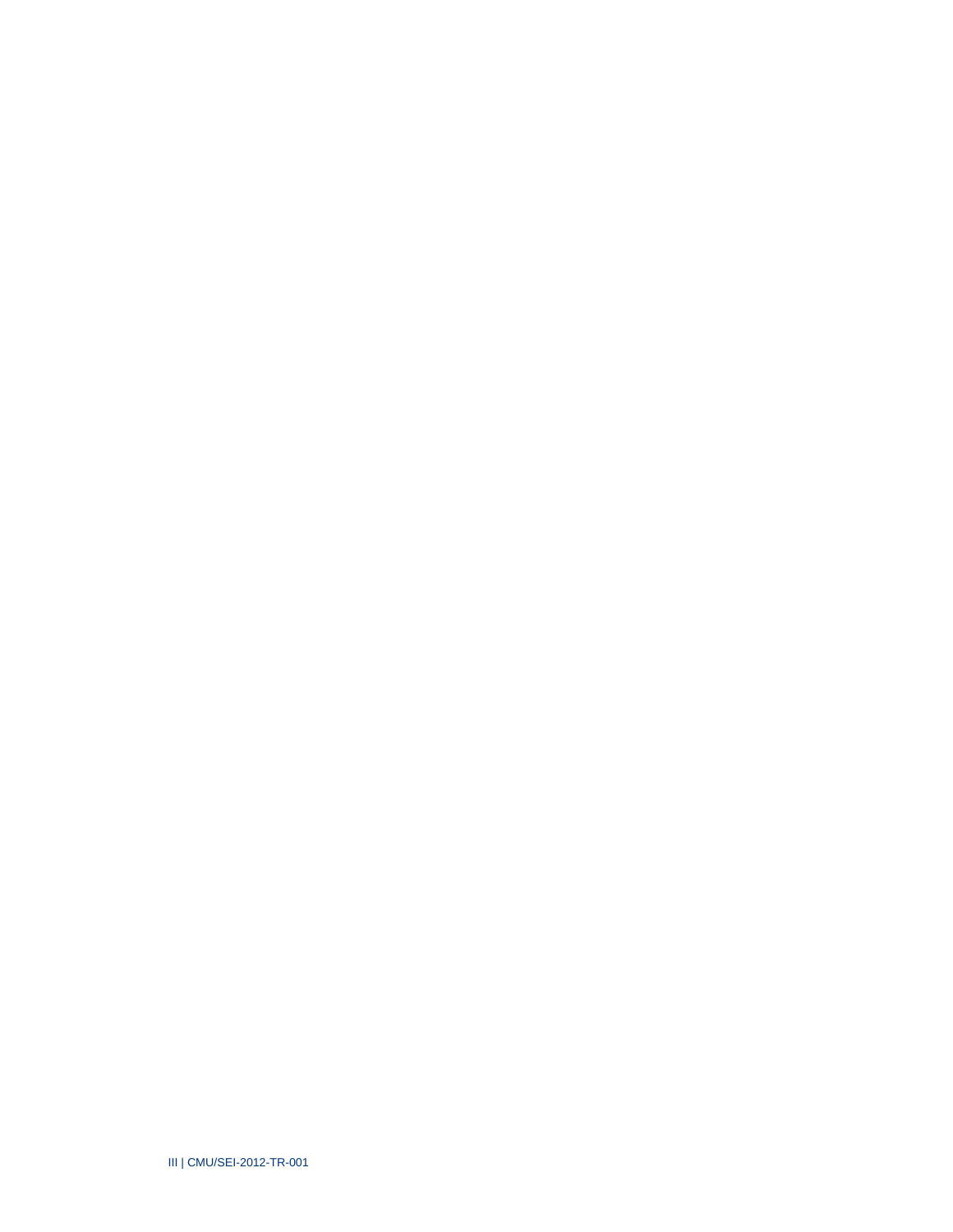## **List of Figures**

| Figure 1: Overview of Model Development Process                                                                                                                  | 19 |
|------------------------------------------------------------------------------------------------------------------------------------------------------------------|----|
| Figure 2: Notional Problem: Ripple Effect Due to Incremental Discovery of Science Project Quality<br><b>Issues</b>                                               | 20 |
| Figure 3: 90% Syndrome Due to Rippling Rework in the Production Development                                                                                      | 21 |
| Figure 4: Causal Loop Diagram of "The Evolution of a Science Project"                                                                                            | 22 |
| Figure 5: Overview of the System Dynamics Model                                                                                                                  | 26 |
| Figure 6: Stocks and Flows in the Science Project Sector                                                                                                         | 27 |
| Figure 7: Stocks and Flows in the Production Development Sector                                                                                                  | 29 |
| Figure 8: Simulation Results for Production Development Discovered Quality Issues                                                                                | 31 |
| Figure 9: Simulation Results for Science Project Rework to be Discovered                                                                                         | 32 |
| Figure 10: Simulation Results for Percentage Complete                                                                                                            | 33 |
| Figure 11: Simulation Results for Production Development Discovered Quality Issues                                                                               | 35 |
| Figure 12: Simulation Results for Production Development Scheduled Completion Date Reflecting the<br>Decision to Reuse                                           | 36 |
| Figure 13: Simulation Results for Production Development Discovered Quality Issues Reflecting the<br>Decision to Reuse                                           | 36 |
| Figure 14: Simulation Results for Production Development Scheduled Completion Date for Various<br><b>Worker Pressures</b>                                        | 37 |
| Figure 15: Stock and Flow Diagram of Rework Model [Ford 1998]                                                                                                    | 53 |
| Figure 16: Causal Loop Diagram of Rework Model [Taylor 2005]                                                                                                     | 54 |
| Figure 17: A Simple Feedback Loop                                                                                                                                | 58 |
| Figure 18: (a) Project Management—Desire to Use Overtime to Correct Schedule; (b) Closed-Loop<br>Representation Showing (Balancing) Feedback to Improve Progress | 59 |
| Figure 19: Unintended Burnout Due to Overtime                                                                                                                    | 60 |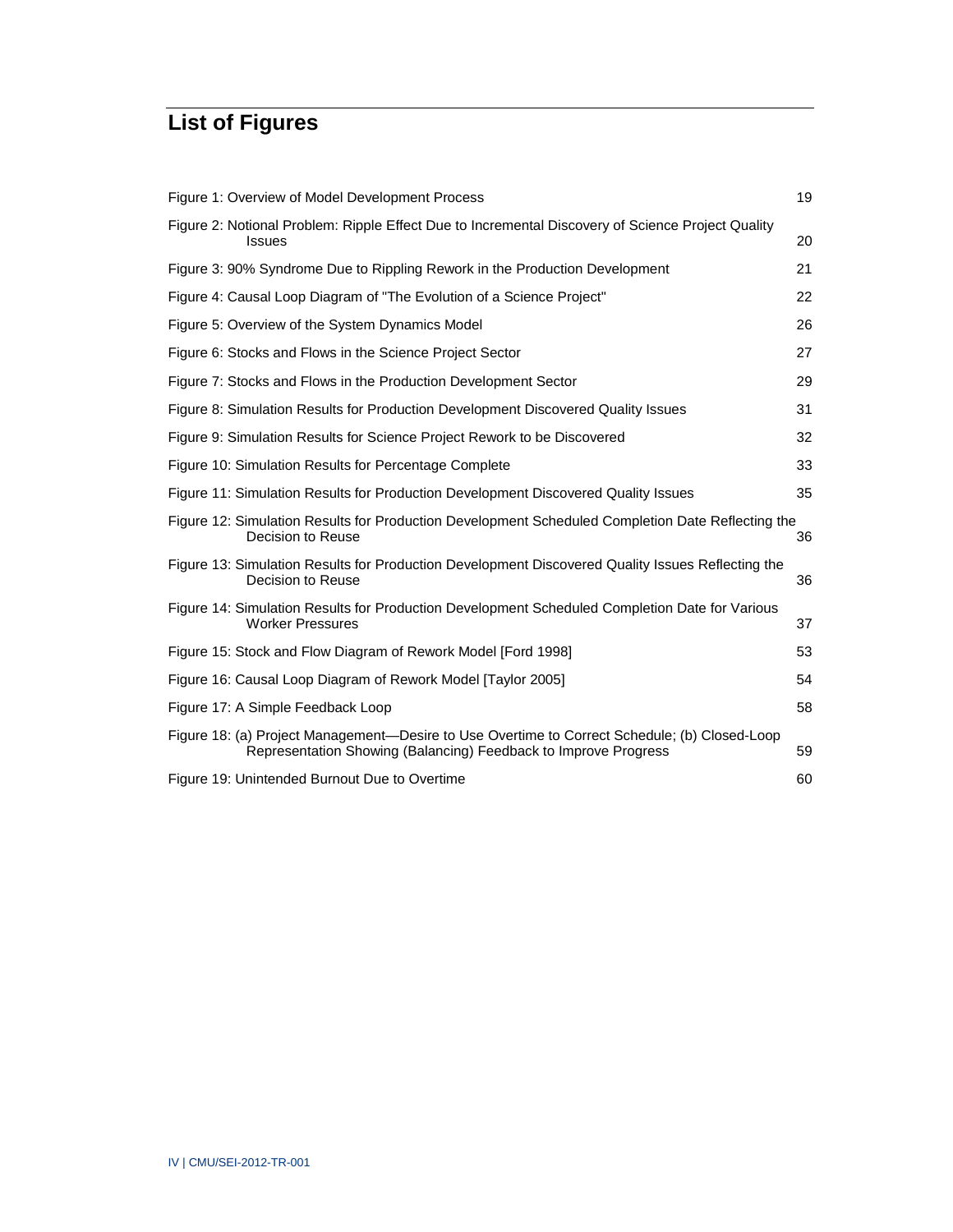## **Acknowledgments**

Many people have worked to sponsor and improve this report and the work it describes, and it would not have been possible without their support, help, and expertise. First and foremost, we would like to thank our sponsor, the office of the United States Assistant Secretary of Defense (Research and Engineering) for the funding and opportunity to perform this work. We would also like to thank the SEI's Acquisition Support Program Executive Director Terry Roberts and Deputy Director Mary Catherine Ward for their support and encouragement. Finally, the authors owe a debt of gratitude to the people within the SEI who provided technical review and comment on this report, including John Foreman, Julie Cohen, and Jay Marchetti, as well as our editor, Gerald Miller. Due to their efforts and expertise, this is a much better document.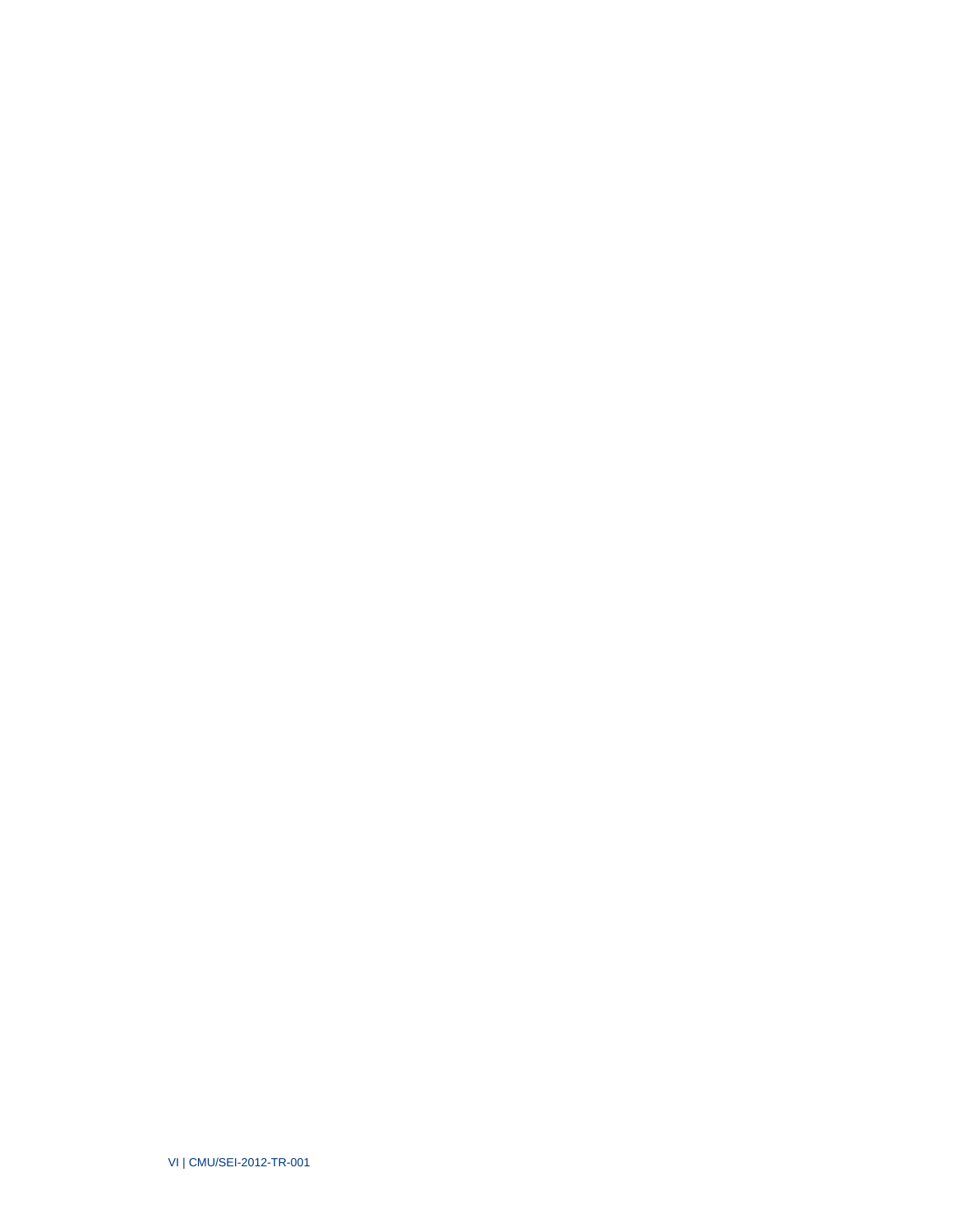## **Executive Summary**

A recurring theme in the Software Engineering Institute's assessments of acquisition programs is the prevalence of "science projects"—programs that start as small, informal prototypes to show proof of concept, and are then forced to grow into full production systems to meet demand, but find it difficult to do so. This dynamic is called "The Evolution of a Science Project," and this report describes the findings of the initial year of work which has been spent analyzing the behavior using system dynamics modeling and simulation.

The key preliminary findings from simulation runs of the system dynamics model are as follows:

- 1. The accumulation of undiscovered rework from the science project creates a "tipping point" during production development (*at the tipping point, program behavior changes unexpectedly from completing in a finite time, to not completing at all*).
- 2. Applying high pressure to developers, or even moderate pressure for extended periods, can push the program past the tipping point.
- 3. The tipping point contributes to the "90% Syndrome"2 (*this occurs when development stalls near completion, with little progress made despite spending more time and effort*).
- 4. Applying only a low level of pressure to workers for a limited time, even in the face of heavy schedule demands, shortens project duration through increased productivity.
- 5. From a technical standpoint, an earlier transition from the science project to production development creates fewer problems than does a later transition.
- 6. The project performs significantly better by shelving the prototype when it is complete, instead of reusing a poorly-constructed prototype.

The high-level conclusions resulting from this research include the following:

- Many software-reliant acquisition program behaviors are an interaction between the inherent structural dynamics of the software development activities and the incentives that are acting on the key participants and stakeholders as they make decisions.
- System dynamics modeling can provide a deep understanding of the often poorly understood dynamics of software-reliant acquisition.
- It's helpful to have a clear understanding of a given dynamic before selecting the most appropriate course of action for a given program (so that the action addresses the actual problem, rather than only a symptom).
- Tipping points may play a key role in many complex and challenging software development and acquisition situations, and require further study.
- Building models that are valid and reliable is a significant undertaking, requiring significant effort, as well as both detailed domain expertise and extensive modeling experience.

<sup>&</sup>lt;sup>1</sup> A tipping point is a threshold that, when crossed, causes a significant change in the output, despite only an incremental change in the input.

 $2$  The 90% Syndrome refers to a point at which development appears to be largely complete, but measurements of forward progress stall while the remaining work seems to continue to expand.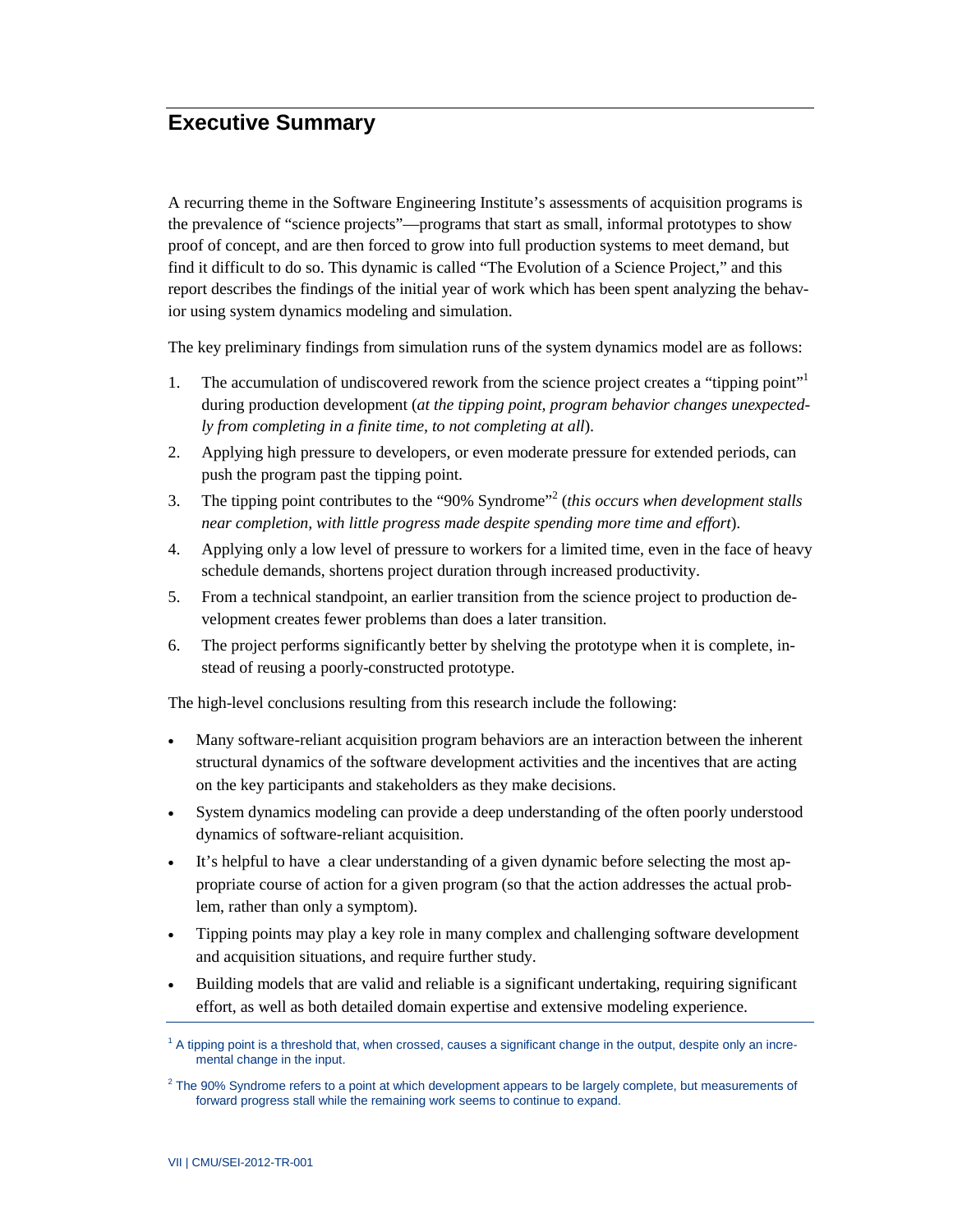• There is much more that can be learned about the problematic behaviors of software acquisition programs and their potential solutions by applying system dynamics modeling to other aspects of software acquisition.

The report also provides a set of "lessons learned" regarding the use of system dynamics modeling.

Modeling incentives and dynamic behavior of acquisition programs is a powerful and costeffective way to understand problems, evaluate candidate solutions, and produce better program outcomes. Even the most minor efficiencies gained in large acquisition programs from using these methods would produce benefits in functionality, quality, performance, improved time-todeployment, and direct cost savings that would recoup the needed research investment many times over.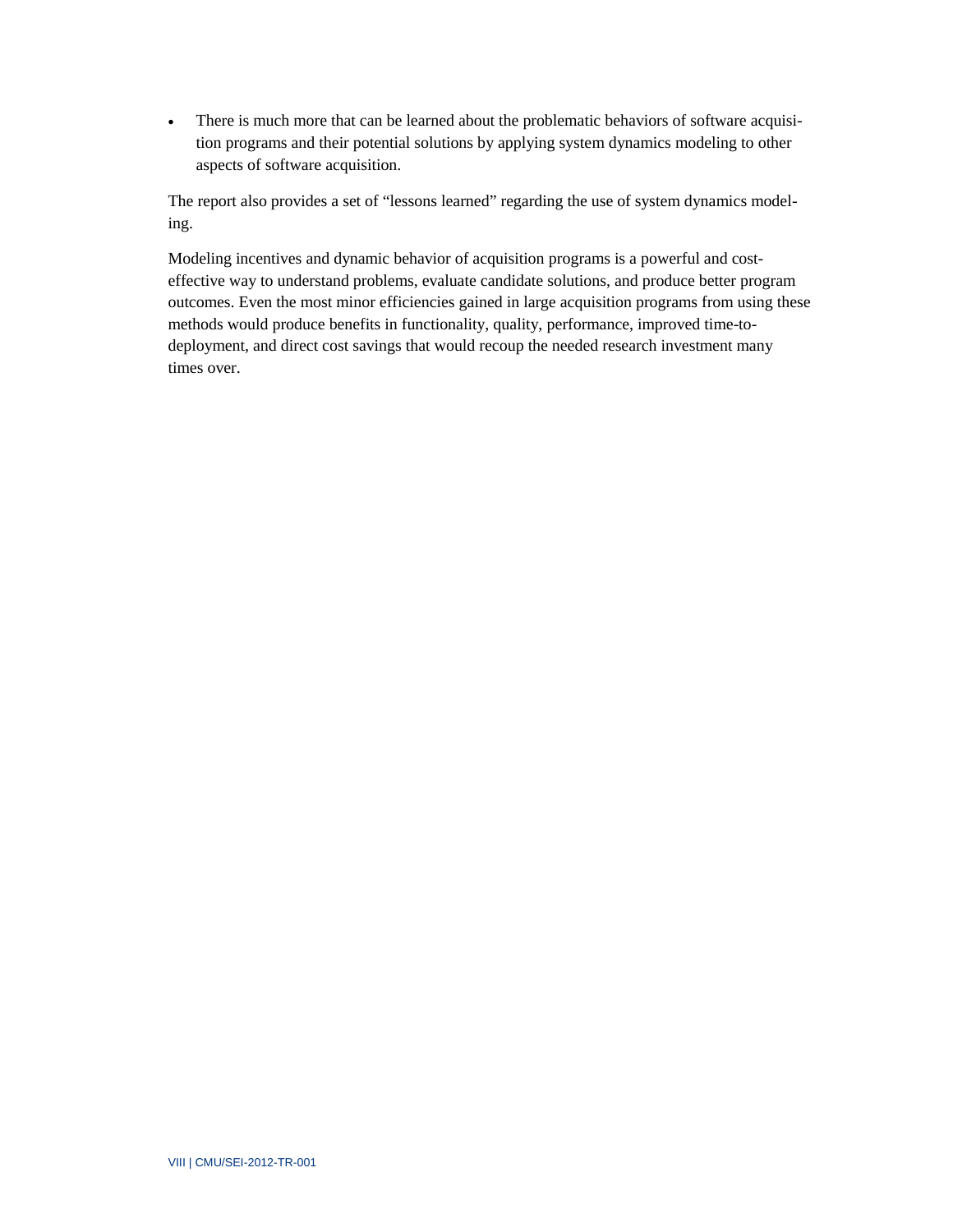### **Abstract**

Analysis work by the SEI on data collected from more than 100 Independent Technical Assessments (ITAs) of software-reliant acquisition programs has produced insights into some of the most common ways that programs encounter difficulties.

This report describes work done at the SEI that is based on these insights, and intends to mitigate the effects of both misaligned acquisition program organizational incentives, and adverse software-reliant acquisition structural dynamics, by improving acquisition staff decision-making. The research presented here uses a preliminary system dynamics model to analyze a specific adverse acquisition dynamic concerning the poorly controlled evolution of small prototype efforts into full-scale systems that is called "The Evolution of a Science Project."

The report provides a narrative from an actual acquisition program that exemplifies the dynamic, qualitatively describes its key aspects, and presents some of the most relevant prior research done on one of those aspects, project rework. The system dynamics model of the behavior is described in detail, along with the process by which it was developed, and the results of simulations run using the model. The report concludes with a set of lessons learned about system dynamics modeling, as well as potential future research directions.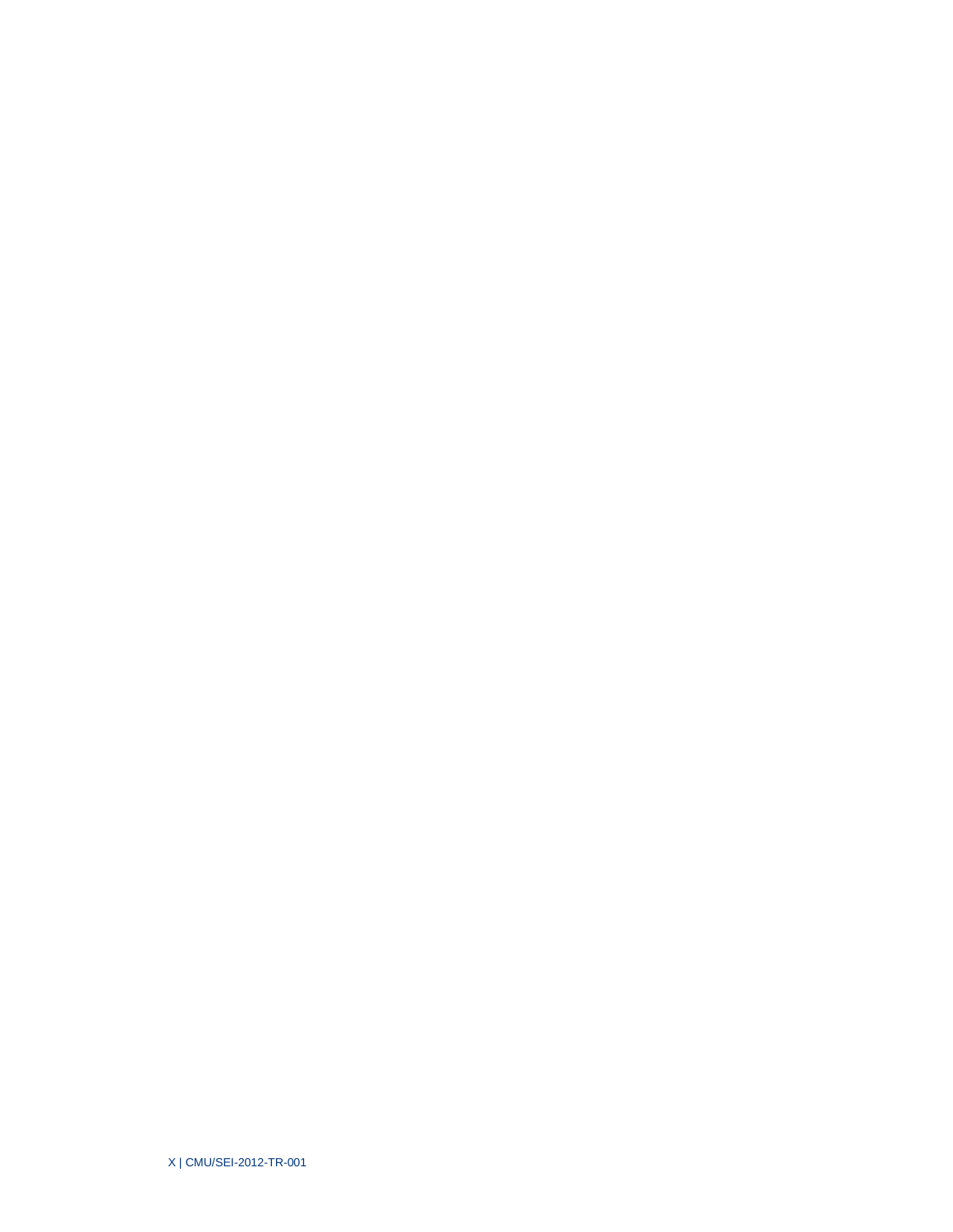### **1 Introduction**

Software-reliant systems are those that rely on software to provide their core mission functions and the failure of programs developing these systems is an all-too-common occurrence for modern government acquisition. The SEI is periodically asked to investigate the reasons why some software-reliant acquisition programs are seriously challenged, and even fail, despite the best efforts by government and industry to make them successful. The SEI works closely with, and in many cases conducts assessments of individual software-reliant acquisition programs that are facing such challenges. These engagements have provided visibility into the processes and forces at work within these programs. Analysis work by the SEI on data collected from over 100 Independent Technical Assessments (ITAs) of software-reliant acquisition programs has produced insights into some of the most common ways that programs encounter difficulties. At a high level it has become evident that acquisition programs continue to regularly experience recurring cost, schedule, and quality failures, and program progress and outcomes often appear to be unpredictable and unmanageable [GAO 2006]. Furthermore, many acquisition leaders and staffers neither recognize these issues (despite their regular recurrence), nor understand how to manage them [Kadish 2006]. Despite best efforts by the Department of Defense to train and equip the acquisition workforce with the skills and guidance it needs to manage large, complex programs, significant challenges remain. Government and industry have an urgent need to help the defense acquisition workforce and their defense industry counterparts better recognize and understand the reasons behind the failures of many acquisition programs, and to provide guidance on how to mitigate or avoid these problems in the pursuit of better outcomes.

One growing theme in acquisition is the prevalence of programs that are sometimes called "science projects," (which may take the form of rapid prototyping efforts, advanced research projects, or Advanced Concept Technology Demonstrations) and the difficulties associated with evolving such efforts into larger and more formal acquisition programs. The name "science project" refers to a program that starts out small and informally, often as an experimental development or prototype system to show proof of concept, and then grows in scope as demand increases. This report describes a commonly recurring pattern of behavior seen by the SEI in software-reliant acquisition programs called "The Evolution of a Science Project," and its analysis using system dynamics modeling and simulation. This pattern was identified over the course of multiple ITAs that gathered qualitative data on the behavior, and was endorsed as being timely and relevant in the current acquisition environment by both acquisition practitioners and executives.

This report represents the results developed in the initial year of work devoted to this effort. While an extensive preliminary model was completed which provides useful and significant insights and conclusions, some planned additional extensions and enhancements to the model could not be implemented in the first year of work (see Appendix J for a list of these areas). We plan to continue this effort to further develop and analyze the model in subsequent work.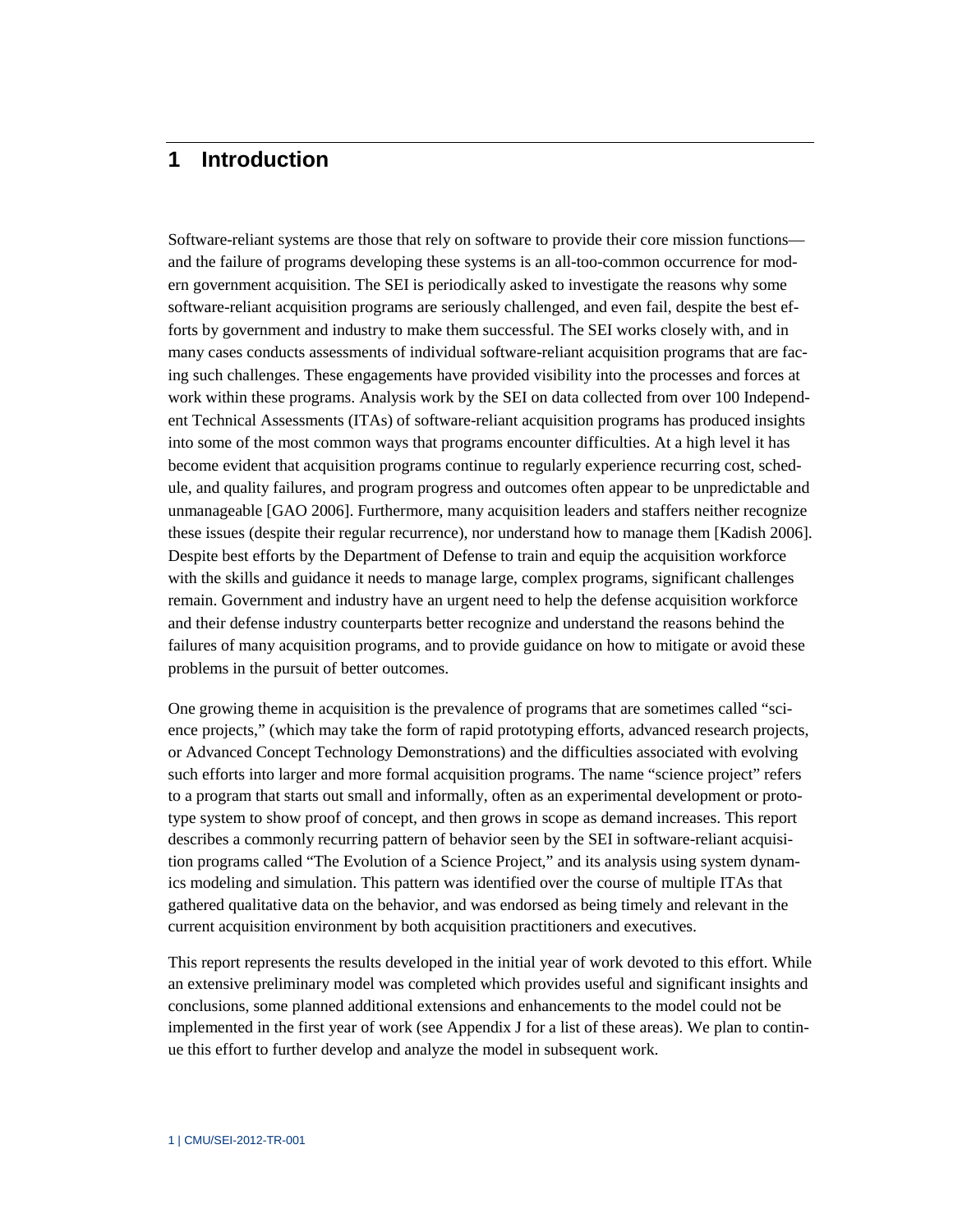The report is structured as follows:

- Section 1 presents the objectives, approach, and assumptions and constraints of this work.
- Section 2 discusses five instances of prior research in modeling rework, a key underlying aspect of the "Evolution of a Science Project" dynamic.
- Section 3 describes the dynamic in detail at a qualitative level, along with the key issues that drive it.
- Section 4 describes the system dynamics model that was developed, and the preliminary results that were obtained from running simulations.
- Section 5 describes a set of lessons learned over the course of this work on performing system dynamics modeling of software-reliant acquisition.
- Section 6 presents the key conclusions that were derived from this work, and proposes possible next steps for its continuation.

#### **1.1 Objectives**

Our purpose in the work described here has been to a) model and understand a timely and relevant dynamic that recurs frequently in software acquisition programs, and b) create a foundation of expertise and system dynamics modeling infrastructure that can be built upon in subsequent work.

The key questions that this work is attempting to answer are as follows:

- Can the management and software development aspects of software-reliant acquisition programs be cost-effectively modeled using system dynamics such that the simulation results reasonably and consistently conform to the outcomes seen in actual programs?
- Can the results of such modeling be used to produce practical insights into different ways to improve the conduct and management of software-reliant acquisition programs?

There are, of course, additional questions that could, and should, be answered as well, but which could not be included within the limited scope of this initial effort, such as:

- Can candidate solutions and mitigations for the counter-productive dynamics exhibited by the model be accurately modeled, and their potential viability evaluated using system dynamics techniques?
- Can the models and the insights gained from these models be used to help the acquisition workforce significantly improve the quality of their decision-making regarding counterproductive dynamics, producing better outcomes for acquisition programs?

The intended audience for this report is twofold: software-reliant acquisition program office leaders and acquisition contractors, as well as those studying software-reliant acquisition and development, or system dynamics modeling. It is valuable to program management office (PMO) leaders and contractors because the descriptions, observations, and conclusions presented here on "The Evolution of a Science Project" dynamic are relevant and applicable to the successful completion of any acquisition program that intends to follow a similar approach. PMO staff or others with project management experience may wish to focus primarily on Section 3, as well as the re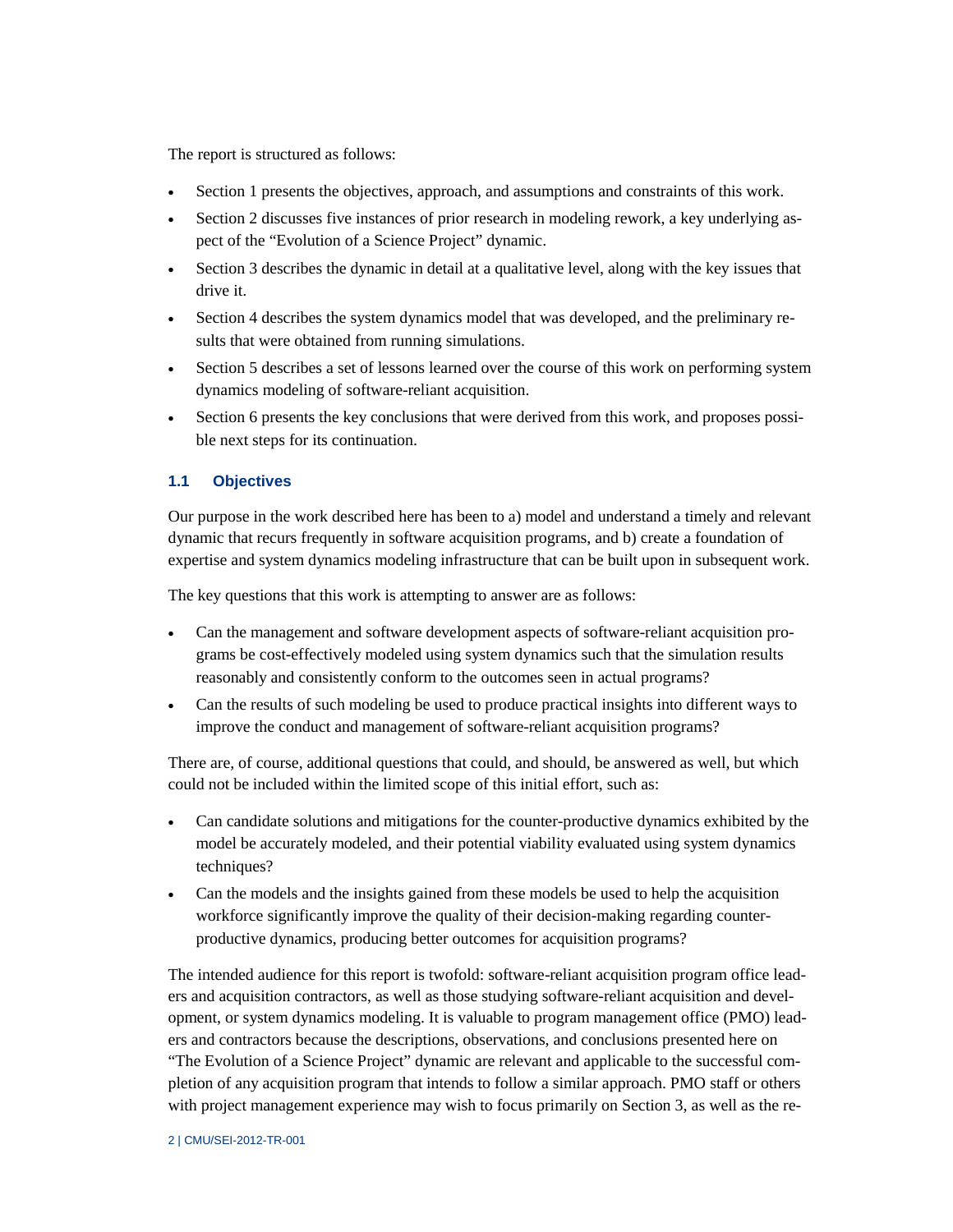sults presented at the end of Section 4, System Dynamics Model and Simulation Results. The report may be useful to those interested in acquisition or modeling due to its description of applying system dynamics modeling to the study of software-reliant acquisition as a complex, dynamic system it its own right. For those reading the full report, a working knowledge of project and program management, as well as a basic understanding of system dynamics (especially for sections 2 and 4) will be useful in understanding some of the concepts. For those interested in gaining a better understanding of the methods applied here, Appendix B provides a brief background on the system dynamics approach.

#### **1.2 Approach**

System dynamics is an increasingly widely used approach to modeling and simulating the behavior of complex dynamic systems. System dynamics has been successfully used to model project behavior of many different kinds ([Sterman 2000, Repenning 2001, Taylor 2005], and others), including software development projects ([Abdel-Hamid 1991, Raffo 1999, Scacchi 1993, Madachy 2006]), and to a lesser extent, acquisition ([Cooper 1980, Brougham 1999, Haberlein 2004, Adams 2004]) and even software-reliant acquisition programs ([Scacchi 2001, Buettner 2008, Choi 2006]).

The basic steps of the system dynamics modeling process were applied in the development and analysis of the "Evolution of a Science Project" model. The process that was used consists of six steps:

- 1. define problem
- 2. formulate/refine dynamic hypothesis
- 3. formulate/refine system dynamics model of problematic behavior
- 4. determine if model exhibits the right behavior for the right reasons
- 5. propose and evaluate problem mitigations
- 6. revise organizational policies/decision-making and declare modeling effort complete

Se*c*tion 4, System Dynamics Model and Simulation Results, details the application of these steps to the development of the model.

#### **1.3 Assumptions and Constraints**

The software-reliant acquisition dynamic described in this report, while based on actual software acquisition programs, is intended to describe a category or type of program—an amalgam of multiple different, but related programs. Even so, the details of program behavior that are required by the mathematics behind system dynamics modeling should be supported with specific quantities, precise equations, and well-defined relationships. Unfortunately, all too often acquisition programs do not track metrics for many of the program attributes that are needed by a model. In fact, some of these attributes are not even formally recognized, much less as being significant although their consequences can be very real. Some examples of such attributes that may become variables in a system dynamics model of software acquisition programs include *user demand*, *user satisfaction*, *schedule pressure*, *sponsor confidence*, and many others. Sponsor confidence, for example, is rarely (if ever) measured, but is acutely felt by members of the program staff, and its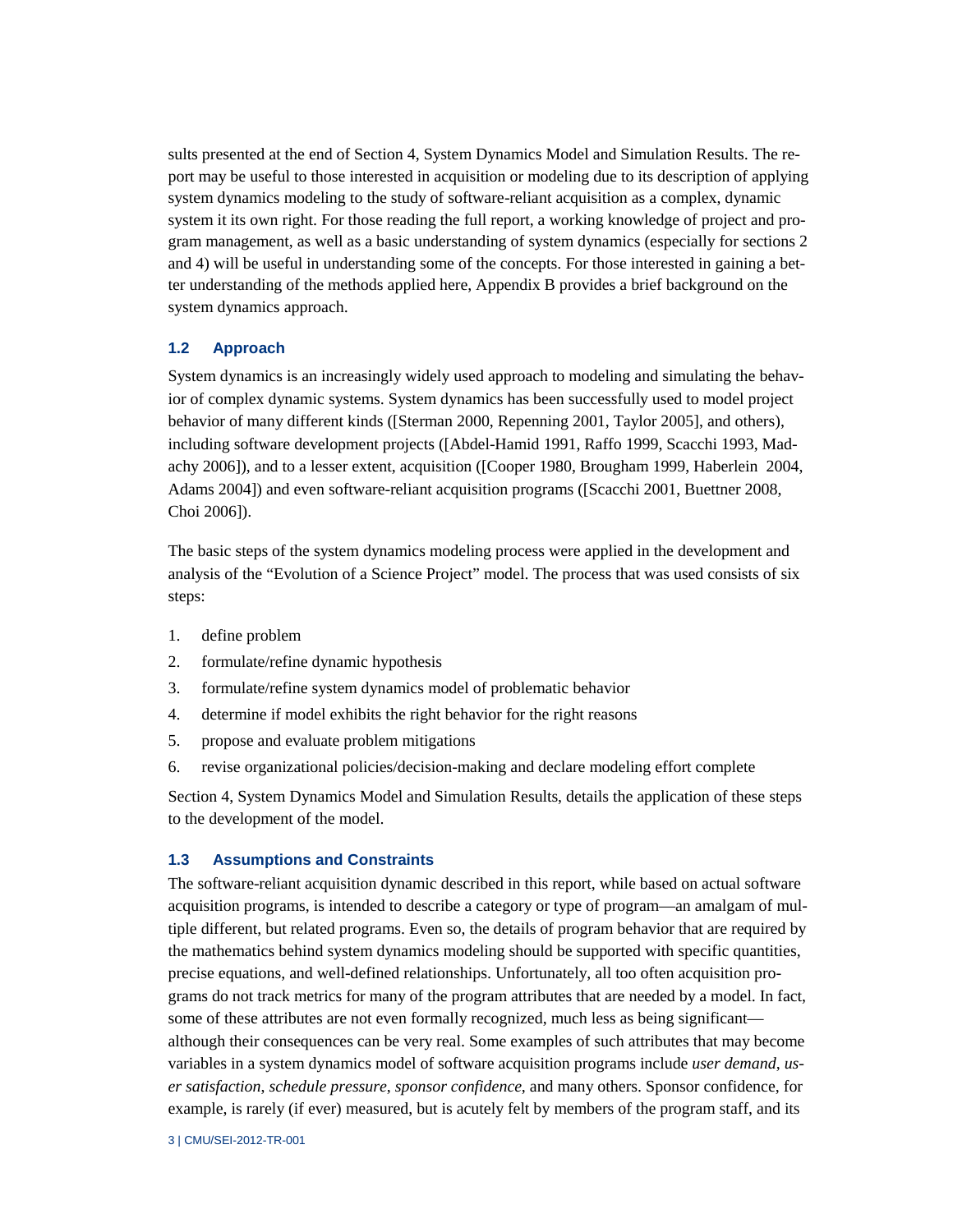continued decline can have catastrophic effects on the program's outcome. None of these variables has a precise definition, nor associated units of measurement, and as a result, definitions must be invented by the modelers, values must be estimated, and the behavior of the attribute must be inferred from the experience of domain experts. In the eyes of some this relegates system dynamics modeling to the realm of "soft science," making its usefulness suspect. The reality, however, is that the lack of reliable, quantitative data on acquisition program performance extends well beyond the definition of "soft" variables, and into even fundamental aspects of acquisition program behavior: productivity, duration, cost, and quality. While most programs claim to measure their cost, performance, and schedule, this measurement is done inconsistently across programs with different definitions for these concepts, and in many cases using different units of measure (i.e., KSLOC/person-month vs. function points/person-month, etc.). In some cases even the underlying measure of effort expended (i.e., hours charged) isn't consistent because it is based on the number of hours *charged*, which does not always accurately reflect the number of hours *worked*. So while the precise values of soft variables may be called into question, in practice the presumably "hard" variables from empirical data collection on acquisition programs are also suspect.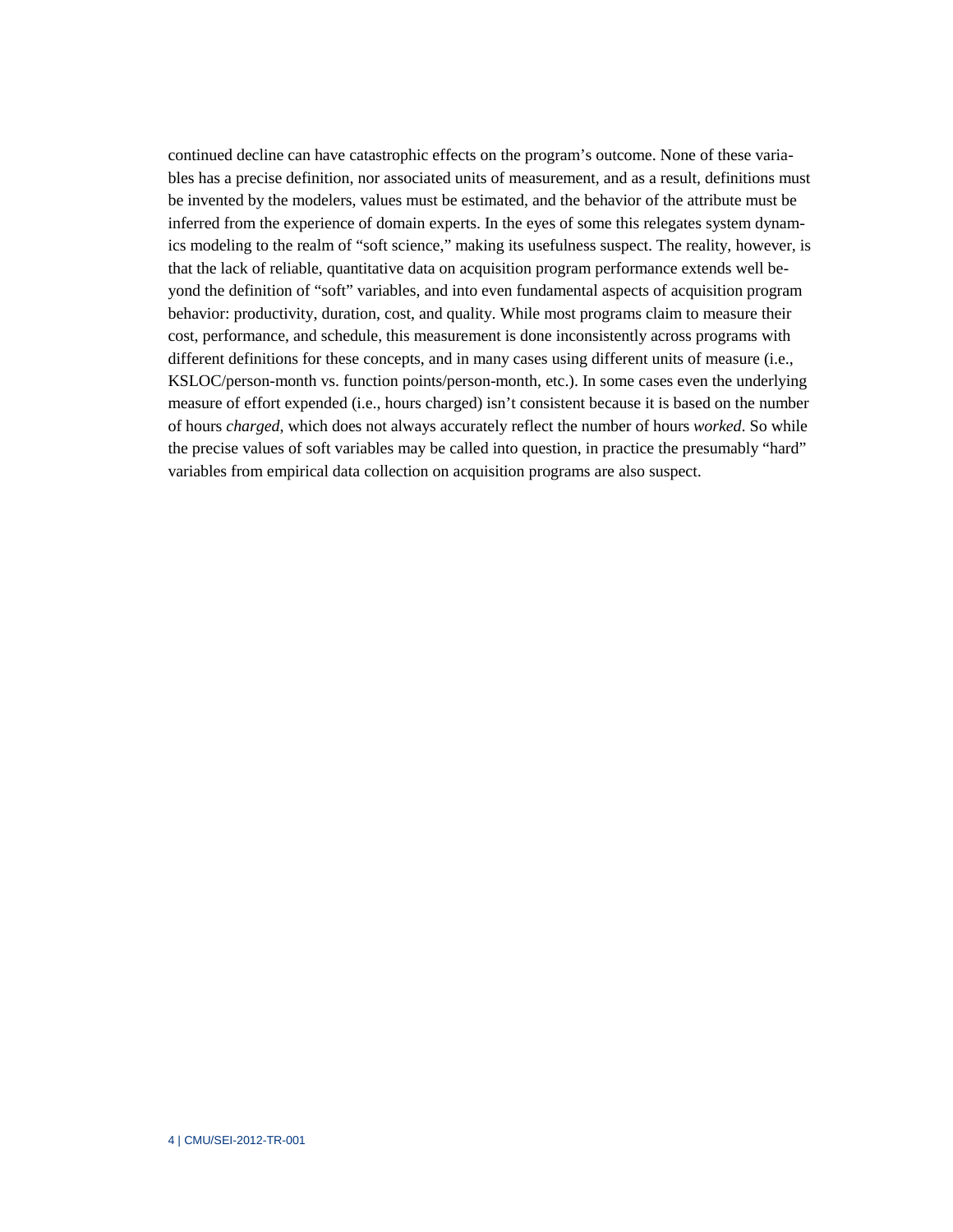### **2 Prior Research in Modeling Rework**

The concept of rework, which is a central idea behind the dynamics of "The Evolution of a Science Project," is a major part of most project development models, and has received considerable attention in the research literature. Rework refers to the production of work in which some portion of the work has been done incorrectly, and is then classified as either discovered or undiscovered (i.e., latent) rework which will need to be performed again, often requiring unplanned effort. Rework is also sometimes referred to as "firefighting," in the sense that as defects are inserted into the system, developers may be diverted to fix them, thus slowing progress and increasing schedule pressure, which can shortcut quality assurance processes, and so inject more defects.

Perhaps the most interesting aspect of rework is that rather than having been studied and completed by the research community, rework continues to be the subject of new research in system dynamics [Lyneis 2007, Ford 2007, Li 2011a, Li 2011b]. This is perhaps because rework is inherent in software development, often resulting in substantial cost and schedule growth, in part because of the feedback that it presents. Without tooling such as system dynamics modeling that can be used in its study, rework presents a complex and nonlinear problem that is generally intractable to traditional analysis methods.

For additional information about how rework has been addressed previously, Appendix A contains descriptions of the approaches used to model rework in five seminal system dynamics modeling efforts:

- Ken Cooper, "Naval Ship Production: A Claim Settled and a Framework Built" [Cooper 1980]
- Tarek Abdel-Hamid and Stuart Madnick, *Software Project Dynamics* [Abdel-Hamid 1991]
- David Ford and John Sterman, "Dynamic Modeling of Product Development Processes" [Ford 1998]
- Tim Taylor and David Ford, "Why Good Projects Go Bad: Managing Development Projects Near Tipping Points" [Taylor 2005]
- Raymond Madachy, *Software Process Dynamics* [Madachy 2008]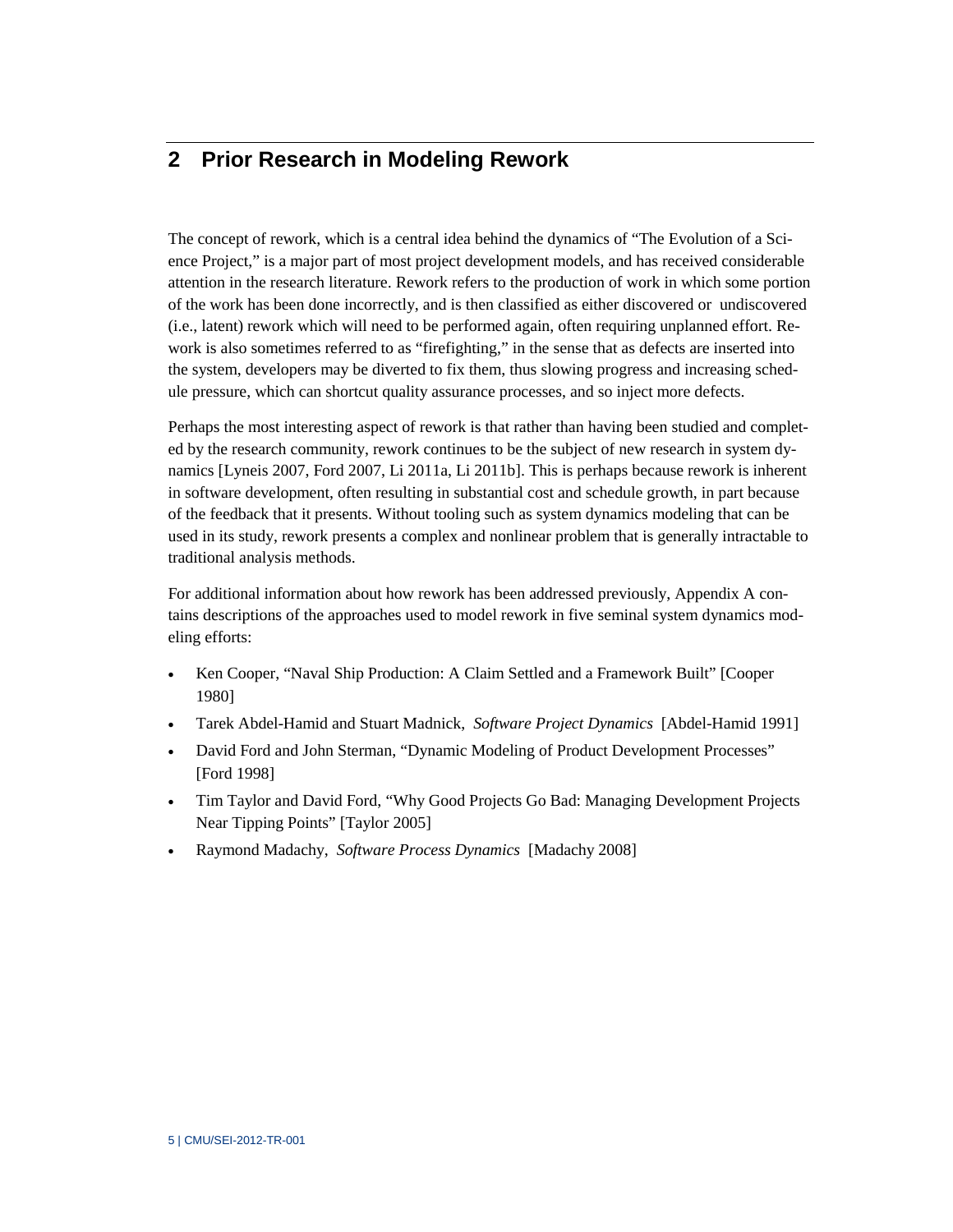## **3 Acquisition Dynamic: The Evolution of a Science Project**

The recurring dynamic of science projects has received relatively little discussion in the acquisition literature, despite the fact that the pattern has become increasingly common. Due in part to urgent demands for new systems and technologies in theaters such as Iraq and Afghanistan, a significant number of the challenged programs the SEI assesses with ITAs could be characterized as having begun as science projects.

Many defense programs that started out as science projects ultimately produced important advances in technology that leapfrogged our adversaries and gave American warfighters a critical edge in conflicts around the world. In many cases the ability to quickly develop and deploy a new technology has been key to adapting effectively to rapidly changing conditions and threats. The question is not whether we *need* science projects, but how we can most effectively—and sustainably—move the technology from a prototype into the hands of the user or warfighter.

The "Evolution of a Science Project" dynamic describes a program that begins as a small research effort to build a prototype system to produce a compelling proof of concept to help solicit funding. If the system is successful in a test deployment to users, it creates demand for the capability, and the user community may insist that it be developed further and deployed more widely. This pressing need for the capability can drive the prototype system to be deployed, and force the program down a path of rapid incremental development. Since neither the software itself, nor the original project management has the design or robustness needed for production deployment, significant problems soon occur. The project may try to develop a full-scale production system on top of a prototype, with the resulting system exhibiting issues with robustness, capability, performance, and usability. Also, the project's infrastructure (staff size, processes, experience, etc.) that may have been adequate for a prototype are now inadequate for a formal acquisition program. Thus, the project may have great difficulty in successfully making the transition from being an informal project to becoming a rigorous formal acquisition program. In an environment of scarce funding and chronic schedule pressure, there is substantial temptation to maintain the original project infrastructure, and deploy and continue to incrementally develop on top of the prototype base.

#### **3.1 Concept Criteria and Selection**

This dynamic was chosen to be the basis of this effort because it met a number of important criteria that help to ensure the dynamic will be relevant to software-reliant acquisition practitioners:

- *Software Relevance*: It is relevant to software development and software engineering because it displays properties that are unique to those domains.
- *Acquisition Relevance*: It exhibits key aspects of acquisition management that directly affect the program's outcome.
- *Acquisition Program Example*: There must be access to information and data on one or more known instances of the dynamics occurring in actual acquisition programs. The dynamic must be based on actual program behavior, as opposed to being only a theoretical possibility.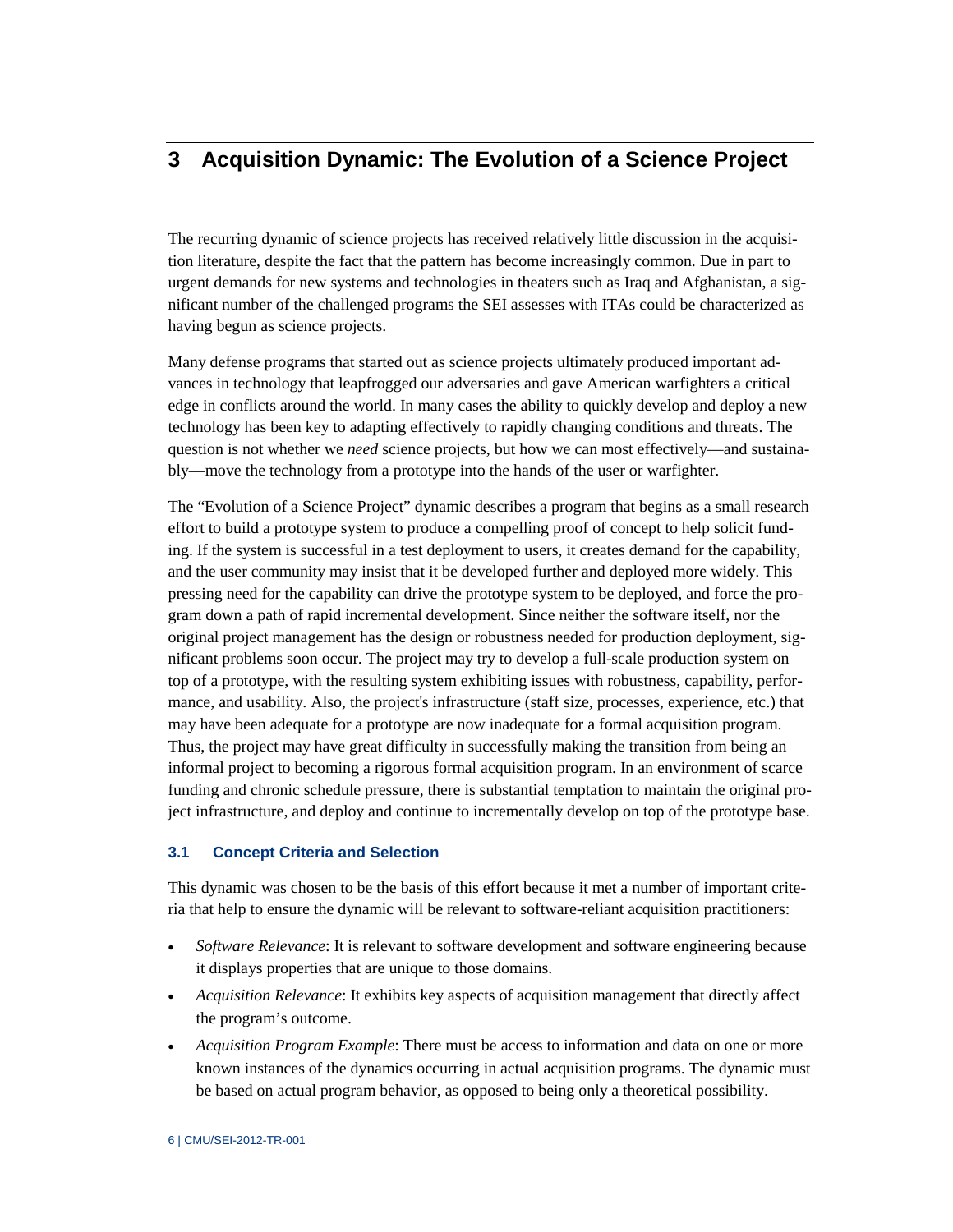- *Counter-Intuitive Aspect*: The dynamic should produce an outcome for the program which is either counter-intuitive, or presents counter-intuitive aspects (i.e., it is not intuitively obvious that the dynamic will play out as it does). Otherwise, the dynamic is unlikely to present a significant challenge to program managers.
- *Richness*: The dynamic must present sufficient complexity that the dynamic is worthy of modeling and analysis. Dynamics that possess multiple linked feedback loops, or even exhibit multiple dynamics simultaneously, are most likely to exhibit complex, nonlinear behaviors that create management difficulties.
- *Influence*: The dynamic should be able to be mitigated or resolved by the project or program office staff, rather than requiring action by Congress or a military service chief. While the problems requiring high-level intervention are no less interesting, the practical difficulty with resolving such issues makes them of less direct relevance to the acquisition community.
- *Scope*: The dynamic occurs within the context of a single acquisition program (rather than requiring the interaction of multiple programs)

The "Evolution of a Science Project" dynamic displays all of the above characteristics.

#### **3.2 Acquisition Program Example Narrative**

The following is a narrative of the history of an actual "science project" program. The quotes provided came from direct interviews with various program participants and stakeholders that took place over the course of an Independent Technical Assessment (ITA) conducted by the SEI. The specific names of individuals and organizations, as well as the nature of the system, have been omitted to protect the privacy of those involved.

#### **Getting Off the Ground**

The project began with a critical operational need for a new command and control system. One of the combatant commands was the service sponsor, and in the late 1990s they provided \$250,000 in funding to the agency to build it—which got it started as an Advanced Concept Technology Demonstration (ACTD) project. The operational process was being accomplished with a telephone, paper, and pencil at the time, and as members of the operational community noted about the new system, "This fills a huge black hole," and it is "…important and needs to get to the warfighter soonest." The value of the system was clear, and there was no dispute that this capability could be a life-critical system that people would be counting on.

In its original incarnation "The software started out as a prototype, launched by [the agency]," and given the small amount of initial funding, "…it was originally a proof of concept…" designed to demonstrate the potential value of fully automating the process.

The project "…was not originally developed by any kind of acquisition center. It was funded by the user community" to solve a specific and urgent problem. This was done in part to avoid a lengthy formal acquisition effort that might take years, and instead field a small, but useful system more quickly. The agency took the money, found a "good prototype shop" to do the work, and "…probably someone had an existing contract vehicle that was used—it was a contract of con-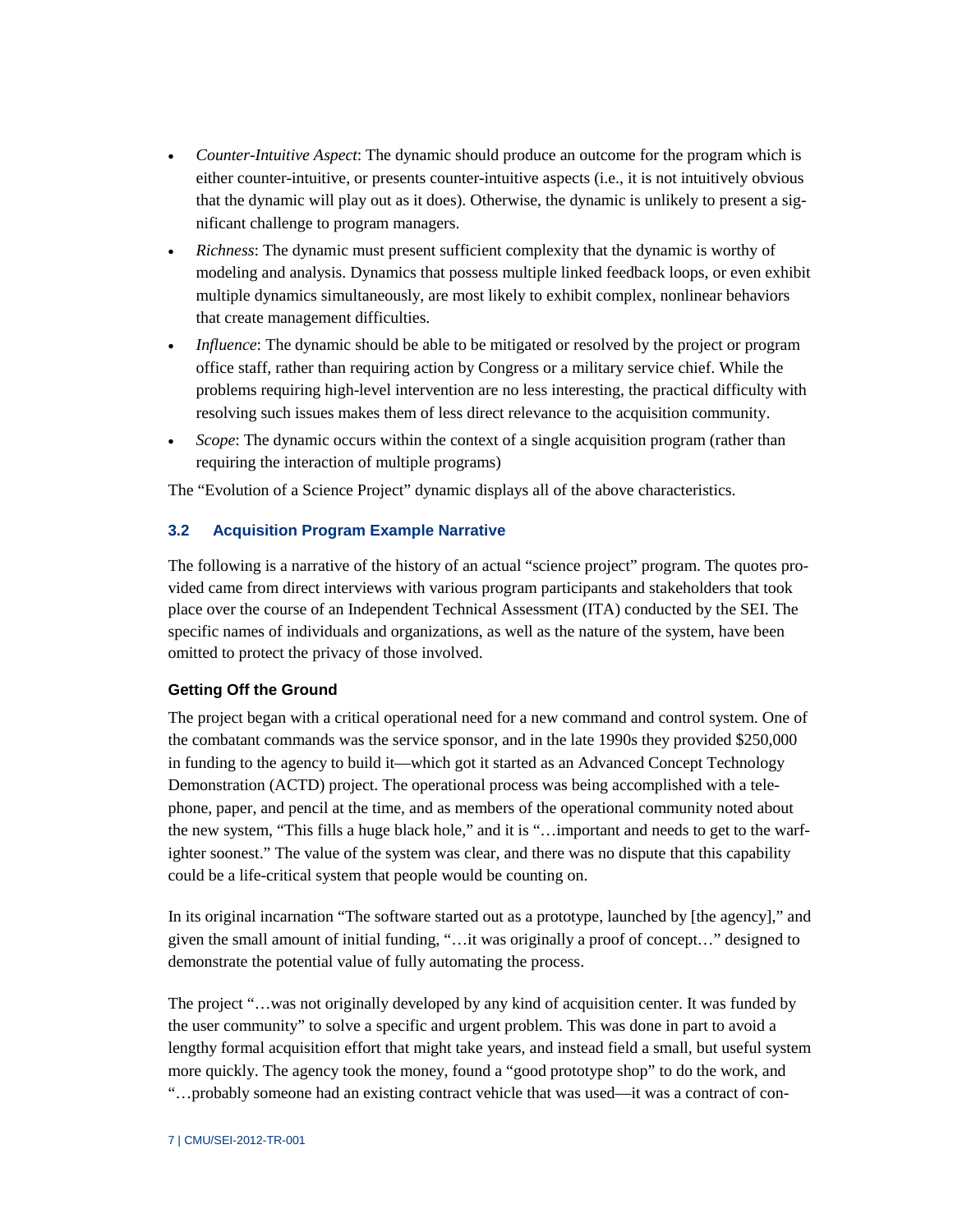venience." It turned out that "The development contract was a T&M contract," for time and materials—a service contract type used when the work is expected to continue at some level for some period, and that generally isn't intended for producing a deliverable system.

The contractor began work building the prototype system for the agency. From the beginning the operational command had an informal management process, and in working with the command the contractor was "...happy with an 'agile'<sup>3</sup> approach, just discussing the requirements, with minimal documentation." In fact, the prototype system "…was never wholly designed against a complete set of requirements. As a result, some of the normal standard procedures for a program weren't applied." As work proceeded, it started to become apparent that "…the software had no design, no architecture," and "It was never documented what their architecture was."

The size of the prototype grew steadily as development continued, but without clear requirements or a documented software architecture to help them achieve their goal. As an early project manager observed, "They never did a true design for [the system]—they just began coding."

#### **Pushing the Envelope**

When the pressure is on to get a system deployed due to an urgent need from the field, a common consequence is that quality processes may be undermined in the rush to get the capability out. As the project manager ruefully acknowledged, "It's always possible to convince operational people to take shortcuts when lives are on the line."

Nevertheless, the contractor was able to produce a stripped-down prototype in 2001. A second version of the prototype system was first deployed in theater in 2004, and was well received. The lieutenant colonel at the combatant command who paid for it "...thought it was great, and had it installed in the command, and they loved it, but it crashed a year later, and then they hated it, and couldn't get it to run again." Still, proponents said "We had software that the user community likes, and saw work, and they want to know where we are with it." The project acknowledged that "We're late to need."<sup>4</sup>

As more time passed without a viable system in the field, members of the operational community were starting to threaten that they would have to file a Joint Urgent Operational Needs Statement (JUONS) to communicate the urgency of the need, which "…is like saying, 'Please, I *have* to have this now, or everything will fall apart."

In the contractor's race to add the needed capability to the system, the software complexity continued to grow, and code quality declined, making new development even more difficult. According to the government project manager the contractor "…admitted that their coding was a hodgepodge. They said that because they'd worked on the system for so long, they just kept adding

<sup>&</sup>lt;sup>3</sup> It is more likely that an informal development approach was used that did not actually follow the tenets of agile development. The lack of documented requirements does not accurately describe the agile development approach.

<sup>&</sup>lt;sup>4</sup> The phrase "late to need" means that the project is behind schedule in delivering a system that can meet the needs of the users.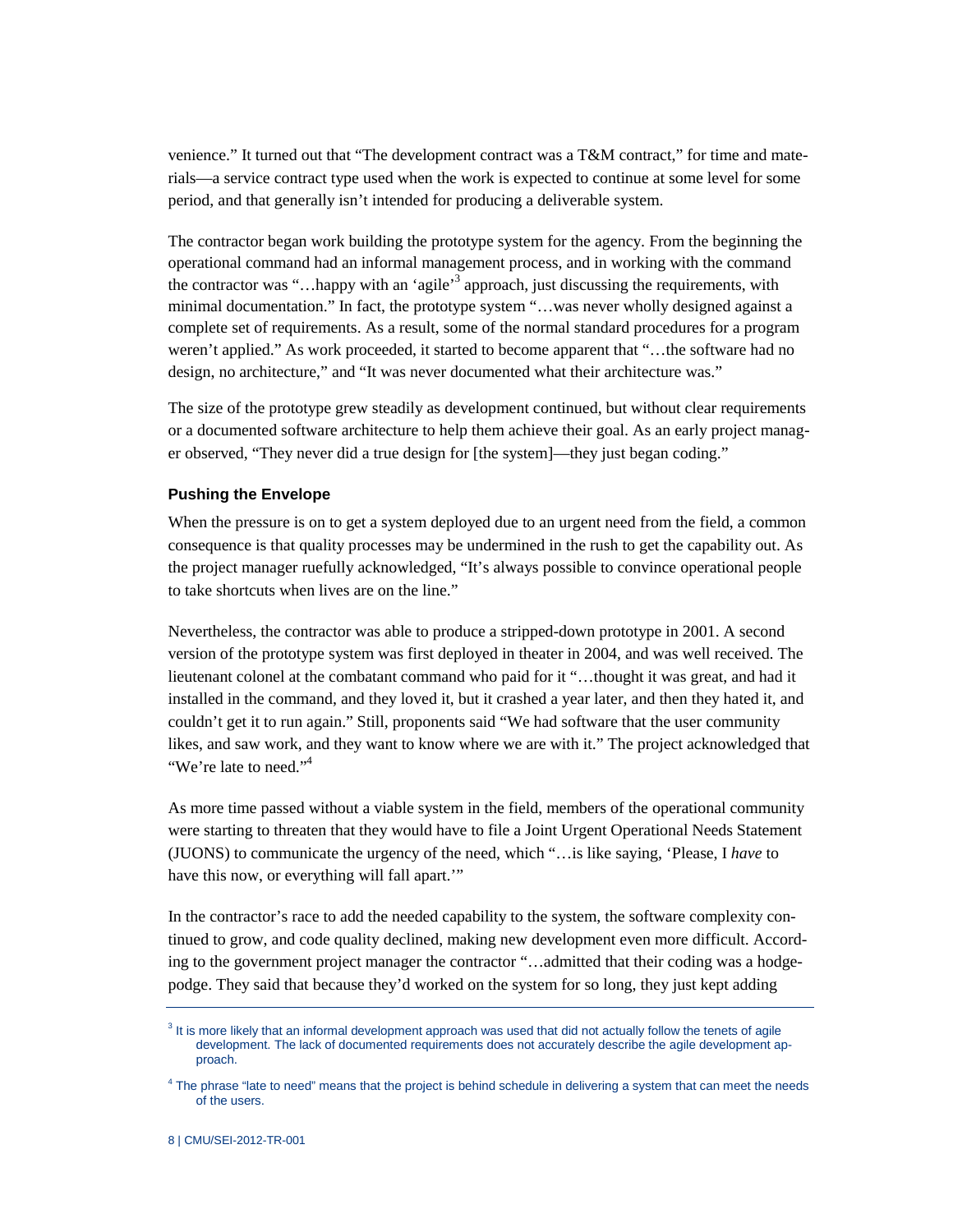things." The lead software developer confirmed that "Doing the coding was extremely rushed, there was no time for analysis, and no architecture before they did it (or at least only a very quick architecture), because of that original deadline."

At the same time that the number of defects in the system was rising and the quality of the software was starting to be called into question, the government project manager had designated the system as Mission Assurance Category (MAC) I—the highest level of criticality. As a senior software developer observed, "With MAC I, 'If the system goes down, someone dies'—so now you need an extremely robust system."

#### **Stall Warning**

As development continued, even the contractor software development lead felt that the code "…was an average technical product," and that due to the schedule pressure and circumstances it "…isn't the best thing you've ever seen." The poor code quality was further complicated by a lack of system documentation that made it even harder to work with, since in the rush to produce the code there was "...no documentation on the 'as-is' implementation in the software," making maintenance of the prototype system that much more difficult. According to the program manager, "When you have 700 KSLOC of undocumented code, what's your risk?"

After v2.5 of the system was deployed in 2008, the strain of supporting the fielded version of the system, while at the same time developing the features for the next version to be released, started to unravel the effort. The operational community representative summed it up this way: "Every time a problem came up, to make a change to [the fielded system], there was a conflict in priority with [the fielded system] vs. [the new system], so whatever money the project office gave [the contractor] for v3 development, it didn't go to actually doing new development—it went to [the fielded system] to fix older problems." The project manager concluded that "The issue with [the contractor] was that they couldn't do both sustainment and development well at the same time they could only do one or the other." Deep into the development, it became clear that with respect to the contractor, "They weren't delivering."

As the new v3 development work stalled while the contractor team was spending their time fixing the problems with the deployed system, things began to come to a head. The project manager at the time concluded that "The concept was great, and everyone loved it, but the program fell behind, went over budget, nothing was getting produced, there were contractor non-performance issues, and it became a black hole for money."

#### **Hitting the Wall**

The operational community knew that the program had to be scaled up and formalized to be able to deploy a robust system to the field. "The [agency] commander was getting hammered by the generals in theater for [the system] not being properly operated and maintained, and said 'We're not an O&M facility—it should go to someone else now.'" The operational community had already realized that things were off track with the structure of the program, saying "ACTDs are supposed to move out and become real programs after a year or two—but [the agency] kept [the program] much longer than that."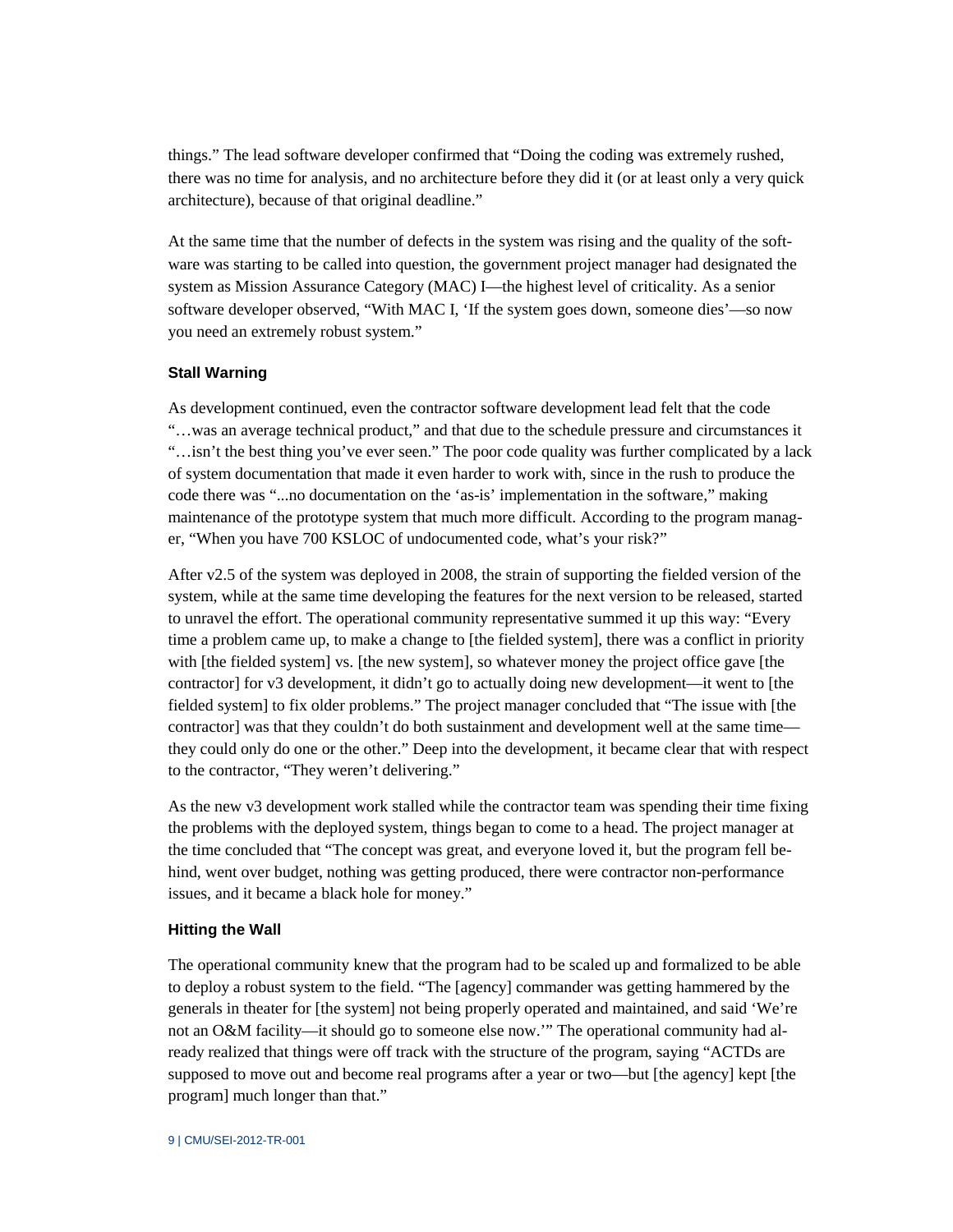The program had to be "shopped around" to several different organizations until one was found with the acquisition experience to be able to initiate a full PMO, and treat it as a formal acquisition program. Given the checkered history of the system up until then, there were few organizations willing to take on such a troubled program, with a contractor that had little acquisition rigor or experience. Even though they were finally convinced that the program had to be handed off to an acquisition organization for its own good, there were still misgivings in the user community they knew that "the [formal acquisition] processes are very thorough, but they're slow, so the operational users hated it, and the time it took."

When the PMO stood up, the new Program Manager (PM) knew that he had his work cut out for him. He realized that continuing to have the contractor build the system on top of the prototype's foundation may not be a viable way to move forward. In assessing the contractor's ability, he said "They're not easy to work with… I'd characterize them as a prototype shop… they haven't demonstrated the necessary discipline to develop and field a system."

This lack of software development discipline on the part of the contractor became a recurring theme as the PMO's relationship with it evolved. In making the move to an official acquisition program, they "went from [the operational command] where they had a 'loosey-goosey' process with little documentation, to [the PMO] where they had formal system/software engineering." The change was dramatic for the contractor, given that "…they never transitioned from [being an] ACTD to a formal… program of record." In the eyes of the government test people supporting the system, the PMO was insistent that it be a formal Acquisition Category (ACAT) program, and as a result was "…trying to make [the contractor] play by two separate sets of rules—ACAT vs. ACTD... [There's] a mismatch of the requirements between those two different types of programs."

The contractor struggled to try to meet the demands of the PMO and the more formal ACAT rules it was now subject to—but it did not go smoothly. Even as new defects were being inadvertently injected into the code as rapid incremental development proceeded, the PMO testing lead observed that "The contractor hasn't been good about [tracking defects]… at least with any discipline or rigor." In general, the PMO said that "Trying to push them to use formal development processes was hard—and upper [contractor] management resisted. They didn't see why it was necessary… [They] said they weren't required to do that." As one contractor PM summarized it: "Up till then, everything was operationally focused, on getting it out to the warfighter—do whatever you have to do. But [the PMO], being more of a materiel command, said, 'You did good work on the product, but a terrible job on the process to make this a formal program. You did a horrible job on acquisition.' So they [the PMO] said, 'I don't care if the system dies, I just want the documentation'—which was 180 degrees different from what they did before." While the contractor thought the PMO was being unreasonable, there was reason for concern, as the contractor's "…track record with documentation had been in the gutter," and yet the PMO was legitimately "…worried about maintainability in the future with the lack of documentation." This was no small matter to them, because the PMO was already seeing issues with the operations and maintenance of the system, acknowledging that "The O&M side of this is a killer. We're spending millions and millions on help desk and operations…"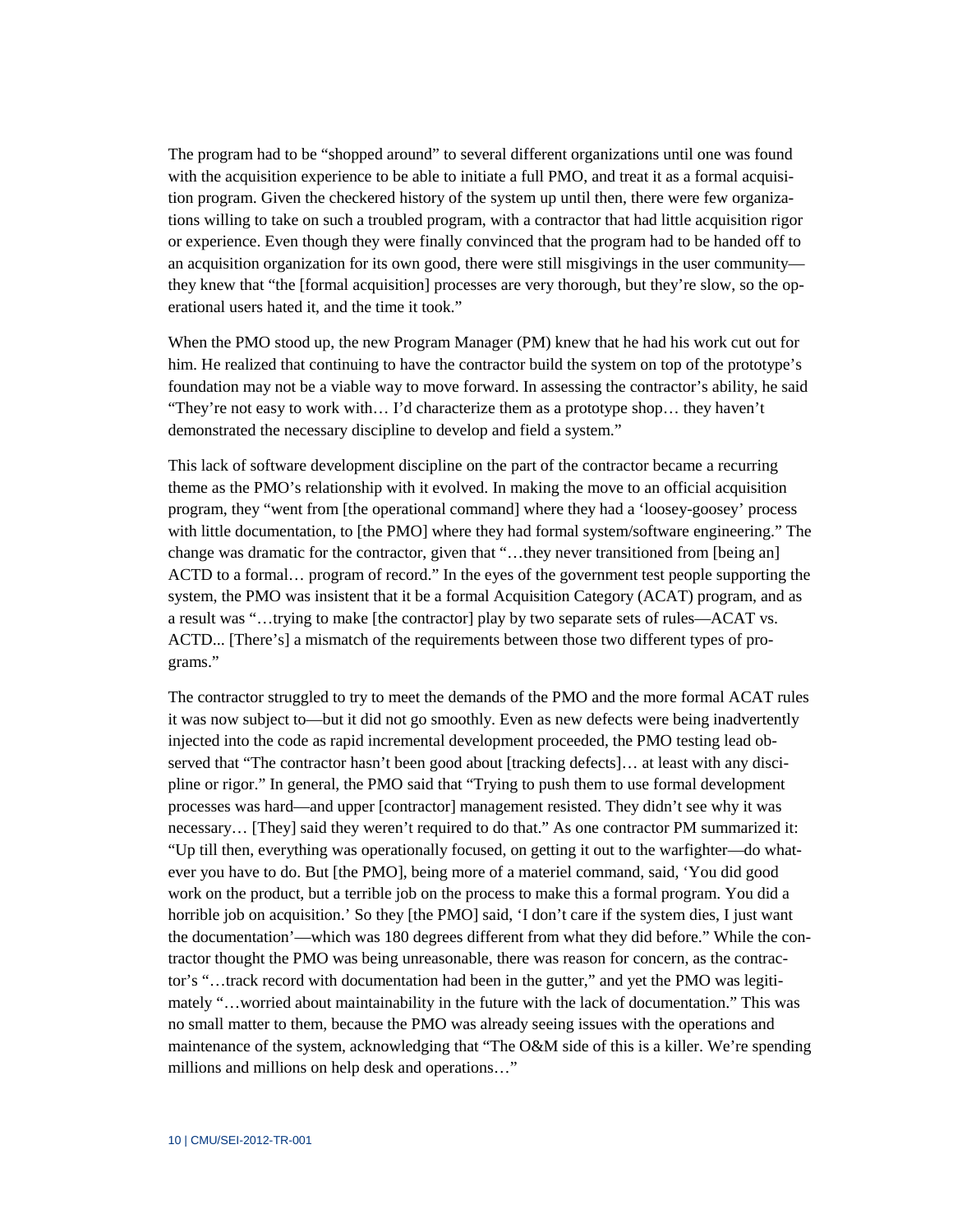With this in mind, the new government PM began to review his options: move forward with the existing code base and retool and document it on the fly, or start over with a new architecture, and rebuild the system essentially from scratch. When the operational community got wind of this they became very concerned, saying "…The PMO wants to [can] what they've got, and start over. [The operational user community] doesn't want to just throw away what they have—and it'll be years until we can get something this good." Given that they finally had a system that was close to doing much of what they wanted, they felt that too much time had passed to scrap the system. They wanted "…an 80% solution people can use," and told the PMO directly that "The user community is… unwilling to wait 3-4 more years for a new replacement system to be built from scratch."

The operational user community had reason to be concerned about the PMO's decision, because even the new PMO didn't have all of the software and technical expertise needed to figure its way out of the hole that had been dug for it. Both the operational people and the contractor agreed that "Their [PMO] engineers don't have the software expertise that they should have, and don't have operational expertise," and that the PMO "…was *not* an extremely technical group…"

#### **Crash and Burn**

The conflict between the PMO and the contractor continued to escalate as progress on the new v3 development continued to slow, almost coming to a halt entirely. As far as the new development work went, the PMO was realizing that "...there was not enough there to field the system. They worked with them for a year and a half, and they weren't getting there."

The operational community representative observed in frustration that "I can't figure out how they've spent so much money on something this simple."

The PMO decided that the problem with the system was fundamental—it couldn't do its job "…because the system design to do that wasn't ever completed." The PMO believed that due to the lack of a coherent architectural vision, the software as built could never be successfully fielded in theater. They felt that for any problem that came up, the contractor's "…solution was to throw more hardware at it"—up to "\$750,000 at each theater site," and that what they had developed was a "…really clumsy solution, and consumes inordinate amounts of bandwidth." Given a choice between requiring infeasible amounts of hardware at each site, or consuming excessive bandwidth between each theater and the systems' central servers—the PMO decided to choose neither.

The PMO finally issued a "stop work" order for the new development work, and allowed the task order to lapse—effectively terminating the development contract with the contractor, more than 10 years after development had first begun.

Despite the operational community's objections, the PMO decided to discard all of the software that had been developed over the preceding decade, and begin a complete redesign of the software. Its plan was to develop an entirely new architecture to create a next-generation system with even more capabilities than the one they were discarding. This was an effort that would likely cost tens of millions of dollars more, and, as the operational community predicted, take an *additional* 4-6 years—if everything went perfectly…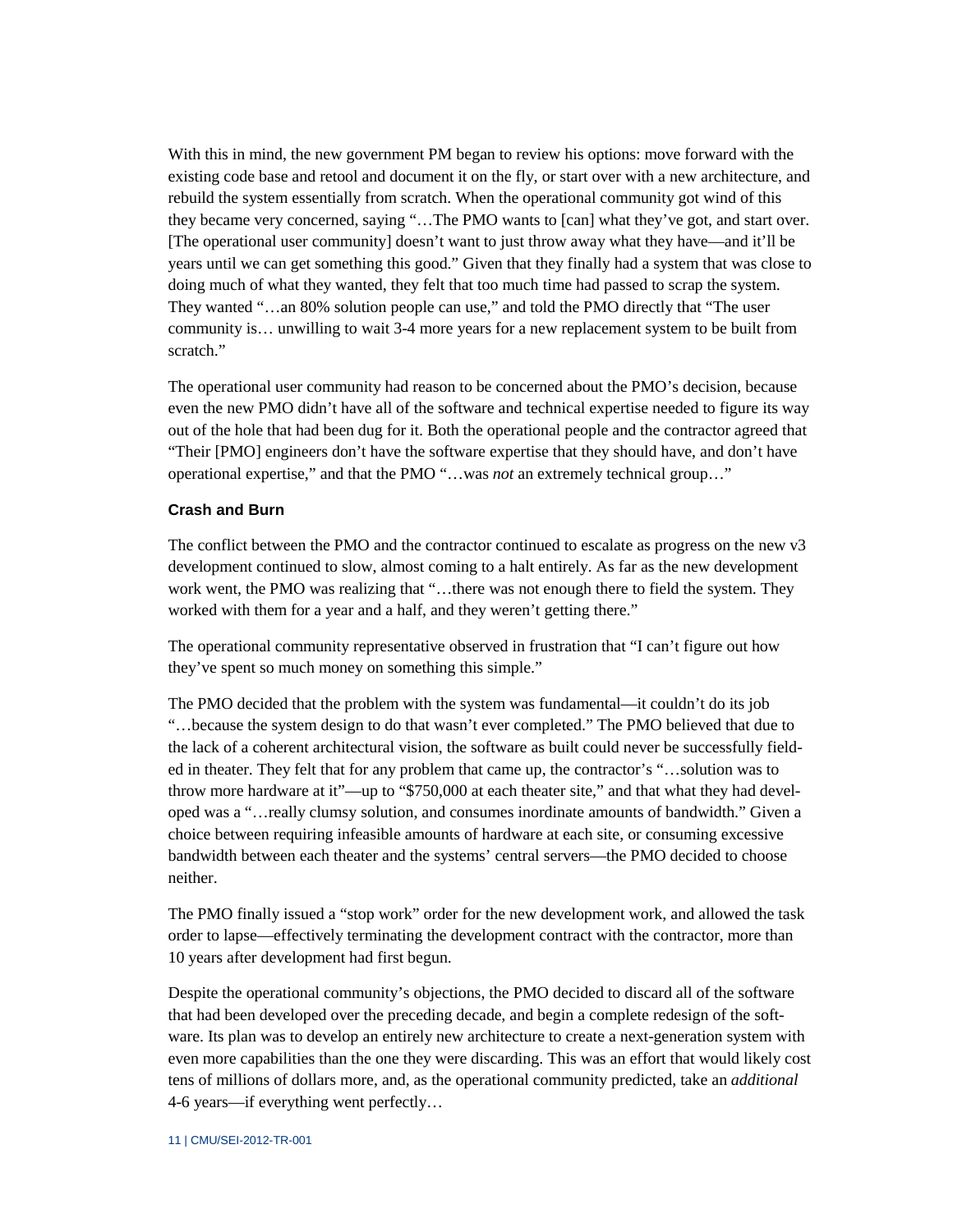#### **3.3 Qualitative Analysis of the Dynamic**

Software-reliant acquisition programs are inherently complex, and in this respect "The Evolution of a Science Project" is no different. The following sections discuss some of the key aspects of the dynamic in greater detail, describing how each one is believed to contribute to the occurrence of the dynamic in actual programs. These qualitative aspects of the dynamic were elicited through repeated detailed discussions with acquisition domain experts, and were later incorporated into the system dynamics model.

#### **3.3.1 Misaligned Incentives and Structural Dynamics**

The dynamics of "The Evolution of a Science Project" are based on two types of underlying forces: misaligned incentives and structural dynamics.

Broadly speaking, misaligned incentives are aspects of the acquisition system such as its rules, regulations, policies, and guidelines that come into conflict when an acquisition decision-maker must trade-off maximizing the achievement of one objective against maximizing the achievement of another. For example, misaligned incentives in acquisition programs can put individual or program-specific interests ahead of PEO or Service interests, turning planned cooperation into opposition, and producing poor acquisition outcomes.

Structural dynamics, however, are the natural, or even in some sense physical aspects of developing and acquiring software-reliant systems. These structural aspects include such components as feedback loops and time delays.

As an example of the combination of both misaligned incentives and structural dynamics, we can think of the situation in which strong schedule pressure is exerted upon a software development manager by higher-level management and other stakeholders. The amount of that pressure that the manager then chooses to place upon the developers is a management decision that he or she makes based largely upon the incentives at work: the potential effects of late system delivery on his or her career, the expected effects of the schedule pressure on the developer productivity and morale, and so on. If the manager chooses to exert substantial schedule pressure on the developers, then the ongoing and/or rising schedule pressure will at first increase, but ultimately degrade productivity as developers begin to "burn out" and leave the organization—a structural dynamic that contains both feedback and a time delay. While the amount of pressure that is placed on the developers is a management choice that is the result of incentives, the results of chronic schedule pressure on the developers are not a choice—they are predictable and almost inevitable.

Taken together, misaligned incentives will drive decisions that seem (and may be) reasonable at an individual level, but they may also have unintended consequences. The intent of increasing schedule pressure on developers may be to *raise* their productivity to meet a schedule—but the longer-term consequence is likely to be the opposite. The manager may make a calculated gamble that the consequences to himself or herself personally of trying to accelerate development through increased pressure on the developers will only become problematic *after* the next key deliverable is made, after which schedule pressure will decrease, and thus the productivity benefits will be gained without suffering the potential costs of developer burn out and turnover.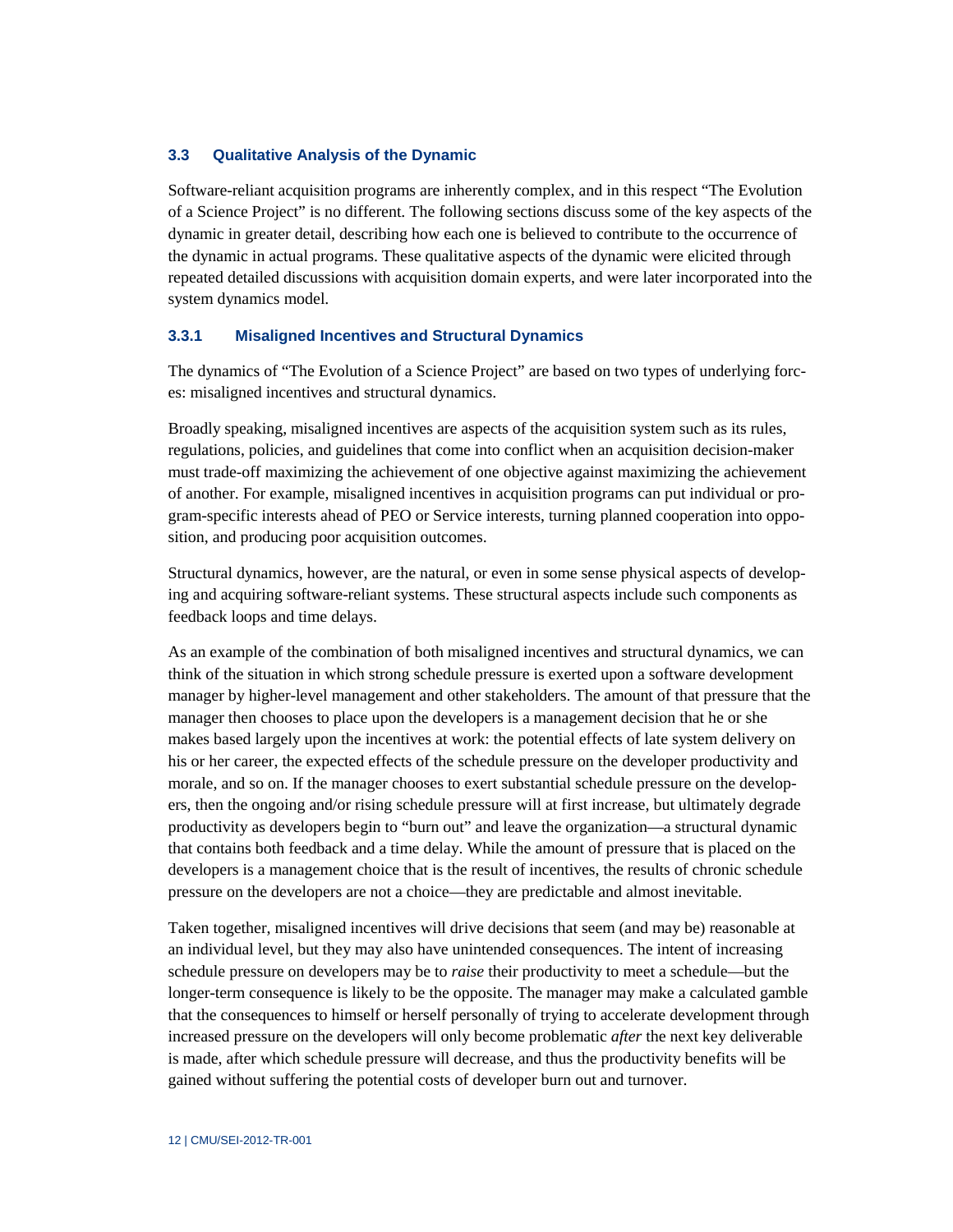With both types of forces present in many different acquisition dynamics, their interdependence injects additional complexity into the behavior. "The Evolution of a Science Project" dynamic displays both aspects in abundance, and the two interact to produce the counter-intuitive and counter-productive outcome that we often see.

#### **3.3.2 Incentives Driving "The Evolution of a Science Project"**

There is a confluence of misaligned incentives that is at the heart of "The Evolution of a Science Project" which sets the dynamic in motion toward failure, and keeps it moving in that same direction. There are five incentives that are most significant, and these are listed below, along with simulated "quotes" that suggest the likely thinking of those affected by these incentives.

- *Incentive*: There is a very real need to get a capability into the field as soon as possible.
	- − "We have to do *something* about this problem for the warfighter, and *soon*…"
- *Incentive*: It's difficult to make a compelling business case to get funding so that the new system concept can be tried out—without a prototype/demonstration
	- − "…but we'll never be able to get funding to do it without having something to show people…"
- *Incentive*: Formal acquisition is known to be slow, and has a high failure rate—so every effort is made to avoid that approach.
	- − "…and we *can't* rely on formal acquisition, which is too slow, and will likely fail,…"
- *Incentive*: The operational/business people believe that they should manage it, since they know the domain better than anyone—and much better than the acquisition people do
	- − "…so we can do it *better* ourselves, since we already know the domain,…"
- *Incentive*: The operational/business people in charge of the project believe they can build the system more quickly than the formal acquisition process because it's "only software."
	- − "…and software isn't that hard to develop—we can put this together ourselves (or with a little help) in six months!"

What happens is that these incentives inevitably create the following near-ideal initial conditions for initiating "The Evolution of a Science Project" dynamic:

- led by business/functional people
- lack of large-scale software development experience
- prototype development
- schedule pressure
- resistance to formal acquisition

#### **3.3.3 User Demand, Satisfaction, and Schedule Pressure**

User demand is at the heart of "The Evolution of a Science Project" because the needs of the users bring new projects and programs into existence. User demand is present long before the concept of schedule pressure comes into existence. As development continues and new features are added, this affects both user demand and user satisfaction, which influence schedule pressure. Actual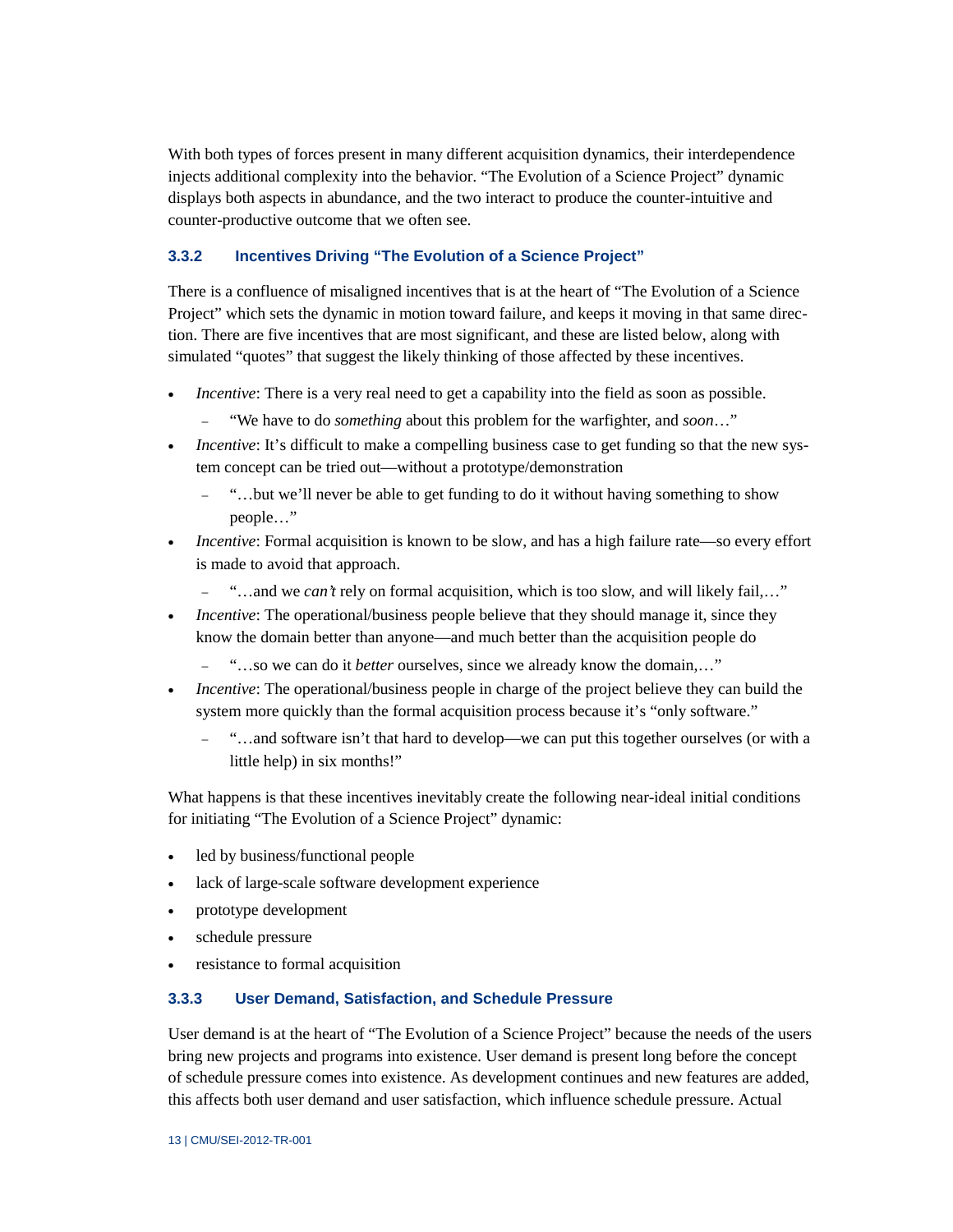software development programs make no attempt to measure schedule pressure, thinking of it only in terms of the relationship with schedule delays—as the schedule slips, schedule pressure generally increases. Even though schedule pressure is widely acknowledged to be a key driver in program behavior and performance, little attempt has been made to understand it. This is problematic when creating a system dynamics model, as schedule pressure is also affected by user demand, as well as by user satisfaction. Developing (and deploying) new features should satisfy users to some extent, reducing demand. However, the delivery of new features also makes users realize how much more capability they *could* have, thus *increasing* user demand.<sup>5</sup>

#### **3.3.4 User Community Management**

Science projects are often initiated—and even frequently managed—by their user community, who are likely experts in their relevant domain area, but generally lack expertise in software engineering and management. Some projects may be organized as less formal "in-house" developments, while others are begun using contractors who specialize in building advanced prototype systems. Still others are the product of laboratories or Advanced Concept Technology Demonstration (ACTD) efforts. Regardless of the formal structure, science projects often evolve organically without the structure or investment in design that should be put into building a large, missioncritical software-reliant system. These short-cuts sometimes occur because there isn't yet adequate demand for the capability to justify a formal program. In other instances there has been a conscious decision to try to develop it as quickly as possible by "flying under the radar" and avoiding the bureaucratic overhead and cost of the formal acquisition process. In these cases the operational community may not have the acquisition experience to understand and appreciate the longer-term value of such practices as good process adherence and quality system documentation.

#### **3.3.5 Uncontrolled Prototype Growth**

A potential downside with science projects is that these systems can become the victims of their own success. The natural and laudable instinct of commanders to provide valuable new capabilities to their warfighters in the field as quickly as possible can become a threat to the project. The initial prototypes of science projects often grow incrementally without a guiding vision or architecture and are informally tested in the field, often with very positive initial reactions to the system's new capabilities. Once the value of the system's capability is recognized by warfighters and other users, demand increases quickly, and the warfighters may soon become unwilling to part with these new capabilities. The systems have already incorporated many new features in response to warfighter needs, with the code base becoming increasingly hard to maintain, and defects being injected as each change is made or new feature is added. Documentation—rarely a strong point of most prototype development efforts—is no longer an option.

In such an environment, science projects are often forced to evolve rapidly into full-scale acquisition programs that can reliably deliver a robust production system—a growth spurt that was rarely anticipated or properly planned. It is at this point that many science projects "hit the wall" with a large, mostly undocumented, convoluted, defect-laden, and unmaintainable code base, unable to make progress at their early development rates. Almost any change made to such a system now

<sup>&</sup>lt;sup>5</sup> The way in which the system dynamics model reconciles these two conflicting forces is described in Section 4.2.1 in the discussions of the R1: Escalating User Demand and B3: Moderating User Satisfaction loops.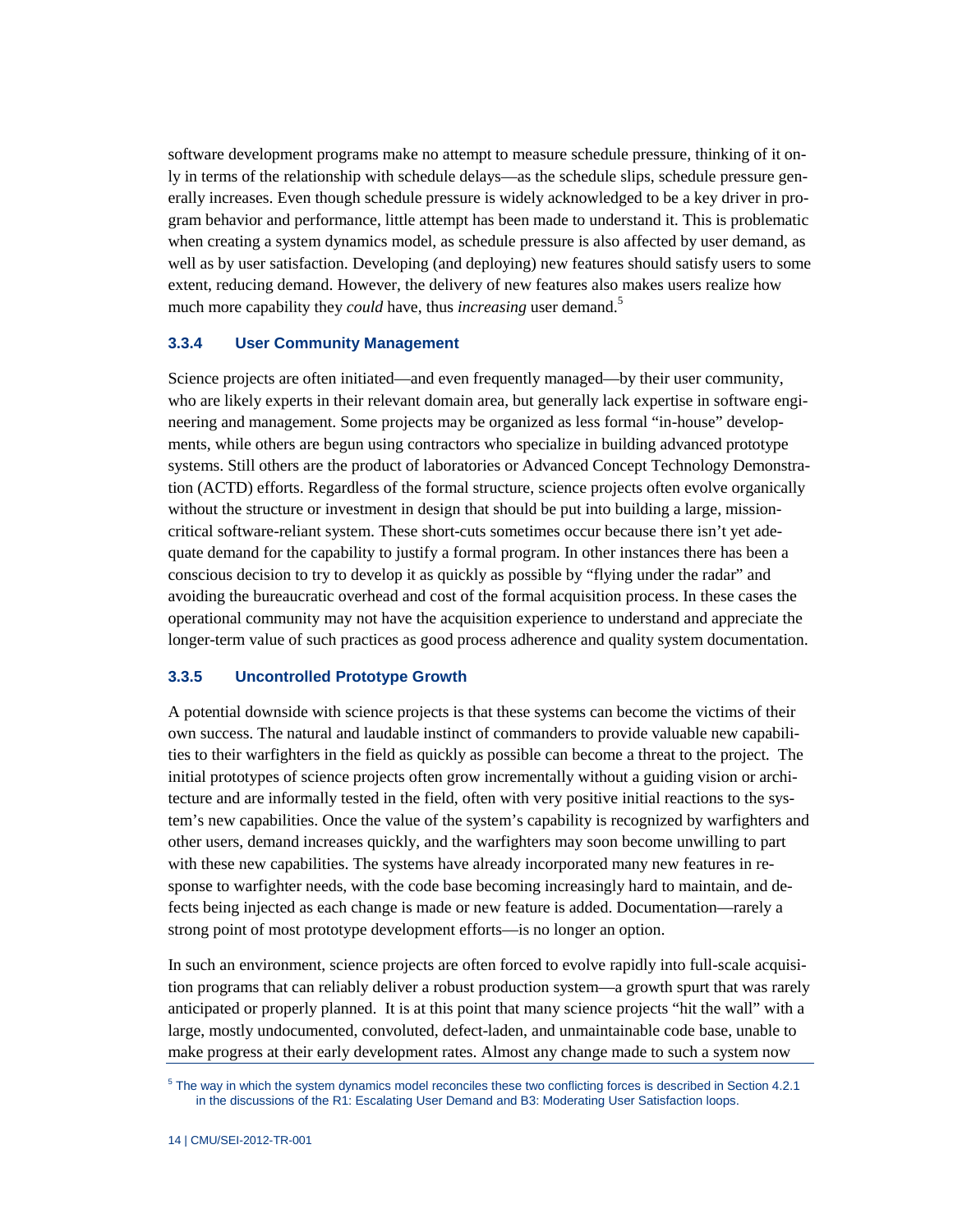will have multiple adverse and unintended consequences on quality, performance, and robustness. The software, like the plumbing in an old house, can only be patched and repaired for so long before the entire system must be scrapped and re-implemented.

#### **3.3.6 Project Manager Decisions**

There are several parts of the model where the input is the result of a project manager's decision. These types of inputs can be modeled in two ways, depending on the purpose of the model: 1) creating a constant or function (based on other system variables) in the model that behaves as the manager would, or 2) allowing the user of the model to play the role of the manager, and provide the input as they see fit. The first approach is generally taken when the model is being used for analysis of the dynamic, and the second when the model is being used for interactive training of a student. Some examples of such points in "The Evolution of a Science Project" model include:

- the manager's decision as to how much of the schedule pressure should be transmitted down to the developers (a good manager will likely want to shield developers from more than a small amount of pressure to avoid burn-out and turnover—but while it is desirable to believe that managers don't push their developers to the point of burnout, there is significant evidence to the contrary)
- the manager's decision to reassign developers to do rework as more errors are found (a good manager will want to maintain system quality standards even at the expense of schedule delays, but this is an especially difficult stance to take in the context of a science project development)
- the manager's decision as to the amount of calendar time they are willing to spend on each rework task (a good manager will keep this amount constant, but there may be a temptation to reduce it as time is running out before a deadline)
- the manager's decision as to the allowable threshold for code quality or defect density (a good manager will keep this value fixed throughout the duration of the project—but as the manager's options dwindle in the face of growing delays, robustness issues, and increasing demand, further sacrificing quality becomes an increasingly attractive alternative)
- the manager's decision as to when the science project prototype development should end, and formal production development should begin—which affects not only how much capability has been developed at that point, but also the quality of the software, the defect density, and the amount of remaining effort

#### **3.3.7 The 90% Syndrome**

In their book "Software Project Dynamics" Abdel-Hamid and Madnick described an effect that was already widely known as "The 90% Syndrome" [Abdel-Hamid 1991]. This dynamic occurs when a project's planned effort is underestimated, and progress (in terms of "% complete") is difficult to quantify, and can't be measured directly except through the ongoing consumption of time and resources. As the project nears completion the difference between the perceived progress and actual progress becomes clearer, and a more accurate picture of the remaining work emerges. Part of this remaining work is the body of undiscovered rework that has been invisibly accumulating as defects are injected into the software, but are missed by testing. As the understanding of the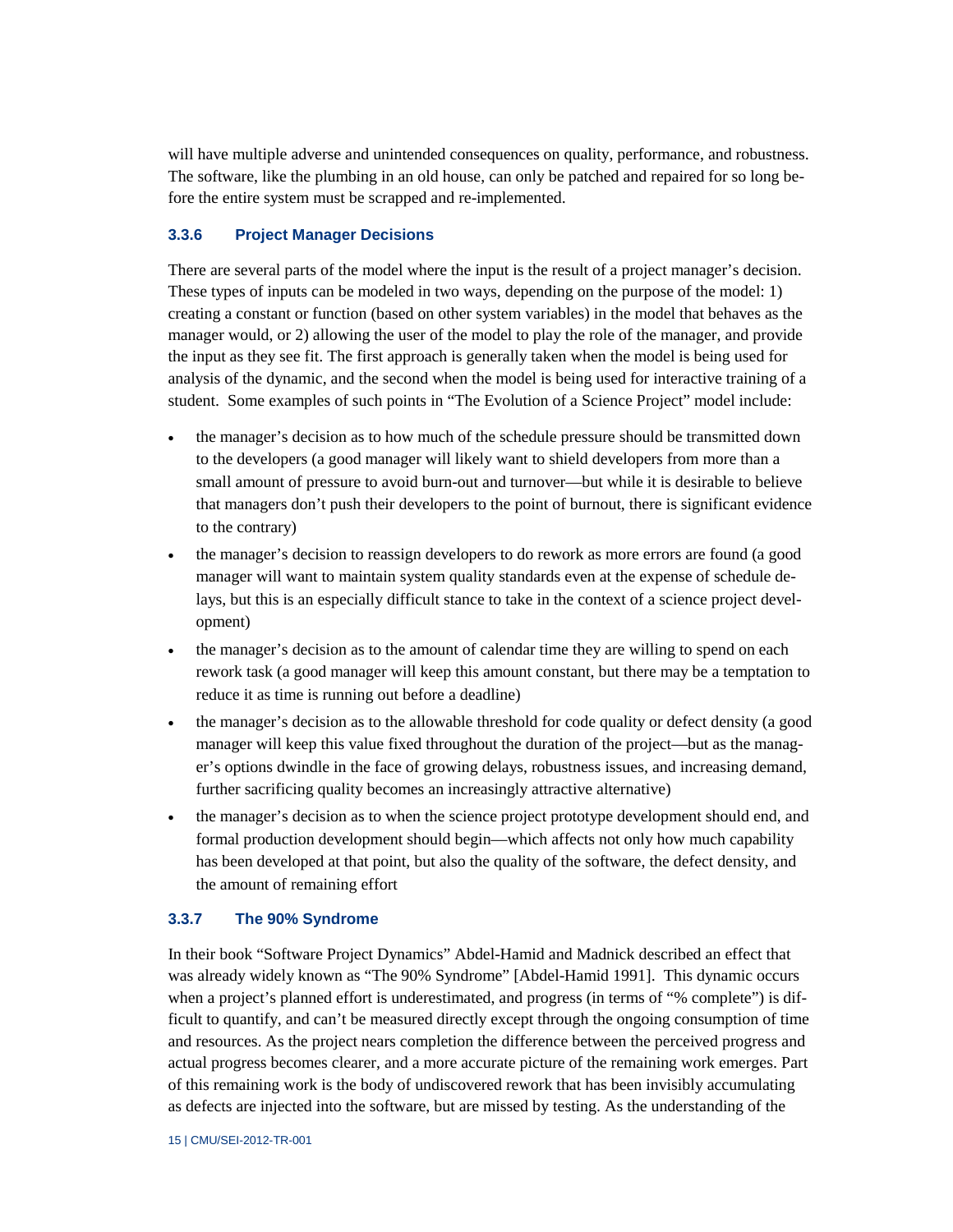amount of work and rework left to be done encompasses more tasks, the measure of progress to date should actually *decrease* from the prior estimates. However, since progress is rarely (if ever) described as being negative, the measurement of forward progress only stalls, often in the 80-90 percent complete range, while the remaining work is seen to expand well beyond the expected 10- 20 percent of the original effort. Measurement of progress then advances slowly (even if true productivity actually *increases*) through completion as actual development progress catches up with the prior progress estimates.

The early circumstances of "The Evolution of a Science Project" lend themselves well to creating a "90% Syndrome" dynamic, both because of the informality of the development and the accompanying lack of metric data collection, and because of the typically higher levels of defect injection due to the comparatively rapid pace of development.

#### **3.3.8 Re-Architecting the System**

As major new capabilities must be added to the prototype to satisfy the still-growing user demand, the project's managers can often see the shortcomings of its evolved design and may want to pause development to re-architect the system. Insistent user demand, however, won't allow the project to "go dark" for months—much less years—to do work that will produce little in the way of visible new features for the end users. Even if the government were still inclined to discard the prototype and start new development from scratch, the contractor has an incentive to persuade the government to reuse the prototype software that the contractor has built as the platform for the new work, thereby making the contractor more indispensable to the future development effort (since starting development over would create a more level playing field on which other contractors could compete for the work).

#### **3.3.9 Project Management Infrastructure**

Often, when the technical aspects of the development effort encounter difficulties, the management aspects do as well. The project infrastructure (the project team size, its processes, the level of software development and management experience, etc.) that may have been adequate for building a prototype can be inadequate for developing a formal production system intended for wide deployment. These mismatches can mean that most aspects of the project are now inappropriate for their new purposes and must either be discarded, or substantially changed and expanded.

Science projects frequently end up morphing awkwardly and ineffectively into convoluted production systems due to the desire to deploy new capabilities to the field. While not inevitable, in an environment of scarce funding and chronic schedule pressure, there is a strong temptation to continue development on the same code foundation, with the original project infrastructure, in the often mistaken hope that as more and more defects are fixed, the software will eventually become stable and robust enough to suffice for use as a production system.

#### **3.3.10 The Transition from Science Project to Formal Development Program**

While the precise location of the line between the existence of a science project—as opposed to its transition to a formal development program— may not always be clear, they are inherently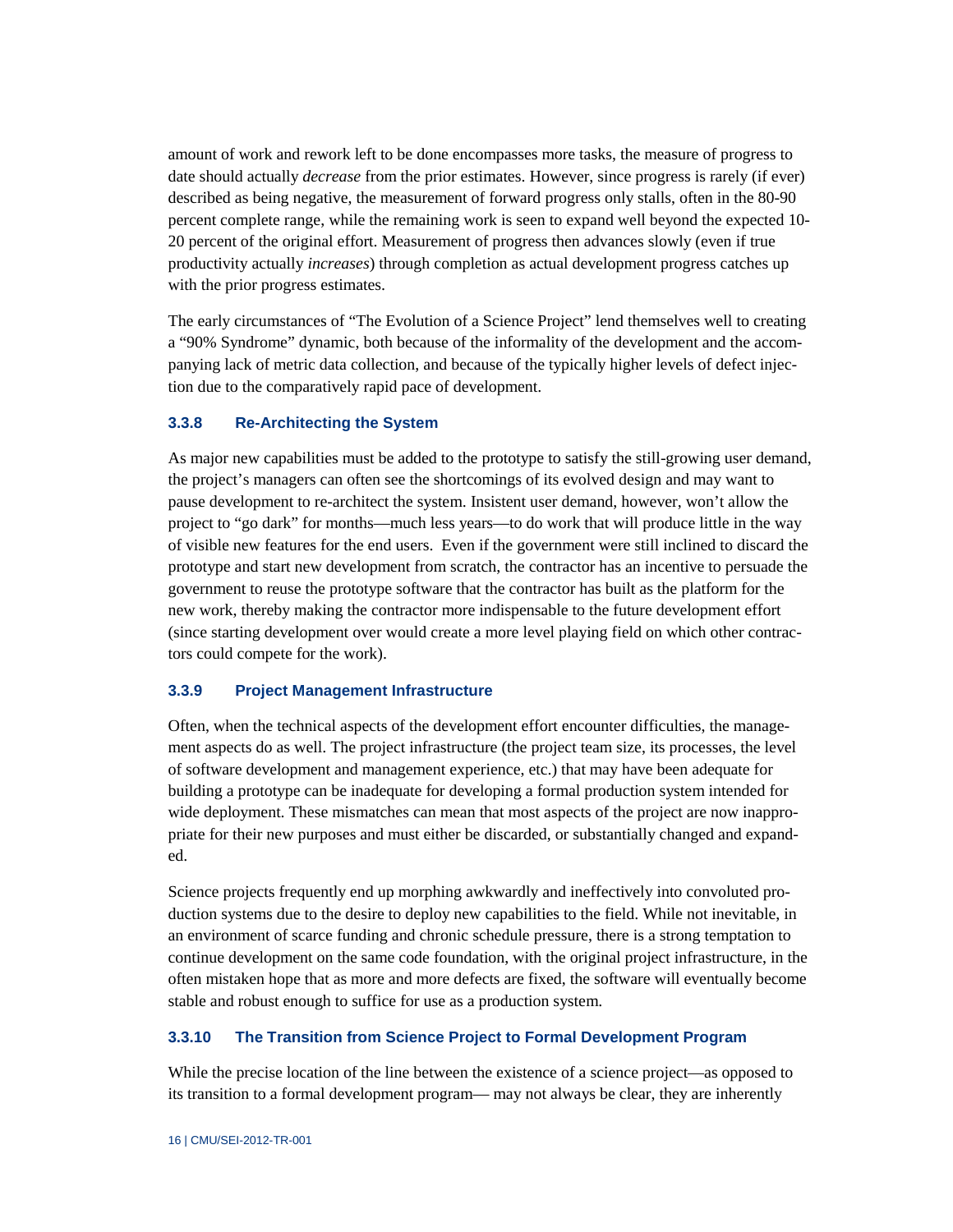different phases with different behaviors. Thus, there is good reason to explicitly separate out the modeling of these different project phases. While many aspects of the dynamics of conducting software development are similar (they are both performing essentially the same activity), the science project and production development phases still have distinctly different characteristics. Ideally, the two different phases of the project should be modeled using a single model with different parameters to represent the different aspects of the two development phases (so as to ensure consistency), but this was not possible in the timeframe available for this first increment of the work. As a result, the models used for the two phases are different in ways that reflect the different management and development philosophies used. The conceptual connection between the two models is represented by having the formal development program inherit the undiscovered rework from the science project, as well as the completed software development tasks and the remaining schedule.

#### **3.3.11 Evolutionary Prototyping vs. Throwaway Prototyping**

An important aspect of the "Evolution of a Science Project" dynamic is the distinction between *throwaway* prototyping and *evolutionary* prototyping [Crinnion 1991]. As the names indicate, throwaway prototyping describes the creation of a system with the intention that it will be discarded at some point in favor of the development of a production-quality version. Throwaway prototypes are used to demonstrate proof of concept, and to show prospective users how the system is expected to appear, and perhaps to work, in large part to clarify requirements. Refining requirements through a throwaway prototype is cost-effective, as the cost of repairing requirements errors later in the development process is expensive. The development approach for a throwaway prototype is typically informal, with little in the way of a formal architecture, coding standards, or system documentation, and with speed of development being a key goal.

In evolutionary prototyping there is a different goal—to build the prototype in a more formal and structured way with the intent of "evolving" it incrementally into a quality production system. This evolution is the basis of a number of development approaches, including agile methods, but all such methods still require software expertise and rigor to ensure the quality of the evolving prototype. While the evolutionary prototype shares with the throwaway prototype the idea of continuing requirements elicitation and refinement, as well as incremental development, the approach to doing so must be very different. The architecture of the evolutionary prototype must be sufficient to support and maintain a full production system, but the throwaway prototype should bear no such burden, as it will be discarded when the requirements are adequately understood. The evolutionary prototype, being a working system, can be deployed for use by users, even in partially complete form. This deployment often results in a stream of defect reports and further enhancement requests as the users become increasingly familiar with the system through regular use.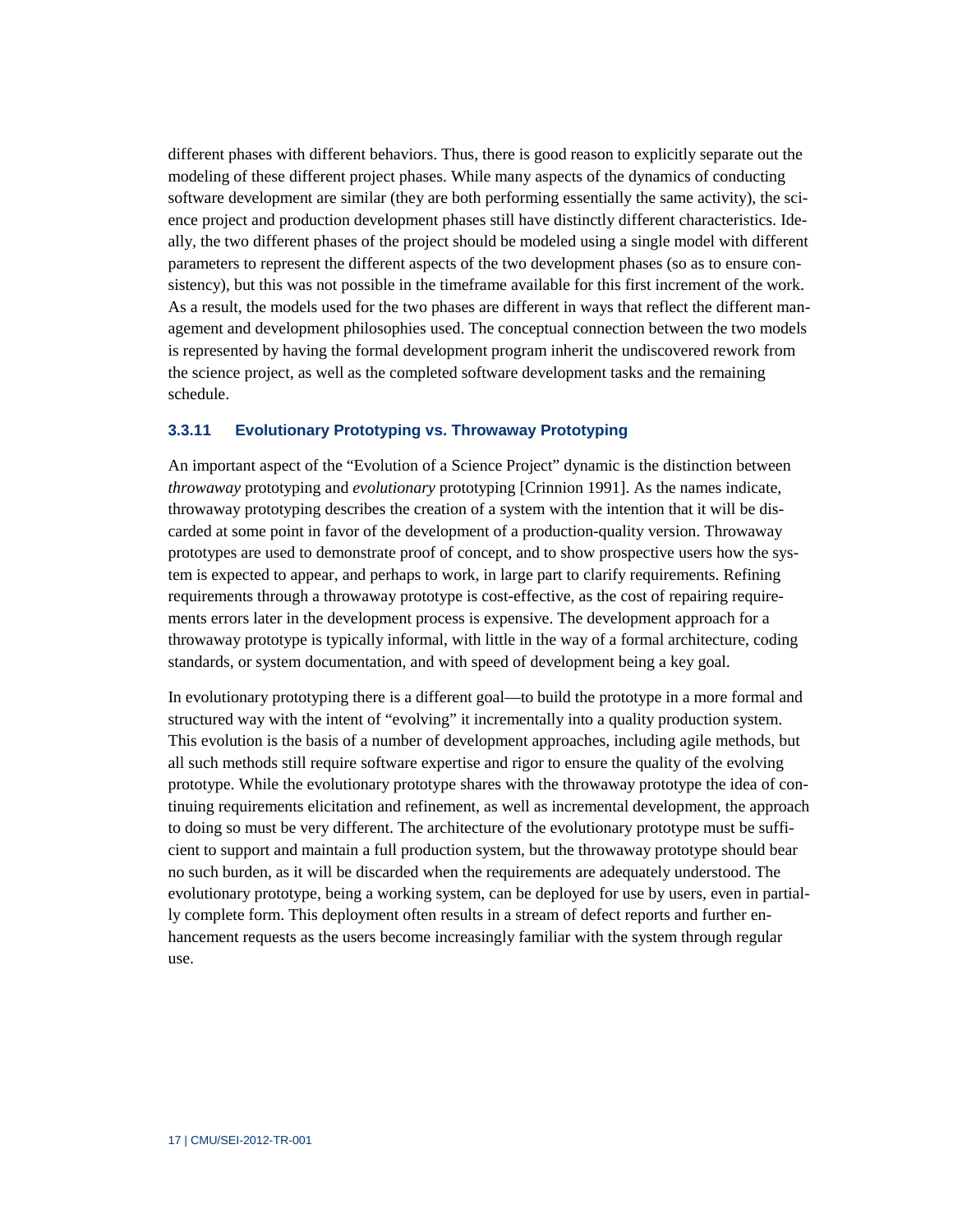The differences between these two types of prototypes are important because they are a significant part of the basis for the "Evolution of a Science Project" dynamic. Since the science project is generally initiated by operational staff with minimal knowledge of either software engineering or formal acquisition methods (potentially working with a contractor with similar limitations), they are unlikely to be aware of the fact that not all prototypes are developed in the same manner. This means that due to schedule pressure the staff are likely to begin development as though they are building a throwaway prototype, but with the idea that if it is successful, they will be able to continue to develop and then deploy it as a fully functional production system—as though it were an evolutionary prototype. The staff will try to transform the prototype into a full-scale system that will be built on top of an unsound foundation. Without sufficient software engineering training or experience, this may seem like a viable approach, but will set them on a path toward growing problems with reliability, capability, performance, and usability—a path that leads inexorably to slowing progress and decreasing robustness.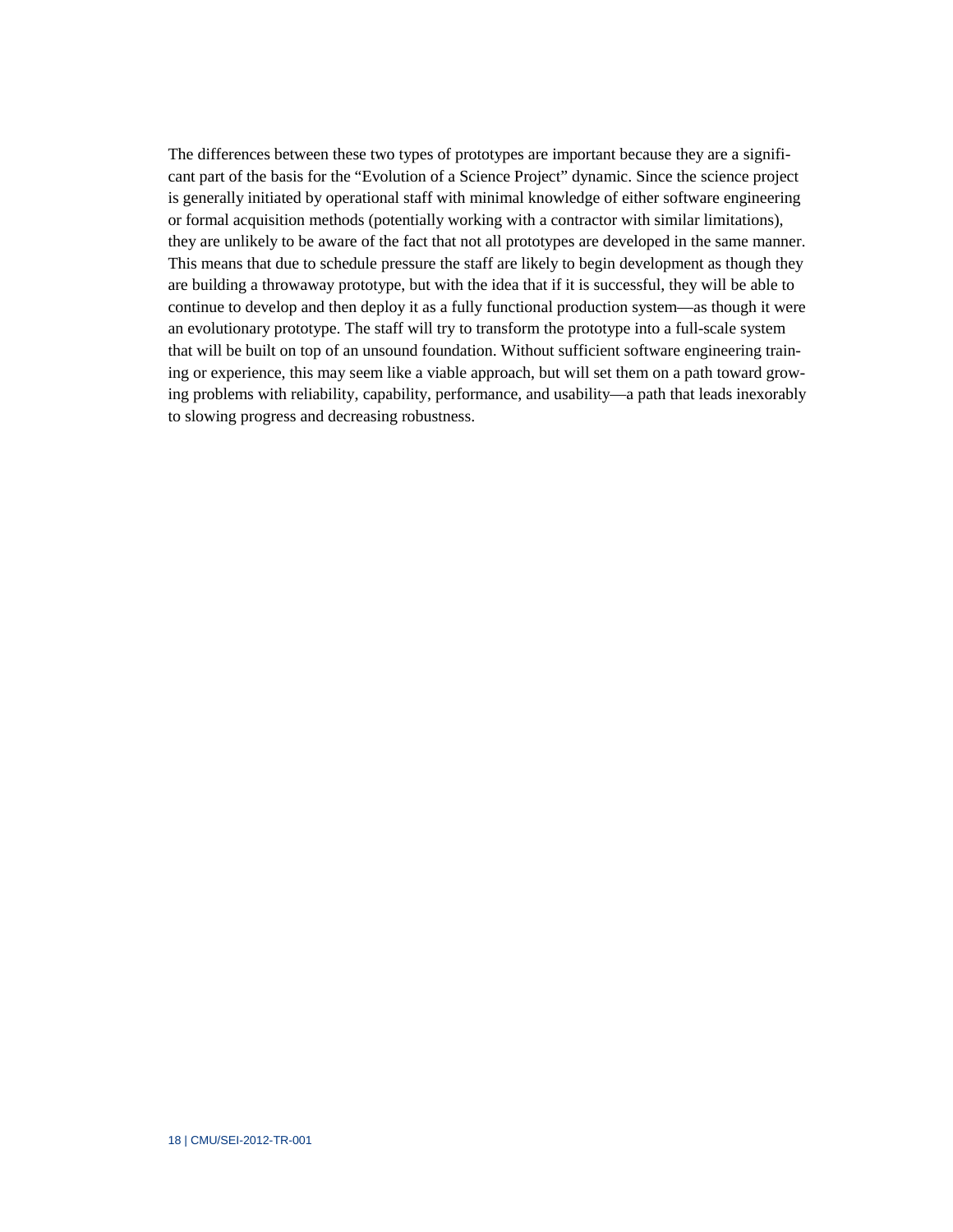## **4 System Dynamics Model and Simulation Results**

This section describes the model for "The Evolution of a Science Project" and some simulation results.<sup>6</sup> Figure 1 depicts the basic system dynamics (SD) model development process. The process is iterative such that later steps in the process may iterate back to previous steps.



*Figure 1: Overview of Model Development Process* 

This report describes the preliminary progress in developing the model through several iterations, with the current state of the model reflecting progress in step 4. The first step – "Define problem" – was accomplished in the first three sections of this report. The rest of this section describes the results of the simulation modeling effort as it progressed through multiple iterations of steps 2 through 4. Section 4.1 describes the causal hypothesis for problematic behavior in science projects. This hypothesis forms the basis for the simulation model described in Section 4.2. Finally, Section 4.3 discusses preliminary simulation results which provide tentative support for the causal hypothesis.

#### **4.1 Dynamic Hypothesis**

We hypothesize that the root cause for the problematic behavior experienced during the transition of many science projects is due to the fact that

- software development of the prototype is driven by schedule and the development of new features, with little focus on quality and robustness.
- the code from the science project prototype is used as the foundation for the production system because of the perception that starting over would unacceptably delay deploying new capabilities to the field (the architecture and design of the prototype might also be used, but in many cases these do not exist, and when they do, they are frequently poorly documented).

<sup>&</sup>lt;sup>6</sup> For those who are unfamiliar with system dynamics, Appendix B provides a brief introduction to the subject that may provide useful background for reading this section.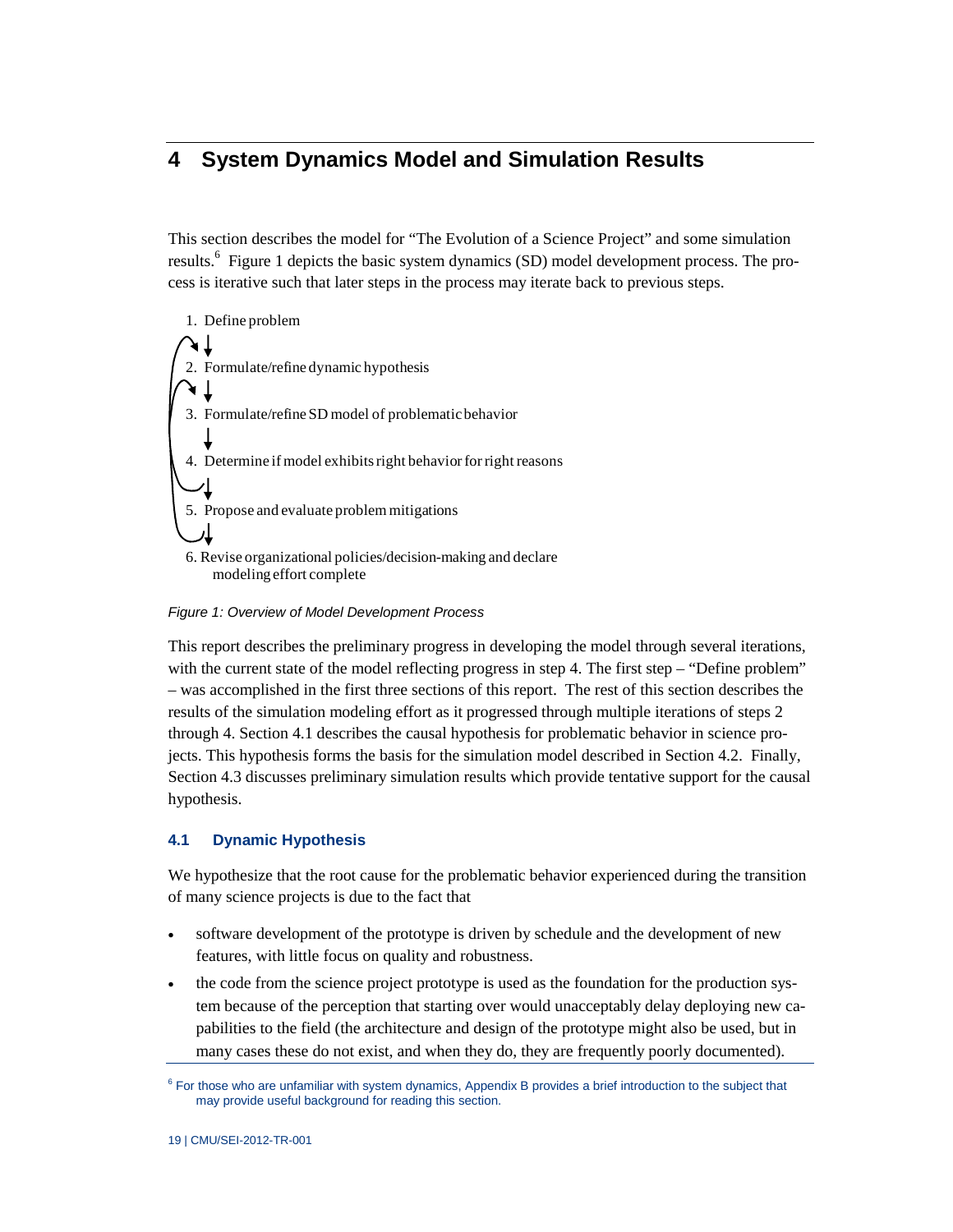• the transition from prototype development to production system development is delayed later than necessary, both to try to field a system more quickly, and perhaps consciously, to avoid the effort and overhead of formal program rigor.

Early in the life cycle of a science project, development results in a working prototype that has attractive external capabilities, but also high defect rates, poor code quality (i.e., complex and poorly structured code), and poor system documentation. The use of the prototype as the basis for a production system and the late transition of the prototype to production development inject a significant level of latent defects into the system. When discovered incrementally later in development, the latent defects and poor code quality lead to a "ripple effect" of rework across the phases of the development [Cooper 1980]. This creates schedule pressures in the production development that can magnify the ripple effect further. The ripple effect is depicted in Figure 2 below, notionally graphing discovered quality issues during production development over time. Discovered quality issues rapidly increase to a peak, in many cases leading over time to additional consequential issues—and then gradually decline as development resources are reallocated to rework them, with this rework itself introducing a smaller level of quality issues that will have to be reworked.



*Figure 2: Notional Problem: Ripple Effect Due to Incremental Discovery of Science Project Quality Issues* 

We believe that the ripple effect described above can cause the "90% syndrome," as depicted in Figure 3, where latent defects that have accumulated during the science project phase slowly come to light during the production development in the later stages of the project. During the latter stages of development a much larger percentage of the effort is devoted to rework rather than development. That situation, combined with the fact that undiscovered work comes to light only incrementally over the lifetime of the project, results in the slowed progress inherent in the 90% syndrome.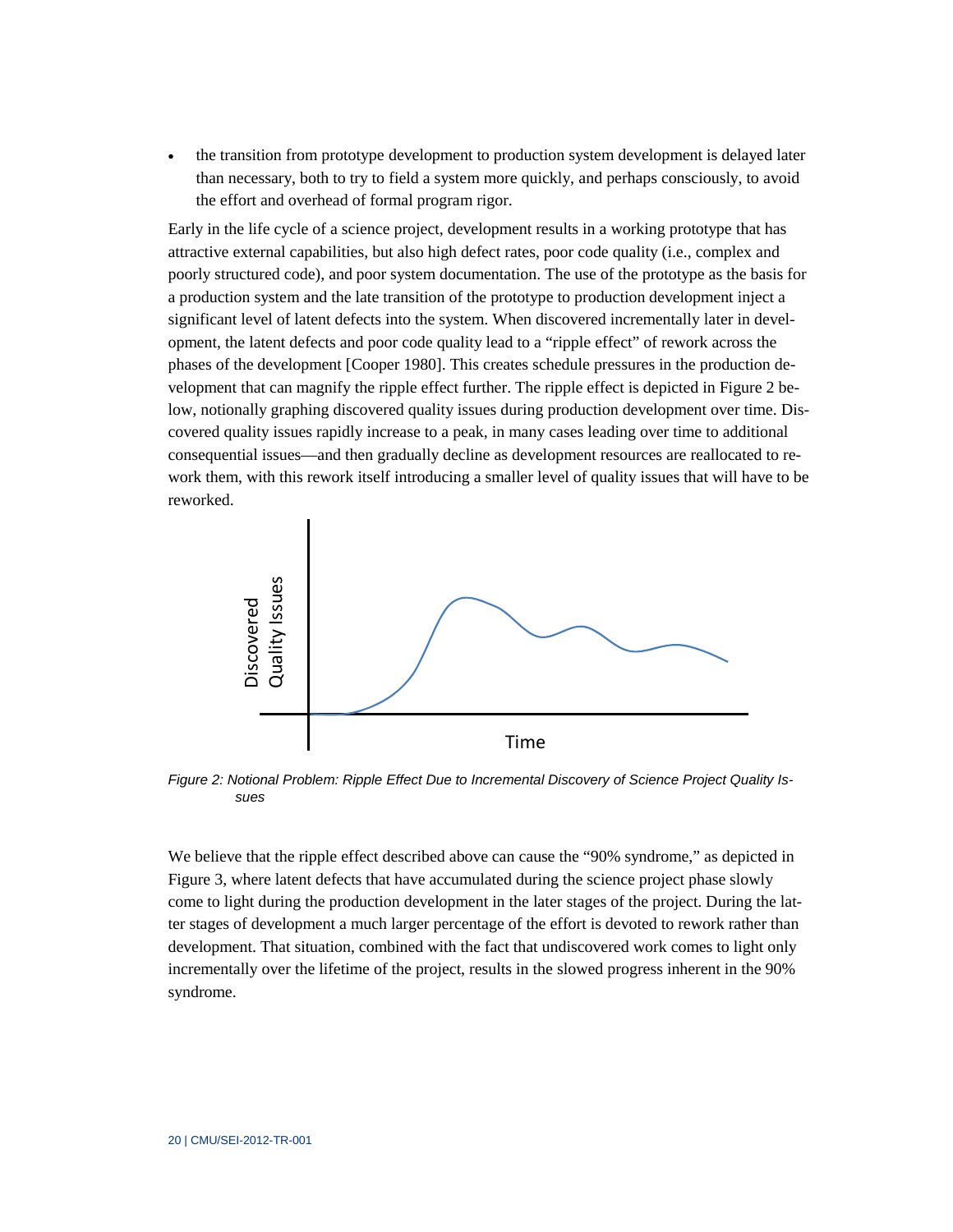

*Figure 3: 90% Syndrome Due to Rippling Rework in the Production Development* 

Figure 4 (depicted on the next page) presents a causal loop diagram<sup>7</sup> that refines the causal hypothesis described above. The left side depicts the primary aspects of the development of the science project prototype. The right side shows the transfer of that prototype to production development. The development of the science project is motivated by urgent demand for the new capabilities in the field. The purpose is to build a small prototype system to produce a compelling "proof of concept" demonstration to help garner support for full-scale production development.<sup>8</sup> The project is often (although not always) initiated and managed by the user or operational community. The software development is often done in-house by existing staff, and if a contractor *is* used the contract vehicle may be Time and Materials (T&M) or Indefinite Delivery/Indefinite Quantity (IDIQ) without explicit schedules or deliverables, in order to keep the development effort as informal as possible. The effort is generally both schedule and feature driven to get key functionality to users as quickly as possible. The (blue) feedback loop on the left side of Figure 4 shows that schedule pressure can result in a reduction in the rigor of QA processes, with a commensurate reduction in the staffing of rework to fix quality issues in the prototype. This results in more effort being put into developing features and a reduction of schedule pressure compared to what it would have been otherwise. **Example 12**<br> **Example 12**<br> **Example 12**<br> **Example 12**<br> **Example 12**<br> **Example 12**<br> **Example 23**<br> **Example 24**<br> **Example 25**<br> **Example 25**<br> **Example 26**<br> **Example 26**<br> **Example 26**<br> **Example 26**<br> **Example 26**<br> **Example 26** 

 $^7$  A causal loop diagram shows qualitatively how related variables affect each other. The nodes indicate variables, and the connecting arrows show the nature of the relationships between them. When an increase in one variable causes an increase in the variable it is connected to, the connecting arrow is marked with a "+". When a change in one variable causes the *opposite* change in the variable it is connected to, the connecting arrow is marked with a "-". A loop made up of nodes and connecting arrows that continually moves in the same direction is called a "reinforcing" loop. A loop where the values of the nodes oscillate back and forth is called a "balancing" loop. Two parallel lines placed across a connecting arrow indicate that there is a delay in the propagation of the value across the arrow [Kim 1993, Kim 1994]. A more detailed discussion of the notation for causal loop diagrams may be found in Appendix B of this report.

<sup>&</sup>lt;sup>8</sup> It should be noted again that this scenario is *not* what would be done when following an evolutionary prototyping approach in support of agile development method, where formal steps would be taken to ensure the quality and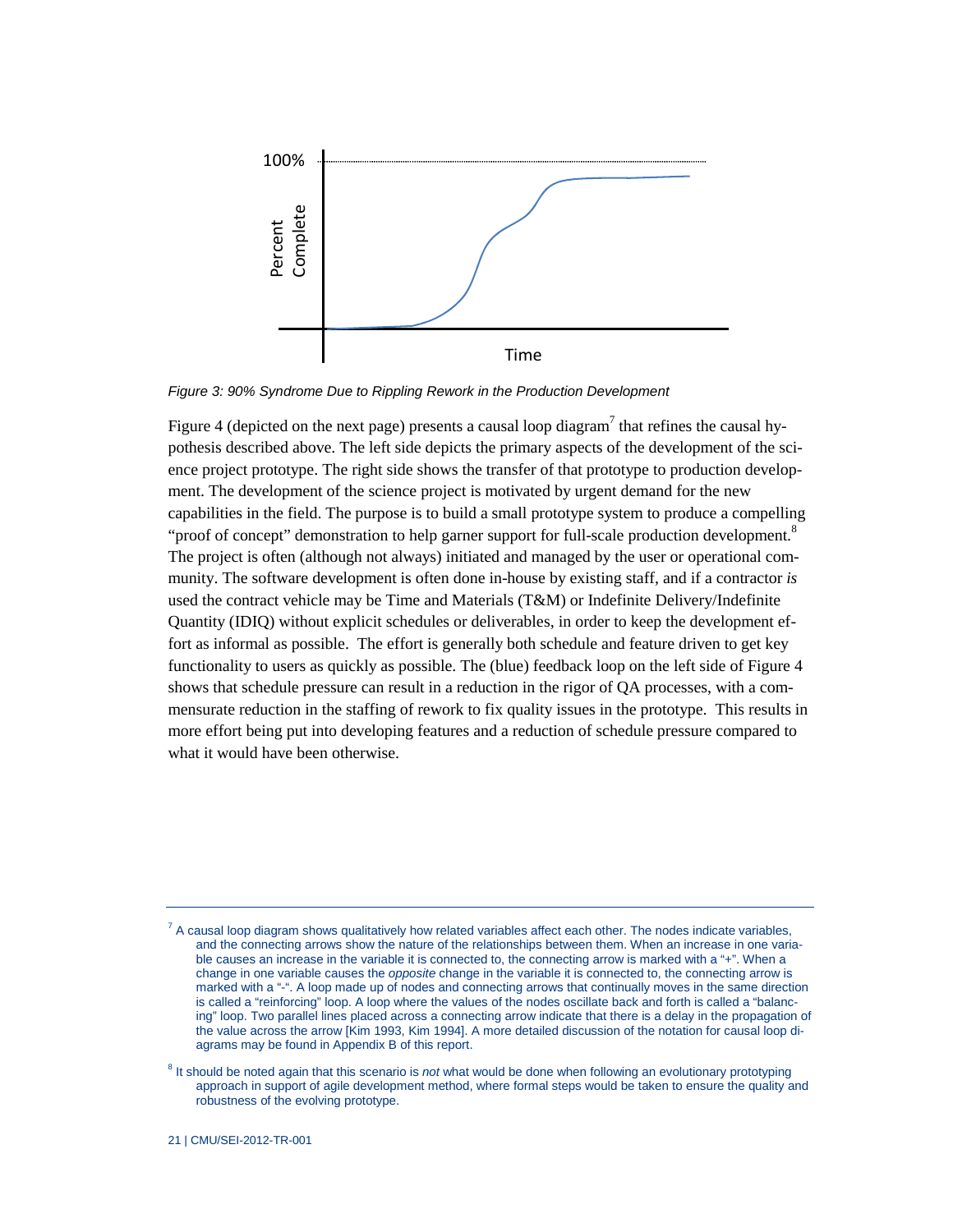

*Figure 4: Causal Loop Diagram of "The Evolution of a Science Project"*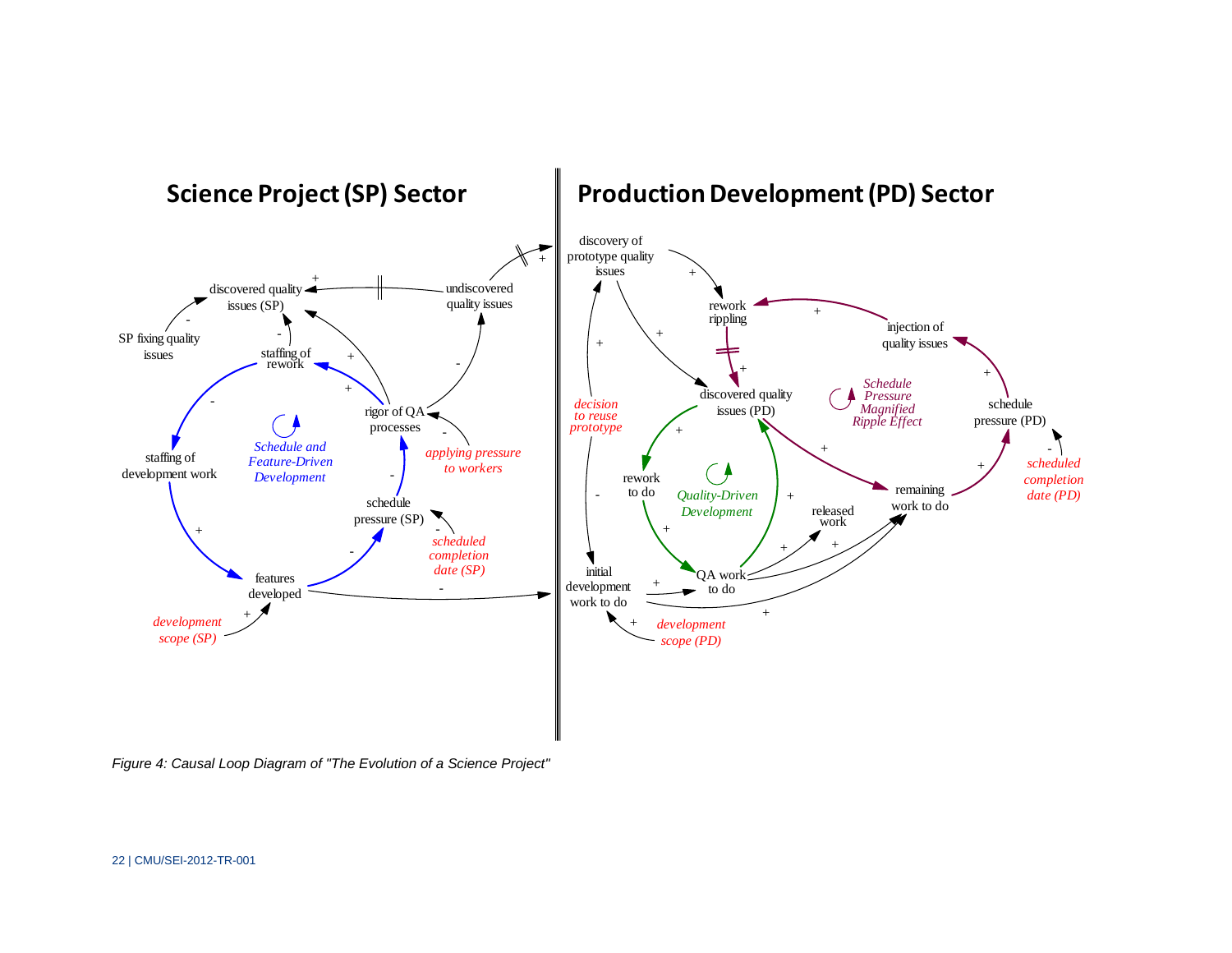While reducing the rigor of the QA processes enables more rapid development of features, it also has clear repercussions on the quality of the prototype as depicted in the upper portion of the Science Project sector. Reduced QA rigor leads to the generation of more software quality issues, which are initially unknown (or undiscovered) by the project team. It also makes it difficult to discover and fix these quality issues (fewer QA inspections, etc.) when staffing of rework is diminished. The result is that quality issues are rampant in the prototype when the decision is made to transition the system to a formal acquisition program, especially when the project resists making that transition as soon as possible after proving viability.

The decision to reuse the prototype in production development may be irresistible. As was pointed out previously, having operational people manage the project instead of software development or acquisition professionals may prevent them from seeing the longer-term consequences of using a prototype as the basis for production development. Upon the decision to reuse the prototype, as shown on the right side of the Production Development sector, the production development inherits the work that has been completed on the prototype. Unfortunately, it also inherits the prototype's quality issues. Most significant is the large stock of undiscovered quality issues. While the production development adopts a quality-driven development approach appropriate for a formal acquisition program, as shown in the (green) feedback loop, the discovery of prototype quality issues creates a ripple effect of rework across the phases of the production development.

Of course, the production development effort is not immune to its own schedule pressure. While some level of defects was expected, the incremental discovery of latent prototype quality issues stemming from significant architectural and design flaws was not fully considered in the schedule for the production development. The large amount of rework caused by the ripple effect of the incrementally discovered quality issues throws the production development off schedule, thus increasing pressure on development staff and as a consequence, increasing the injection of quality issues during development. This effect magnifies the ripple effect further as seen in the (purple) feedback loop on the right side of Figure  $4<sup>9</sup>$ .

It might appear that if the program management simply did a better job of planning for the additional rework caused by the prototype, the problems could be resolved. However, it is the existence of fundamental issues with the prototype software's architecture and design that led to much of the undiscovered (and unsuspected) rework that will have to be done—and the effort that will be involved to address those issues will be both substantial, and especially difficult to estimate. The conclusion is that the causal mechanisms described above may be the determining factor behind the poor performance of many science projects even after they have transitioned to a formal acquisition program.

#### **4.2 Simulation Model**

A quantitative system dynamics model refines and describes the relationships presented in the causal loop diagram using mathematical equations. This is done by adding two new concepts to the modeling notation: stocks and flows.

<sup>&</sup>lt;sup>9</sup> Note that in the diagram QA Work to Do has the same influence on both released work, and remaining work to do. This is simply a reflection of the fact that as the amount of QA work increases, it results in both more released work, and more remaining work to do (i.e., rework).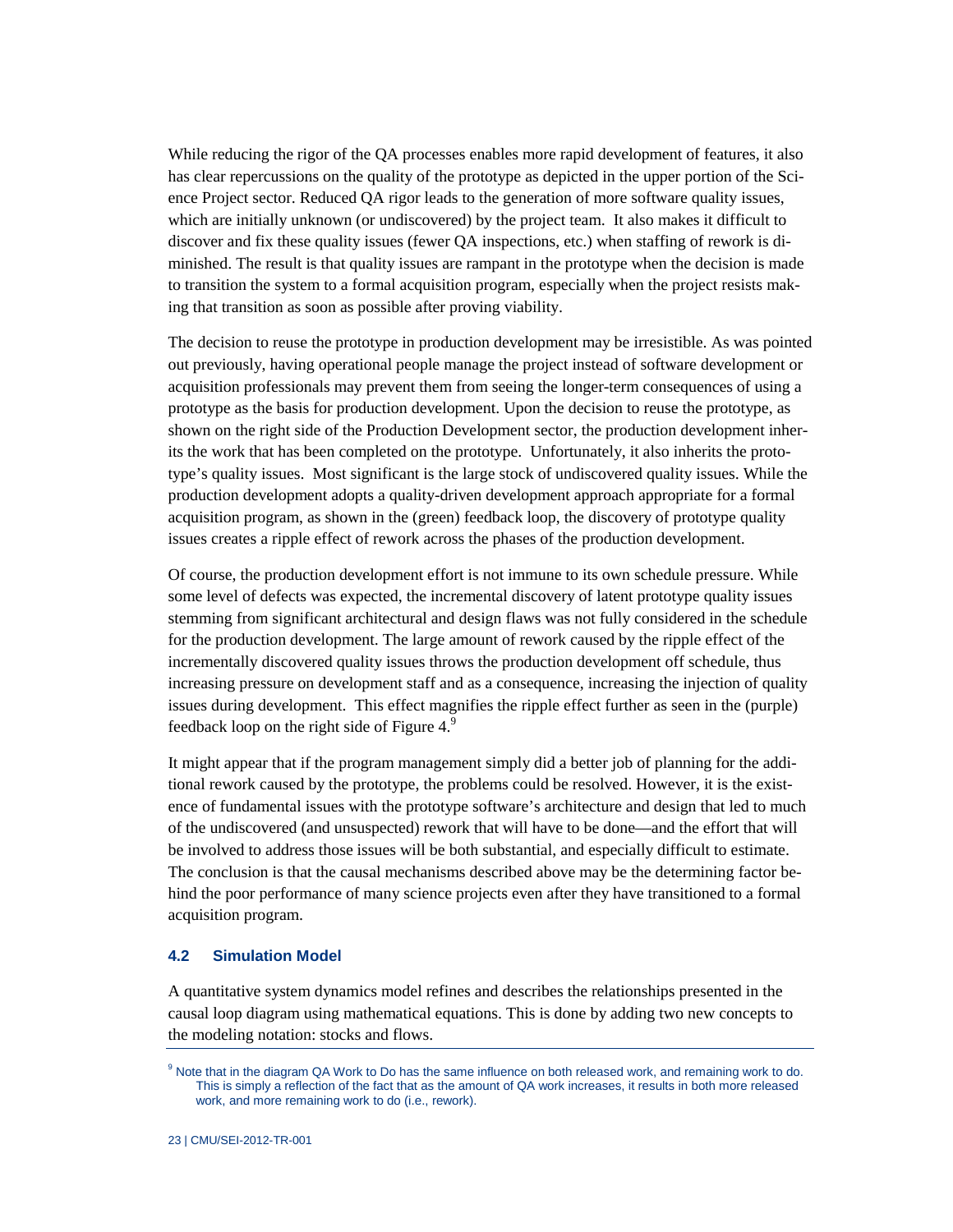- 1. Stocks represent accumulations of physical or non-physical quantities, and flows represent the movement of these quantities between stocks. Stocks are depicted as named boxes within the model.
- 2. Flows are depicted as double-lined arrows between the stocks with a named valve symbol indicating the name of the flow. Flows that come from (or go to) a cloud symbol indicate that the stock from which the flow originates (or to which the flow goes) is outside the scope of the model, and presumed to be infinite.

Figure 5 provides an overview of the system dynamics model. The three feedback loops used to describe the causal hypothesis in the last section also appear in this overview. The loops correspond with loops B2, R3, and R4 in the figure and are labeled with the same name and appear in the same color. The left side of the figure portrays the Science Project sector, and the right side shows the Production Development sector. The overview in Figure 5 provides an index to the structure of the full model presented in Appendix C and Appendix D.

The overview presents both the primary and secondary feedback loops that are most important for describing the evolution of a science project. At this level there are nine feedback loops—five balancing loops and four reinforcing loops.<sup>10</sup> The model embodies a simplified story of the evolution of a science project, which integrates the exposition of the feedback loops described in more detail in the next section:

*Developers build features while reworkers fix quality issues. Developers may get pulled off development to do quality driven rework (feedback loop B1).11 However, science projects are largely schedule and feature-driven to satisfy users, so managers resist staffing rework at sufficient levels (B2). While new features may ultimately satisfy users (B3), in the short term they create heavy user demand, increasing schedule pressure (R1). Increased schedule pressure may increase short-term productivity (B4), but at the expense of more quality problems. Even worse, workers eventually start to burn out due to the increased work load (R2). The steady erosion of the QA processes and increasing problems in the field creates pressure to move to a formal acquisition program.* 

*As the science project transitions to production development, that development inherits undiscovered quality issues in the science project prototype.12 This creates a "ripple effect" of rework that is discovered incrementally through the production development (R3). All the while, the production development strives to approve and release work to increase the capability of the fielded system (B5). Unfortunately, schedule pressure during the production development mounts due to the incremental discovery of pre-existing quality issues (and thus* 

- <sup>11</sup> Note in the diagram that more SP Reworkers results in an increase in both reworking success *and* reworking failure. This is a reflection of the fact that as the number of SP Reworkers increases, discovered quality issues will be dealt with more quickly through rework done in either a correct (successful) or incorrect (failing) manner. While seemingly counter-intuitive, this is simply a consequence of the increased amount of work being done. We assume that there is no change in the percentage of rework success due to an increase in SP Reworkers.
- $12$  While it looks like SP Discovered Quality Issues have to be rediscovered in the production development, the quality issues that are discovered during the science project development are immediately available as discovered quality issues in the production development, while the undiscovered quality issues take some time to discover during production development. This is signified by the delay mark on the arrow from SP Undiscovered Quality Issues to PD Discovered Quality Issues. This behavior is apparent in the mathematical formulas representing the simulation model, but is somewhat ambiguous at this qualitative level.

 $10$  The terms "balancing loops" and "reinforcing loops" are described in Appendix B as part of an introduction to system dynamics.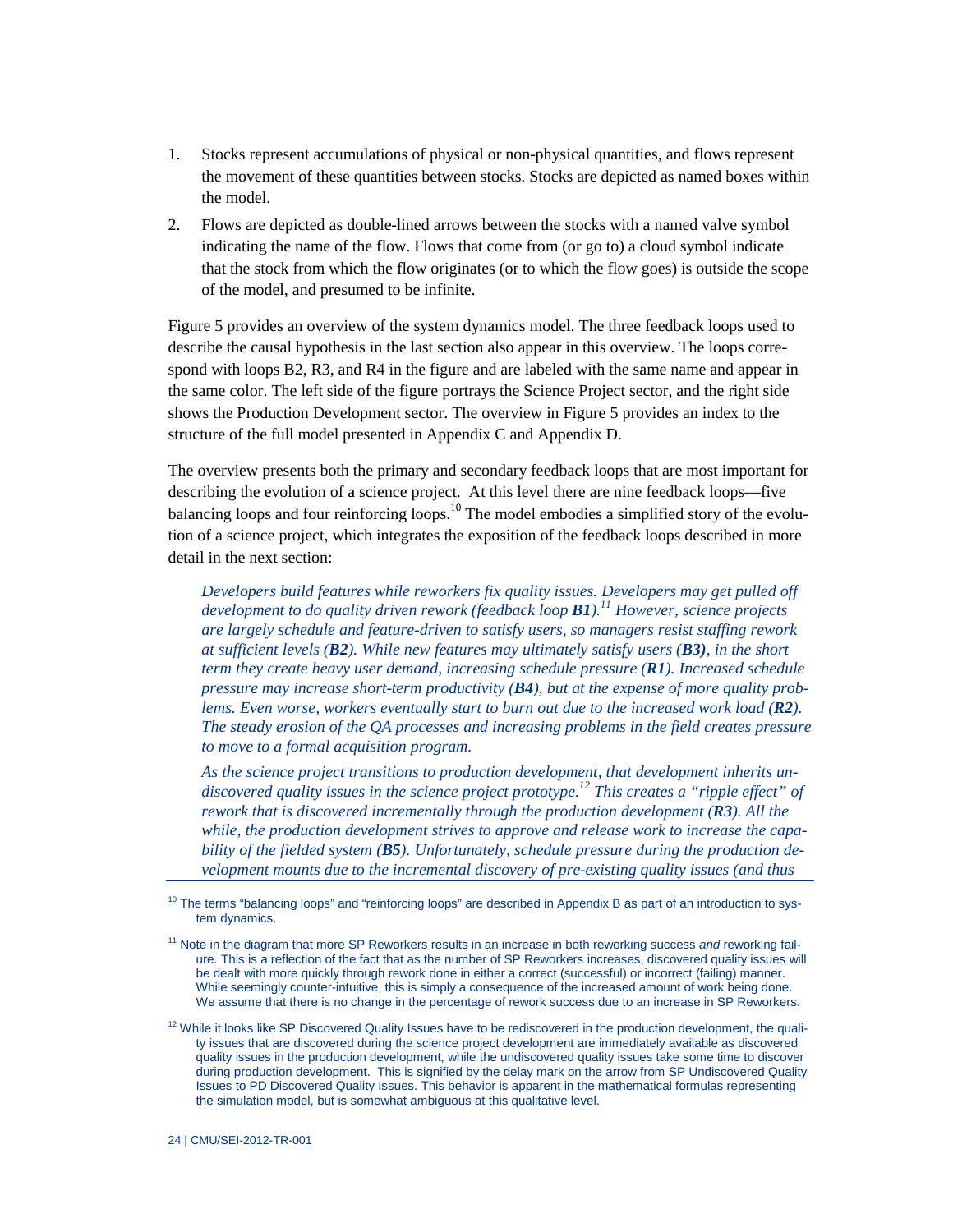*additional rework) from the science project. The ongoing pressure creates quality problems in the production development as well, and magnifies the ripple effect of undiscovered quality issues (R4).*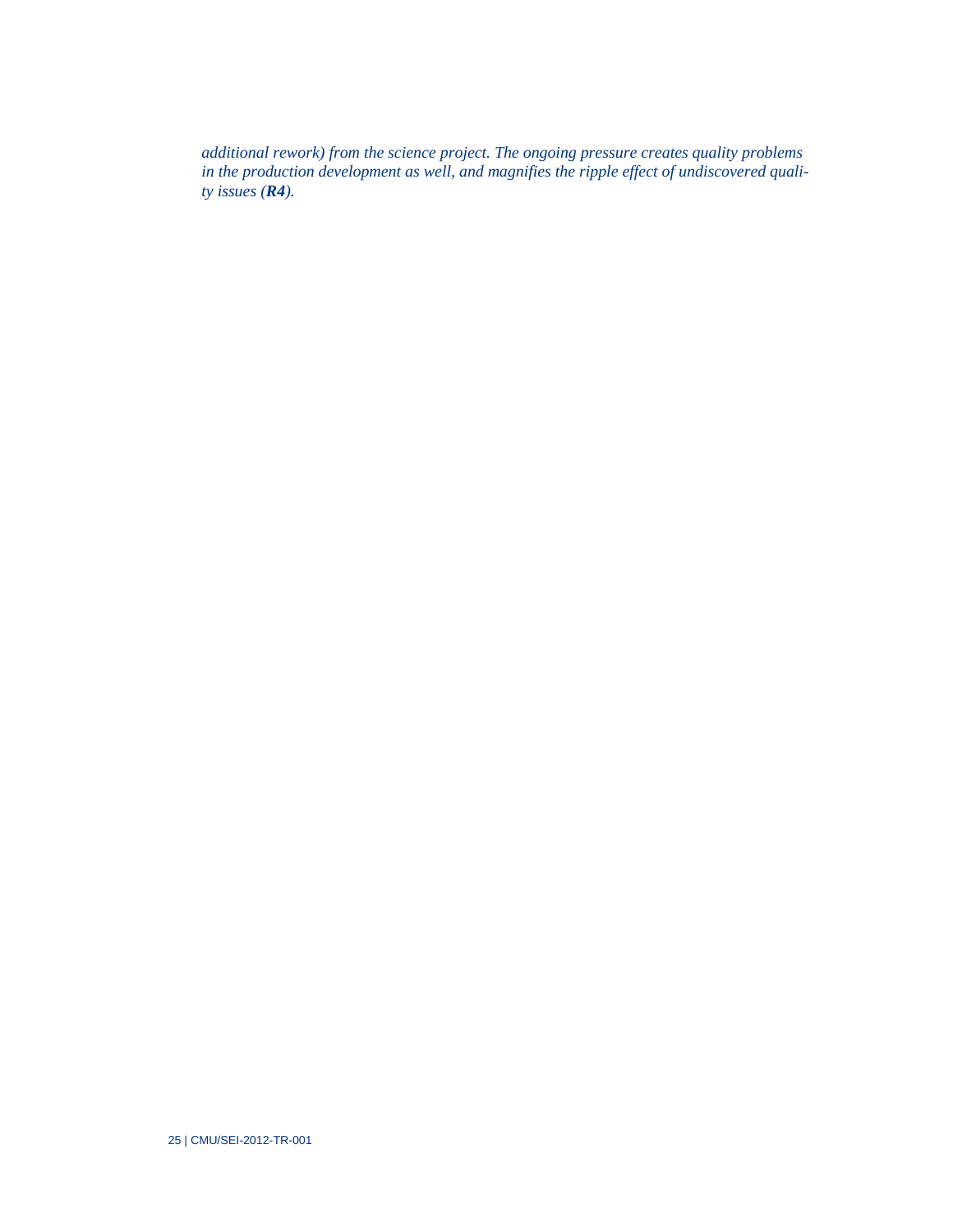

*Figure 5: Overview of the System Dynamics Model*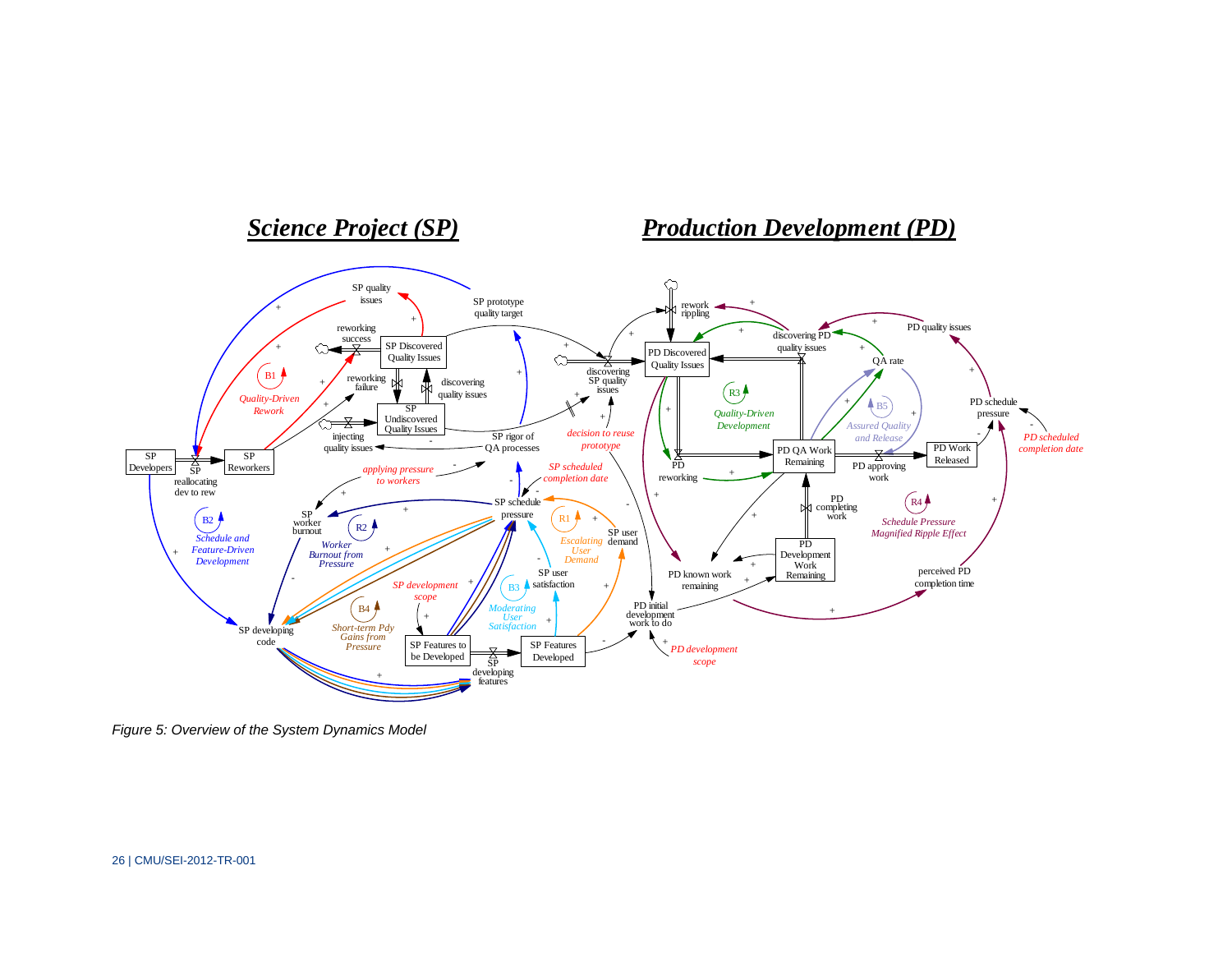## **4.2.1 Science Project Sector**

The key stocks and flows in the Science Project (SP) sector are depicted in Figure 6 and are understood as follows: $^{13}$ 

- *Worker reallocation (along the left middle of Figure 6)*: Science project personnel are either developers, i.e., writers of code to implement features; or reworkers, i.e., fixers of quality issues related to code defects, code quality, or software architecture. We assume a fixed number of employees working on the science project prototype, but with full flexibility to move staff between development work and rework based on the priorities of the project, with a small time lag to actually make the transition. Note that while the flow is only shown by the arrow to occur in one direction, a negative flow results in reworkers becoming developers.
- *Feature development (along the bottom right of the figure):* The model starts out with a basic number of features to be developed. The stock and flow shows that features are developed at a rate represented by the "SP developing features" variable. In the model this rate is based on the number of SP Developers available and their (average) productivity,
- *Quality issue processing (along the top right of the figure):* Quality issues injected into the software during development are initially unknown by science project personnel. Over time these quality issues may be discovered and, depending on the number of SP reworkers available, the associated software will be reworked. The rework may be successful, resulting in the correction of the problem, or may fail, leading to additional undiscovered quality issues.



*Figure 6: Stocks and Flows in the Science Project Sector* 

<sup>&</sup>lt;sup>13</sup> While there are additional stocks and flows in the full model shown in the appendices, we believe that the ones describe here are key to understanding the basic dynamics of the model. By understanding this simpler model, the interested reader will be well on their way to understanding the full model.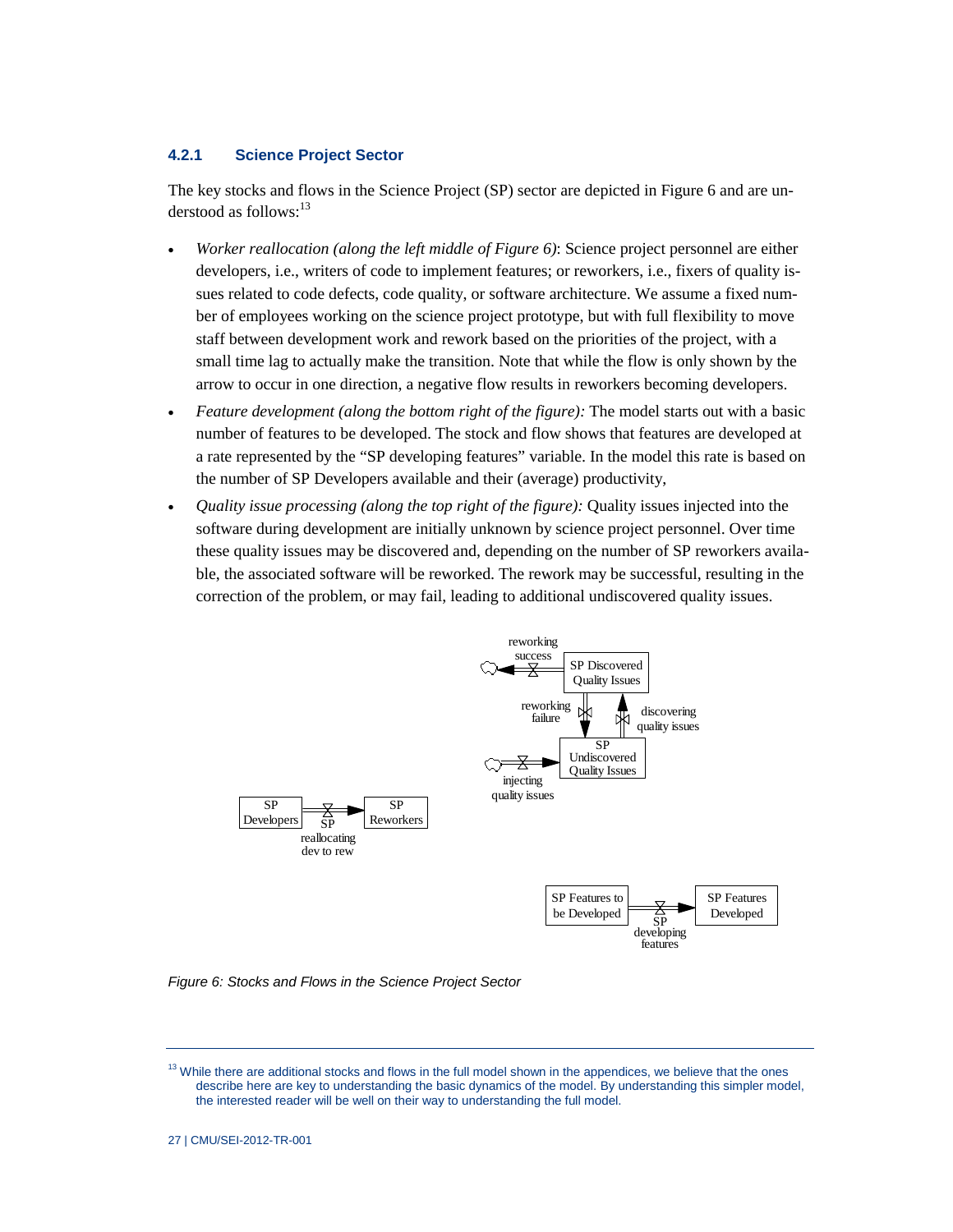The stocks and flows of Figure 6 are interconnected via the feedback loops shown in the Science Project Sector of Figure 5. The key feedback loops are:

- *B1: Quality-Driven Rework (red)*: This balancing loop represents the relationship in the Science Project between the number of people doing rework, and the number of discovered quality issues in the science project. It shows the feedback in attempting to reduce quality issues through reallocating people to do rework.
- *B2: Schedule and Feature-Driven Development (medium blue)*: This balancing loop represents the relationship in the Science Project of the number of developers, the code and features they develop, schedule pressure, QA rigor, and the prototype quality target. It represents balancing feedback in attempting to meet schedule by lowering QA standards, reallocating people to do development rather than rework (i.e., sacrificing quality to make better progress), produce more features, and reduce schedule pressure.
- *R1: Escalating User Demand (orange)*: This reinforcing loop represents the relationship in the Science Project between the number of features that have been developed, the user demand for more features, schedule pressure from users, and the amount of developed code. It shows the feedback effect of how more features having been developed actually increases the user demand for even more features, driving up schedule pressure to develop more code.
- *B3: Moderating User Satisfaction (aqua)*: This balancing loop represents the relationship in the Science Project that tends to reduce (somewhat) the schedule pressure, as users get access to features developed by the Science Project and to some extent are satisfied with those features. This loop, therefore, partially counteracts the R1 loop described above. Combined with the R1 loop, the cumulative result may still be that schedule pressure increases based on user reactions, but the B3 loop represents those influences that dampen the schedule pressure below what it would have been otherwise.
- *B4: Short-term Productivity Gains from Pressure (brown)*: This balancing loop represents the relationship in the Science Project between the amount of developed code, the number of new features developed, user satisfaction with those features, and schedule pressure from users for more features. It shows the feedback in attempting to boost productivity by pressuring developers to produce more code, thus relieving the schedule pressure at least in the short term.
- *R3: Worker Burnout from Pressure (navy blue)*: This reinforcing loop represents the relationship in the Science Project between the amount of developed code, the number of features developed, user satisfaction with those features, schedule pressure from users for more features, and worker burnout from the schedule pressure. It shows the feedback effect of ongoing schedule pressure producing burnout among developers, thus adversely impacting their productivity in developing code and increasing schedule pressure.

## **4.2.2 Production Development Sector**

The key stocks and flows in the Production Development (PD) sector are depicted in Figure 7. The stocks are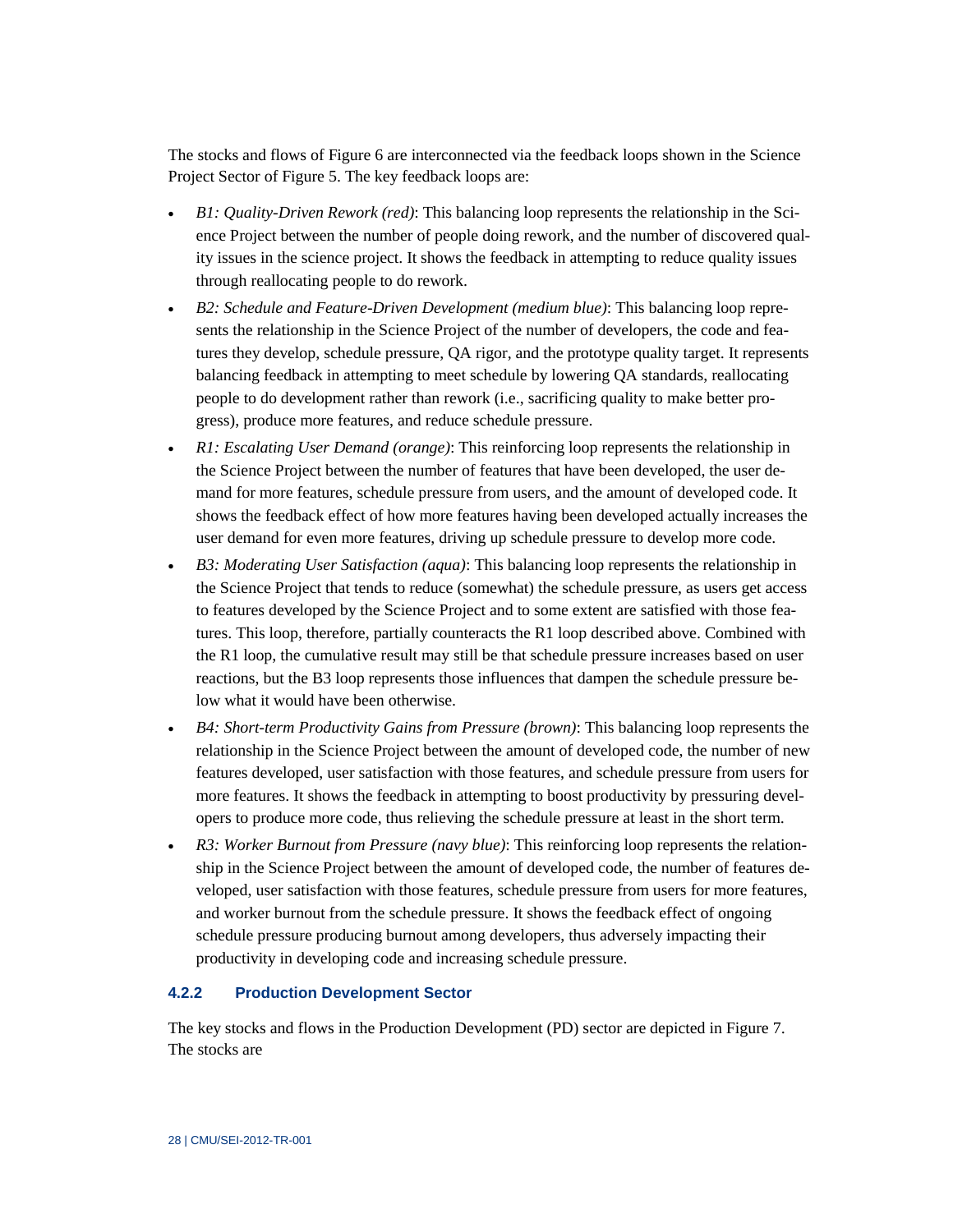- PD Development Work Remaining: This stock contains the development work to be done. Once this work is completed (at whatever level of quality the current processes afford) the work is sent on for quality assurance evaluation.
- PD QA Work Remaining: As development work is completed, quality assurance processes take over. This stock contains the backlog of QA work to be done.
- PD Work Released: Work that is approved is released into the PD Work Released stock. How the work is used once it is released is not modeled, nor is allowance made for the possible discovery of quality issues in released work products. For this model we assume that the quality assurance processes are sufficient to ensure acceptable use of the work products in the field.
- PD Discovered Quality Issues: Work that is found to have significant quality issues goes to the PD Discovered Quality Issues stock. Quality issues may also be discovered due to problems in the SP prototype, which has a separate flow into the stock of discovered quality issues. The rework rippling flow is yet another inflow to discovered quality issues that represents the potential for ripple effects of additional rework due to quality issues found in previously developed artifacts.



*Figure 7: Stocks and Flows in the Production Development Sector* 

The stocks and flows of Figure 7 are interconnected via the feedback loops shown in the Science Project Sector of Figure 5. The key feedback loops are as follows:

• *B5: Assured Quality and Release (gray)*: This balancing loop represents the relationship in Production Development between the amount of QA work remaining, the rate at which QA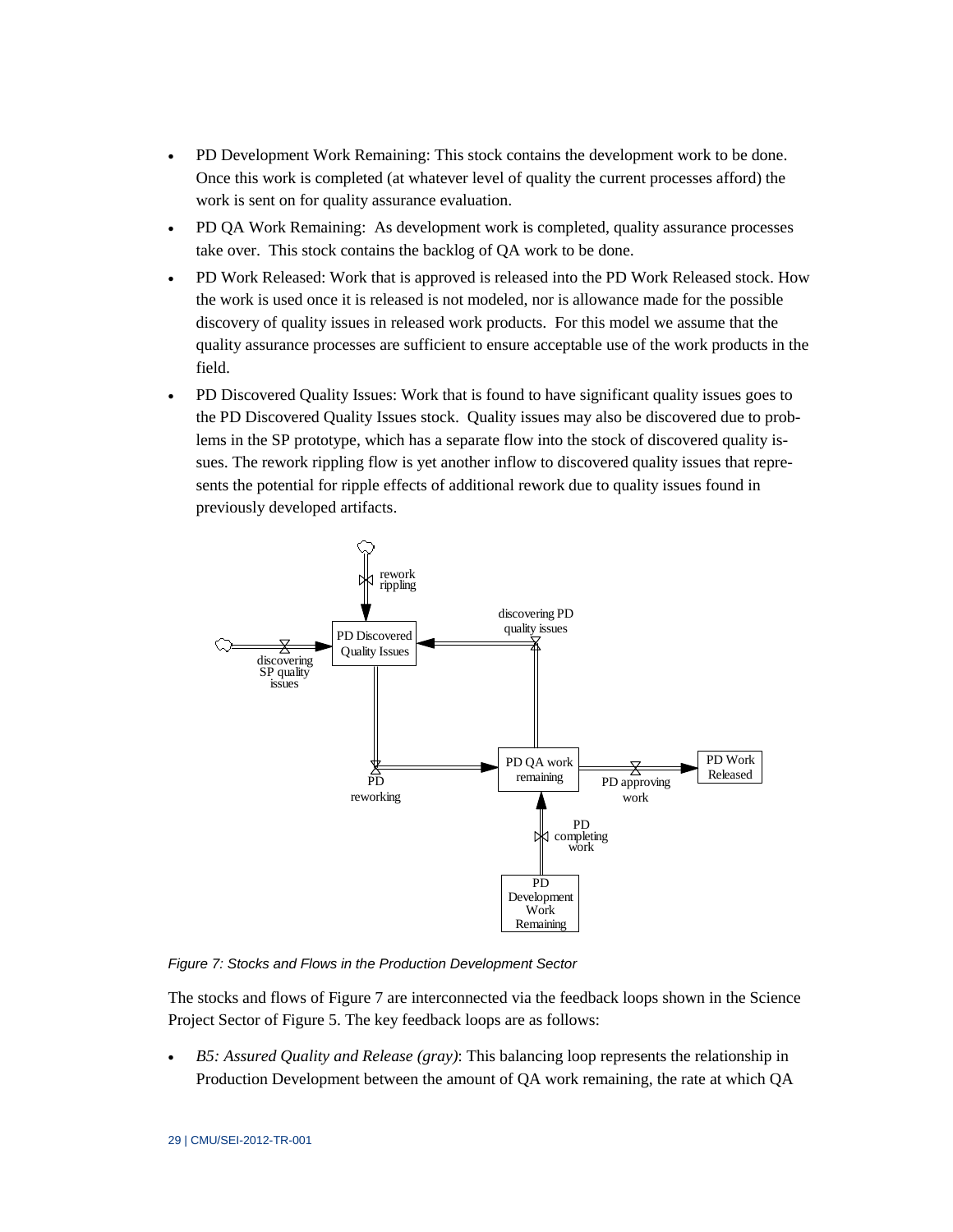work is being accomplished, and the rate at which work is being approved. It shows the feedback of pending QA work that influences the rate of approving completed work.

- *R3: Quality-Driven Development (green)*: This reinforcing loop represents the relationship in Production Development between the amount of QA work remaining, the rate at which QA work is being accomplished, the discovery of quality issues, the rate at which rework is being done on those issues. It shows the feedback effect in which the discovery of quality issues as a result of the QA process causes rework, thus increasing the QA backlog in a reinforcing way. This is one dimension of the ripple effect of undiscovered quality issues.
- *R4: Schedule Pressure Magnified Ripple Effect (purple)*: This reinforcing loop represents the relationship in Production Development between the amount of known work that is remaining to be done, the perceived time needed to finish that work, the schedule pressure, quality issues, and the discovery of quality issues. It shows the feedback effect in which discovered quality issues increases schedule pressure, and magnifies the ripple effect described in the R4 loop.

Note that the rework (or "Firefighting") dynamic is evident in the Science Project sector in the *B2: Schedule and Feature-Driven Development* feedback loop, and in the Production Development sector in the *R4: Quality-Driven Development* and *R5: Schedule Pressure Magnified Ripple Effect* feedback loops.

#### **4.3 Preliminary Simulation Results**

The full model (which is described in the appendices, and was discussed in overview in the previous section) is implemented to provide a simulation of the entire science project evolution. Appendix E shows the interface that was created to interact with the model. This section presents a few preliminary simulation behaviors that reflect the team's experience with science projects in the field at a qualitative level.

A word of caution is necessary. The model has not yet been validated or calibrated to align with the experience of acquisition program decision-makers outside the modeling team. As such this simulation model is only a preliminary explanation of the dynamics of "The Evolution of a Science Project." The causal hypothesis described previously remains a hypothesis. The simulation model described here provides one avenue for testing mitigations to the problematic behavior, but work remains in terms of refining and validating the quantified relationships among model variables before testing mitigations would have significance in the real world. The model must exhibit the *right behavior*, and for the *right reasons***,** before firm conclusions can be drawn from the simulation. Nevertheless, the simulation model presented in this paper provides tentative support for the causal hypothesis presented earlier. We therefore present the findings below as preliminary.

## *Preliminary Finding 1: The accumulation of undiscovered rework from the science project creates a tipping point during production development.*

A tipping point is a threshold condition that, when crossed, shifts the dominance of the feedback loops controlling a process [Sterman 2000]. In our case, the shift is from the dominance of the balancing loop *B5: Assured Quality and Release* to the reinforcing loop *R4: Schedule Pressure*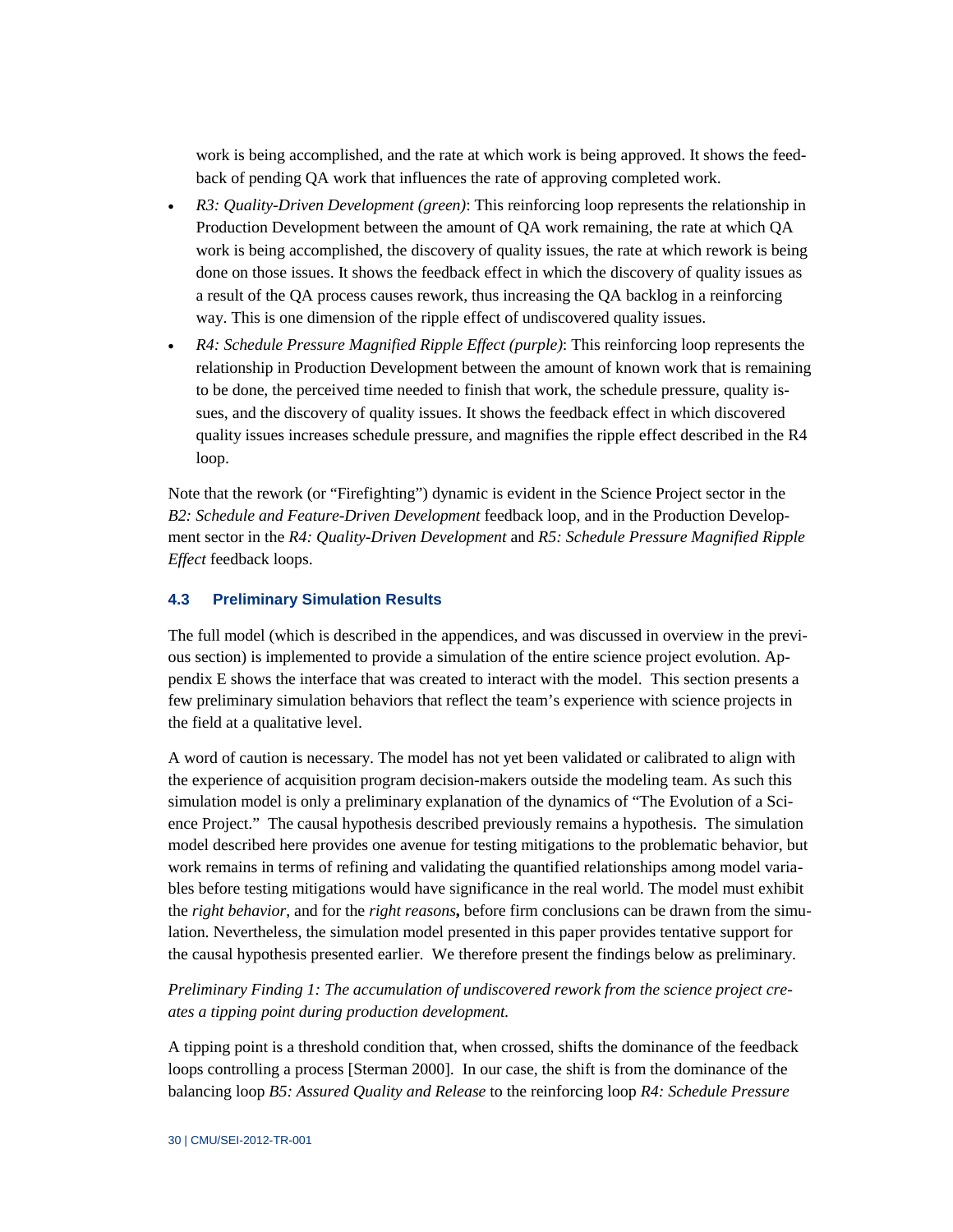*Magnified Ripple Effect*. When B5 dominates, progress on the project is made, however steadily, towards completion. When R4 dominates, progress nearly halts as the ripple effect causes the generation of more and more rework.

*Preliminary Finding 2: Applying high pressure, or even moderate pressure for extended periods, can push the program past the tipping point.* 

The tipping point dynamic is clearly seen in the simulation graph presented in Figure  $8<sup>14</sup>$ . The degree to which schedule pressure is applied to workers is measured on a six-point scale: None, Low, Medium-Low, Medium, Medium-High, or High. During times of high schedule pressure, applying the full pressure to the workers might mean that the workers' jobs would be in jeopardy if they did not put forth their full effort, whereas medium pressure might mean that their performance evaluations would be significantly impacted. The graph shows that applying pressure at Medium level and above pushes the discovery (and generation) of quality issues over the tipping point towards more and more rework (this is where loop R4 dominates). Applying pressure at a Medium-Low level and below results in completion of the project (this is where loop B5 dominates).<sup>15</sup>



PD Discovered Quality Issues (Applying Pressure to Workers)

<sup>14</sup> This and subsequent graphs were generated using the Vensim modeling and simulation tool. These are all behavior-over-time graphs and, as such, the X-axis for these graphs is specified in weeks (400 weeks is the duration of the simulation). Each simulation run is specified as individual graphs distinguished both in color and with a number label (1 through 6 in Figure 8), as specified in the legend below the graph. Each simulation run varies a key parameter. The graph in Figure 8 varies the extent of Applying Pressure to Workers from no pressure applied up to high pressure applied, and shows the value of PD Discovered Quality issues along the Y-axis for all times during the simulation. The label on the Y-axis indicates the units for the variable being graphed, which in this case is the number of tasks involved with fixing the quality issues that were discovered.

<sup>15</sup> The simulation runs for PD Discovered Quality Issues at the lower pressure levels (runs 4, 5, and 6) shown in the figure do not actually show the levels going to zero in the second half of the simulation. The project does terminate, but some minimal level of rework is allowed to remain even at project conclusion, i.e., not all loose ends are completely tied up.

*Figure 8: Simulation Results for Production Development Discovered Quality Issues*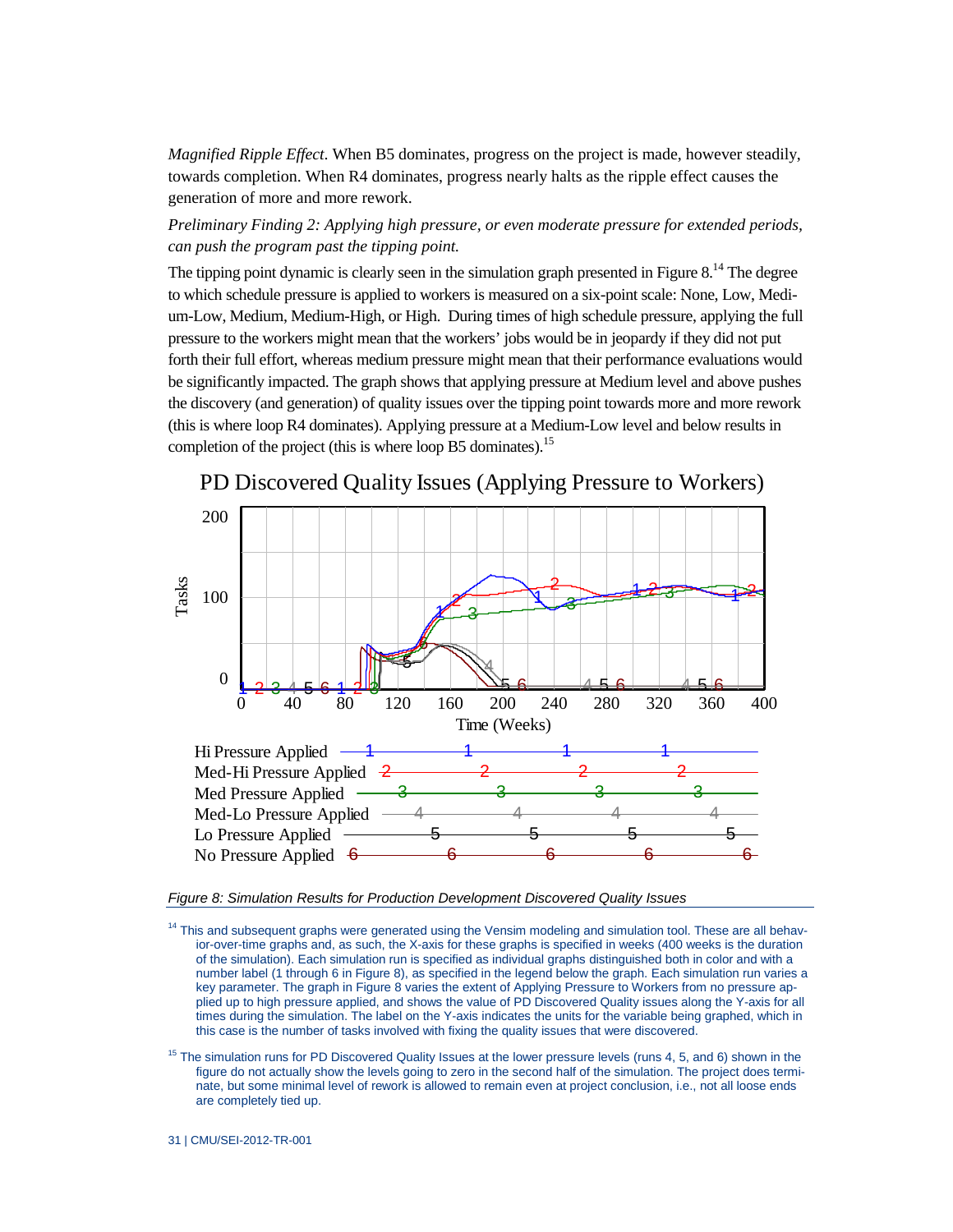The above behavior is even worse than what we expected as described in the causal hypothesis and as shown in Figure 2. Not only does the ripple effect delay the completion of the project, but in the worst case it extends it out indefinitely toward more and more rework. Of course, if the project were to restart itself on solid ground it could again begin to make solid progress toward definite completion. However, the simulation suggests that if the project were left to run its course, no conclusion would be reached, indicating that the project was past the tipping point. Notice also the increasing amplitude of the (damped) oscillations apparent when higher levels of pressure are applied. These oscillations in the model simulation occur precisely because of the higher levels of undiscovered rework transferred to the production development, as seen below in Figure 9.



SP Rework to be Discovered (Applying Pressure to Workers)

*Figure 9: Simulation Results for Science Project Rework to be Discovered* 

The reason that all runs have no discovered quality issues up until between week 80 and week 120 is that this is the point at which the science project ends and the quality issues from the prototype are transferred to the production development. The graphs in Appendix F show the behavior of the science project prototype development prior to the point of this transfer for the case in which all pressure is applied. Key to the buildup of the initial PD Discovered Quality Issues is the science project's response to the schedule pressure by reducing the rigor of QA processes, and the resulting poor quality work that the schedule and feature-driven development entails.<sup>16</sup>

*Preliminary Finding 3: The tipping point contributes to the "90% Syndrome."* 

<sup>&</sup>lt;sup>16</sup> Appendix G presents other simulation behaviors at varying levels of pressure applied to workers.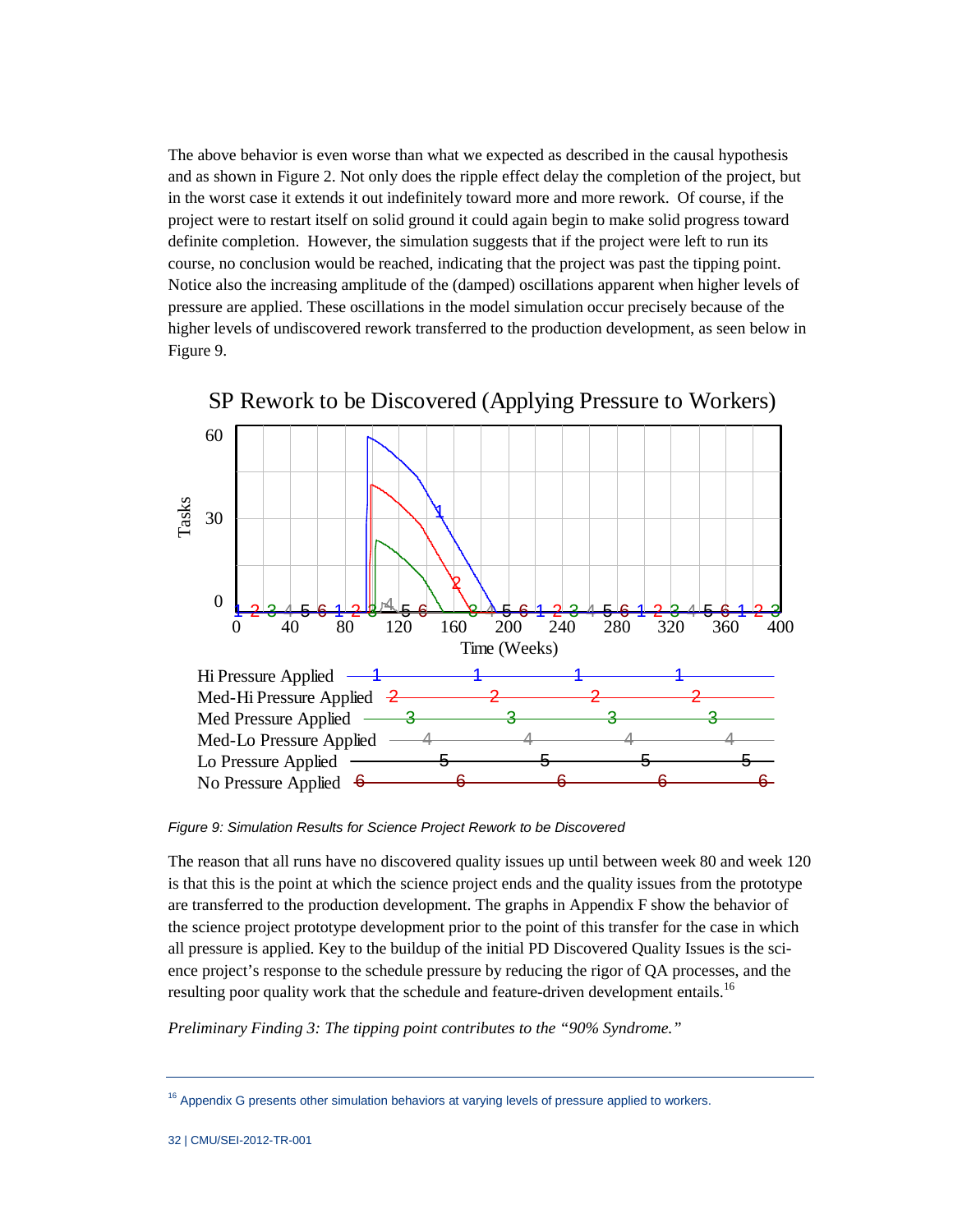As described in Figure 3 of the causal hypothesis, the model simulation does reflect the 90% Syndrome. Surprisingly, as shown in Figure 10, the only place this phenomenon is seen is where the project has gone past the tipping point, i.e., where above moderate pressure is applied to workers to meet schedule demands in simulation runs 4, 5, and  $6<sup>17</sup>$  It is significant that the simulation's behavior in seeing forward progress plateauing well before project completion is very consistent with the predictions of the 90% Syndrome. The fact that the simulation plateaus near the 80% level may be due to the fact that the model takes into account all rework remaining in its calculations.



*Figure 10: Simulation Results for Percentage Complete* 

One unexpected observation of the above dynamic is that it appears the simulation requires going over the tipping point before the project displays the 90% syndrome behavior. Progress on the projects that do complete (i.e., simulation runs 4 through 6 in Figure 10) appears to increase in the final weeks. It isn't clear whether actual acquisition programs that exhibit the 90% syndrome are necessarily "over the tipping point" for that project. It may be unlikely, but if true it would be informative about what needs to be done in those circumstances (e.g., letting the project run its course might not be the wisest option, as it would never complete).

<sup>&</sup>lt;sup>17</sup> The simulation runs for Percentage Complete at the lower pressure levels (runs 4, 5, and 6) shown in the figure do not actually show 100% completion in the second half of the simulation. The project does terminate, but some minimal level of rework is allowed to remain even at project conclusion—i.e., not all loose ends are completely tied up.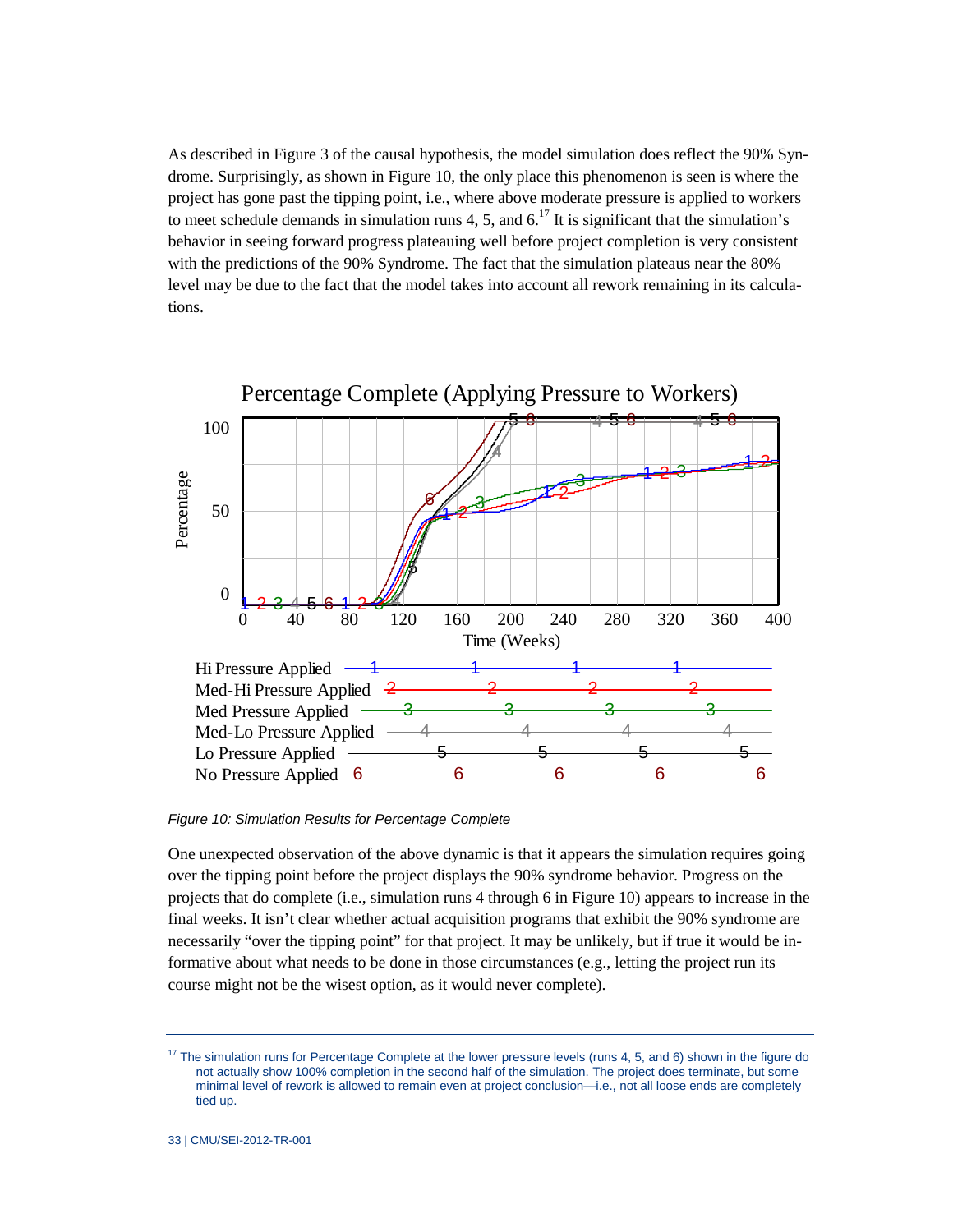## *Preliminary Finding 4: Applying only a low level of pressure to workers for a limited time, even in the face of heavy schedule demands, shortens project duration through increased productivity.*

The above simulation graphs might seem to suggest that the less pressure applied to workers, the better. However, a Vensim<sup>TM 18</sup> optimization shows that a steady, low level of pressure is optimal for reducing project duration. While this has not been tested explicitly as part of the model, it may be that by allowing periods of heightened pressure on workers, followed by periods of relaxation, the program could limit the potential for worker burnout, and perform better regarding schedule. This may be a point of future investigation.

## *Preliminary Finding 5: From a technical standpoint, an earlier transition from the science project to production development creates fewer problems than a later transition does.*

Figure 11 shows the accumulation of PD Discovered Quality Issues when the scope of the SP effort is varied. We measure the scope of the SP effort based on the number of features developed, but show it qualitatively in the graph on a four-point scale: Low, Medium-Low, Medium, or High. A medium SP scope was the assumed level in all previous simulations represented above. To simplify the analysis we assume that all schedule pressure is applied to the workers as the science project develops the prototype, so the simulation goes past the tipping point in the case of a medium-feature scope. As is apparent from the figure, going to a high-feature scope (in simulation run 2) causes a later start of the production development, again surpasses the tipping point, and results in higher amplitude oscillations. Reducing the scope to medium-low (in run 3) is still beyond the tipping point, but results in a significantly damped oscillation. Finally, reducing the scope of the development to a low level (simulation run 4) results in successful completion of the production development at approximately week 140, without the project passing the tipping point. The only difference between this run which successfully completed and the runs that passed the tipping point was the scope of the science project prototype. Clearly a science project prototype needs to demonstrate viability and utility, but this simulation shows that going beyond that can lead to disastrous consequences for the project as a whole.<sup>19</sup>

<sup>&</sup>lt;sup>18</sup> Vensim is the commercial product that was used to develop the causal loop diagrams and the system dynamics model described in this report, as well as to generate the Behavior Over Time (BOT) graphs of the simulation results. Vensim is a registered trademark of Ventana Systems, Inc.

<sup>&</sup>lt;sup>19</sup> Appendix H provides other simulation behaviors for various levels of prototype scoping.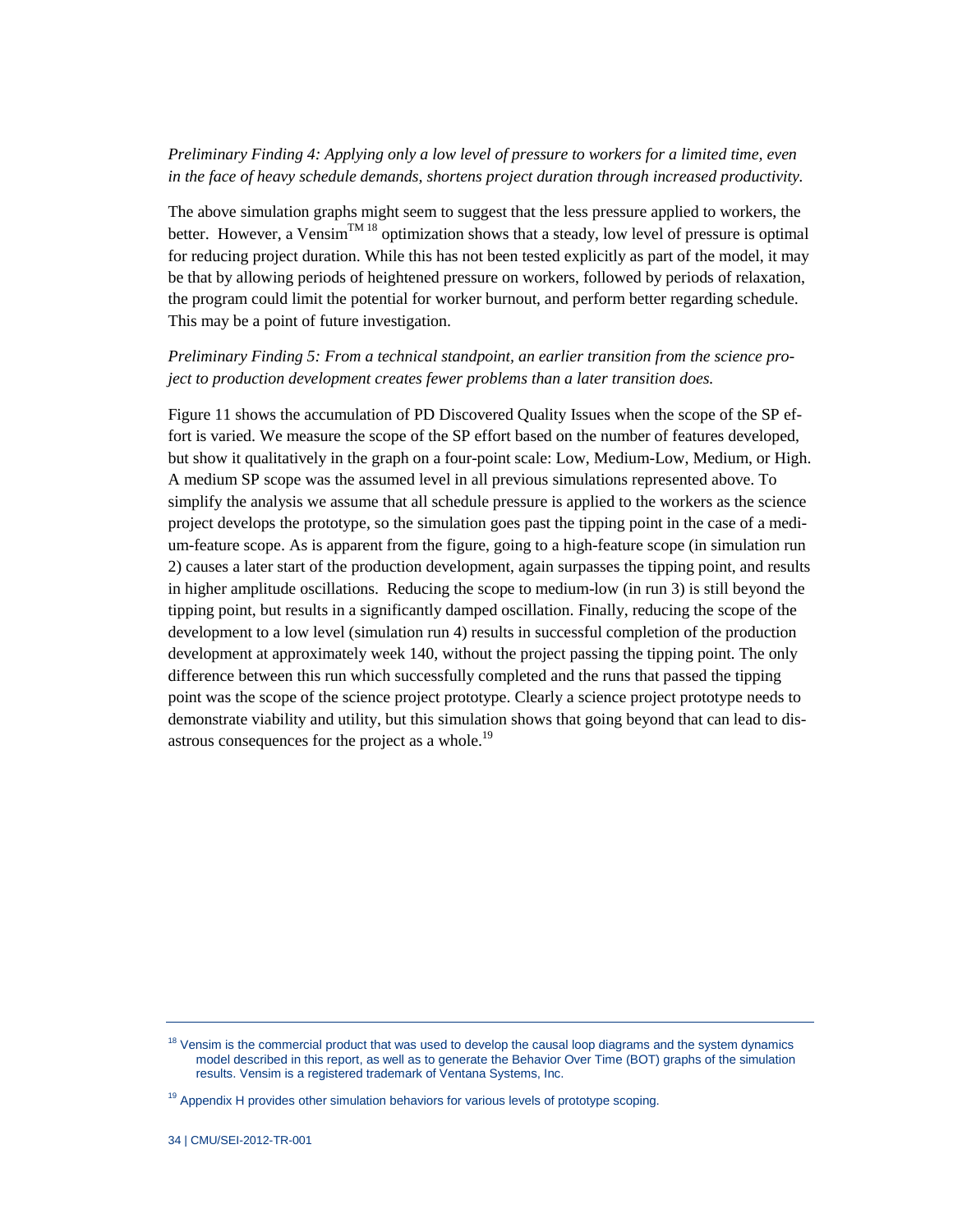

*Figure 11: Simulation Results for Production Development Discovered Quality Issues* 

*Preliminary Finding 6: The project performs significantly better by shelving the prototype when it is complete, instead of reusing a poorly-constructed prototype* 

Not unexpectedly, the simulation predicts a better outcome for shelving the prototype before moving to production development. It is difficult to envision a worse outcome than a project that goes over the tipping point, spiraling downward towards more and more rework. Fortunately, shelving the prototype and starting over in production development does not also go over the tipping point—it was the decision to reuse the poorly-constructed prototype that caused the failure. Figure 12 shows that not reusing the prototype in simulation run 2 leads to project completion around week 180, whereas reusing the prototype leads to ever increasing estimated completion dates. The primary reason is the reduction in the amount of rework the production development has to deal with as shown in Figure 13.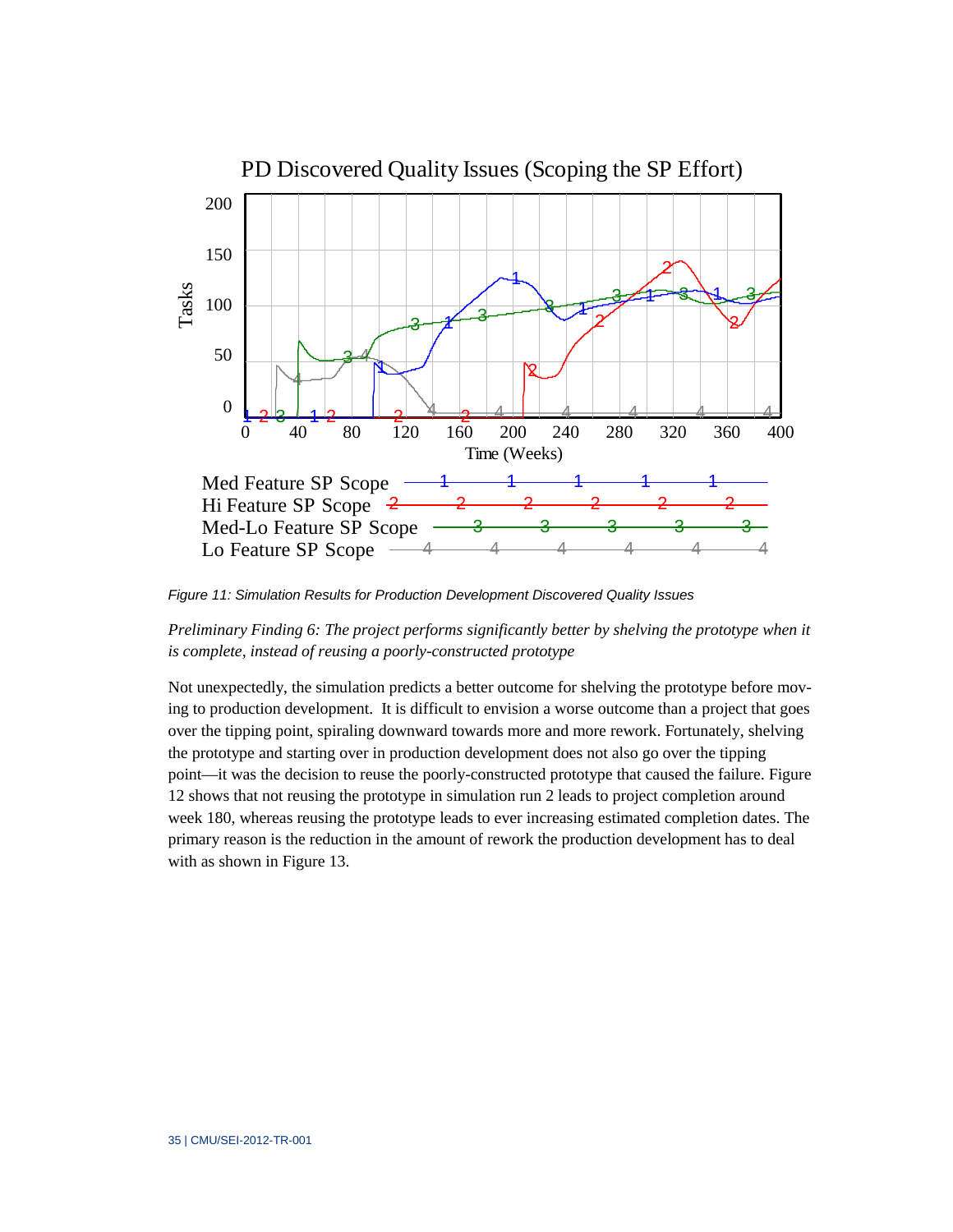

*Figure 12: Simulation Results for Production Development Scheduled Completion Date Reflecting the Decision to Reuse* 



*Figure 13: Simulation Results for Production Development Discovered Quality Issues Reflecting the Decision to Reuse* 

36 | CMU/SEI-2012-TR-001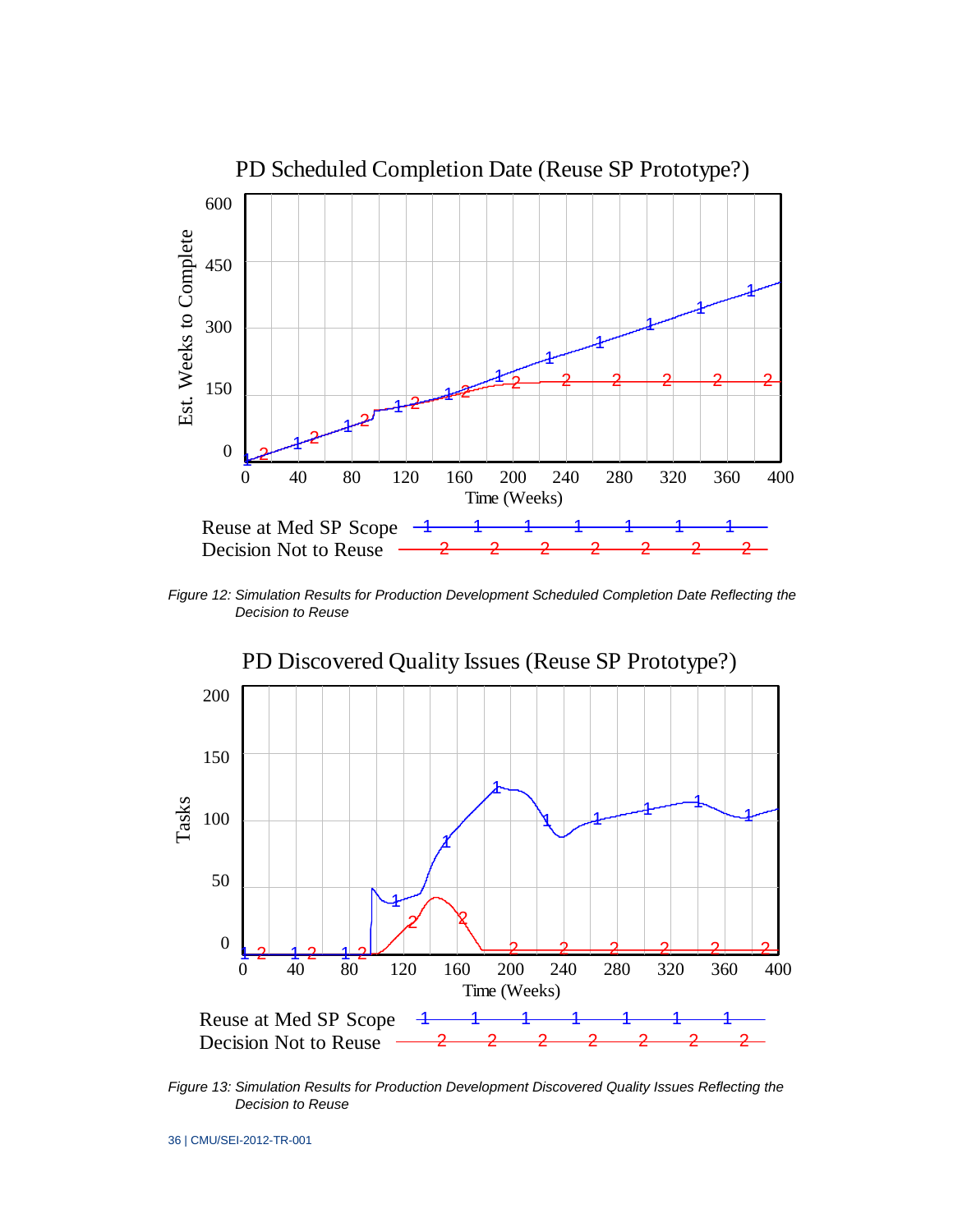That said, it was not strictly the decision to reuse the prototype that created the disastrous results. Figure 14 below shows that reusing better-constructed prototypes results in approximately the same project duration. In other words, the benefits of doing a science project can be achieved while still keeping to a reasonable schedule, as long as the quality of the prototype does not slip. Interestingly, the best project performance observed was where the science project prototype scope was low, in which case the production development reused the prototype to finish the project in under 150 weeks.



PD Scheduled Completion Date (Applying Pressure to Workers)

*Figure 14: Simulation Results for Production Development Scheduled Completion Date for Various Worker Pressures* 

A key conclusion from this investigation is that the adverse consequences of "The Evolution of a Science Project" dynamic will take hold if the project develops a "throwaway" prototype and nonetheless attempts to evolve it into a production-quality system. The project will likely also slip schedule significantly if it stops development, discards the "throwaway prototype," and redesigns/re-implements the prototype from the beginning (perhaps incorporating the lessons learned from the prototype implementation)—but it will likely still complete development of the system. If those were the only two options, the question would be one of when to discard the prototype and shift over to conducting a formal acquisition program. A third possible option may be to deploy the last viable version of the prototype, stop development on the prototype, stop using it for further new development, and use the final prototype release as a way to "buy some time" with users—while the development team begins the formal reimplementation effort. However, this approach also has a drawback in terms of the prototype maintenance; when the prototype system does fail in a significant way in the field, someone will likely have to be assigned to understand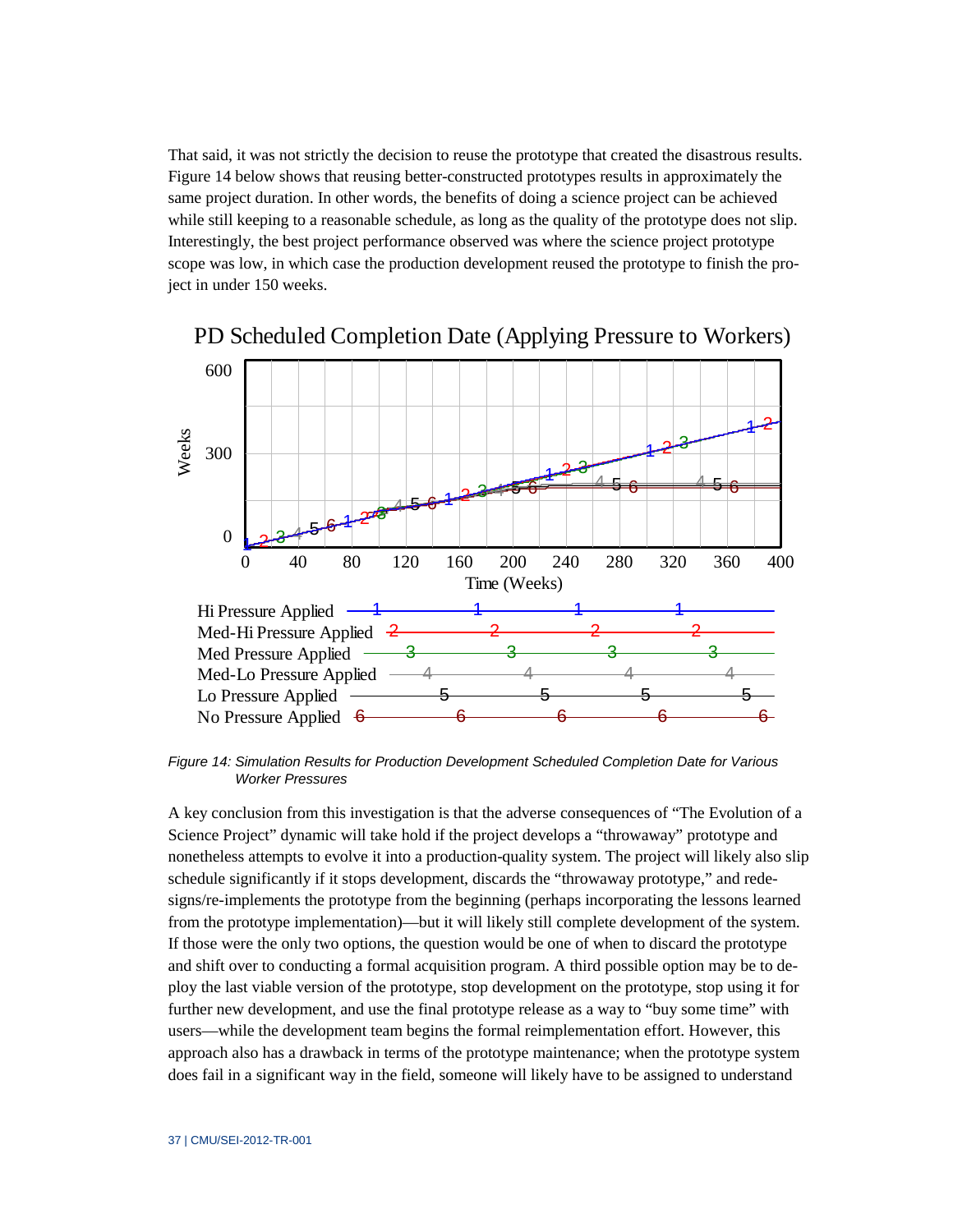what went wrong, and how to work around the problem, consuming more of the limited project resources.

However, experience suggests that the path that is most likely to be most successful in a science project context is to develop an *evolutionary* prototype so that the project will neither "hit the wall" when development stalls, nor "go dark" when the prototype must be discarded and reimplemented. Because there is less build-up of undiscovered rework, and no time-consuming restart and re-implementation, development can continue through to completion at a reasonable pace. The problem, though, originates with the fundamental conditions and incentives that tend to drive the creation of science projects. If the development effort is led by operational, functional, or business people, their lack of software expertise may make them unaware of this approach, and thus preclude them from using it. Even if the evolutionary prototyping approach were used, it would likely also cost more, and delay the system's first deployment to the field. Neither the time to develop a quality system architecture and design, or produce comprehensive documentation, will be small.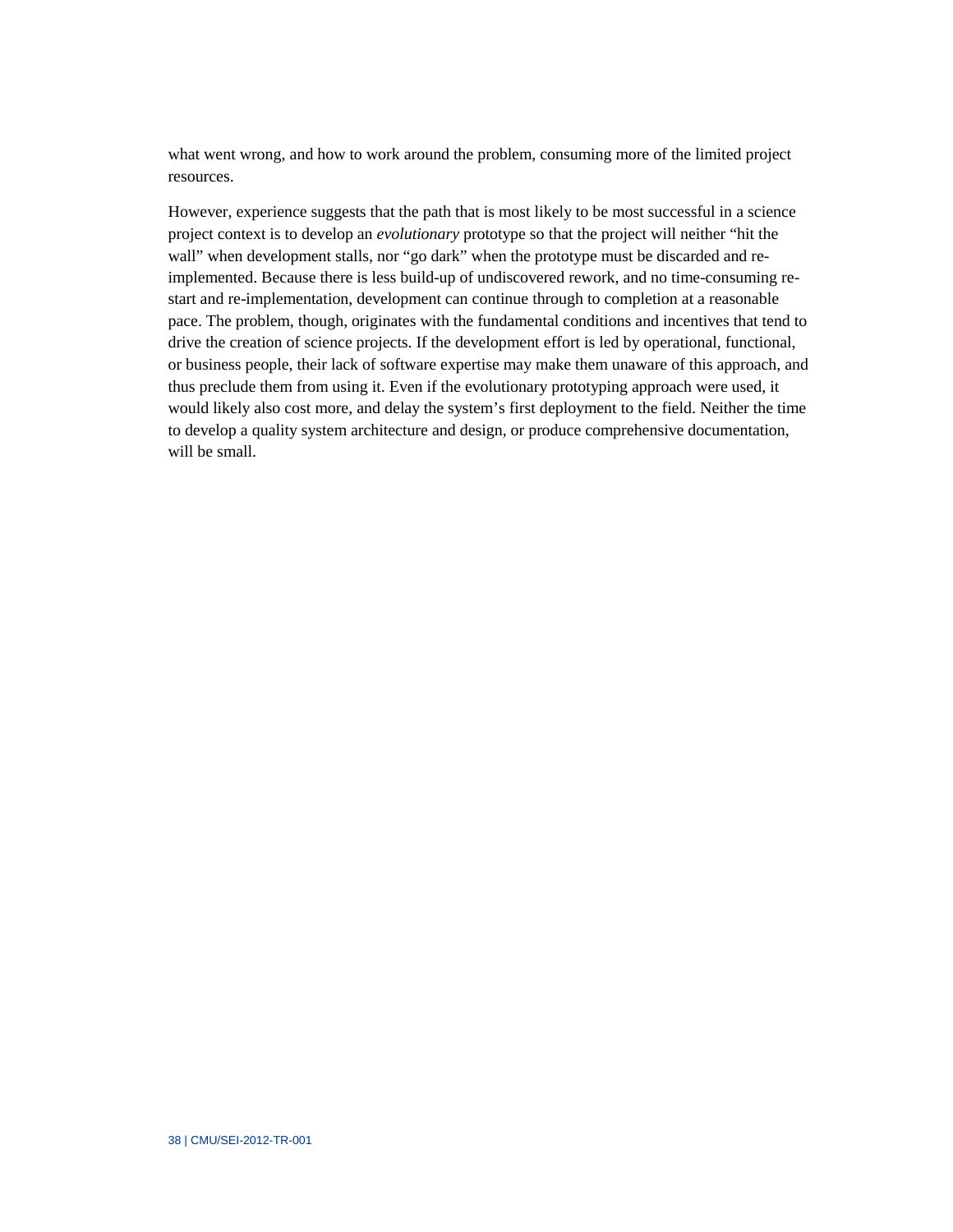# **5 System Dynamics Modeling Lessons Learned**

This section describes lessons learned about the system dynamics modeling process and the use of modeling tools during the course of this system dynamics development effort. As such these lessons are largely independent of the software acquisition domain, and are relevant to system dynamics modeling efforts in general. Lessons learned are identified in three areas: tooling, the modeling process, and using the model.

#### **5.1 Tooling**

#### **Lack of Modularization in Modeling Tools**

One significant shortfall of some of the system dynamics modeling tools, including Vensim, is the almost complete absence of the key software engineering concepts of modularity, information hiding, and data abstraction. System dynamics models created in Vensim can only be created as monolithic entities in which all pieces exist at the same level. As a result, it isn't possible to have a node at one level be broken down into a more complex structure at a lower level, and then have those structures be further broken down at even lower levels. Such a capability would allow the true complexity of the model to be hidden at the highest levels, but still be available for inspection and manipulation at the lower levels. While it is possible to "hide" elements of the model from sight in a given user-defined "view" of the model in Vensim, this does not give a logical, multilevel partitioned structure to the model. Instead, it simply allows portions of the model to be viewed independently, even though they are all connected at the same level.

#### **5.2 Modeling Process**

#### **Selecting a Worthwhile Dynamic to Model Needs Careful Consideration**

An important and difficult aspect of developing a useful system dynamics model is in the initial selection of the dynamic that is being modeled. Identifying concepts for dynamics to be modeled that are at the same time relevant (to the business), important (with a substantial value at risk), compelling (to industry practitioners), and counter-intuitive (compared to everyday behavior, and thus worthy of understanding) is a difficult and time-consuming process. There is little point in investing the time and effort needed to do system dynamics modeling in a concept that is unlikely to provide insights that are equal to that investment. It is this combination of attributes that results in the most interesting concepts, and those most worthy of being modeled.

#### **Both Modeling Experts and Domain Experts are Essential to Modeling**

Successfully creating a system dynamics model that provides a realistic depiction of real-world behaviors requires a combination of both domain expertise (i.e., experience with, and knowledge of the domain being modeled) and system dynamics modeling expertise (i.e., experience with systems dynamics modeling using the specific tools required). These areas of expertise rarely overlap, and this is as it should be. This separation helps to prevent the ease or difficulty of modeling some aspect of the problem from influencing how, or whether, that aspect is modeled. The result is, ideally, a model that is a more accurate reflection of reality.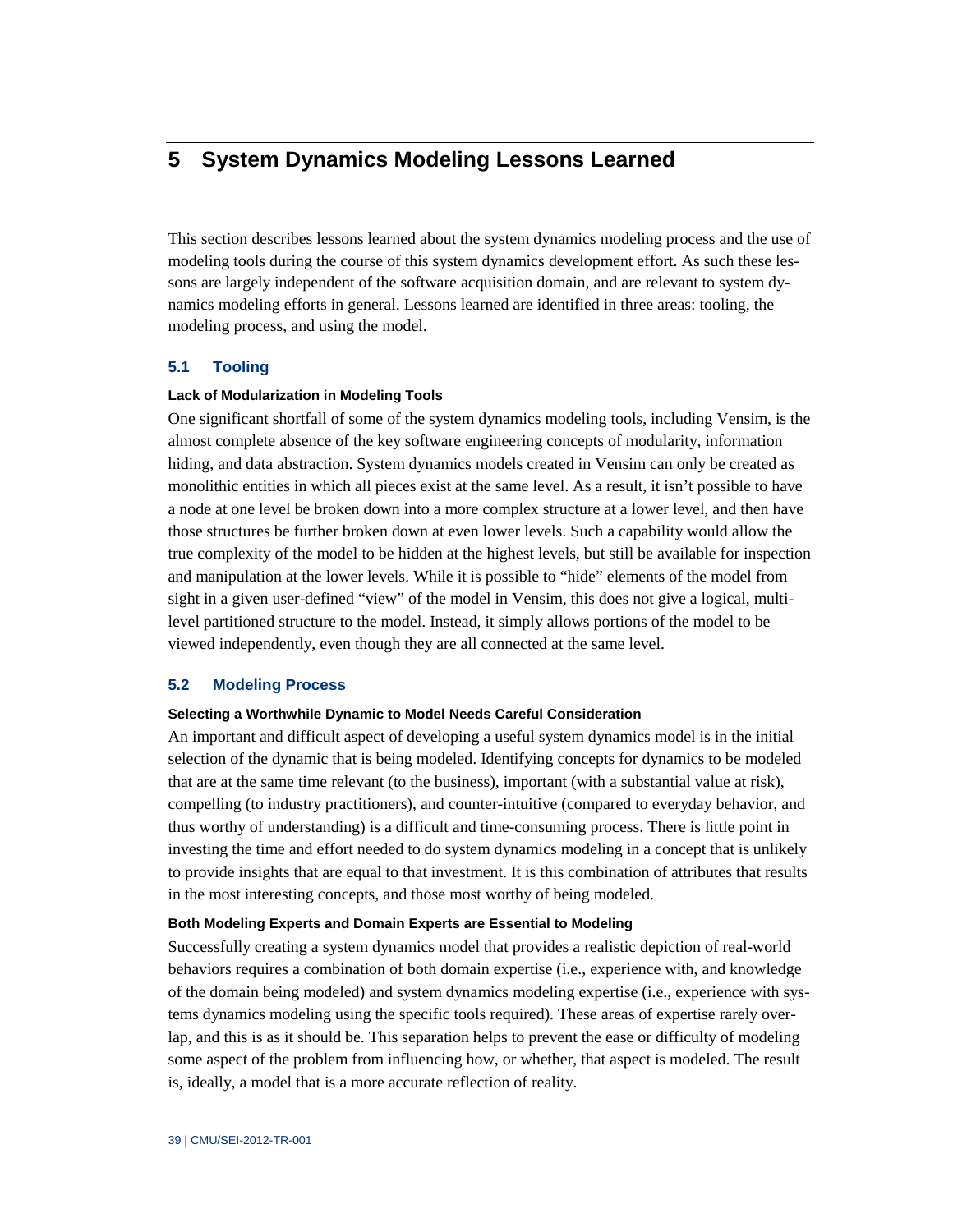#### **Building a System Dynamics Model Takes Time, and Must be Incremental**

It can take a significant amount of time to build a good system dynamics model, and this must be done gradually. It's very important to build the system dynamics model incrementally for several reasons. First, if the model is built quickly, it will be difficult to make it work, as there will be errors present in multiple parts of the model, creating a "big bang" effect which will make it difficult to discover all of the errors. Second, if it's created in this way, it may be difficult to come to a full understanding of the model's behaviors. If it's not possible to explain *why* the model does what it does, then people are unlikely to accept that the model is an accurate representation of the real system's behavior.

#### **System Dynamics Modeling** *is* **Complex Software Development**

The complexity of building a complex system dynamics model is directly comparable to the complexity of software development. While it appears, superficially, that the modeler is only creating a large diagram, this is misleading. Within each symbol in the model is embedded either an equation or a segment of logic, with the same level of strongly typed variables that a standard highlevel programming language would require. The use of the diagram produces an appearance of simplicity that is belied by the cumulative complexity of the interactions of all of the diagram's nodes. When completed, a functioning system dynamics model has all of the complexity of an advanced piece of software. As a result, the model must be documented to the same degree (or greater) as would a similarly sized piece of software, if others will be expected to either understand, or enhance it.

#### **Granularity Matters— While All Models are Wrong, Some Models are Useful**

It is inevitable that a model of any aspect of the real world is going to be inadequate in a multitude of different ways, primarily because it cannot represent all of the considerations and detail involved. It's not possible, and certainly not practically feasible, for the model to be completely faithful to reality. It will fall short of this goal in some (and likely many) respects, because there will never be adequate time to model the known potential influences in full detail. This means that the choices made by the modelers regarding the level of detail, or granularity of the model, must be very carefully considered. Given this situation, there are legitimate questions about the ultimate usefulness of any model, and whether with its chosen level of abstraction it can still produce valuable insights into real-world behavior. The quote by George Box stating "All models are wrong, but some are useful<sup>"20</sup> sums up this situation well. Our belief is that despite the fact that models such as the one described here are known to be flawed, they still not only produce important insights, but raise valuable questions as well. It is essential to make every effort to understand and validate the structure and behavior of a model—and having done so, we can use the model to create a theory of the system's behavior, and thus predict possible outcomes. When that model and theory are found to be incomplete or inaccurate, we will need to change or extend the model to address those additional issues, and further evolve our theory. Until that time, we believe that even a known flawed model (as all models inevitably are) will be significantly more useful in understanding complex behaviors than having no model at all.

<sup>&</sup>lt;sup>20</sup> George E. P. Box, "Robustness in the Strategy of Scientific Model Building," in Robustness in Statistics: Proceedings of a Workshop edited by R.L. Launer and G.N. Wilkinson, May 1979.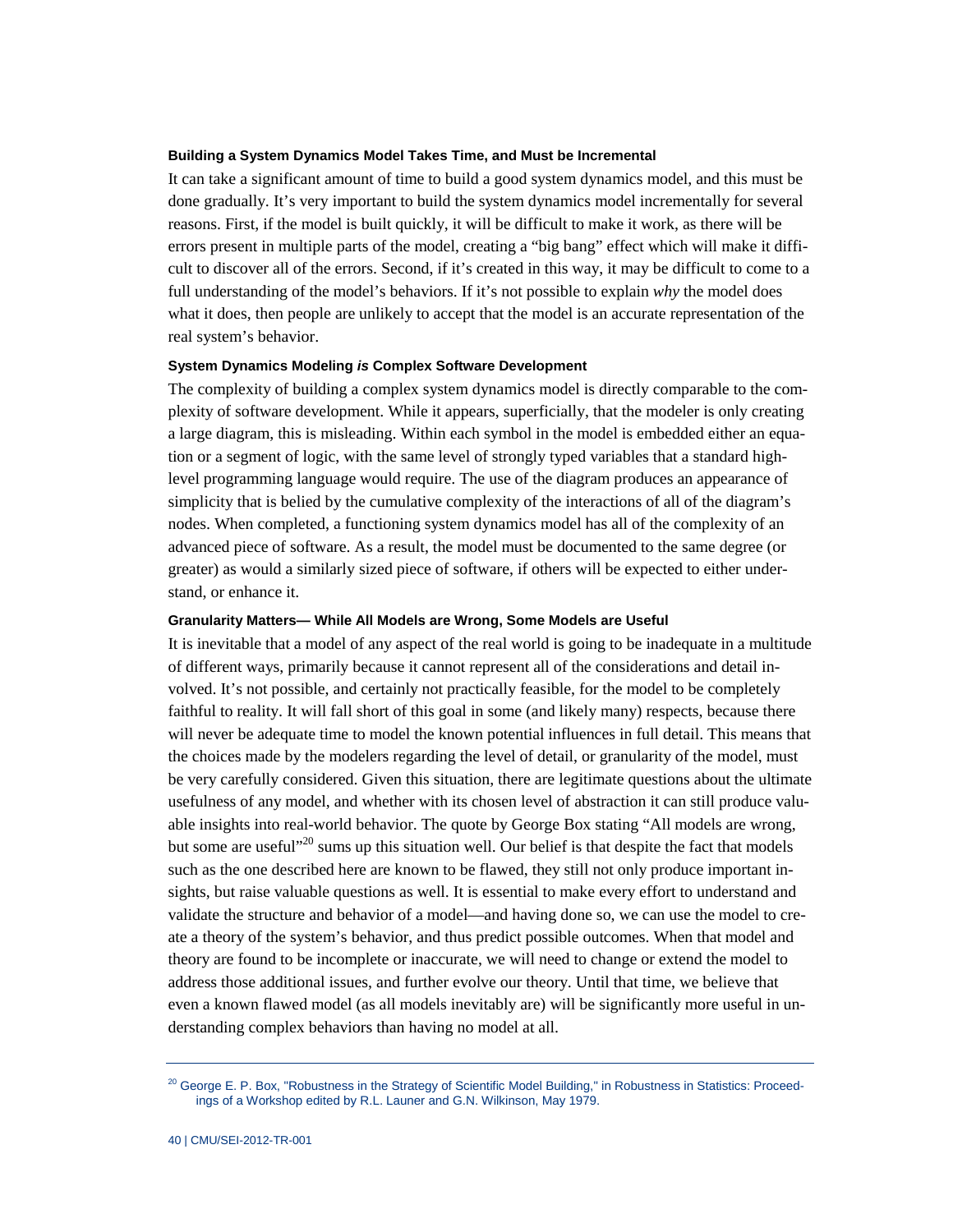#### **Scoping Matters— Choosing How Much Modeling is Good Enough**

The early question of deciding what scope to include in a model is essential. The only realistic answer is to say that it depends on how the model will be used. If the model is attempting to illustrate a notional concept of the scenario for educational purposes, a significantly narrower scope or view of that aspect of the world is needed than would be the case for, say, a model which will be used to try to predict the specific ultimate outcomes of a complex system (i.e., when the program will be completed, and how much it will cost).

#### **The "I Already Knew That" Effect**

One seeming paradox faced by the developers of system dynamics models is that, when the models have been carefully constructed to be representative of a given real-life dynamic behavior, the reaction of some upon seeing the results can be, "I already knew that!" In short, after the model has been completed, the behavior it demonstrates may appear to some as being obvious or trivial. This can occur because while the result might not be obvious to a novice in the field of study, the deeper understanding possessed by an expert or veteran professional may well include an intuitive or notional understanding of the dynamic. With sufficient real-world experience people often have many general notions of how things relate to, and interact with one another, and what the outcomes of certain actions might be—but most would be hard-pressed to commit to a firm *prediction* of the future behavior of any complex system given a set of specific inputs. An approach such as system dynamics can provide more detailed and quantitative information about the dynamics, as well as a solid foundation for developing practical mitigation approaches—something that is difficult to do with only a simplified, qualitative understanding of the behaviors. The reality is that "hindsight is 20/20," and it is easier to confirm one's belief in the likelihood of an event that has already occurred, than it is to make that same claim beforehand. Furthermore, even if the results of simulating a model do not produce a profound new insight into a situation, the fact that an intuition has been validated as correct by the simulation's results is still important and significant.

#### **One Man's Meat is Another Man's Poison**

In some cases it may appear that the results produced by a model appear to be uninteresting or even trivial in the eyes of a domain expert. However, those same results may be unexpected and insightful to a practitioner, or to a student with less experience. In this situation it is the difference in perspective that is significant. The discovery of a new insight, even if it is already well understood by some (even to the point of being a proverb), is no less profound or valuable to the person making that discovery. If it does appear to be trivial to the experts, the following question becomes relevant: "If this is so simplistic, and has been seen so many times before, then why hasn't it been resolved?" If the behavior is truly that simple, then why hasn't it gone away? Why is it still plaguing us?

#### **5.3 Using the Model**

#### **Tipping Points Provide Critical Insights**

One important value of creating and studying a system dynamics model is identifying inherent "tipping points" in the model—places where the output behavior of the model may change suddenly and drastically, even though the inputs are changing steadily and smoothly. These dramatic shifts, sometimes the result of shifting loop dominance, can occur with little prior warning. Such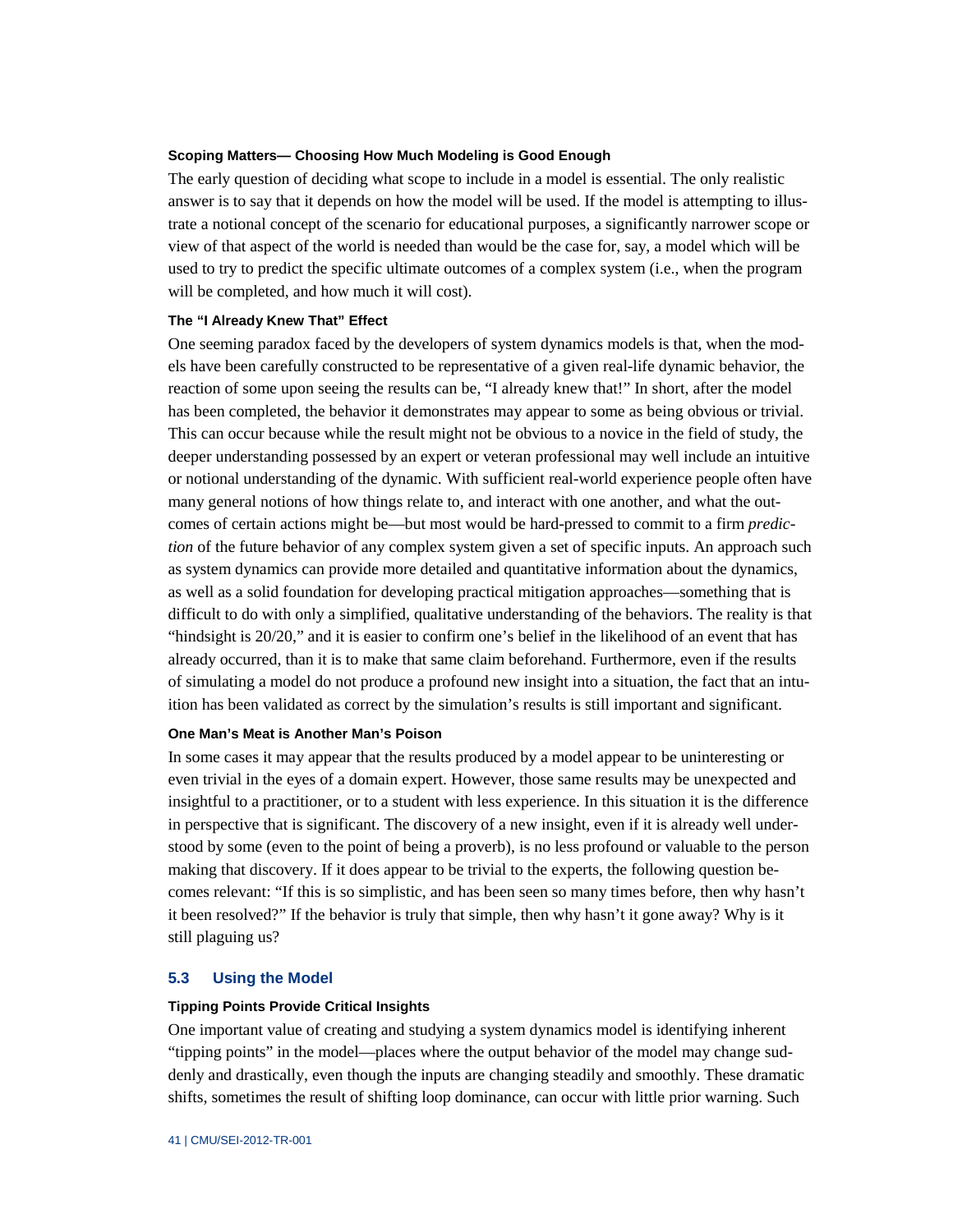tipping points can be relatively common, especially in system dynamics models that exhibit feedback and nonlinear behavior. Tipping points can be disturbing both because of their effect on the successful operation of the system, and their seeming unpredictability. Tipping points can be passed with few outward signs, like a boat sailing over a tsunami in the deep ocean, which will barely notice the seemingly small wave passing underneath it. It's only when the tsunami eventually rises out of the shallow water of the coast that it becomes destructive.

#### **Communicating Complex Models is Difficult**

One potentially valuable use of a model is in communicating some of the model's key behaviors to others. This can be difficult when working with a system dynamics model, as the model will typically feature more complexity than can be grasped by even the most interested observer without spending a great deal of time studying it. Thus, for a system dynamics model to be used for communicating and explaining important behaviors, it must be substantially simplified. This is often done by creating a very high-level causal loop diagram which features only the essential loops from the model. While time-consuming, this approach is the only viable way to make the model comprehensible. The loops featured in this top-level diagram should be selected carefully, resulting in the minimum set of loops that can explain the overall behavior of the system.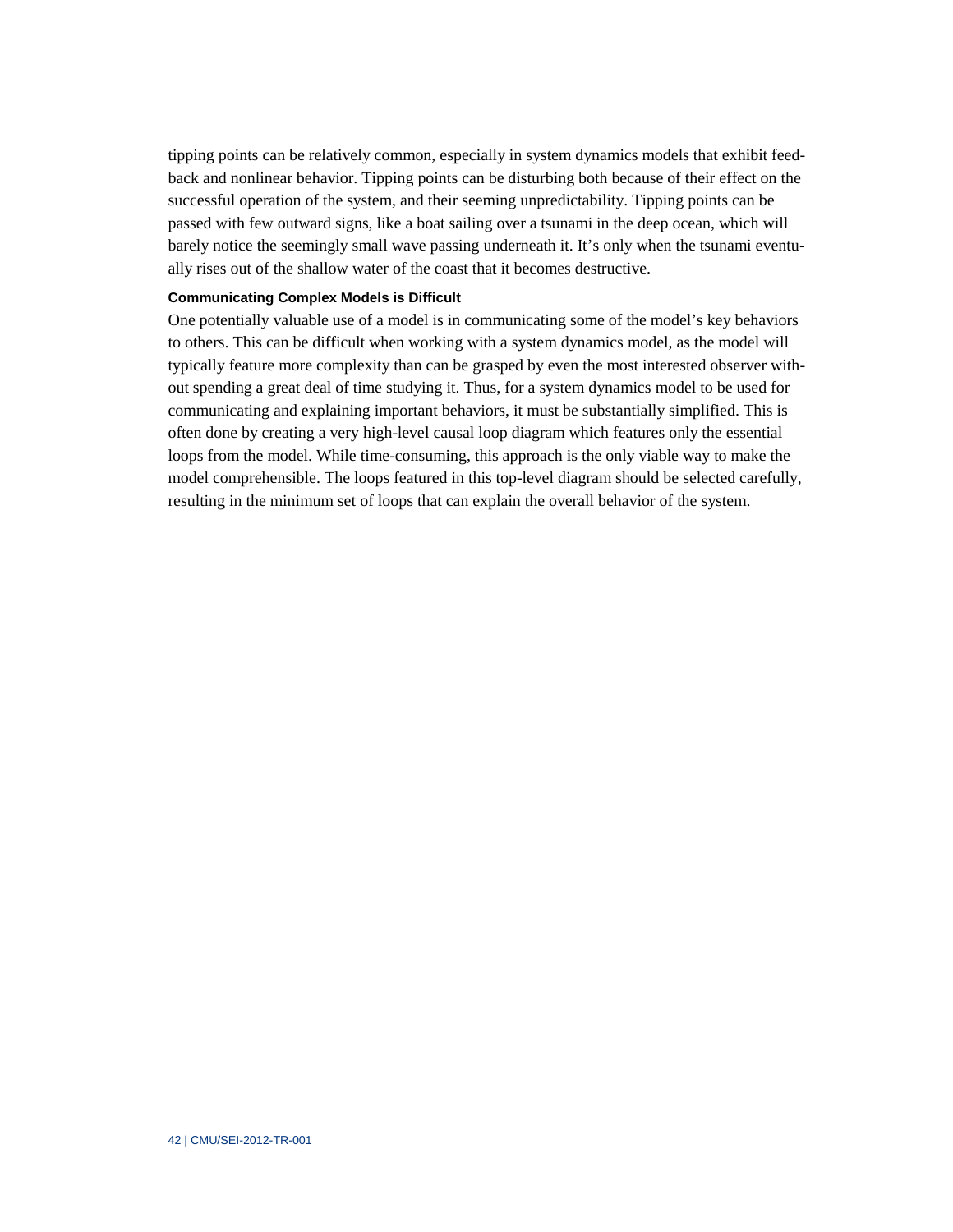# **6 Summary, Conclusions, and Next Steps**

Software acquisition programs regularly experience recurring cost, schedule, and quality failures, and progress and outcomes often appear to be unpredictable and unmanageable. The subject of this report is a specific adverse acquisition dynamic concerning the poorly controlled evolution of small prototype efforts into full-scale systems that is called "The Evolution of a Science Project." This report provides a narrative from an actual acquisition program that exemplifies the dynamic, qualitatively describes its key aspects, and presents some of the most relevant prior research done on one of those aspects, project rework. The report describes a system dynamics model that was built to analyze this dynamic, and presents six preliminary findings:

- The accumulation of undiscovered rework from the science project creates a tipping point during production development (*at the tipping point program behavior changes unexpectedly from completing in a finite time, to not completing at all*).
- Applying high pressure to developers, or even moderate pressure for extended periods, can push the program past the tipping point.
- The tipping point contributes to the 90% Syndrome (this occurs when development stalls near completion, with little progress made despite spending more time and effort).
- Applying only a low level of pressure to workers for a limited time, even in the face of heavy schedule demands, shortens project duration through increased productivity.
- From a technical standpoint, an earlier transition from the science project to production development creates fewer problems than a later transition does.
- The project performs significantly better by shelving the prototype when it is complete, instead of reusing a poorly constructed prototype.

The last section presented general lessons learned about the system dynamics modeling process and tools. We also make six observations about the activity of system dynamics modeling of software-reliant acquisition that are drawn from our experiences both with this effort, and with software-reliant acquisition programs in general:

- Many software-reliant acquisition program behaviors are an interaction between the inherent structural dynamics (i.e., the "physics") of the software development activities, and the incentives that are acting upon the key participants and stakeholders as they make decisions.
- System dynamics modeling can provide a deep understanding of the often poorly understood dynamics of software-reliant acquisition.
- It's helpful to have a clear understanding of a given dynamic before selecting the most appropriate course of action for a given program (so that the action addresses the actual problem, rather than only a symptom).
- Tipping points may play a key role in many complex and challenging software development and acquisition situations, and require further study.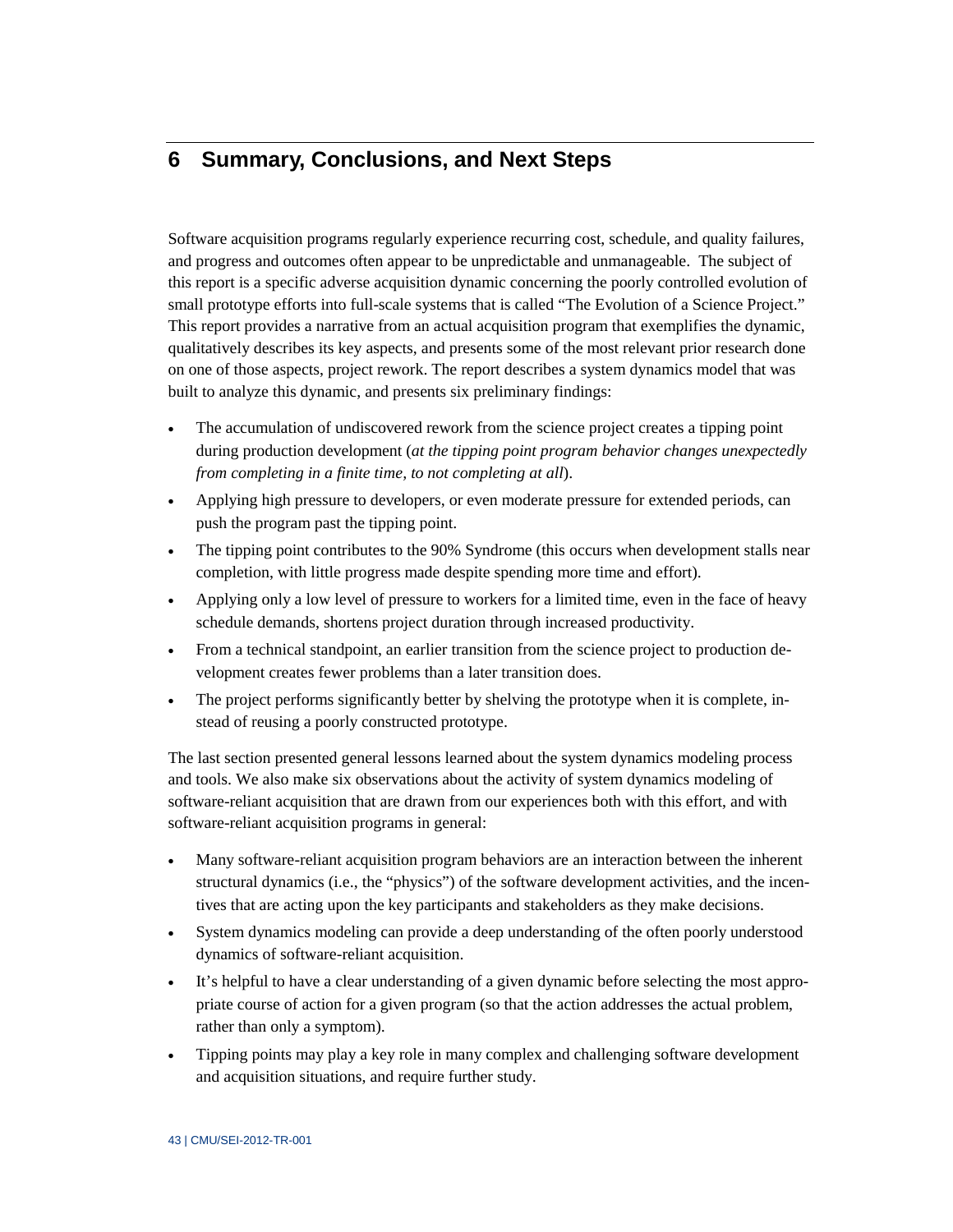- Building models that are valid and reliable is a significant undertaking, requiring significant effort, as well as both detailed domain expertise and extensive modeling experience.
- There is much more that can be learned about the problematic behaviors of software-reliant acquisition programs and their potential solutions by applying system dynamics modeling to other aspects of software-reliant acquisition.

Each of these conclusions has been discussed at some length in other parts of this report, and so need no further clarification here. However, there is also an overall conclusion that can be drawn from these six, and it is worthy of emphasis—that *modeling the incentives and dynamic behavior of acquisition programs is one of the most powerful and cost-effective ways available of understanding problems, evaluating candidate solutions, and producing better acquisition program outcomes*. It is neither cost-effective nor practical to conduct large-scale experiments on acquisition programs of record, which makes modeling these systems the most viable method for studying them and analyzing the comparative advantages of different practices and methods. Even the most minor efficiencies gained in large acquisition programs from using modeling could produce benefits in functionality, quality, performance, improved time-to-deployment, and direct cost savings that would recoup the research and analysis investment many times over. We hope to continue to have the opportunity in future work to prove this to be the case.

#### **Future Directions**

There are a number of enhancements to the system dynamics model of "The Evolution of a Science Project" that have been proposed, but which could not be incorporated in the course of the initial year's work. These are described in Appendix J.

There are also many different research directions which would be useful to pursue in moving forward with the modeling of software-reliant acquisition dynamics. A few of these are discussed in the following sections.

#### **Modeling Potential Mitigations and Solutions**

An important next step in this work is to mitigate the effects of misaligned acquisition program organizational incentives and adverse software-reliant acquisition structural dynamics by improving program staff decision-making. This requires not only modeling and analyzing adverse acquisition dynamics that have been encountered in actual programs, but identifying and then modeling candidate solutions that may be able to mitigate or resolve the counter-productive behaviors. Constructing potential solutions and then connecting them to the original model of the program behavior makes it possible to evaluate the ability of each candidate approach to mitigate the dynamic's adverse behavior. This allows an initial assessment of the value of the approach to be made, which could then be initially piloted on a small program to see how well the predicted model behavior mapped to the real world.

#### **Interactive Learning Exercises**

Education in a classroom setting does not always translate to the reality of complex challenges and changing priorities students face in an operational environment—and as a result, may not produce significant job performance improvement. While classes may focus on the facts of a top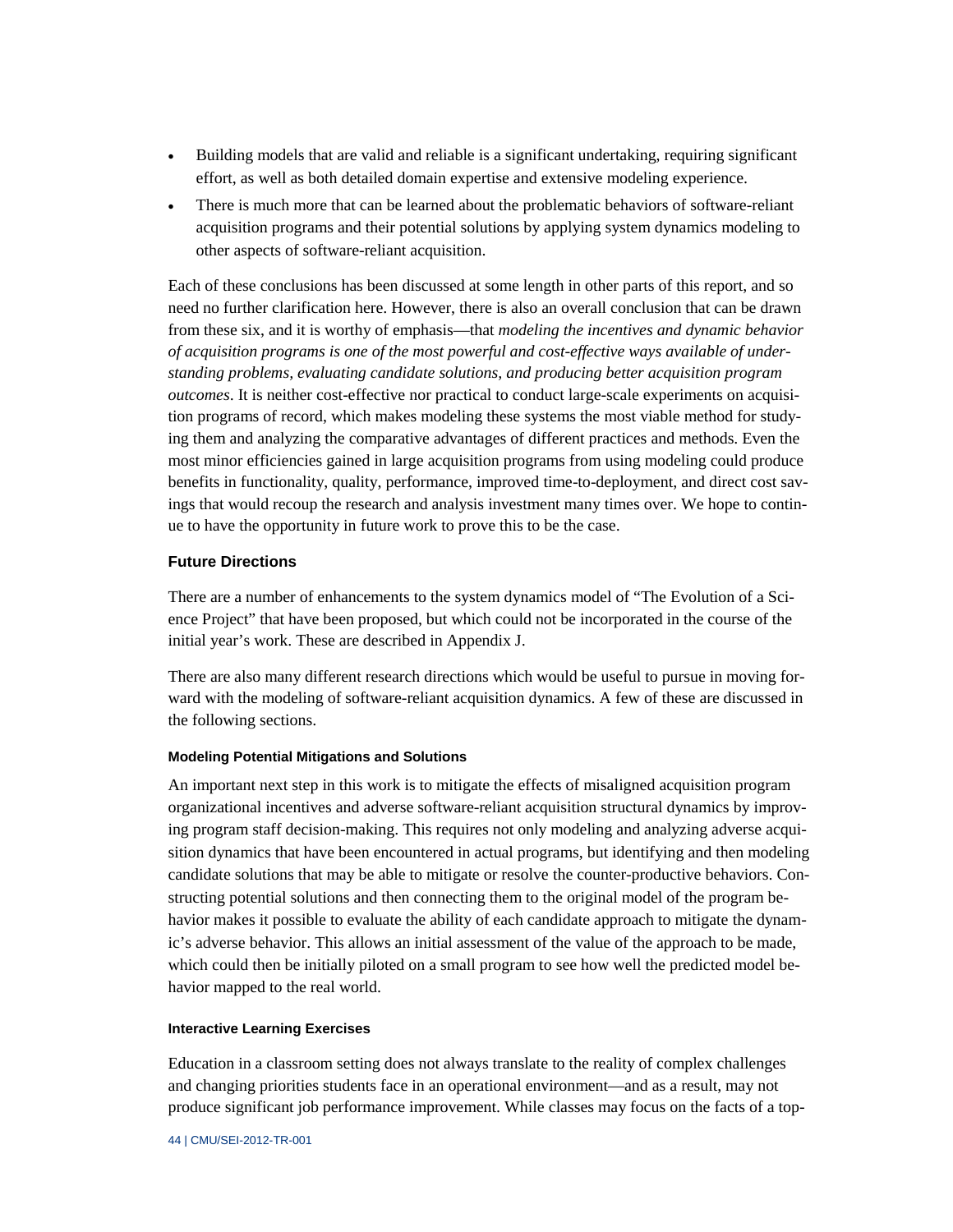ic, they may fall short in teaching what is normally acquired through experience—that is, the types of problems that are most commonly encountered, and ways of avoiding these issues.

The research evidence indicates that "mastery experiences"—actual successes at dealing with difficult situations—most strongly promote effectiveness in an activity, making them more valuable for learning, developing the skills, critical attitudes, and confidence to function successfully in an operational environment [Bandura 1986]. Creating interactive experiential learning tools such as "flight simulators" for use in the classroom is one possible avenue for providing students with mastery experiences. Compared to traditional education, they can produce better understanding and longer retention through an active learning experience. Flight simulators have been used for years to give pilots experiential training in flying aircraft, especially in conditions that would be impossible or too dangerous to test with real aircraft. Similarly, management flight simulators are just as important for providing education in complex system management domains—both technical and social—efficiently and effectively.

System dynamics models provide an opportunity to give students this kind of experiential learning by allowing them to interact with the dynamics of the kind of problems they may face in an operational environment. The system dynamics model developed for "The Evolution of a Science Project" dynamic can provide the foundation for an interactive learning simulation. Some of the key considerations in creating this type of simulation tool include a) defining the proper learning objective(s) of the simulation, b) the types and degree of control the student is offered, and c) the difficulty in succeeding at the simulation. Having a clear learning objective (or small set of objectives) is important both in focusing the exercise for the student, as well as in making the development effort manageable. The user inputs and controls should be kept to a minimum, focused almost exclusively on the key aspects of the scenario that have the greatest influence on the simulation. The difficulty in succeeding at the simulated scenario should be enough to test even advanced students, and ideally will present them with counter-intuitive problems that will challenge their preconceived mental models of the scenario. The chance to give students an important insight into a real-world problem by having them discover it, rather than by being told, is especially valuable.

Some examples of educational simulation tools relating to software development and project management include the SimSE Software Engineering Simulation Environment (SimSE), [Navarro 2006]<sup>21</sup> and the pmBLOX project management tool.<sup>22</sup>

The experience of using interactive simulations to learn about acquisition helps significantly in both analyzing and making decisions about these complex situations. By improving program decision-making, we can help programs overcome counter-productive behaviors that stem from misaligned incentives and underlying dynamics, and thus deploy higher-quality systems to the field in a more timely and cost-effective manner.

 $21$  Additional information on SimSE can be found at http://www.ics.uci.edu/~emilyo/SimSE

<sup>&</sup>lt;sup>22</sup> Additional information on pmBLOX is available at http://www.tucows.com/preview/853935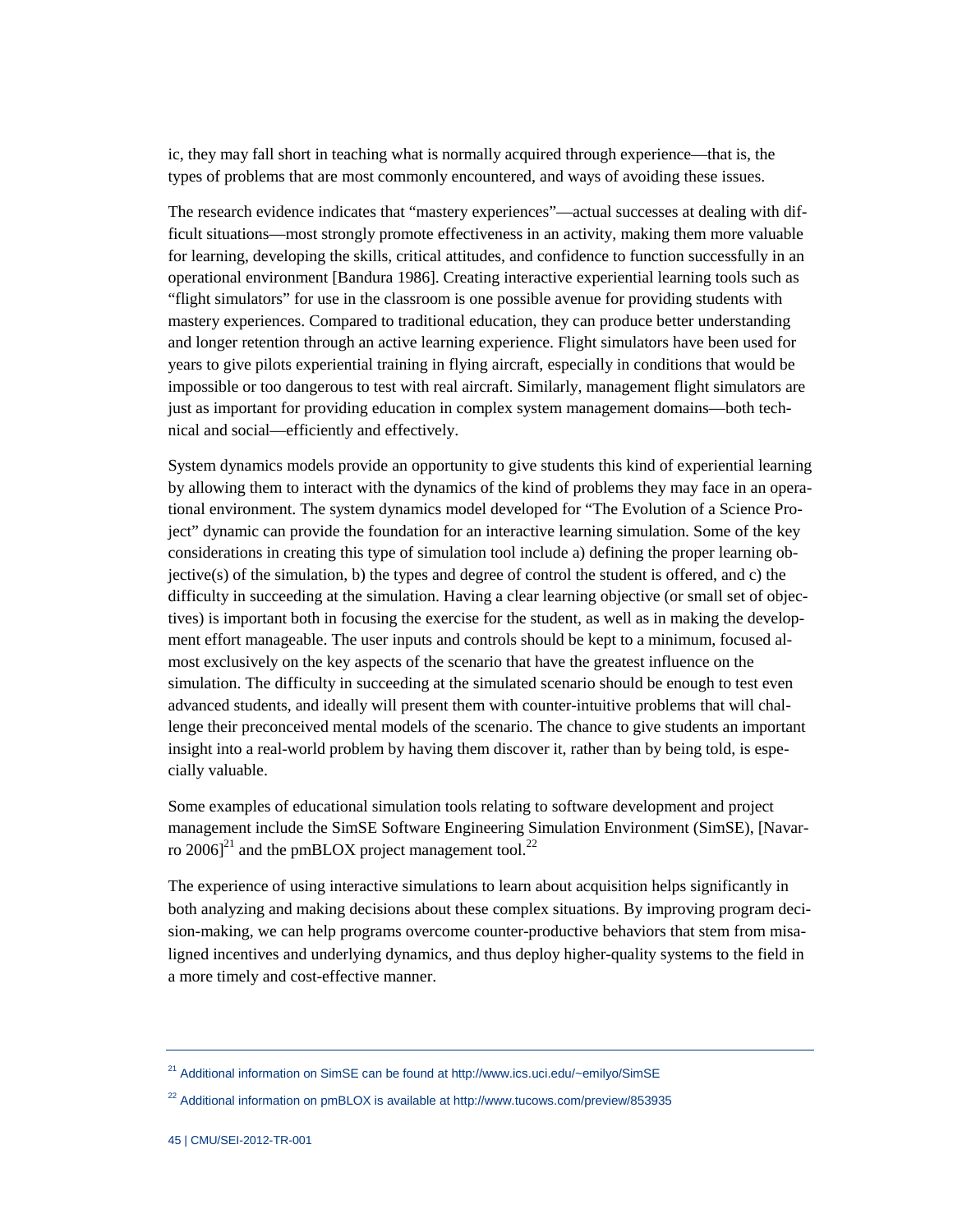#### **Agent-Based Modeling**

System dynamics modeling is by no means the only approach that can be used to model complex systems such as acquisition programs. Another widely-used approach is agent-based modeling. The difference between the two is that system dynamics modeling and agent-based modeling view problems from different perspectives. System dynamics modeling

- uses a top-down approach based on historical behaviors
- models the causes that underlie the problematic behavior
- helps understand the reasons why problematic behaviors arise

In contrast, agent-based modeling

- uses a bottom-up approach based on "rules" that are followed by each agent
- models behaviors of individual agents that are autonomously interacting with others
- helps understand emergent behavior based on local agent interactions

System dynamics modeling aggregates behavior at a high level in order to control the model's complexity. Agent-based modeling looks at problems in terms of individual low-level actors. It supports the analysis of the "emergent behavior" of those agents each acting according to a defined set of rules.

In terms of selecting the most appropriate approach to use for a given situation, agent-based modeling is commonly used when behavior can't be aggregated, such as in analyzing decisionmaking. Agent-based modeling is generally most appropriate when

- the focus is on the behavior of interacting autonomous agents
- agents have to behave realistically as their real-world counterparts (i.e., persons, organizational entities, etc.) would
- agents adapt both to the environment, and to other agents' actions
- agents act strategically based on the likely actions of other agents
- modeling cooperation
- future actions may not be the direct consequence of past actions
- the system's complexity is beyond the modeling capabilities of other approaches [Siebers] 2010]

Practically speaking, many complex systems such as acquisition will exhibit a combination of behaviors, some of which are best suited for system dynamics, and others which are most appropriate for agent-based modeling. Hybrid modeling approaches are becoming more common as a result of this. It is likely that modeling software-reliant acquisition programs would be well served by such a hybrid approach, given the combination of process execution and individual decisionmaking that is involved.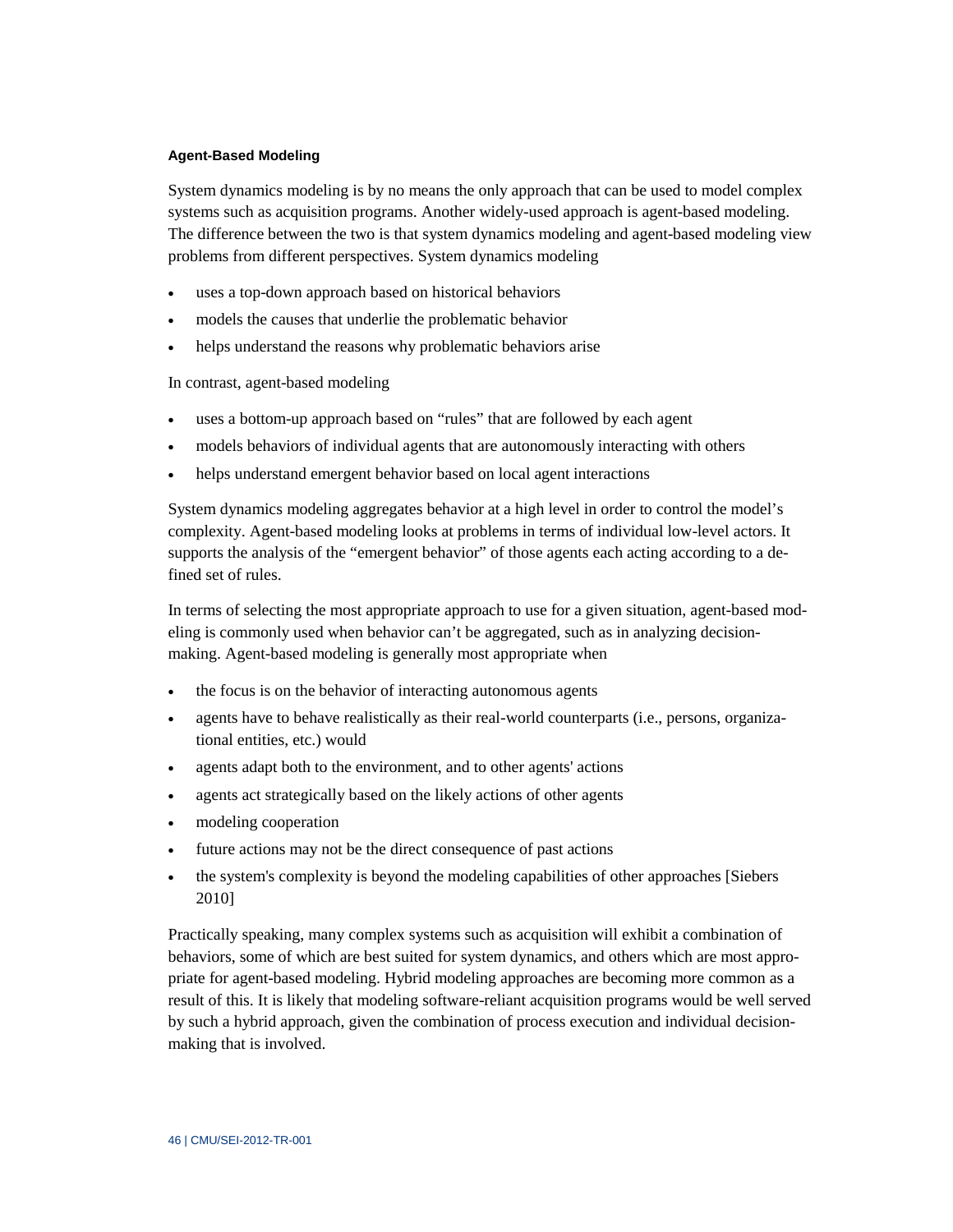47 | CMU/SEI-2012-TR-001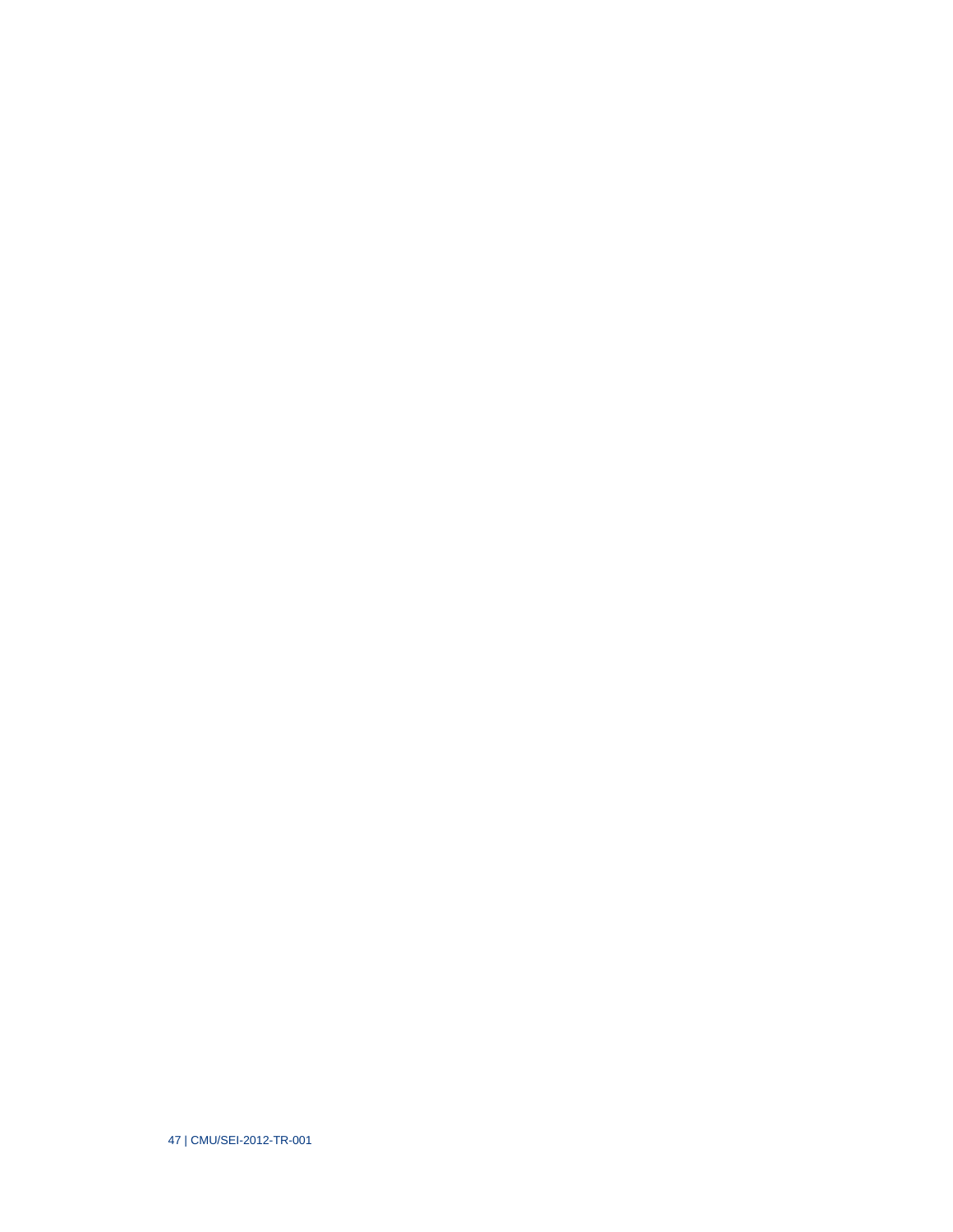# **7 References/Bibliography**

*URLs are valid as of the publication date of this document.* 

## **[Abdel-Hamid 1991]**

Abdel-Hamid, Tarek & Madnick, Stuart. *Software Project Dynamics: An Integrated Approach*. Prentice Hall, 1991 (ISBN 978-0138220402).

## **[Adams 2004]**

Abelson, Linda A.; Adams, Richard J.; & Eslinger, Suellen. "Acquisition Modeling: The Key to Managing Acquisition Complexity?" *Proceedings of the Third Annual Conference on Software-Intensive Systems Acquisition*, January 2004.

## **[Bandura 1986]**

Bandura, Albert. *Social Foundations of Thought and Action: A Social Cognitive Theory*. Prentice Hall, 1986 (ISBN 978-0138156145).

## **[Brougham 1999]**

Brougham, William. "System Dynamics and Process Improvement: Can the U.S. Navy Acquisition Community Learn from Industry Behavior?" MS diss., Alfred P. Sloan School of Management, Cambridge MA, Center for Information Systems Research, 1999. <http://handle.dtic.mil/100.2/ADA372210>

## **[Buettner 2008]**

Buettner, Douglas John. "Designing an Optimal Software Intensive System Acquisition: A Game Theoretic Approach." PhD diss., University of Southern California, 2008. digitallibrary.usc.edu/assetserver/controller/item/etd-Buettner-2432.pdf

# **[Choi 2006]**

Choi, KeungSik & Bae, Doo-Hwan. "Analysis of Software-Intensive System Acquisition Using Hybrid Software Process Simulation," 254-261. *Software Process Change, Lecture Notes in Computer Science,* Volume 3966. Springer-Verlag, 2006 (ISBN 978-3540341994).

## **[Christie Raffo 1998]**

Raffo, David M., Vandeville, Joseph V., & Martin, Robert H. "Software Process Simulation to Achieve Higher CMM Levels." *Journal of Systems and Software 46* 2/3 *(*April 1999).

## **[Cooper 1980]**

Cooper, Kenneth G. "Naval Ship Production: A Claim Settled and a Framework Built." *Interfaces 10*, 6 (December 1980): 20-36.

## **[Crinnion 1991]**

Crinnion, John. *Evolutionary Systems Development: A Practical Guide to the use of Prototyping Within a Structured Systems Methodology*. Plenum Press, 1991.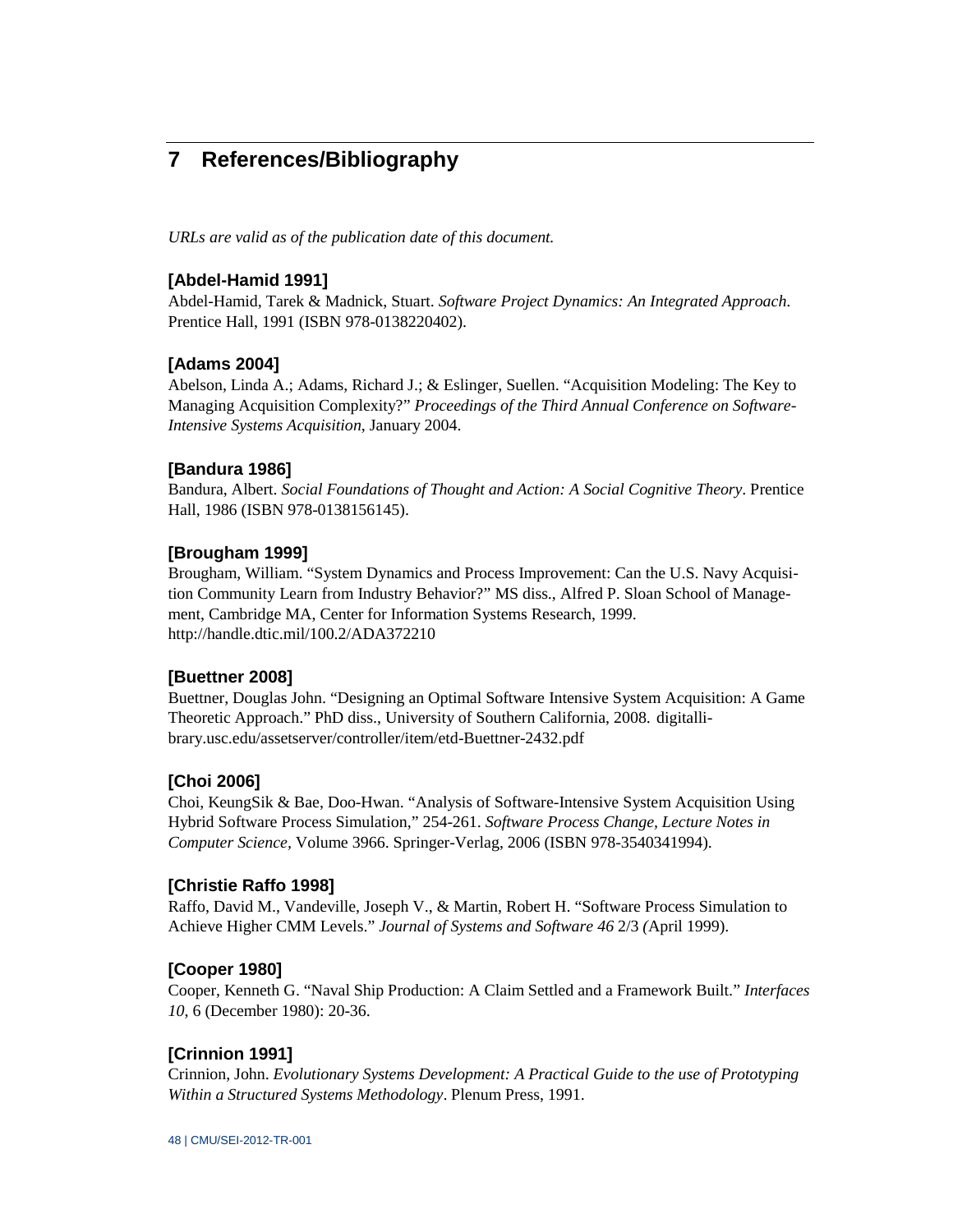# **[Ford 1998]**

Ford, David N. & Sterman, John D., "Dynamic Modeling of Product Development Processes," *System Dynamics Review 14,* 1: 31-68. 1998.

# **[Ford 2007]**

Ford, David N., Lyneis, James M.,& Taylor, Timothy R.B., "Project Controls to Minimize Cost and Schedule Overruns: A Model, Research Agenda, and Initial Results." *Proceedings of the 2007 International Conference of the System Dynamics Society*. Boston, MA, July 2007.

# **[GAO 2006]**

*DoD Acquisition Outcomes: A Case for Change*. Statement of Katherine V. Schinasi, Managing Director, Acquisition and Sourcing Management, United States Government Accountability Office, GAO-06-257T, November 15, 2005.

# **[Haberlein 2004]**

Haberlein, Tobias. "Common Structures in System Dynamics Models of Software Acquisition Projects." *Software Process Improvement and Practice* (September 2004): 67–80.

## **[Homer 1993]**

Homer, J. & Sterman, J. "Delivery Time Reduction in Pump and Paper Mill Construction Projects: A Dynamic Analysis of Alternatives*." Proceedings of the 1993 International System Dynamics Conference*. Monterey Institute of Technology, Cancun, Mexico. 1993.

# **[Kadish 2006]**

Kadish, Ronald. *Defense Acquisition Performance Assessment Report.* Assessment Panel of the Defense Acquisition Performance Assessment Project, January 2006. <https://acc.dau.mil/CommunityBrowser.aspx?id=18554>

# **[Li 2011a]**

Li, Ying. "The Impact of Design Rework on Construction Project Performance," *Proceedings of the 29th Annual International Conference of the System Dynamics Society*, Washington D.C., July 2011.

# **[Li 2011b]**

Li, Jiang, Taylor, Timothy R.B., & Ford, David N.. "Impacts of Project Controls on Tipping Point Dynamics in Construction Projects," *Proceedings of the 29<sup>th</sup> Annual International Conference of the System Dynamics Society*, Washington D.C., July 2011.

## **[Lyneis 2007]**

Lyneis, James M. and Ford, David N., "System Dynamics Applied to Project Management: a Survey, Assessment, and Directions for Future Research," *System Dynamics Review 23* 2/3 (Summer/Fall 2007): 157-189.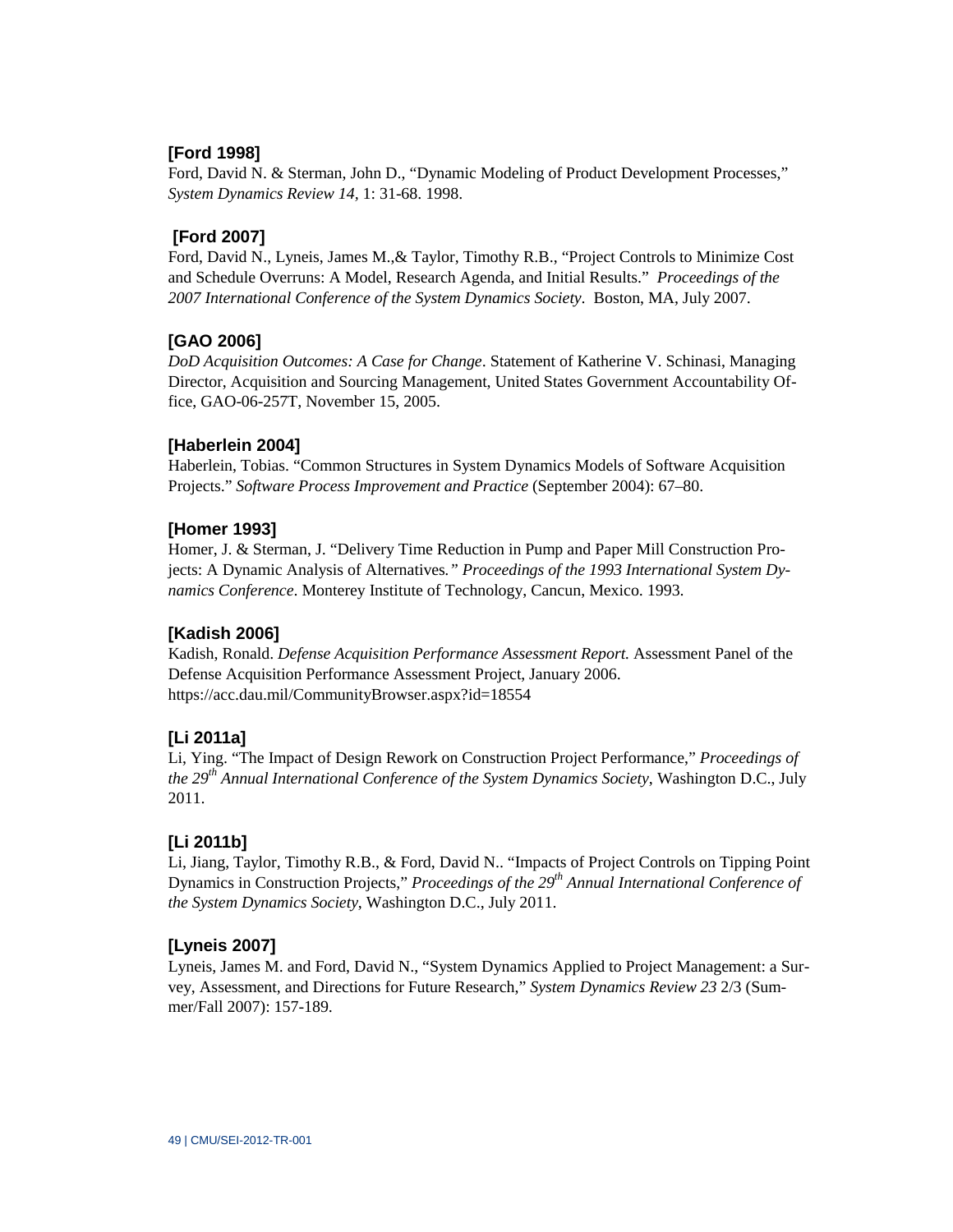## **[Madachy 2006]**

Madachy, Raymond; Boehm, Barry; & Lane, Jo Ann. "Spiral Lifecycle Increment Modeling for New Hybrid Processes," 167-177. *Proceedings of SPW/ProSim'2006.* Shanghai, China, May 2006.

## **[Madachy 2008]**

Madachy, Raymond J. *Software Process Dynamics.* Wiley-IEEE Press, 2008 (ISBN 978- 0471274551).

## **[Navarro 2006]**

Navarro, Emily. "SimSE: A Software Engineering Simulation Environment for Software Process Education." PhD diss., Donald Bren School of Information and Computer Sciences, University of California, Irvine, 2006

# **[Repenning 2001]**

Repenning, Nelson P.; Goncalves, Paulo; & Black, Laura J. "Past the Tipping Point: The Persistence of Firefighting in Product Development." *California Management Review* (July 2001).

## **[Scacchi 1993]**

Scacchi, W. and Mi, P. "Modeling, Enacting and Integrating Software Engineering Processes." *Proceedings of the 3rd Irvine Software Symposium*, Costa Mesa, CA, April 1993.

## **[Scacchi 2001]**

Scacchi, Walt & Choi, S. James. "Modeling and Simulating Software Acquisition Process Architectures." *Journal of Systems and Software 59,* 3 (December 2001): 343-354. <http://www.ics.uci.edu/~wscacchi/Software-Process/Readings/ProSim-2K-JSS-2001.pdf>

## **[Siebers 2010]**

Siebers, P. O., Macal, C.M., Garnett, J., Buxton D., & Pidd, M. "Discrete-Event Simulation is Dead, Long Live Agent-Based Simulation!" *Journal of Simulation 2010*, 4: 204–210.

## **[Sterman 2000]**

Sterman, J. D.. *Business Dynamics: Systems Thinking and Modeling for a Complex World.* McGraw-Hill, 2000.

# **[Taylor 2005]**

Taylor, Tim, Ford, David N., & Johnson, Scott. "Why Good Projects Go Bad: Managing Development Projects Near Tipping Points." *Proceedings of the 23rd International Conference of the System Dynamics Society*. Boston, MA, July 2005.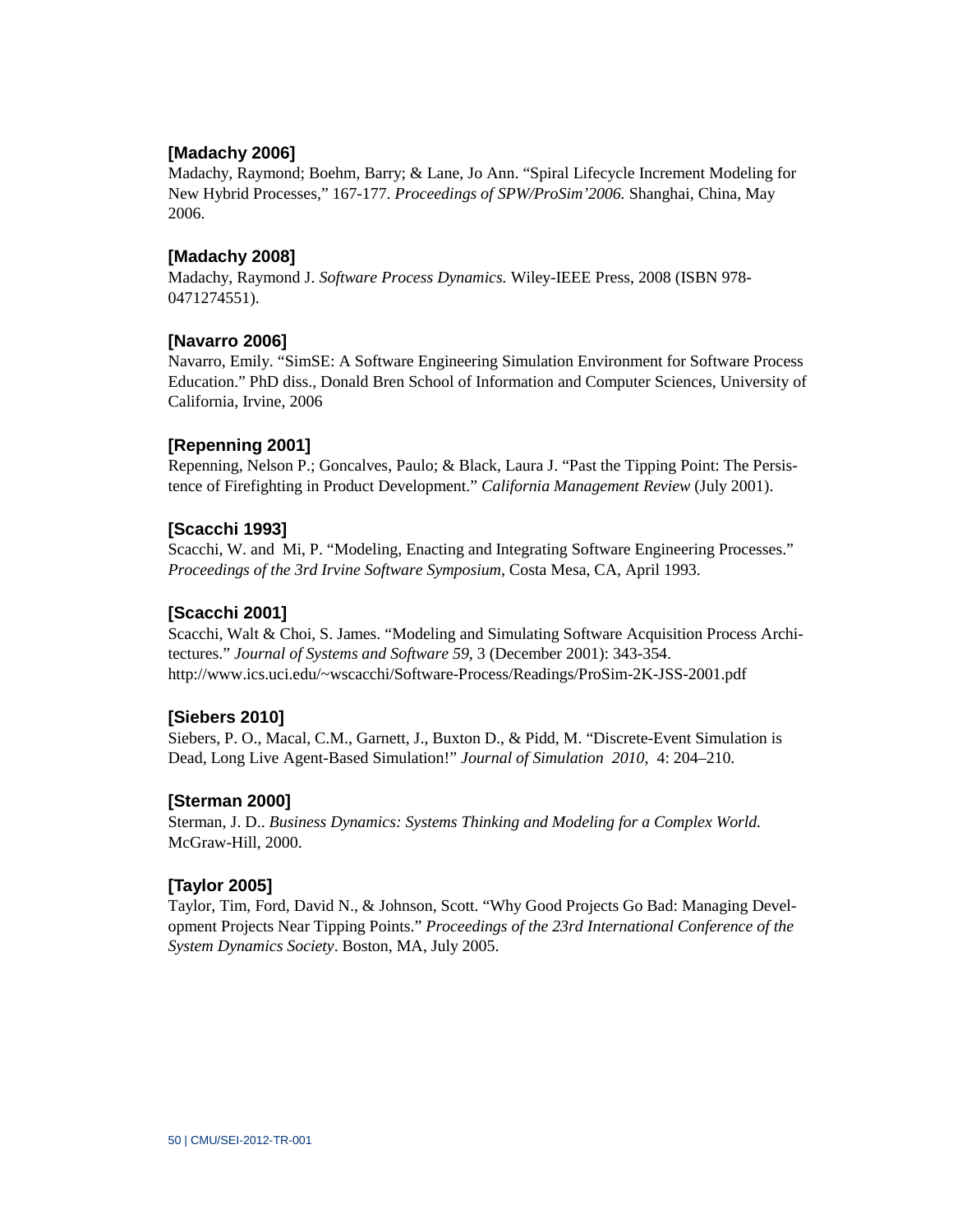# **Appendix A: System Dynamics Method Background**

The following sections discuss five seminal efforts that explored modeling of the rework dynamic, three from a general project management perspective, and two from a software development project management view:

- Ken Cooper, *Naval Ship Production: A Claim Settled and a Framework Built* [Cooper 1980]
- Tarek Abdel-Hamid and Stuart Madnick, *Software Project Dynamics* [Abdel-Hamid 1991]
- David Ford and John Sterman, *Dynamic Modeling of Product Development Processes* [Ford 1998]
- Tim Taylor and David Ford, *Why Good Projects Go Bad: Managing Development Projects Near Tipping Points* [Taylor 2005]
- Raymond Madachy, *Software Process Dynamics* [Madachy 2008]

#### **7.1 Cooper**

The model development in the context of the Ingalls Shipyard claim [Cooper 1980] continues to be a seminal work in system dynamics modeling of project management.

While Cooper does not describe the structure of the model that was created for this analysis, a key aspect of the model is the "ripple effect" incurred when rework is required due to a design change. These ripple effects are second- and third-order effects stemming from the original change that magnify, or "snowball" due to rescheduling of work, scheduling conflicts that result from the rescheduling, undiscovered work errors that result in additional impacts, and other aspects that add cost and schedule to the original rework effort.

An important difference between Cooper's rework model and other subsequent models is that it does not explicitly track rework that has *not* been identified or discovered, simplifying the model and avoiding that additional delay in performing rework. However, as latent defects requiring rework are still undeniably present in software systems, this simplification may not accurately depict reality.

#### **7.2 Abdel-Hamid and Madnick**

Abdel-Hamid and Madnick [Abdel-Hamid 1991] describe a complex process of error detection and rework consisting of the following steps:

• *Error Detection Rate (Potential and Actual)*: The *potential* error detection rate is the theoretical maximum, which depends on the level of quality assurance (QA) spent, and varies based on whether it is a design or coding error (design errors are generated more frequently, and are more expensive to find), and the density of errors (higher densities of errors make them easier to find). The *actual* error detection rate takes into account productivity losses in the QA effort due to communication and overhead. Regardless of the effort spent in QA, it will not be possible to detect all errors.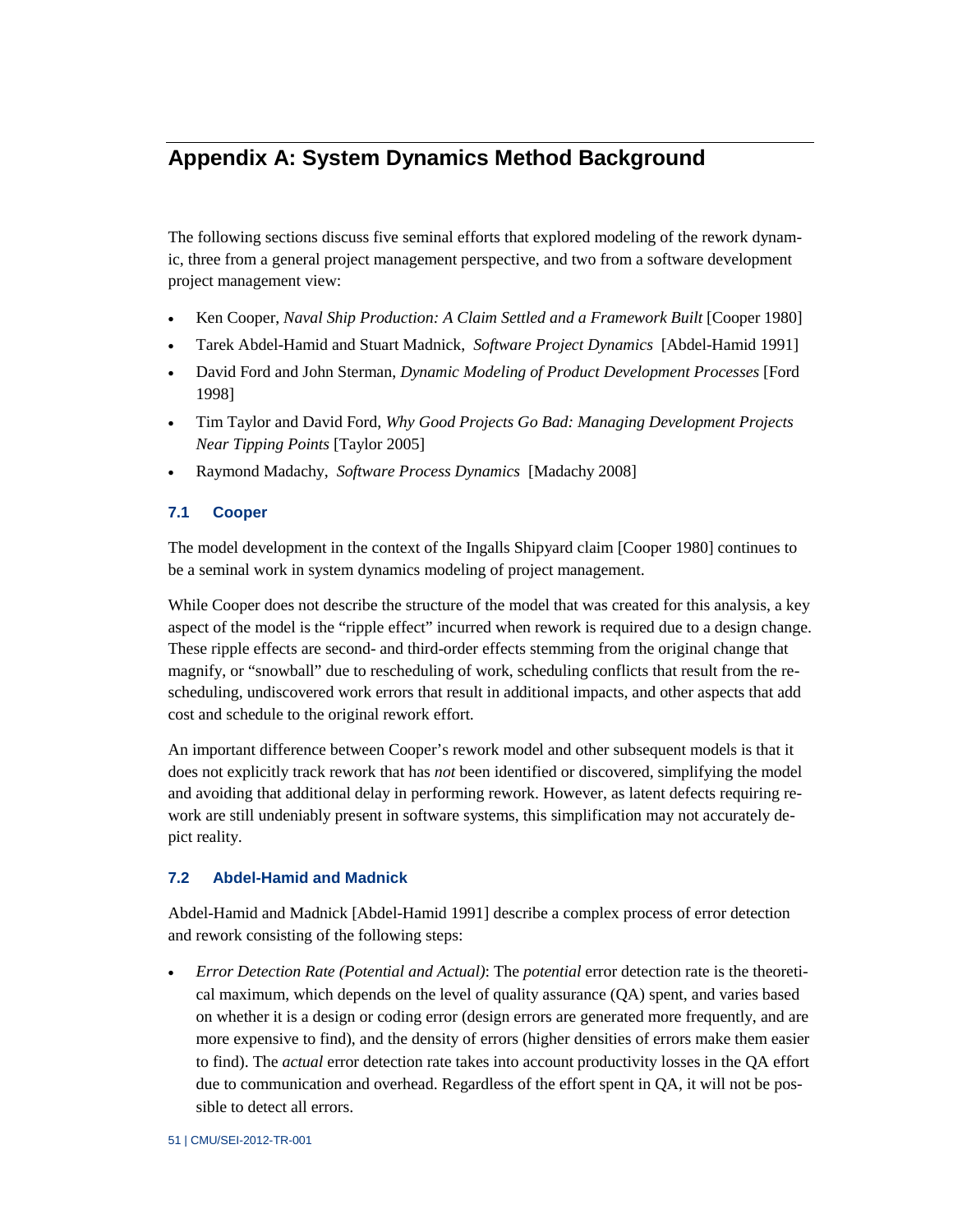- *Hierarchy of Errors*: Errors vary from the obvious to the subtle, with the most subtle errors occurring infrequently, but being the most costly to detect. Subtle errors are also discovered later in the development process, when they will be the most costly to rework.
- *Rework (Nominal and Actual)*: The rate of rework depends on the amount of effort spent in rework, and the amount of effort needed to rework each error. Nominal rework depends on the error type (design or coding), and the current development phase of the project. Actual rework is based on the error type as well as the efficiency of the rework staff, which is lessened by productivity losses due to communication and overhead.
- *Bad Fixes*: The rework activity itself introduces errors either by not totally removing the error, or by introducing a new error in the process.
- *Growth of Undiscovered Errors (Active and Passive)*: Requirements and design errors that go undiscovered are considered "active" in that they can cause additional errors in later development phases, $^{23}$  in addition to undergoing a steady escalation of the cost to rework them as time passes in the development process. "Passive" errors must also be reworked, but do not produce additional errors (an example might be a simple coding error). No distinction is made between different types of errors beyond classifying them as design vs. coding.
- *Impact of Error Density on Active Error Regeneration*: The escalation in the cost to repair an error is represented through growth in the *number* of errors. The increase in the number of active errors in the model occurs in two ways: (1) the number of new *generations* of "children" errors that an error produces as time passes (depending on its time of discovery—older errors that were introduced earlier in the development lifecycle produce more offspring), and (2) the number of new "children" errors that are produced in each generation. In addition, the multiplier value representing the number of "children" errors increases with the density of active errors.
- *Active Error Retirement*: Active errors continue to produce new errors while development is ongoing, but are "retired" when they stop reproducing toward the end of development and become passive errors. The fraction of active errors being retired increases exponentially as development nears completion.
- *System Testing*: Development resources are gradually shifted to testing as development activities come to a close. Part of the testing effort is spent on detecting and correcting errors. The actual effort needed to test a task is based on the number of errors in that task (which drives the effort spent in detecting and correcting errors), overhead activities performed by the testing staff in developing test plans and test cases, and productivity losses from communication and motivation issues.

<sup>&</sup>lt;sup>23</sup> As an example, a requirements error will "cause" other errors, as that requirement may have implications on multiple aspects of the system, each of which be designed and implemented differently than it would have been as a result of the original requirements error.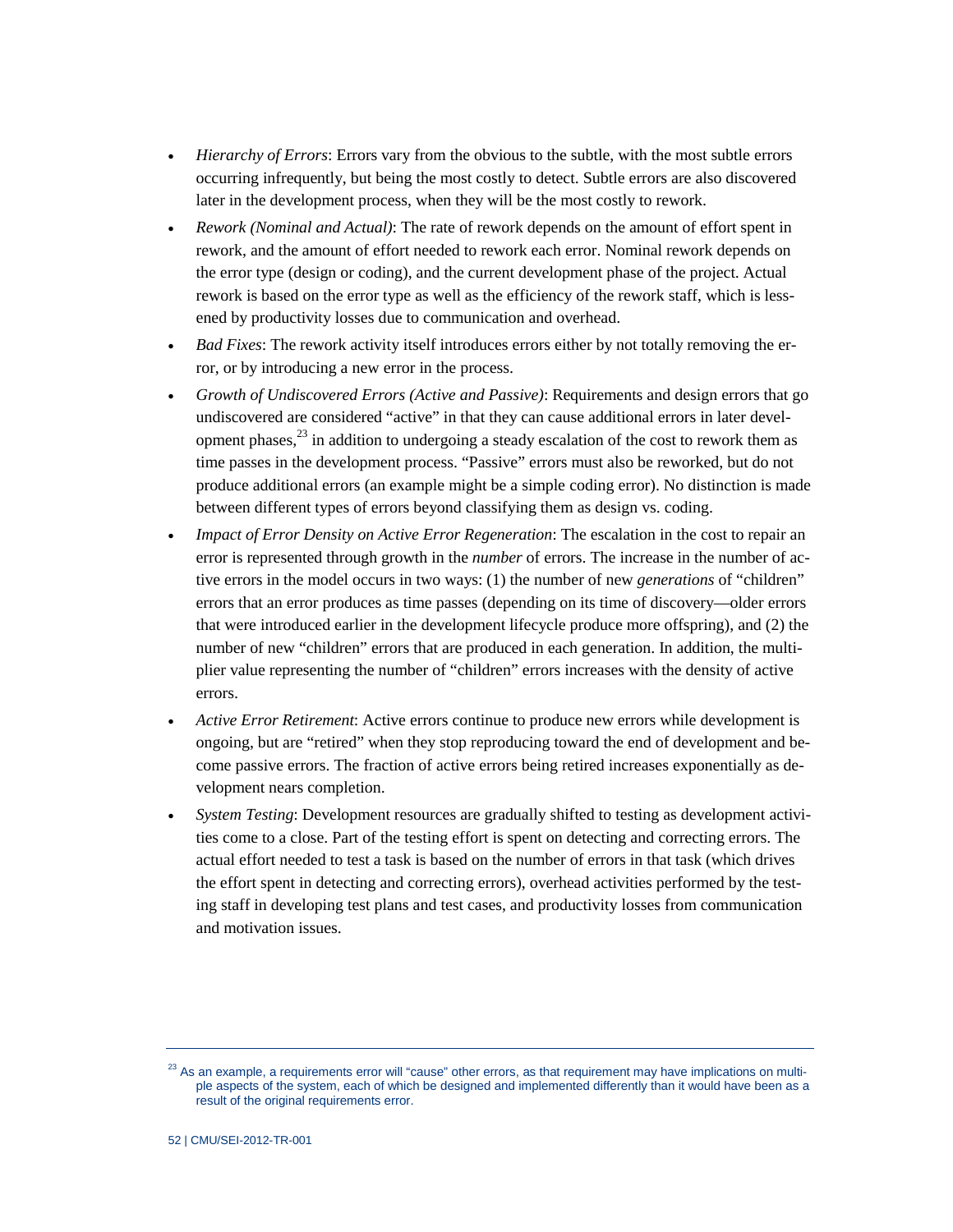#### **7.3 Ford and Sterman**

In the Ford/Sterman model (which has its conceptual basis in Homer and Sterman's model [Homer 1993]), tasks move between several different key stocks<sup>24</sup>: Tasks Not Completed, Tasks Completed but not Checked, Tasks to be Changed, Tasks Approved, and Tasks Released (as shown in Figure 15). Tasks start in the Tasks not Complete stock, and move to the Tasks Completed not Checked stock as they are completed. If no changes (i.e., rework) are required, the tasks are approved and move to the Tasks Approved stock, and are then released into the Tasks Released stock. If changes are discovered by the Quality Assurance (QA) activity, the tasks are added to the Tasks to be Changed stock. The Change Task activity makes the changes and puts them back into the Tasks Completed not Checked stock, where the QA process is repeated.



*Figure 15: Stock and Flow Diagram of Rework Model [Ford 1998]* 

#### **7.4 Taylor and Ford**

Taylor and Ford describe the behavior of general development projects in the context of nuclear power plant construction using a system dynamics model. To represent the feedback structure involved in rework, the model uses a reinforcing loop connected to a balancing loop. As shown in Figure 16, the balancing loop (B1) describes the flow of work through the Quality Assurance (QA) organization, and on through the approval and release of the completed work, thus reducing the QA backlog. The reinforcing loop (R1) follows the same flow of work through QA, but looks at the discovery by QA of needed rework, leading to a "ripple effect" that adds still more work to the discovered rework because of the impact of those rework changes on other parts of the system, which increases the rework backlog and, after a time delay as the rework is done, the QA backlog. The ripple effect in the model increases as the rate of discovery of rework increases. What can occur over time is that the effect of the balancing loop, namely the approval and release of work, can end up being overcome, or dominated, by the effect of the reinforcing loop that describes the rework. This is referred to as "shifting loop dominance," and the point at which the dominance shifts from the balancing loop to the reinforcing loop is a fundamental change to the dynamics of

<sup>&</sup>lt;sup>24</sup> The term "stock" refers to a box in a "stock-flow" diagram that represents a collection, or aggregation of items that may accumulate and decline. Correspondingly, a "flow" (often represented as an hourglass or valve) controls the rate at which items are added to, or removed from, a stock.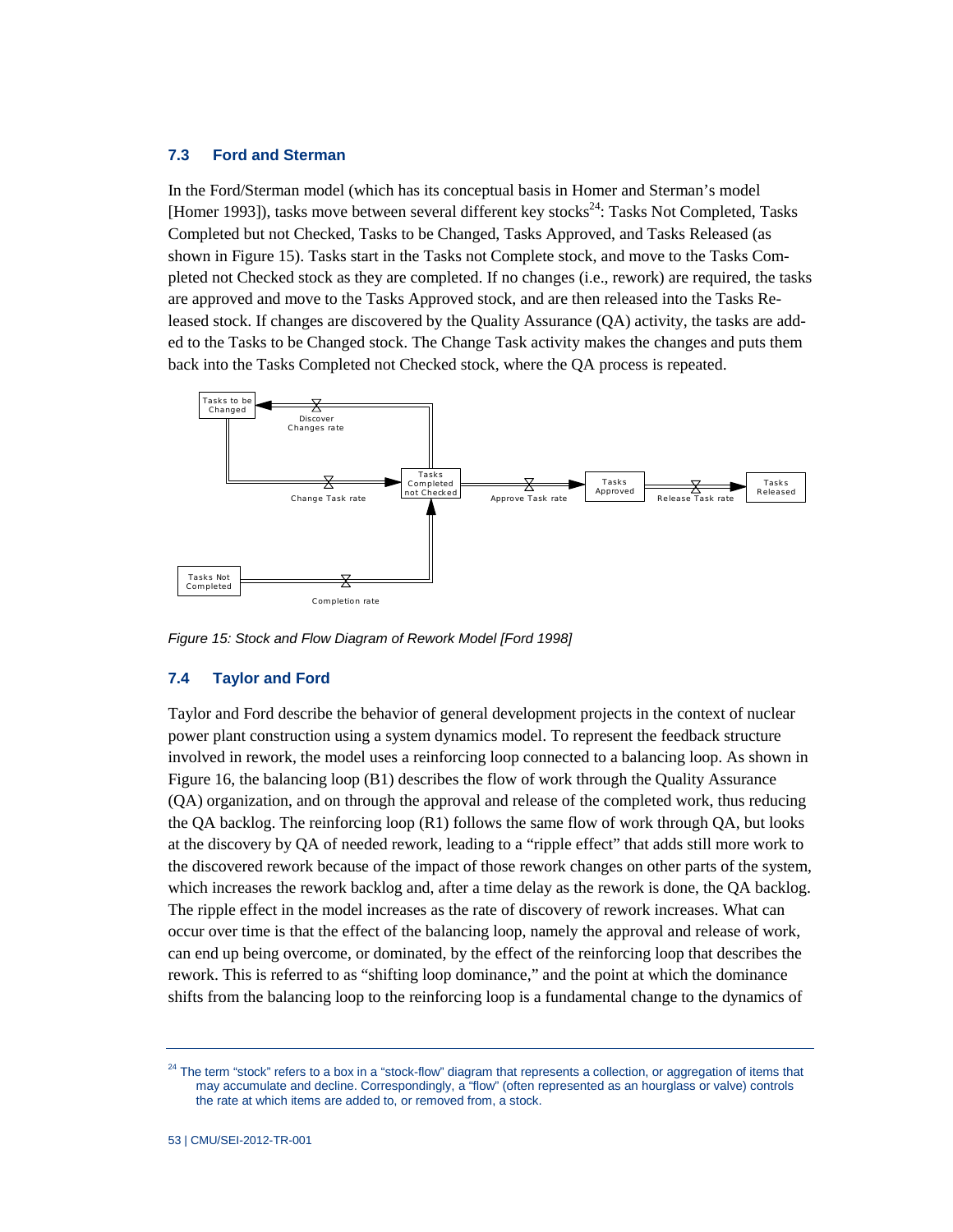the system that is referred to as a "tipping point."<sup>25</sup> Degrading projects are those in which current project backlogs exceed previous project backlogs—in other words, those whose backlogs are growing. If current project backlogs are equal to past backlogs (i.e., the project is stagnant, with the backlog neither increasing nor decreasing), the project is still not making any forward progress—and this situation is considered to be an unstable equilibrium, from which the project will move toward either improvement or degradation. Reaching the tipping point in this system is significant, because left unchecked, an infinitely large backlog of rework may ultimately develop, degrading forward progress and leading to project failure.



*Figure 16: Causal Loop Diagram of Rework Model [Taylor 2005]* 

#### **7.5 Madachy**

Madachy proposes a simple model for rework (based on Abdel-Hamid's earlier integrated project model) in which there is a constant "fraction correct" of task development work being done, with the complementary fraction being done incorrectly ("1 – fraction correct"). After the incorrect task development is discovered at some rate, it is routed back to the task development queue. Madachy uses a different structure for "working off defects" as opposed to performing "task development," in order to take into account a less-than-perfect defect detection process that permits latent defects to continue to exist undiscovered, and to account for and track rework as a separate effort from new development. Madachy refers to this as a "Defect Rework Policy," and describes a "simplistic" model in which all defects are reworked immediately as soon as they are discovered. The resources to do this are assumed to be fully available, and an average delay and effort for fixing each defect is used.

Madachy points out that in practice, it is more likely that there will be delays in performing rework, as it is done based on the relative priorities of the defects that are found, and the staffing constraints for performing rework may need to be modeled as well. Madachy acknowledges that

 $25$  A tipping point is a threshold that, when crossed, causes a significant change in the output, despite only an incremental change in the input. The concept of a tipping point is further described, and its significance discussed, in further detail in Section 4.3 and Section 5.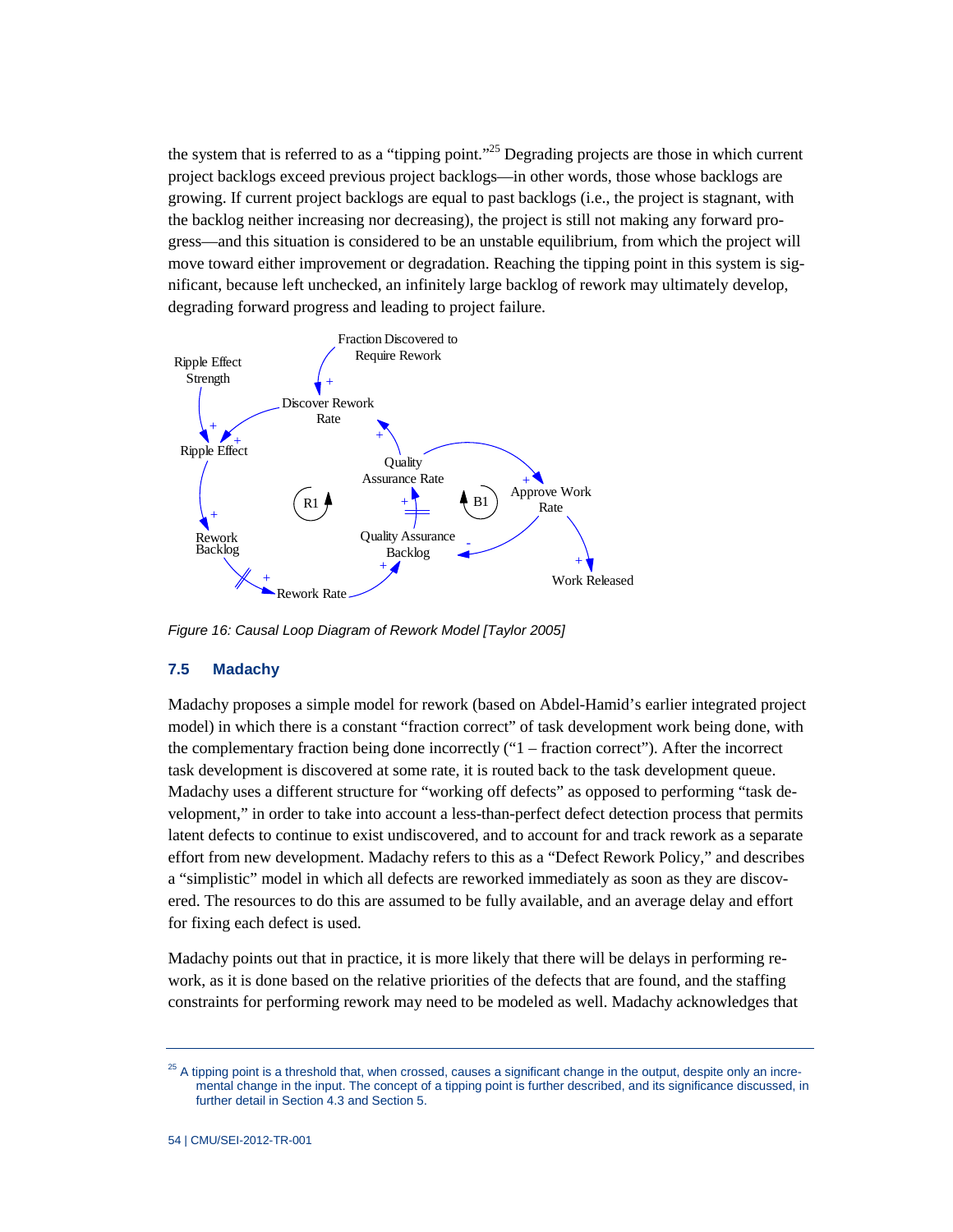these aspects may have significance when trying to develop a more realistic model of the dynamics of rework.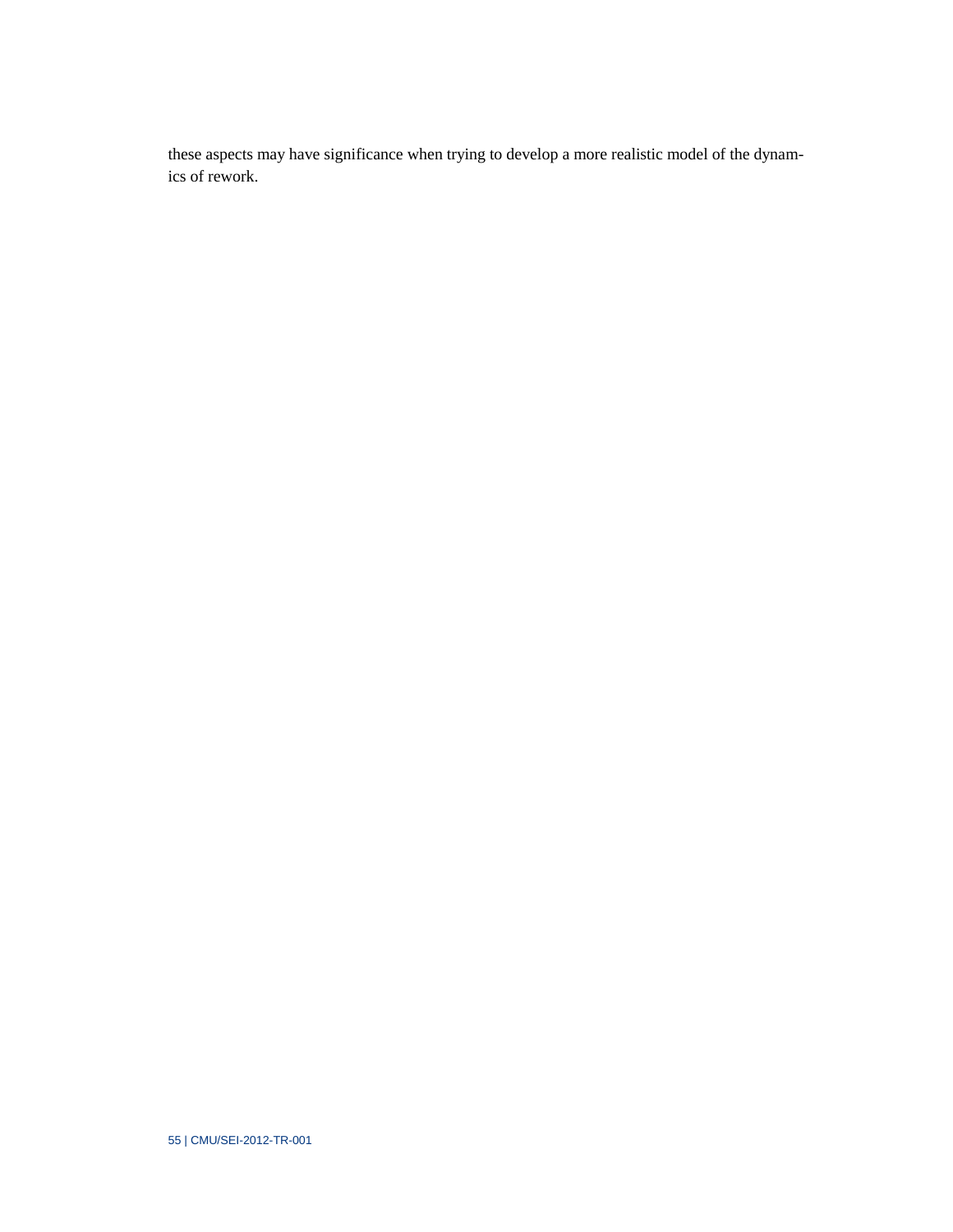# **Appendix B: System Dynamics Method Background**

Our research uses a technique called system dynamics—a method for modeling and analyzing the holistic nature of complex problems as they evolve over time [Sterman 2000]. System dynamics has been used to gain insight into some of the most challenging strategy questions facing businesses and government for several decades. The Franz Edelman Prize for excellence in management was given in 2001 to a team at General Motors who used system dynamics to develop a successful strategy for launch of the OnStar System [Huber 2002]. System dynamics is particularly useful for gaining insight into difficult management situations in which best efforts to solve a problem actually make it worse. Real problematic situations in which system dynamics helps to create clarity include the following [Sterman 2000]:

- Efforts to build new roads to alleviate traffic congestion only result in increased congestion.
- Use of cheaper drugs pushes costs up, not down.
- Lowering the nicotine in cigarettes, supposedly to the benefit of smoker's health, only results in people smoking more cigarettes and taking longer, deeper drags to meet their nicotine needs.
- Levee and dam construction to control floods leads to more severe flooding by preventing the natural dissipation of excess water in flood plains.
- Applying more resources to incident response to handle a high workload takes resources from proactive management activities and increases the incident workload.

Here system dynamics targets problematic behavior associated with business operations in general and IT management in particular. Intuitive solutions to problems in this area often reduce the problem in the short term, but make it much worse in the long term. System dynamics is a valuable analysis tool for gaining insight into solutions that are effective over the long term and demonstrating their benefits.

A powerful tenet of system dynamics is that the dynamic complexity of problematic behavior is captured by the underlying feedback structure of that behavior. So we decompose the causal structure of the problematic behavior into its feedback loops to understand which loop is strongest (i.e., which loop's influence on behavior dominates all others) at particular points through time. We can then thoroughly understand and communicate the nature of the problematic behavior and the benefits of alternative mitigations.

System dynamics model boundaries are drawn so that all the enterprise elements necessary to generate and understand problematic behavior are contained within them. This approach encourages the inclusion of soft factors in the model, such as policy, procedural, administrative, or cultural factors along with hard, strictly technical factors. The exclusion of soft factors essentially treats their influence as negligible when in fact it is frequently significant. This endogenous, or internal viewpoint helps show the benefits of mitigations to the problematic behavior that are often overlooked by low performers, partly due to their narrow focus on technical solutions to resolve problems.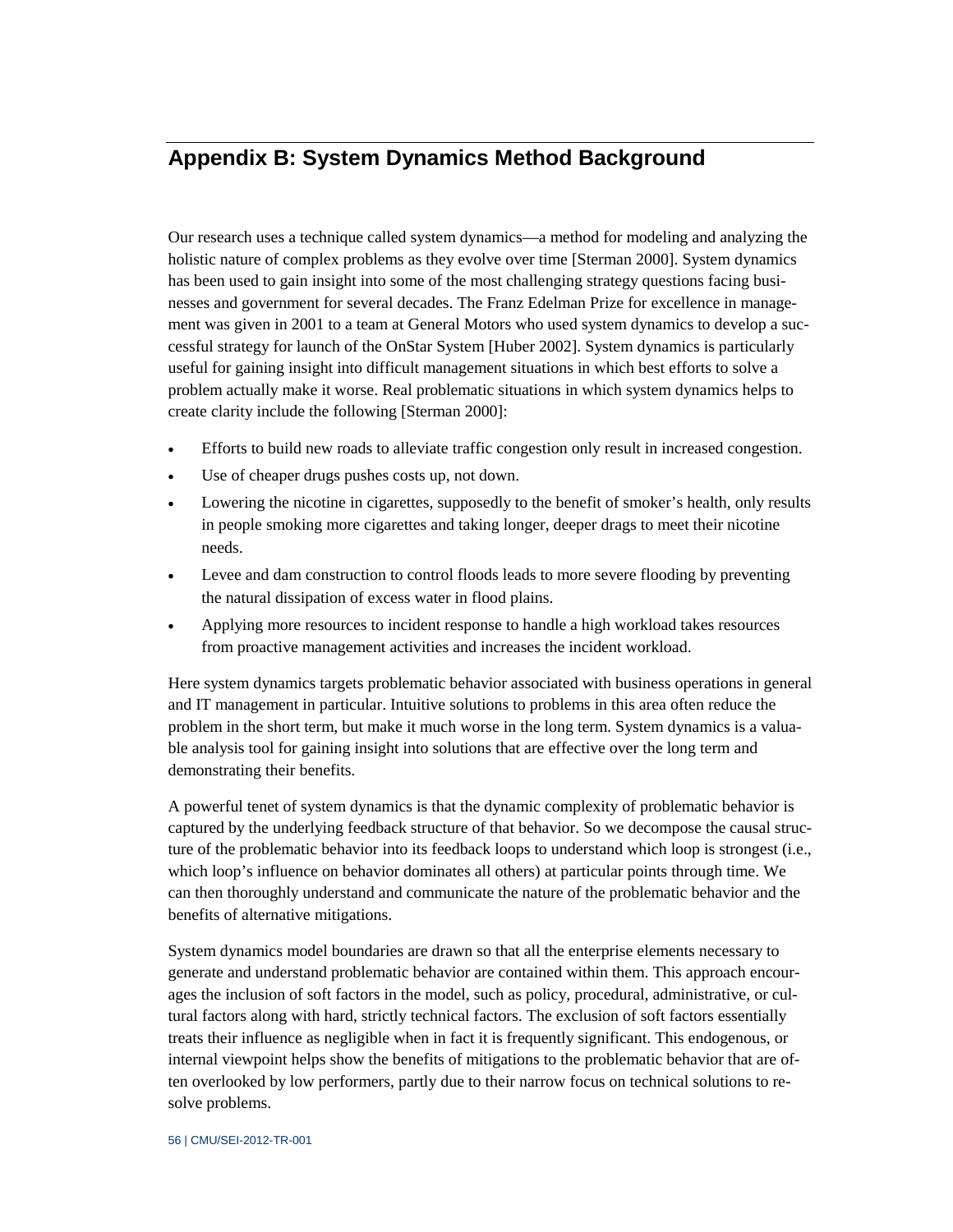We rely on system dynamics as a tool to help test the effects of strategies for improving the performance of complex systems such as organizations. In some sense the simulation of the model will help predict the effects of these strategies, but the nature of the types of predictions that system dynamics facilitates may not be clear. Dennis Meadows offers a concise answer by categorizing outputs from models [Meadows 1974]:

- 1. absolute and precise predictions (Exactly when will the next release be delivered?).
- 2. conditional precise predictions (If the system has more defects than anticipated, then how much will it cost the organization to repair them?)
- 3. conditional imprecise projections of dynamic behavior modes (If I adopt a different development process, will my organization's performance be better than it would have been otherwise?)
- 4. summary and communication of current trends, relationships, or constraints that may influence the future behavior of the system (If the current trends in productivity and defect density continue, what effect will it have on the organization's ability to deliver system over the next five years?)
- 5. philosophical explorations of the logical consequences of a set of assumptions, without any necessary regard for the real-world accuracy or usefulness of those assumptions (How would the use of artificially intelligent software developers affect the organization's ability to develop and maintain robust systems over their life cycle?)

The model we develop, and system dynamics models in general, provide information of the third sort. Meadows explains further that "this level of knowledge is less satisfactory than a perfect, precise prediction would be, but it is still a significant advance over the level of understanding permitted by current mental models."

## **Notation**

In graphic representations of the model we describe, signed arrows represent the system interactions, where the sign indicates the pair-wise influence of the variable at the source of the arrow on the variable at the target of the arrow:

- Informally, an arrow labeled with a "+" indicates that the value of the source and target variables move in the same direction.26
- Informally, an arrow labeled with a "-" indicates that the value of the source and target variables move in the opposite direction. $27$

<sup>&</sup>lt;sup>26</sup> More formally, a positive  $(+)$  influence indicates that if the value of the source variable increases, then the value of the target variable increases above what it would otherwise have been, all other things being equal. And, if the value of the source variable decreases, then the value of the target variable decreases below what it would otherwise have been, all other things being equal.

<sup>&</sup>lt;sup>27</sup> More formally, a negative (-) influence indicates that if the value of the source variable increases, then the value of the target variable decreases below what it would otherwise have been, all other things being equal. And, if the value of the source variable decreases, then the value of the target variable increases above what it would otherwise have been, all other things being equal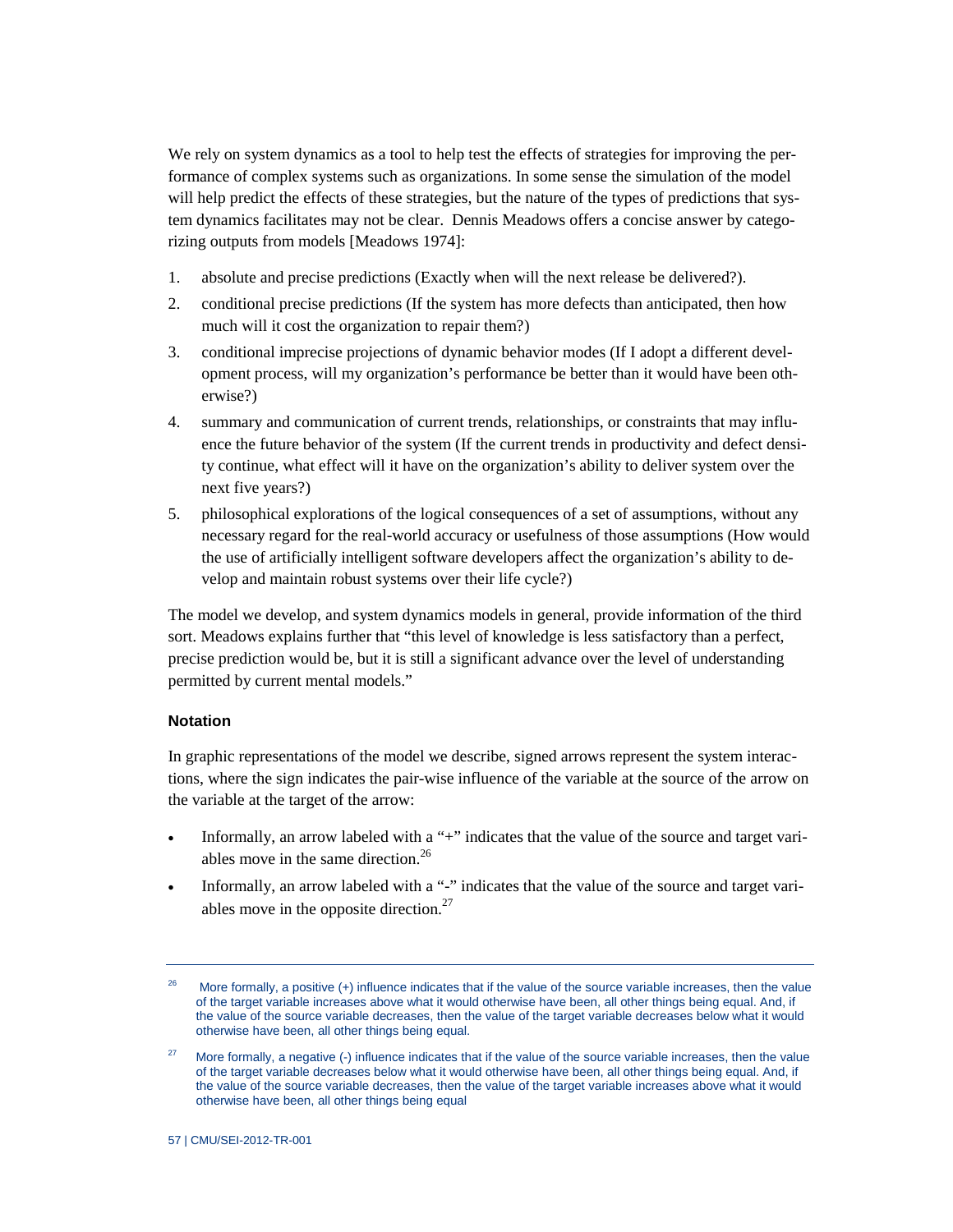We can illustrate the above definitions using the influence diagram shown in Figure 17, which represents a very simple room heating system. A positive influence is indicated by the arrow from *rate of heat input* to *room temperature*. At a particular thermostat setting, as the rate of heat input increases (or decreases), then the temperature of the room increases (or decreases) above (or below) what it would have been. A negative influence is indicated by the arrow in the other direction. As the room temperature increases (or decreases), the rate of heat input decreases (or increases) below (or above) what it would have been, as would be expected by a room heating system.



#### *Figure 17: A Simple Feedback Loop*

As mentioned previously, dynamically complex problems can often be best understood in terms of the feedback loops underlying those problems. There are two types of feedback loops: balancing and reinforcing. Balancing loops describe aspects of the system that oppose change, seeking to drive organizational variables to some goal state. Reinforcing loops describe system aspects that tend to drive variable values consistently upward or consistently downward. The polarity of a feedback loop is determined by "multiplying" the signs along the path of the loop. Balancing loops have negative polarity and reinforcing loops have positive polarity.

Figure 17 depicts a balancing loop that seeks to move the room temperature to the thermostat setting. This system is balancing as shown by the odd number of negative signs along its path. The goal state is a room temperature equal to the thermostat setting. In general, balancing loops describe aspects that oppose change, and usually involve self-regulation through adaptation to external influences.

Figure 18 shows a more interesting example in the domain of project management. Figure 18 (a) depicts one approach an organization may adopt to try to put a project that is behind schedule back on track: having its employees work overtime. The closed form in Figure 18 (b) shows the corresponding balancing feedback loop that characterizes the goal of the approach as moving the project to the state of being on schedule.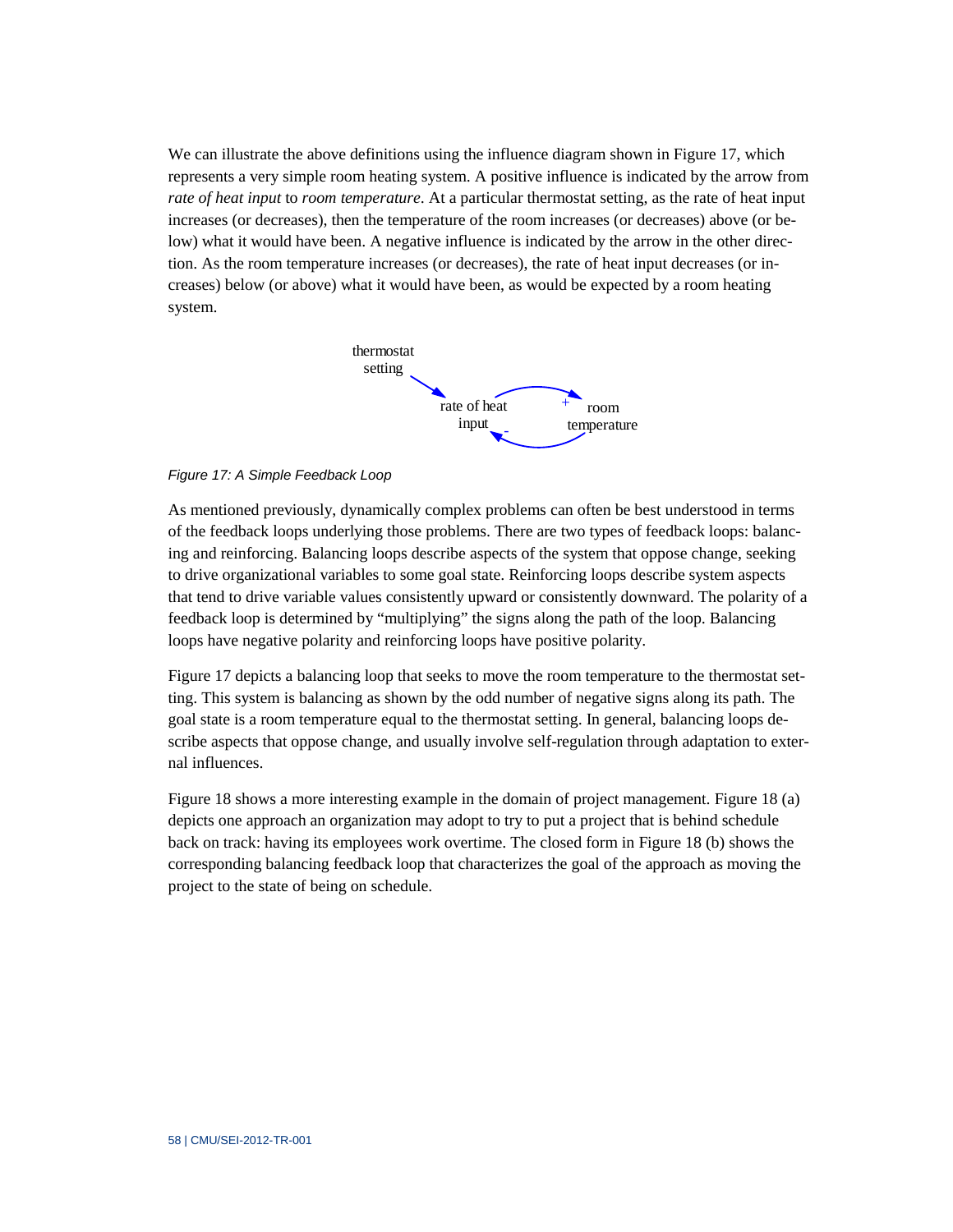

*Figure 18: (a) Project Management—Desire to Use Overtime to Correct Schedule; (b) Closed-Loop Representation Showing (Balancing) Feedback to Improve Progress* 

Figure 19 shows that the project-management behavior described above is subject to a reinforcing feedback loop in which overtime in the long term leads to employee burnout, lower quality of work, and the need to rework defective artifacts. The longer this goes on the further the project gets behind schedule because of the increasing amount of rework. This combines with the previous balancing feedback loop, where the balancing loop dominates in the near term with the reinforcing loop taking over with increasing amounts of employee overtime and burnout. This type of thinking about the feedback structure of systems and about which feedback loops dominate at different periods in time is characteristic of system dynamics modeling and analysis.

The reinforcing loop is shown mostly in red but it shares part of the influence path of the blue balancing loop from *project behind schedule* to *employee overtime work*. The reinforcing nature of the feedback loop is evident from the even number of negative signs along its path.<sup>28</sup> Reinforcing loops may help explain explosive growth or implosive collapse of a system.

<sup>&</sup>lt;sup>28</sup> Feedback loops that have no negative signs along the influence path have positive polarity and thus are reinforcing loops.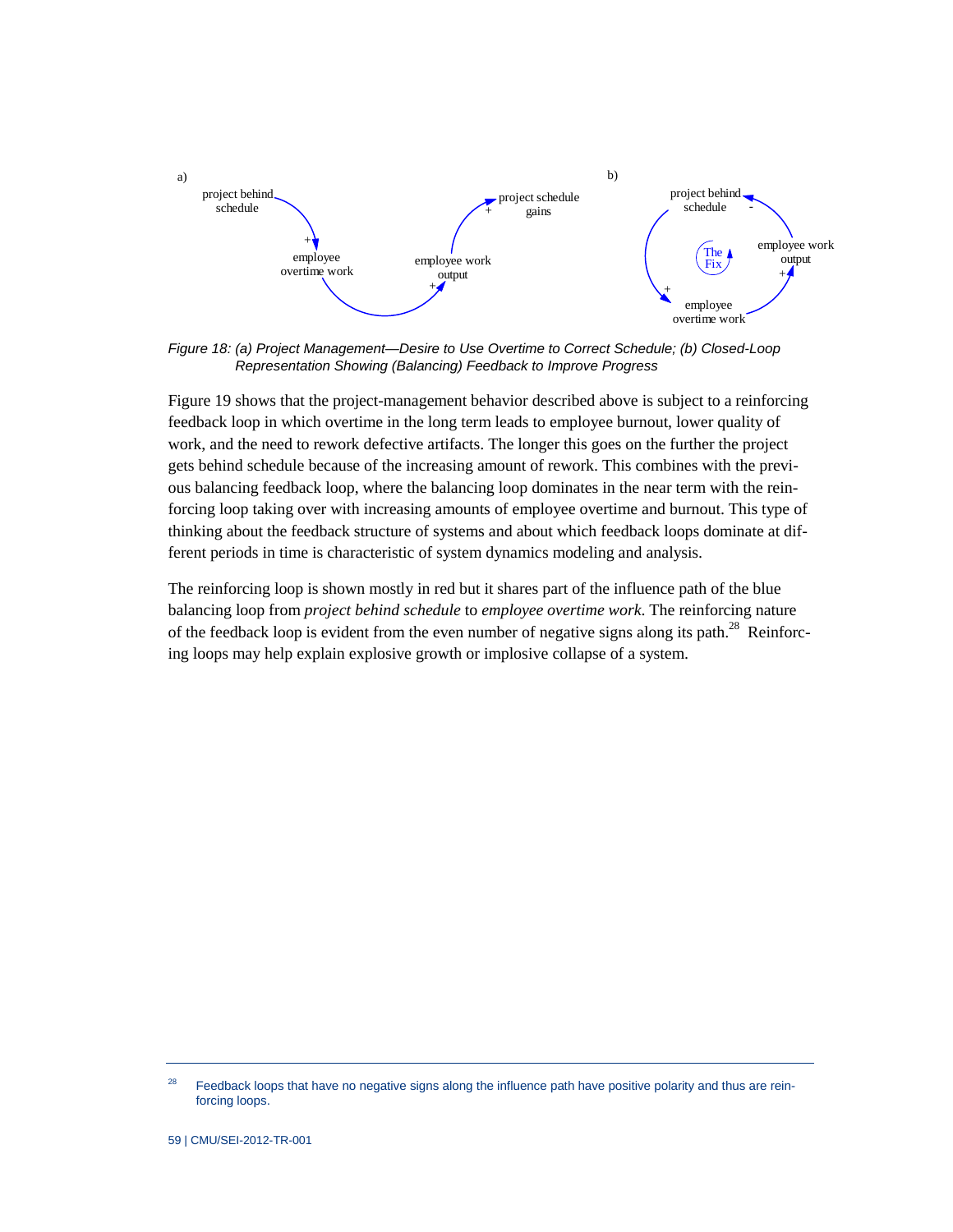

*Figure 19: Unintended Burnout Due to Overtime* 

## **7.6 Recommended Resources for System Dynamics Modeling**

Some essential resources for working with system dynamics modeling include the following:

- •The Kirkwood system dynamics tutorial ([http://www.public.asu.edu/~kirkwood/sysdyn/SDIntro/SDIntro.htm\)](http://www.public.asu.edu/~kirkwood/sysdyn/SDIntro/SDIntro.htm)
- •Donella Meadows' book *Thinking in Systems: A Primer* (Chelsea Green Publishing, 2008)

#### 60 | CMU/SEI-2012-TR-001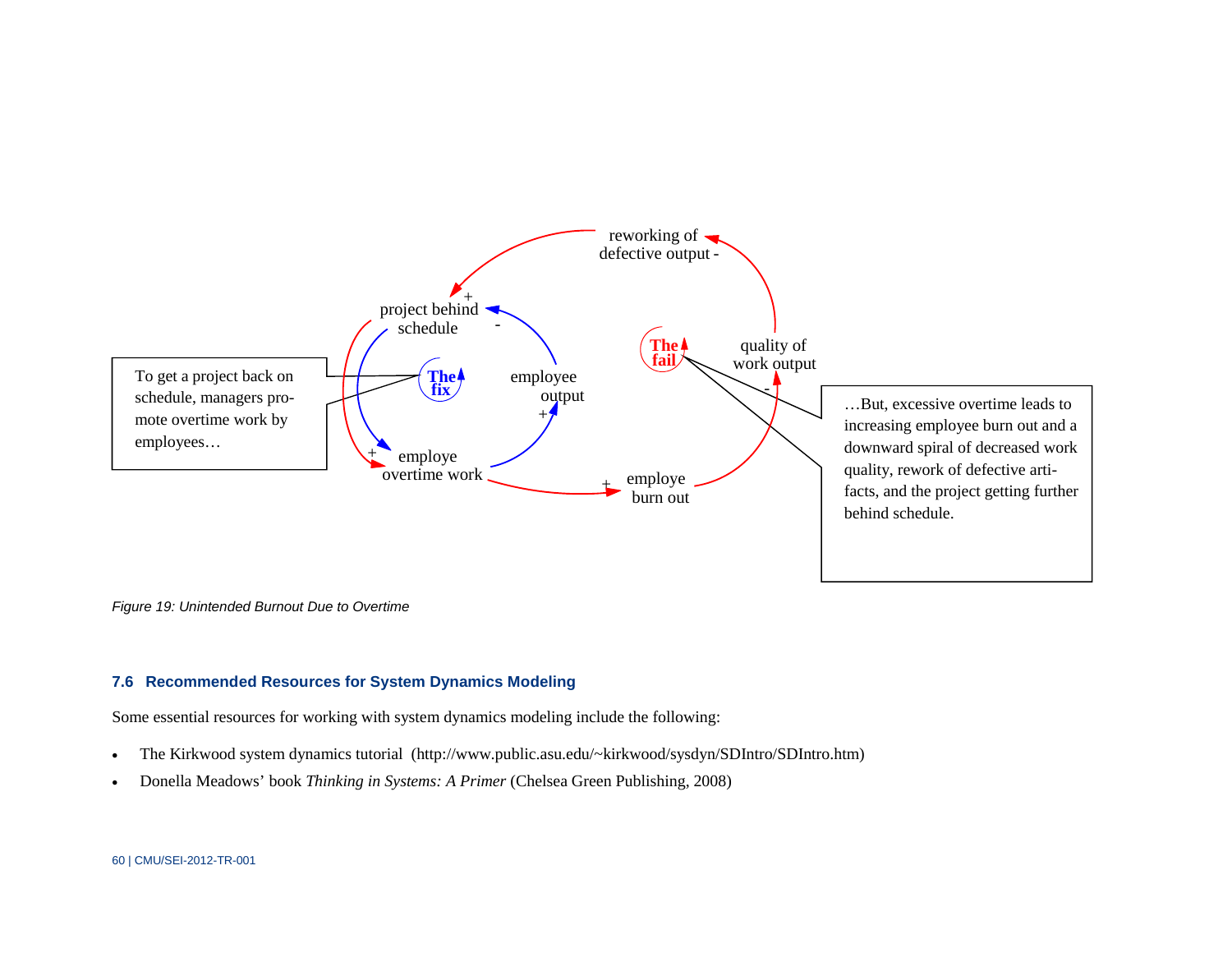- •John D. Sterman's book, *Business Dynamics: Systems Thinking and Modeling for a Complex World* (McGraw-Hill 2000)
- •The Ventana Systems website [\(http://www.vensim.com\),](http://www.vensim.com) creators of the Vensim system dynamics modeling tool.
- •The isee Systems website, creators of the Stella and iThink products ([http://www.iseesystems.com \)](http://www.iseesystems.com)
- •The PowerSim website [\(http://www.powersim.com\)](http://www.powersim.com)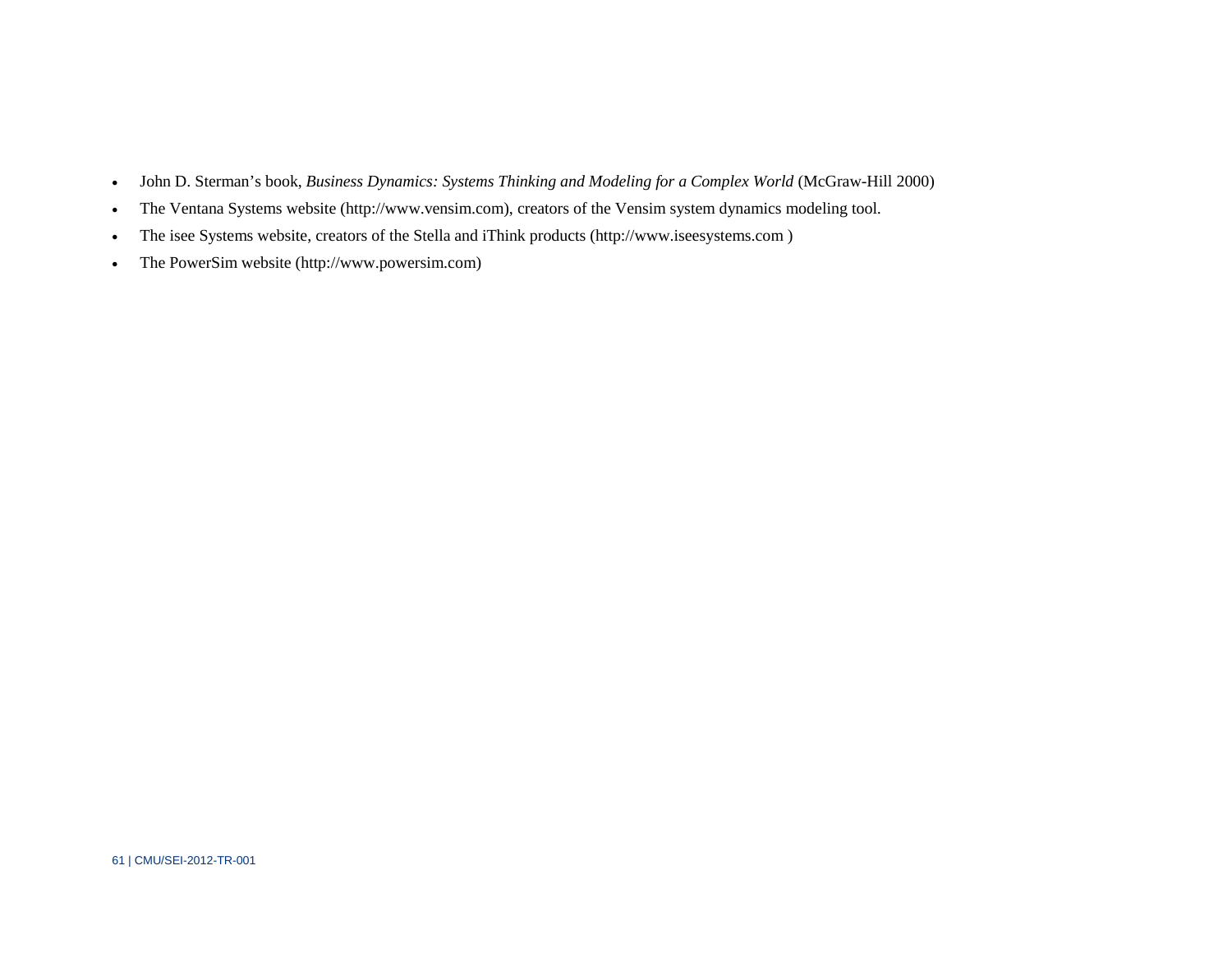

# **Appendix C: System Dynamics Simulation Model: Science Project Sector**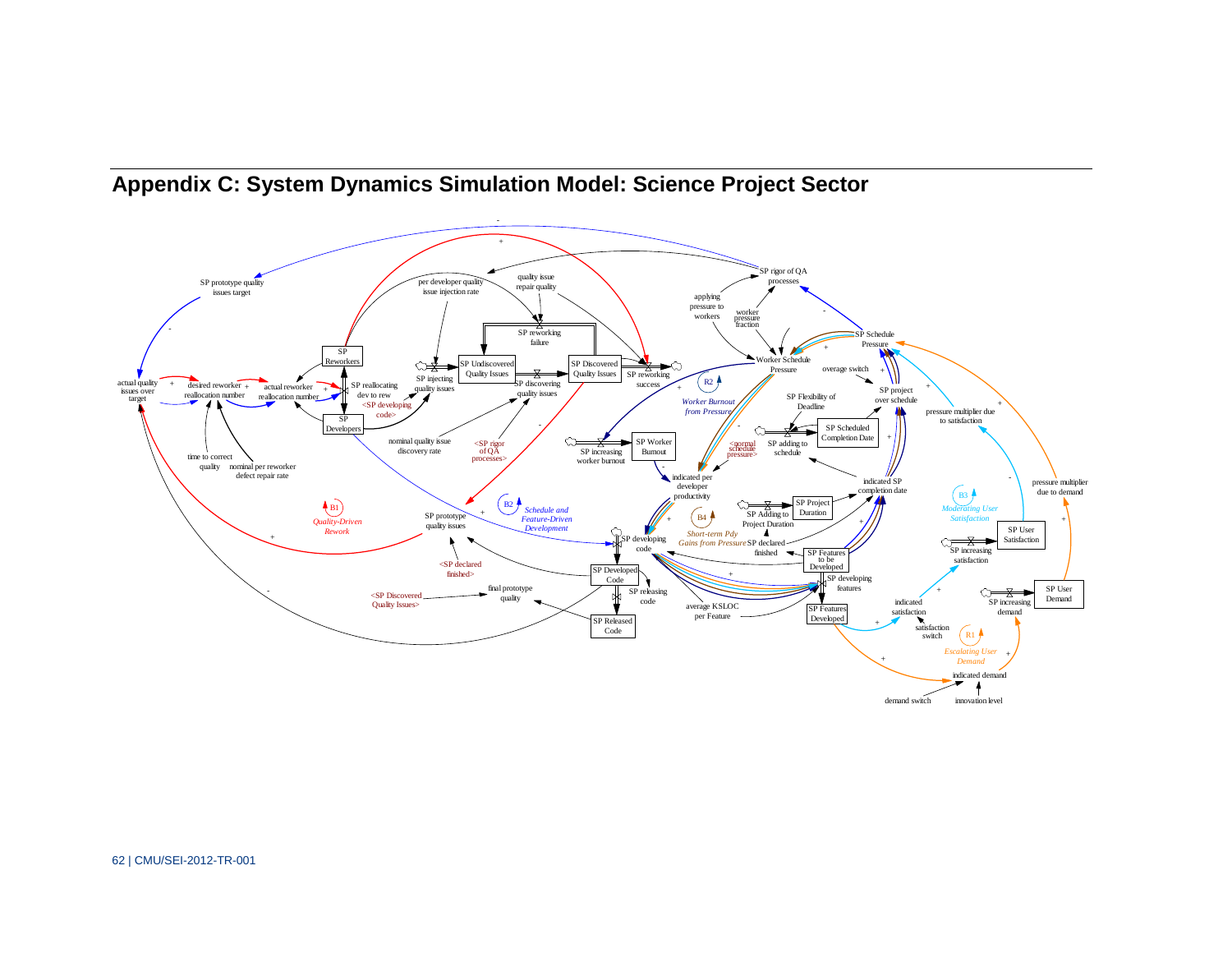



63 | CMU/SEI-2012-TR-001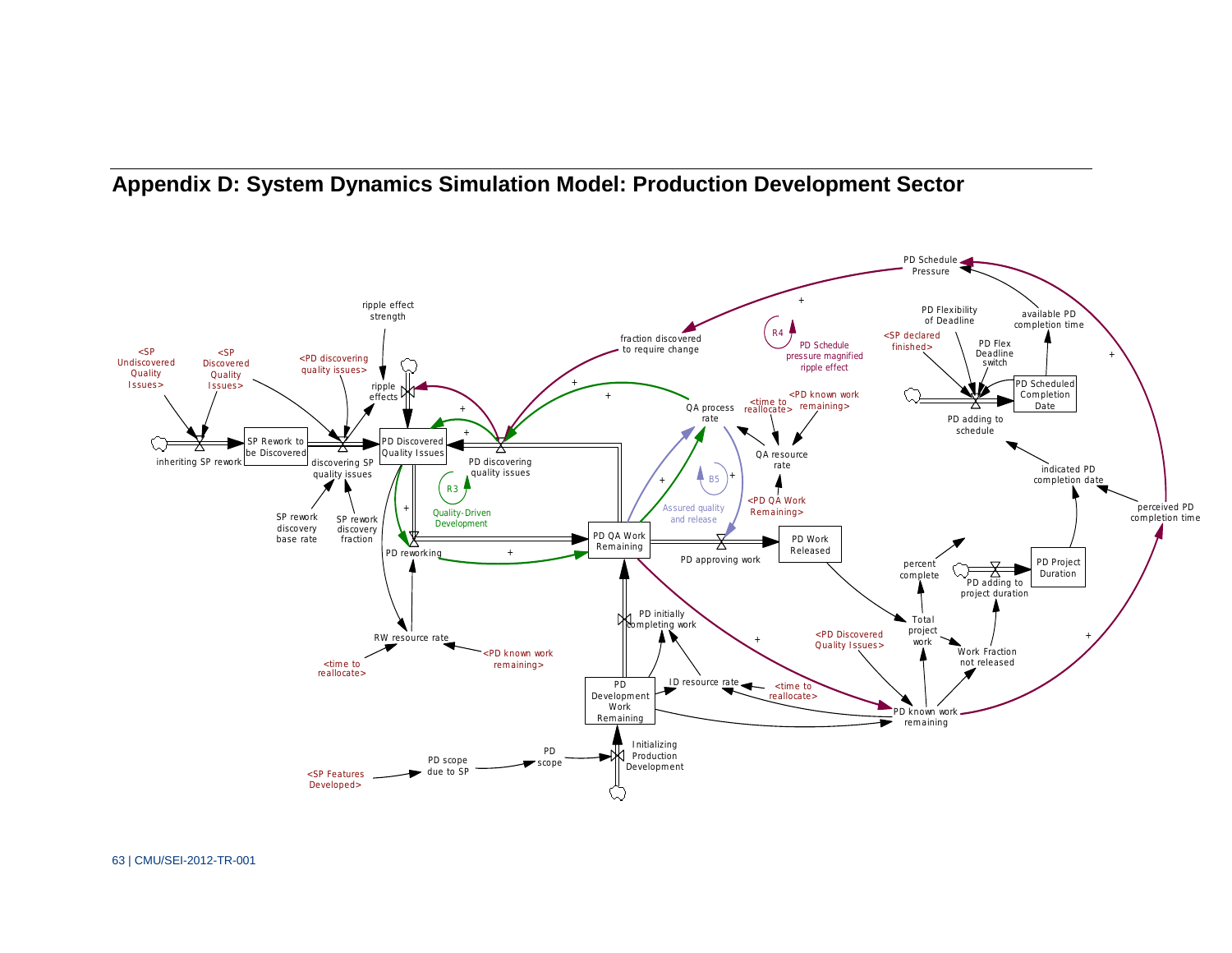#### **Appendix E: Interface for Interacting with the Model**

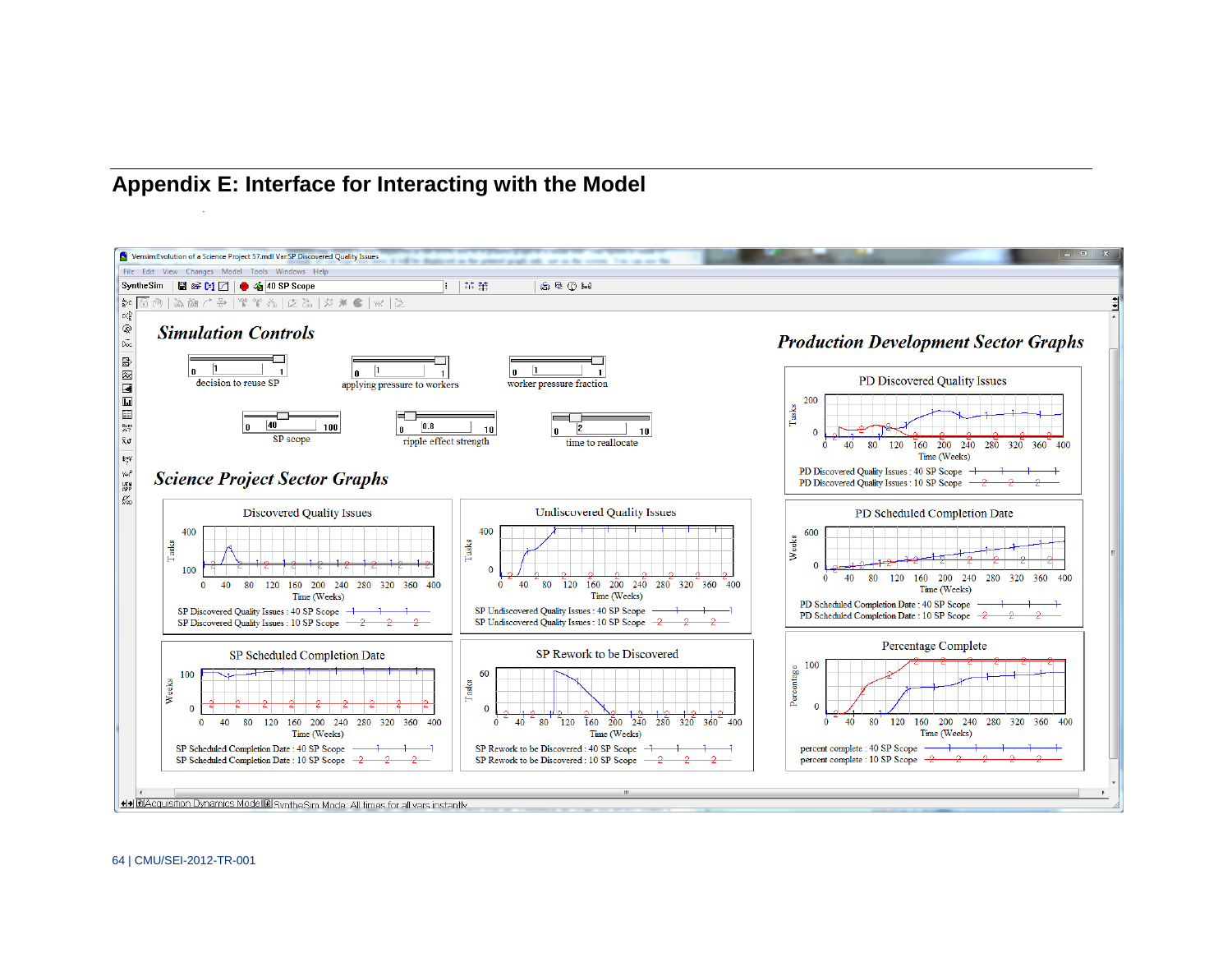Note that in this user interface, there are two user controls provided to change the amount of schedule pressure that is being applied to developers: applying pressure to workers, and worker pressure fraction. Although it's not discernible in the screen capture, the control for applying pressure to workers is binary, either allowing the pressure, or not. The control for worker pressure fraction is a real number, and varies continuously between 0 and 1 to define the precise level of that pressure—but is only active if applying pressure to workers is also set to 1 (i.e., "true").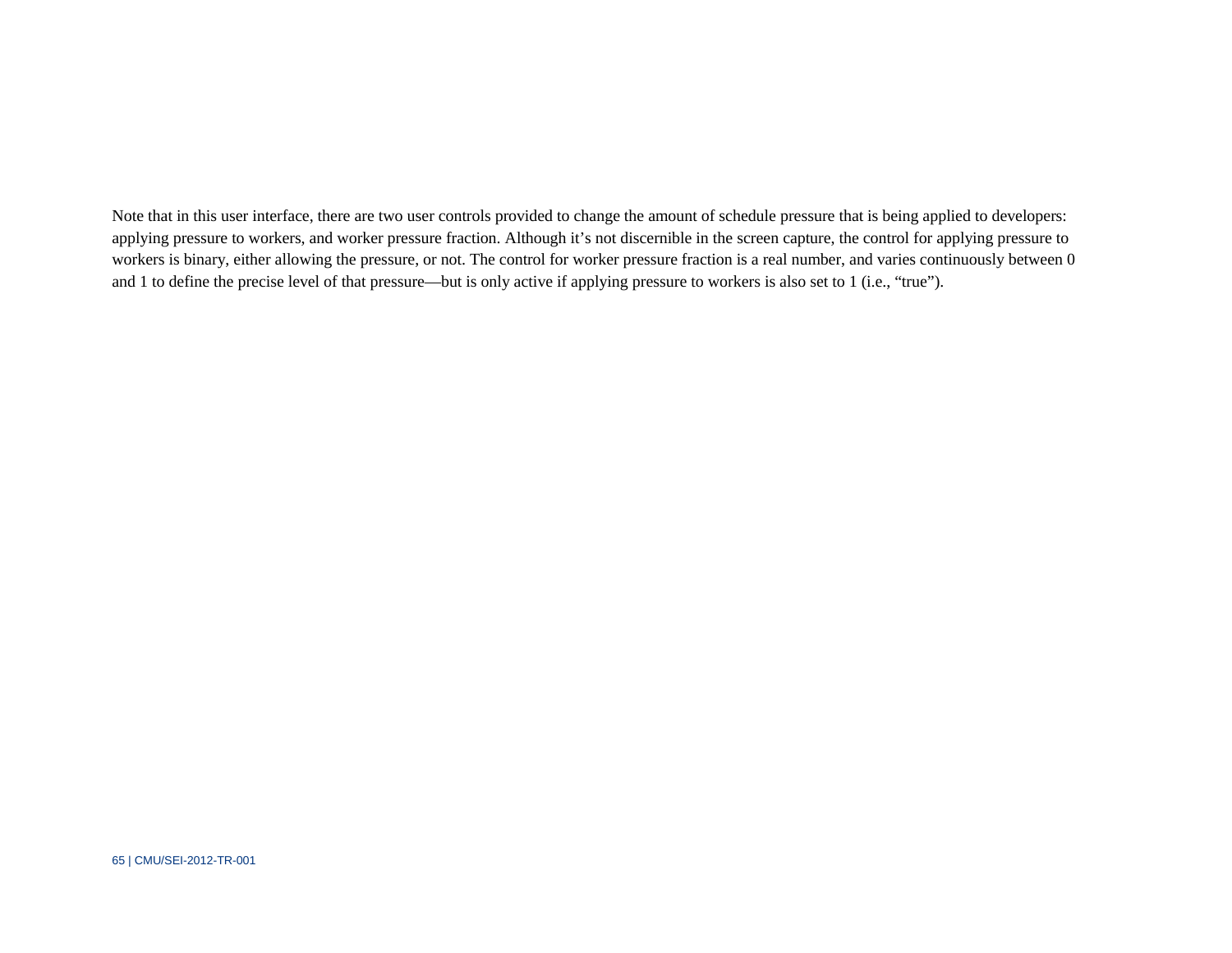# **Appendix F: Simulation – Science Project Dynamics**

The graphs in this appendix were generated using the Vensim modeling and simulation tool. These are all behavior-over-time graphs and, as such, the X-axis for these graphs is specified in weeks (400 weeks is the duration of the simulation). Each simulation run is specified as individual graphs distinguished both in color and with a number label, as specified in the legend below the graph. Each simulation run varies a key parameter—all other variables remain the same for the runs. The title at the top of the graph indicates the variable being graphed. The label on the Y-axis indicates the measurement units for the variable that is being graphed. To get a more complete explanation of the dynamic and its relationship to the model, please read Section 4 prior to reviewing the graphs in this appendix.

The graph below shows the drop in rigor of QA processes during the Science Project development when schedule pressure increases. Schedule pressure is measured with a baseline of 1, whereas the rigor of QA processes is measured on a scale of 0 to 1. Remember that the science project ends relatively early in the timeline, so the variables level off after week 120.



SP Rigor of QA Processes

The next graph shows the movement of Science Project staff resources (people) between development and rework that results when a high level of pressure is applied to the staff in the face of schedule pressure affecting the project. The mirror image nature of the staff changes reflects the fact that a fixed pool of people is assumed.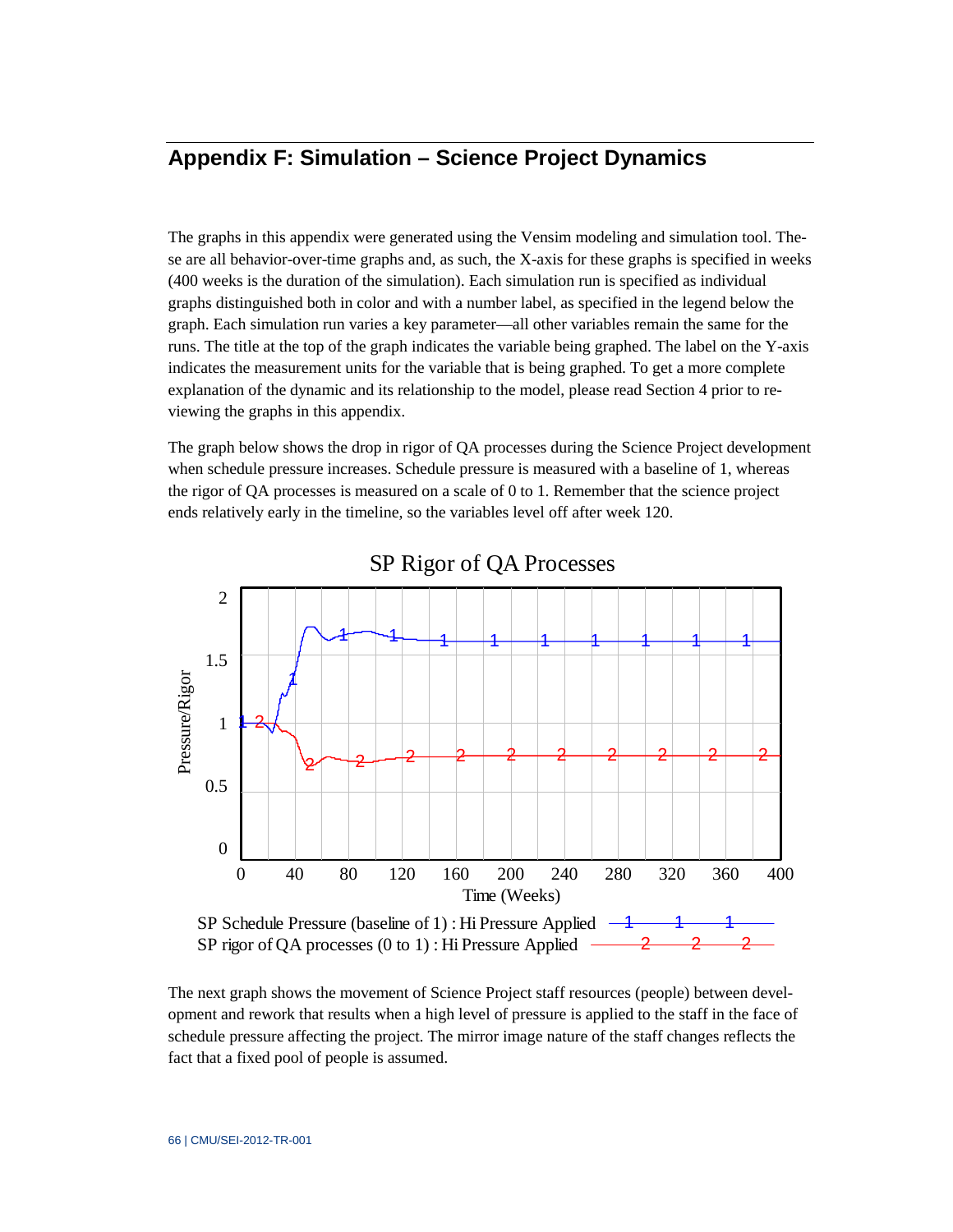

The graph below shows that with high application of schedule pressure to workers comes a tendency to leave high levels of undiscovered quality issues at the end of the science project development.



SP Undiscovered Quality Issues : Hi Pressure Applied  $\frac{-2}{2}$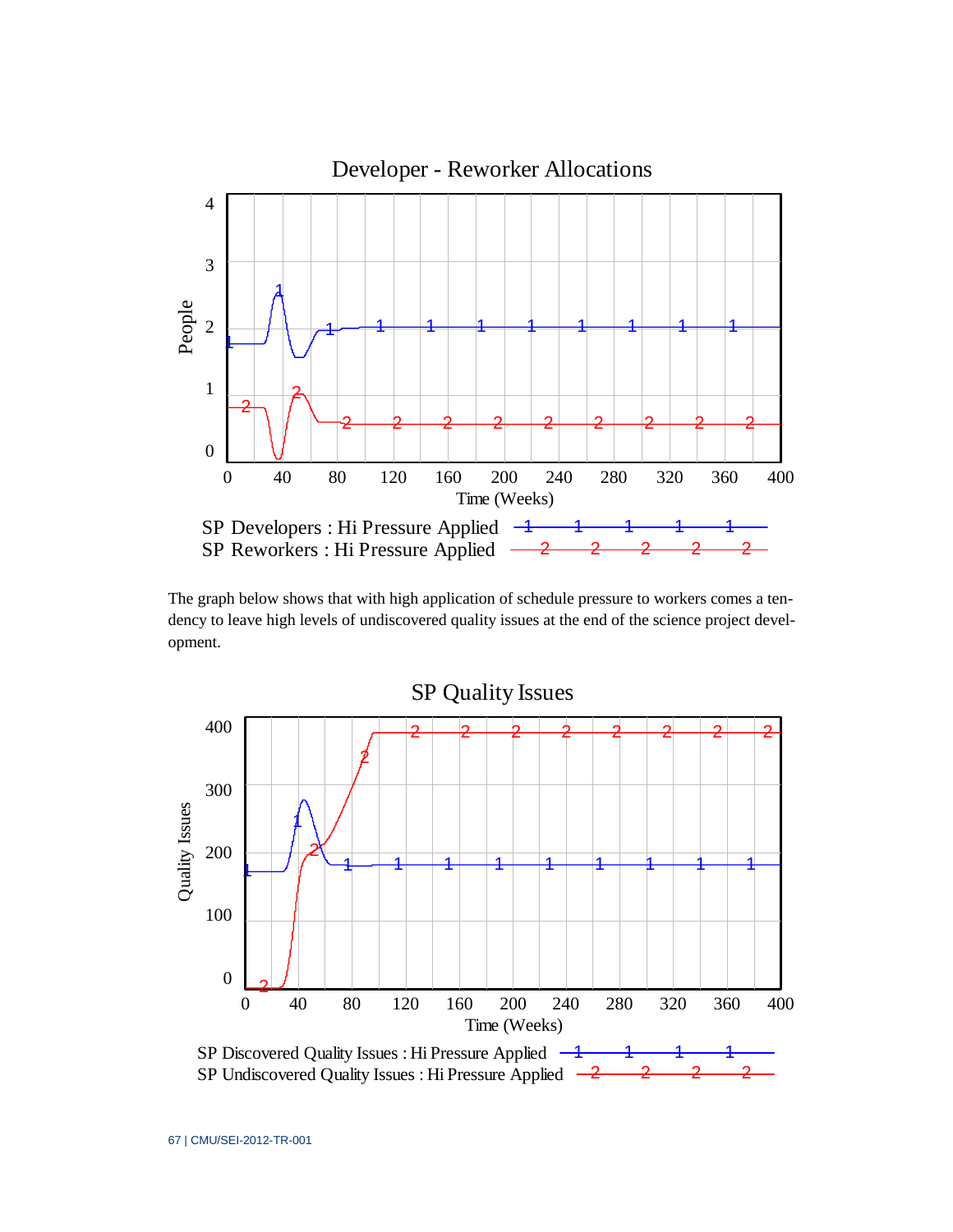This graph shows the steady rise of Science Project released code and features developed as a result of the policy to favor development in the face of schedule pressure.

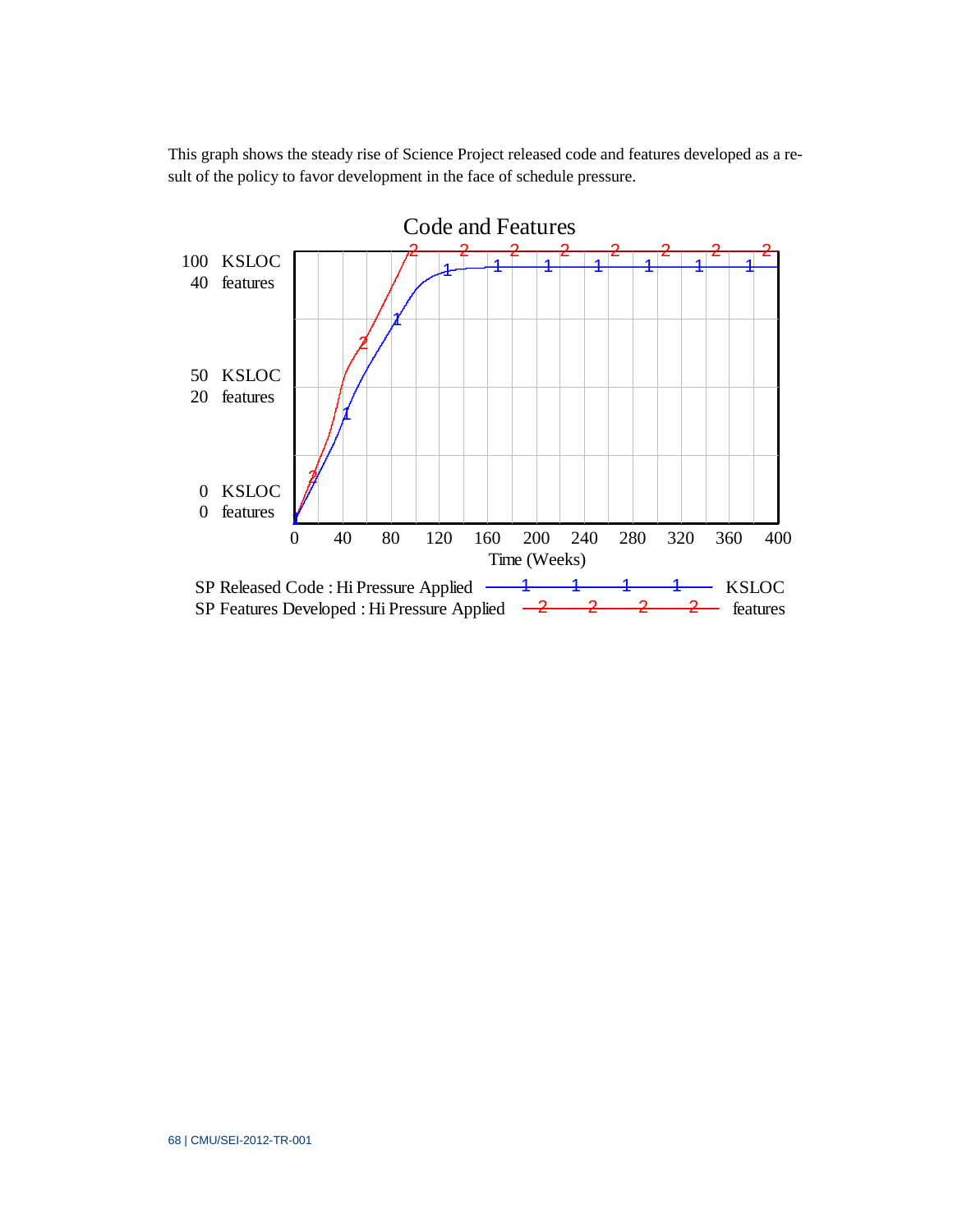# **Appendix G: Simulation - Applying Pressure to Workers**

This appendix shows the simulation graphs for key variables that are relevant during the Production Development. As such, most of these graphs only start to display interesting behavior after the conclusion of the Science Project at approximately week 100. The key variables are graphed with varying levels of pressure applied to workers on the science project from none to high. The graph below shows the SP rework to be discovered for these various levels of pressure application. High pressure results in the greatest levels of undiscovered SP rework that are then inherited by the production development.



SP Rework to be Discovered (Applying Pressure to Workers)

The tipping point dynamic is seen in the graph below. During times of high schedule pressure, applying full pressure to the workers might notionally mean that the workers' jobs would be in jeopardy if they did not put forth their full effort, whereas medium pressure might mean that their performance evaluations would be significantly impacted. The graph shows that applying pressure at the Medium level and above pushes the discovery (and generation) of quality issues over the tipping point towards more and more rework. Applying pressure at a Medium-Low level and below results in completion of the project.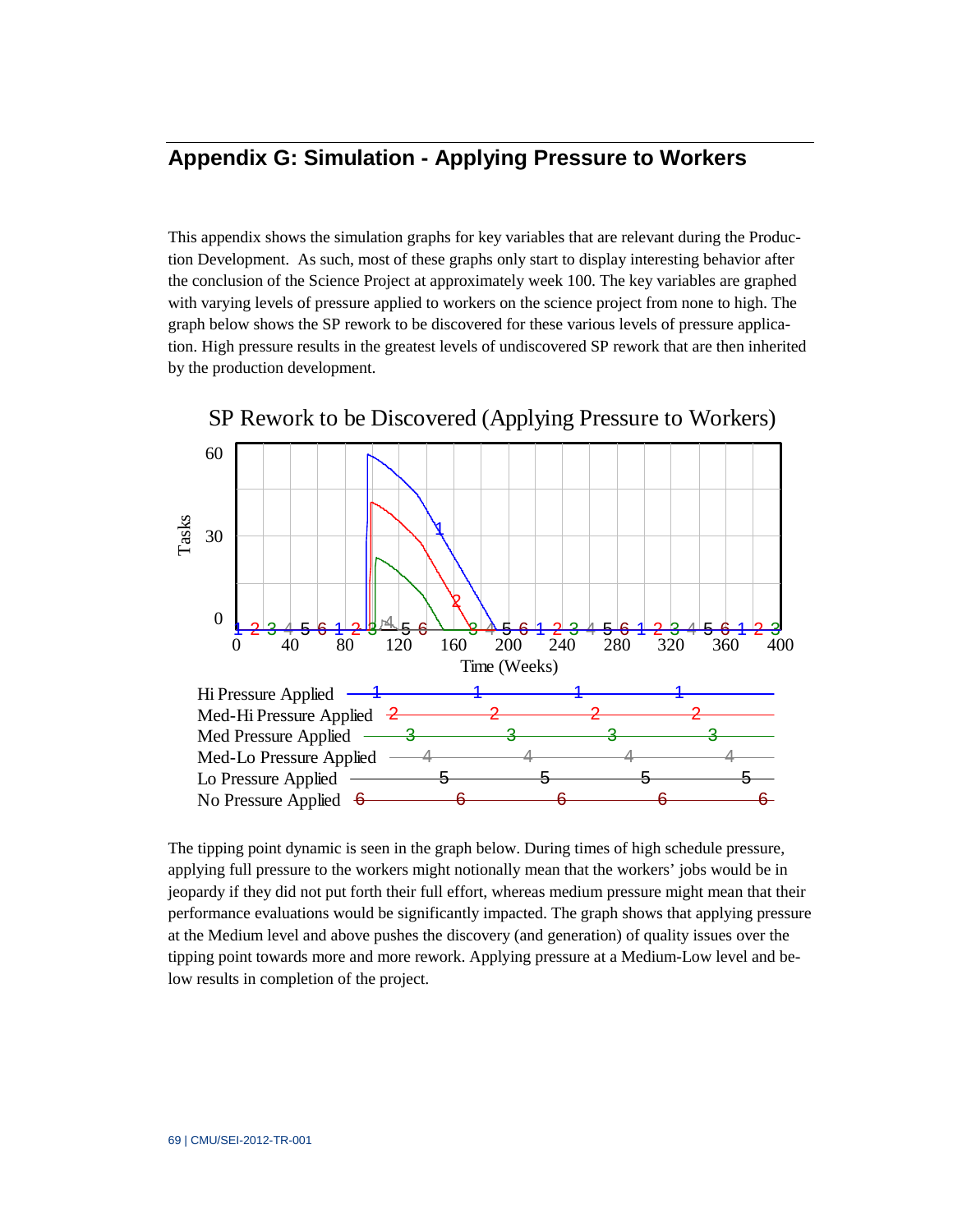

The graph below shows the estimated number of weeks to completion of the production development effort for various levels of pressure applied to workers. The lower levels of pressure lead to completion around week 180, whereas higher levels of pressure lead to a production development that does not terminate (i.e., the estimated completion date continues to rise as the effort goes on).



PD Scheduled Completion Date (Applying Pressure to Workers)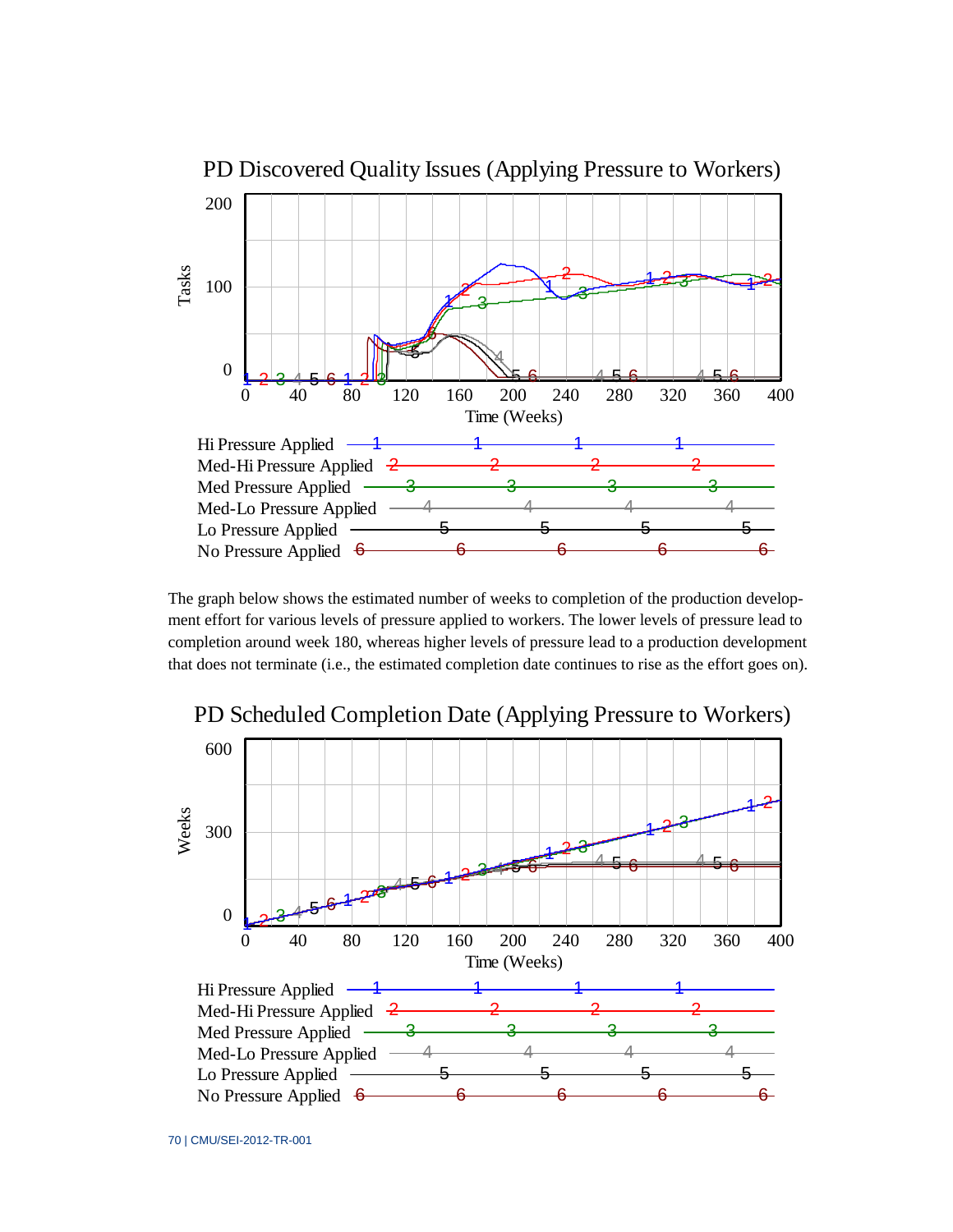The next graph shows that the only place that the 90% Syndrome is seen is where the project has gone past the tipping point, i.e., where greater than moderate pressure is applied to workers to meet schedule demands in simulation runs 4, 5 and  $6.^{29}$  It is significant that the simulation's behavior in seeing forward progress plateauing well before project completion is consistent with the predictions of the 90% Syndrome. The fact that the simulation plateaus closer to the 80% level may be due to the fact that the model takes into account all rework remaining in its calculations.



<sup>&</sup>lt;sup>29</sup> The simulation runs for Percentage Complete at the lower pressure levels (runs 4, 5, and 6) shown in the figure do not actually show 100% completion in the second half of the simulation. The project does terminate, but some minimal level of rework is allowed to remain even at project conclusion, i.e., not all loose ends are completely tied up.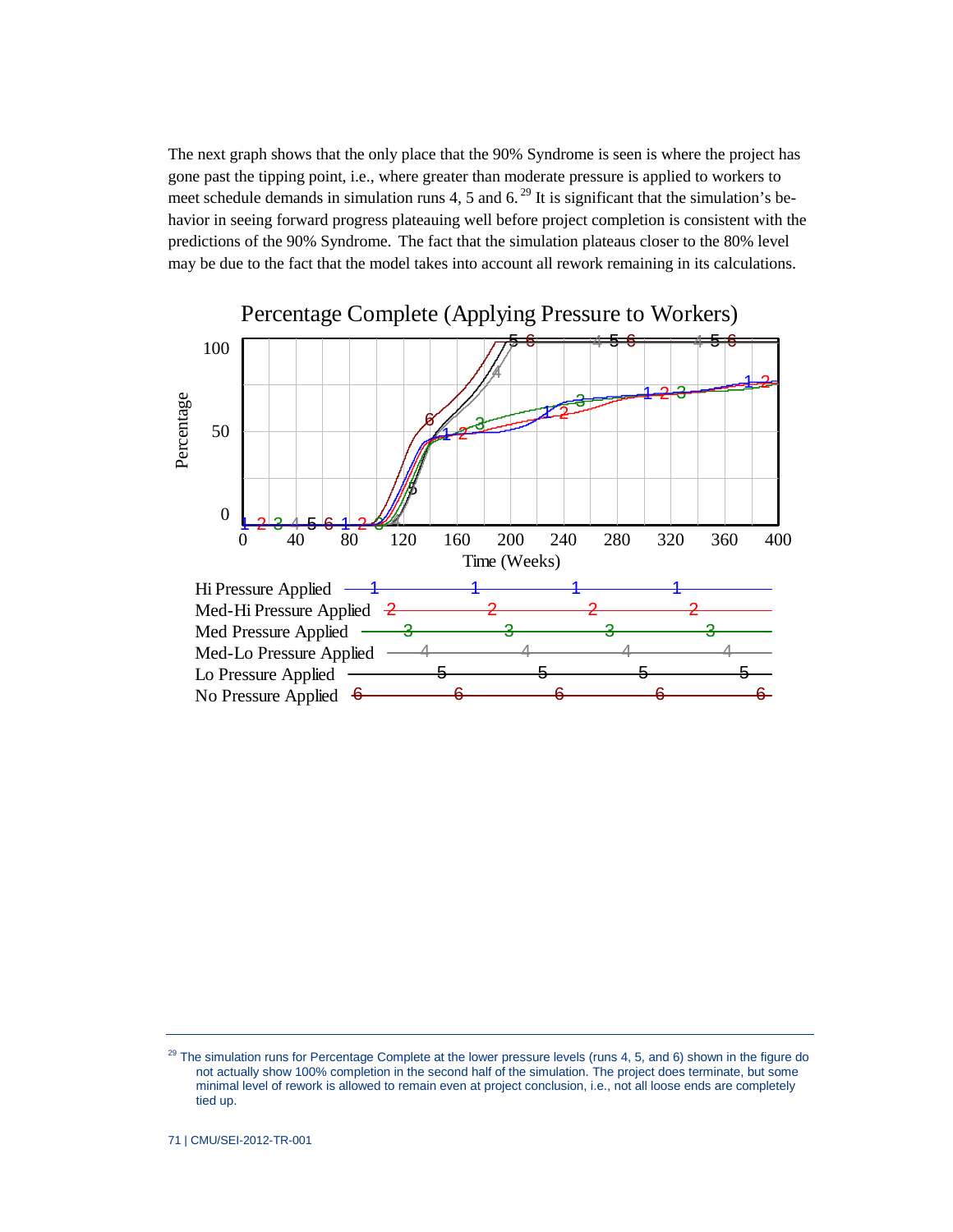# **Appendix H: Simulation – Scoping the Science Project Effort**

This appendix shows the simulation graphs for key variables that are relevant during the Production Development. The key variables are graphed with varying qualitative levels of scoping of the science project from low to high. All other variables remain the same for the four simulation runs. We assume that a high level of pressure is applied to workers in the face of schedule pressure on the project.

The graph below shows the accumulation of PD Discovered Quality Issues when the scope of the SP effort is varied. To simplify the analysis we assume that all schedule pressure is applied to the workers as the science project develops the prototype, so the simulation goes past the tipping point in the case of a medium-feature scope. As is apparent from the figure, going to a highfeature scope (in simulation run 2) causes a later start of the production development, again surpasses the tipping point, and results in higher amplitude oscillations. Reducing the scope to medium-low (in run 3) is still beyond the tipping point, but results in a significantly damped oscillation. Finally, reducing the scope of the development to a low level (simulation run 4) results in successful completion of the production development at approximately week 140, without the project passing the tipping point.



The next graph shows that a small scope for the science project effort leads to completion of the production development, whereas larger scoping leads to a non-terminating production development effort.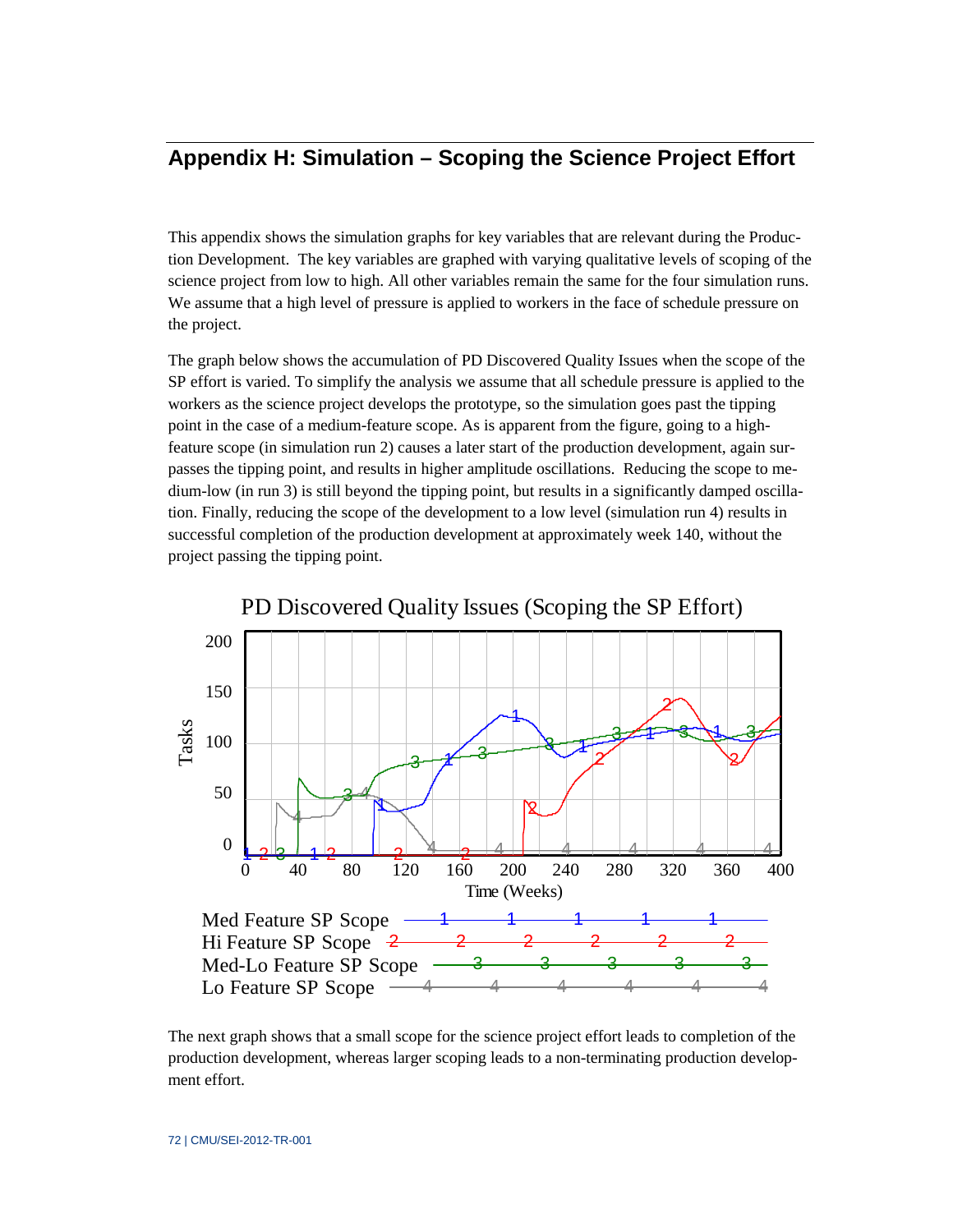

The last graph below also shows that anything larger than a small scoped SP effort leads to the 90% Syndrome, or even worse outcomes.

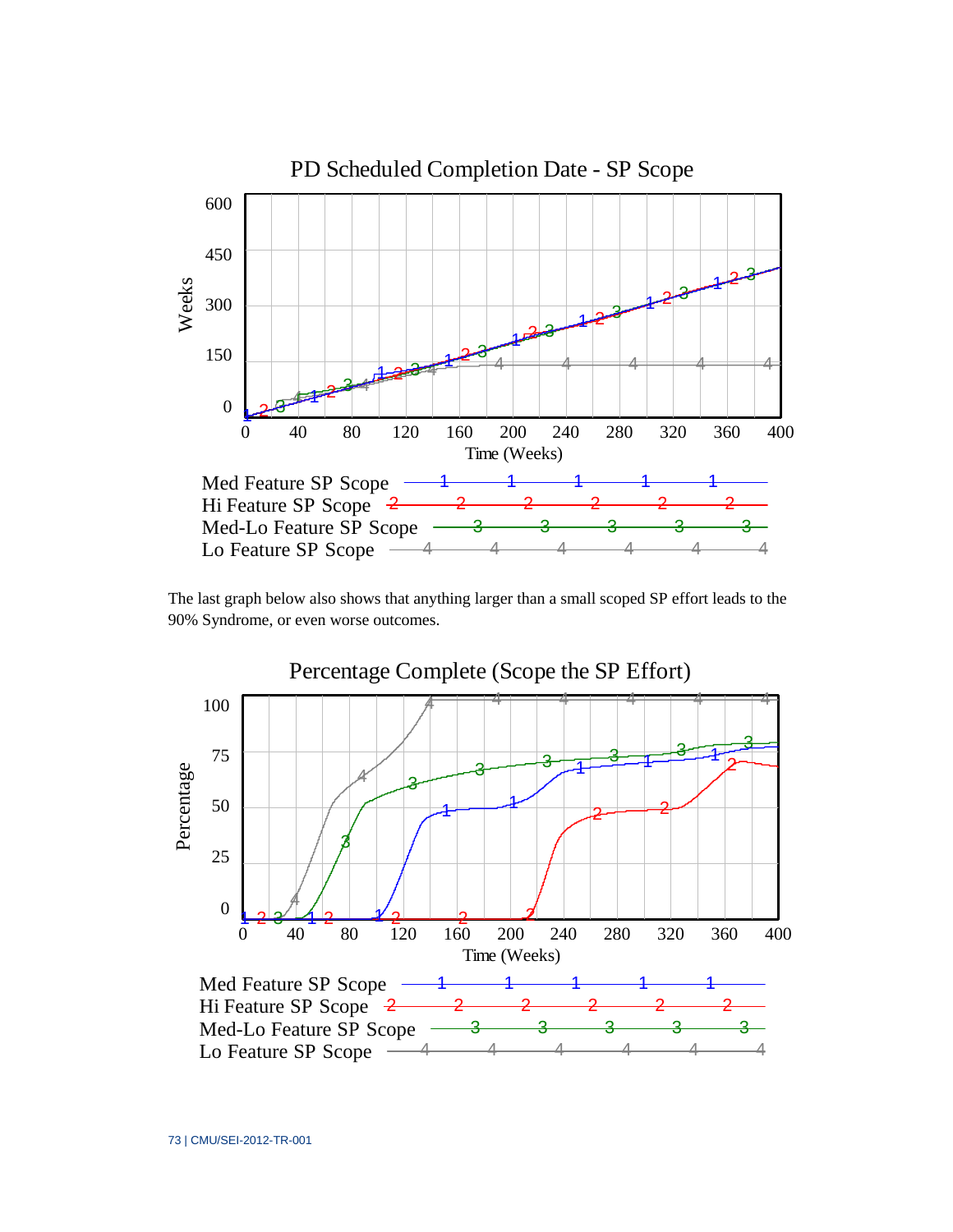#### **Appendix I: Simulation – Decision to Reuse the Prototype**

This appendix shows the simulation graphs for key variables that are relevant during the Production Development. The key variables are graphed for two cases: one in which the SP prototype is used in the production development, and one in which it is not. All other variables remain the same for the two runs. We assume that a high level of pressure is applied to workers in the face of schedule pressure. The first graph shows that the production development completes when there is no reuse of the science project prototype. Reuse of the prototype that was produced with high worker pressure leads to non-terminating production development, as has been shown previously.



PD Scheduled Completion Date (Reuse SP Prototype?)

The next graph shows that the reason for the non-terminating production development phase when reusing the science project prototype is the large amount of quality issues that accrue.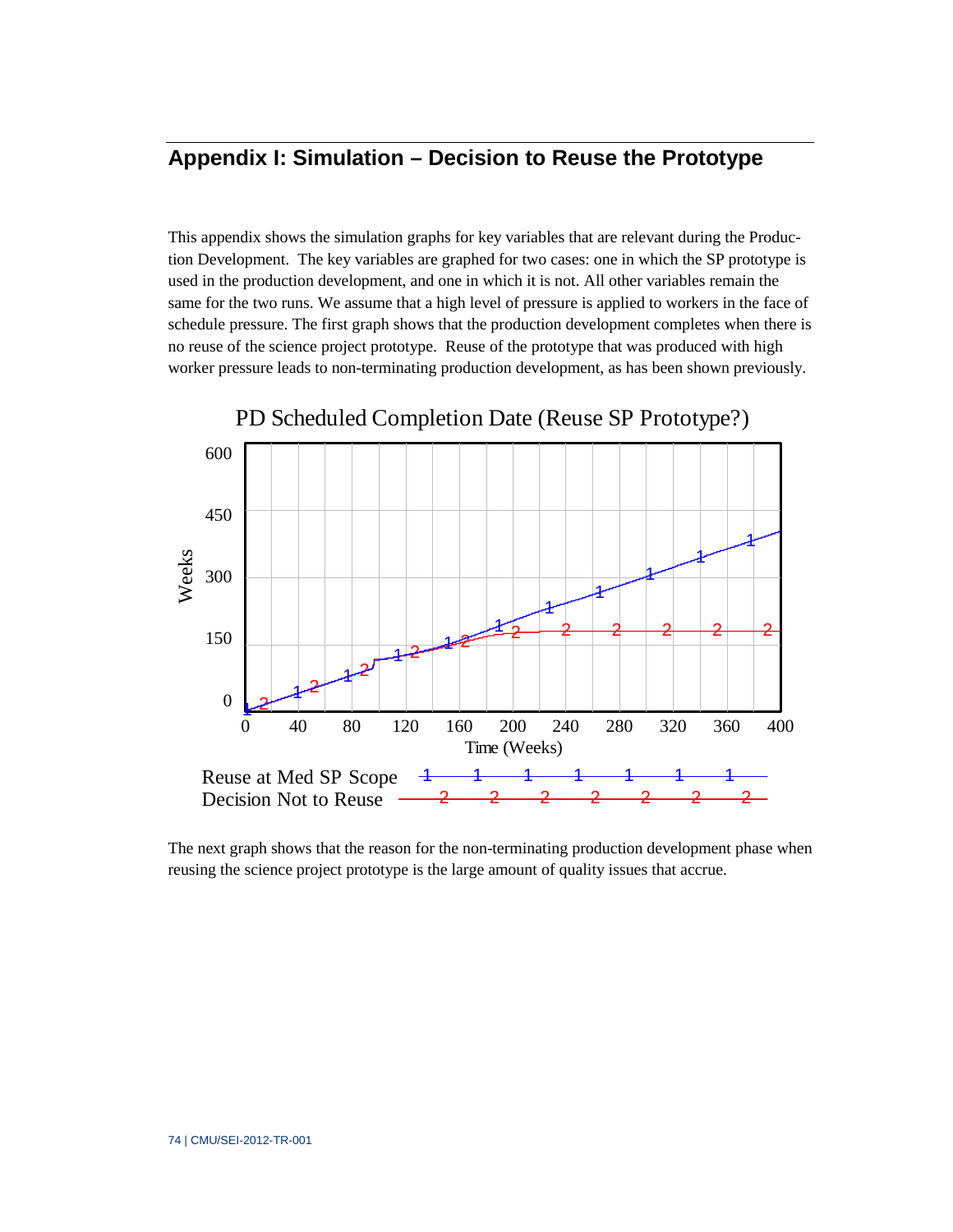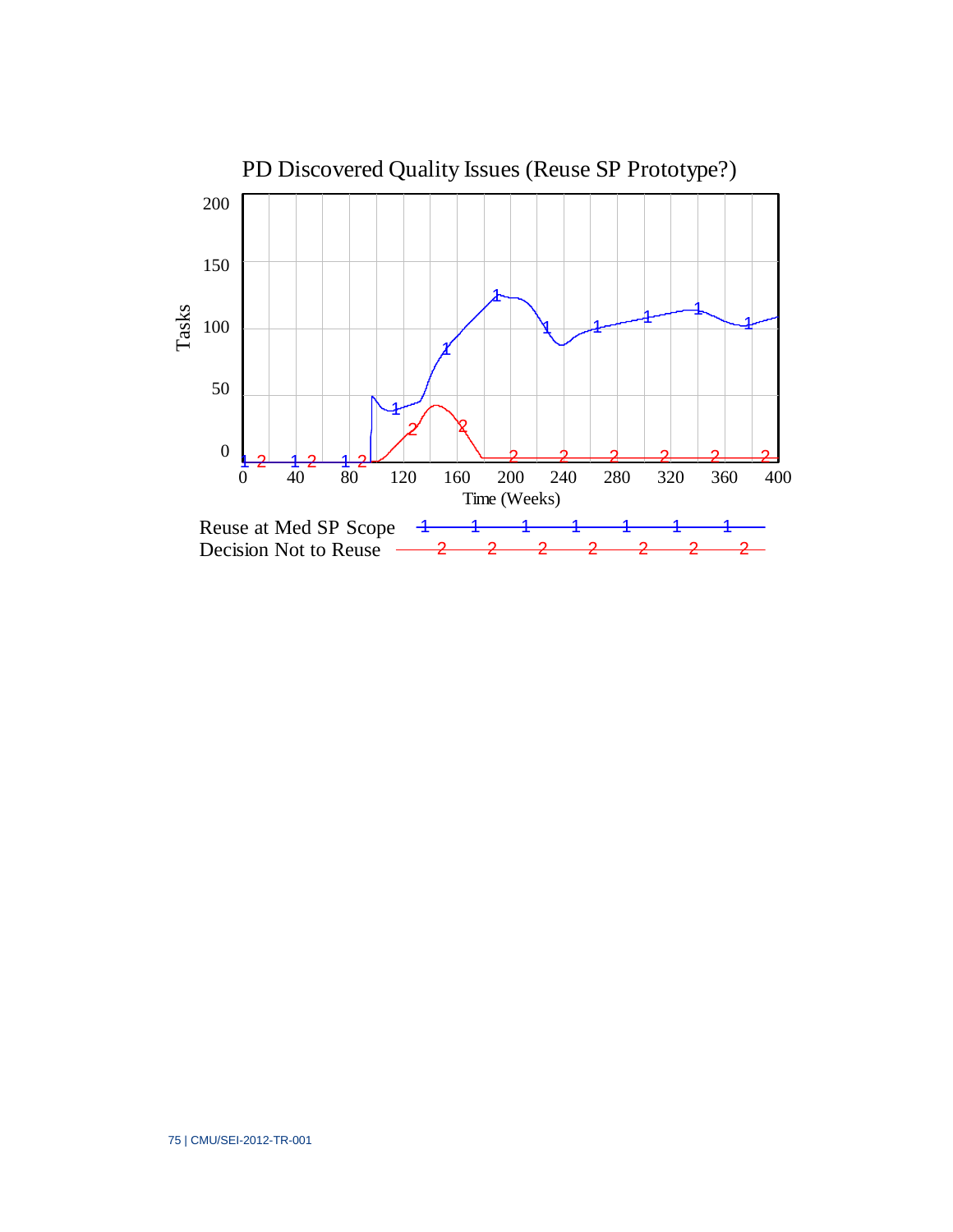#### **Appendix J: Potential Enhancements to the Model**

The following list is a set of potential enhancements that could be made to the system dynamics model of "The Evolution of a Science Project."

- The model does not yet address the fact that continuous development under intense schedule pressure is making the prototype code increasingly complex and is undermining the code quality, thus making it increasingly difficult to maintain.
- The model does not yet represent the way that maintainability (and potentially system performance) degrades as the low quality of the original architecture is unable to support the type and amount of functionality that is now being added.
- The model does not yet address the fact that as continuing schedule pressure leads to stress and burn-out, some percentage of developers (and managers) will eventually leave the effort. This will require the manager to add more staff to the development team, with the learning curve effects of bringing on new hires with less experience, and making them productive. The learning curve would be affected by the code quality and the documentation quality (and in turn would likely affect those aspects as well), which in the case of a science project are both likely to be poor.
- The model does not yet explicitly address the lack of software acquisition expertise in the original project (i.e., that would otherwise have allowed them to recognize the problems with such approaches as building a production system on top of a throwaway prototype), and thus both the technical and programmatic aspects of the transition from the original project to a full acquisition program. The difference in training and background between the operational people managing the science project development, and the acquisition staff managing the program, will likely result in significantly different decisions being made. This transition may also include changing contractors—by keeping the original contractor (if there were one) the program keeps the technical knowledge of the system, but doesn't have the formal acquisition expertise, whereas by changing the contractor the program gains acquisition expertise, but loses the hard-won technical knowledge of the system.
- The model does not yet address the incentive that is at work on the original prototype developer to continue to develop on top of the original prototype code base, as a complete redesign would be an opportunity for the government to change to a different production contractor, in which case the original contractor would lose out on doing the work.
- The model does not yet address system documentation (including code commenting) quality as a significant aspect of system quality, as it speeds the process of going up the learning curve for new hires, likely improving the speed and quality of rework.
- The model does not yet address the quality of the user documentation, and the potential connection of that to user demand.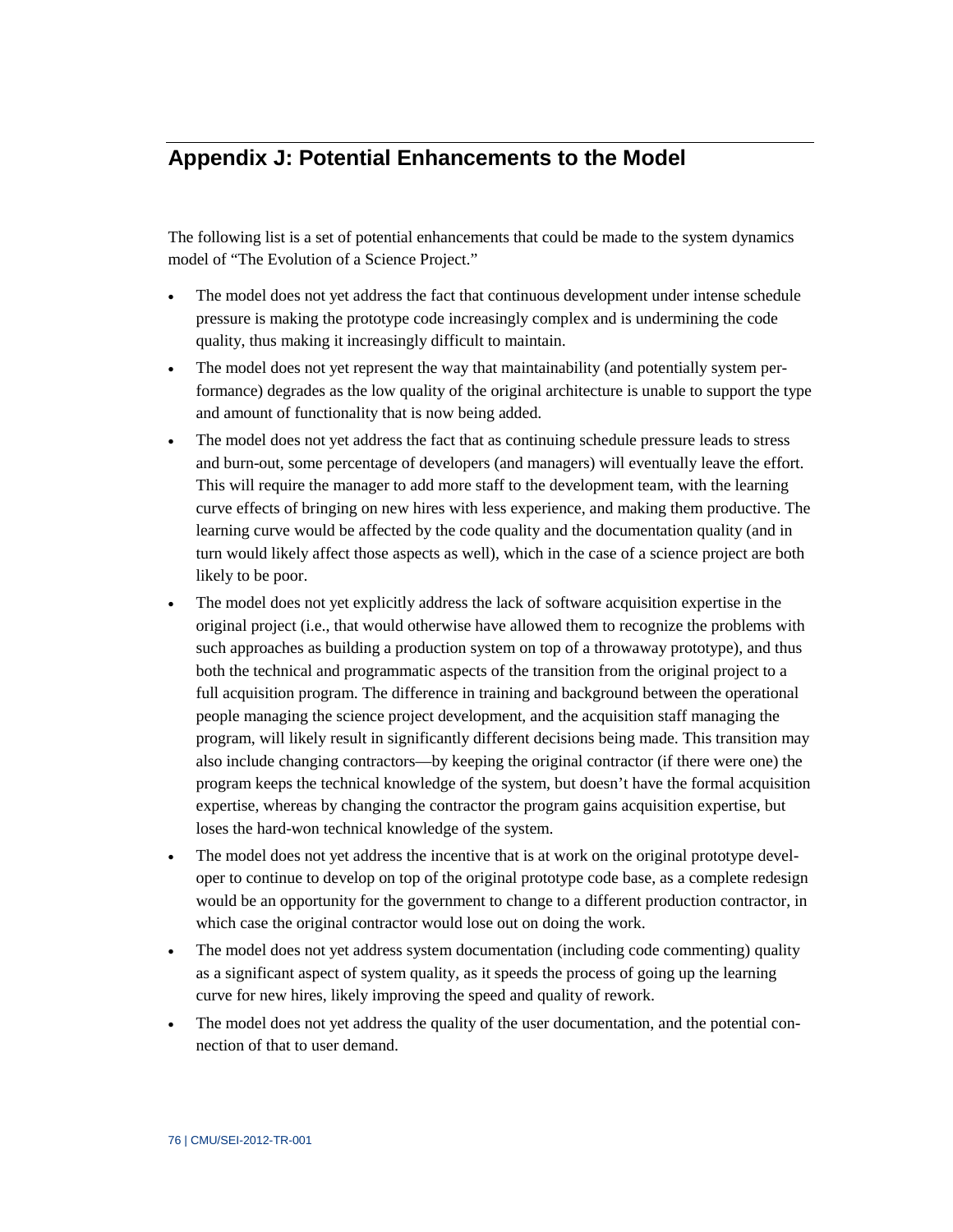- The model does not yet address the distinction between quality issues in the design (i.e., requirements and architecture), and quality issues in the implementation (i.e., design and coding), and the well-documented differences in the cost of fixing the resultant issue(s).
- The model does not yet address the developer effort that would be siphoned off to support the deployed prototype in the field, which would likely sap project development resources, and further slow progress.
- The model does not yet address the fact that even a prototype that has been thrown away helps the subsequent production development effort because it provides clarification of the requirements, as well as a better understanding of the overall problem, and of what some of the most significant challenges for the system and the system architecture might be.